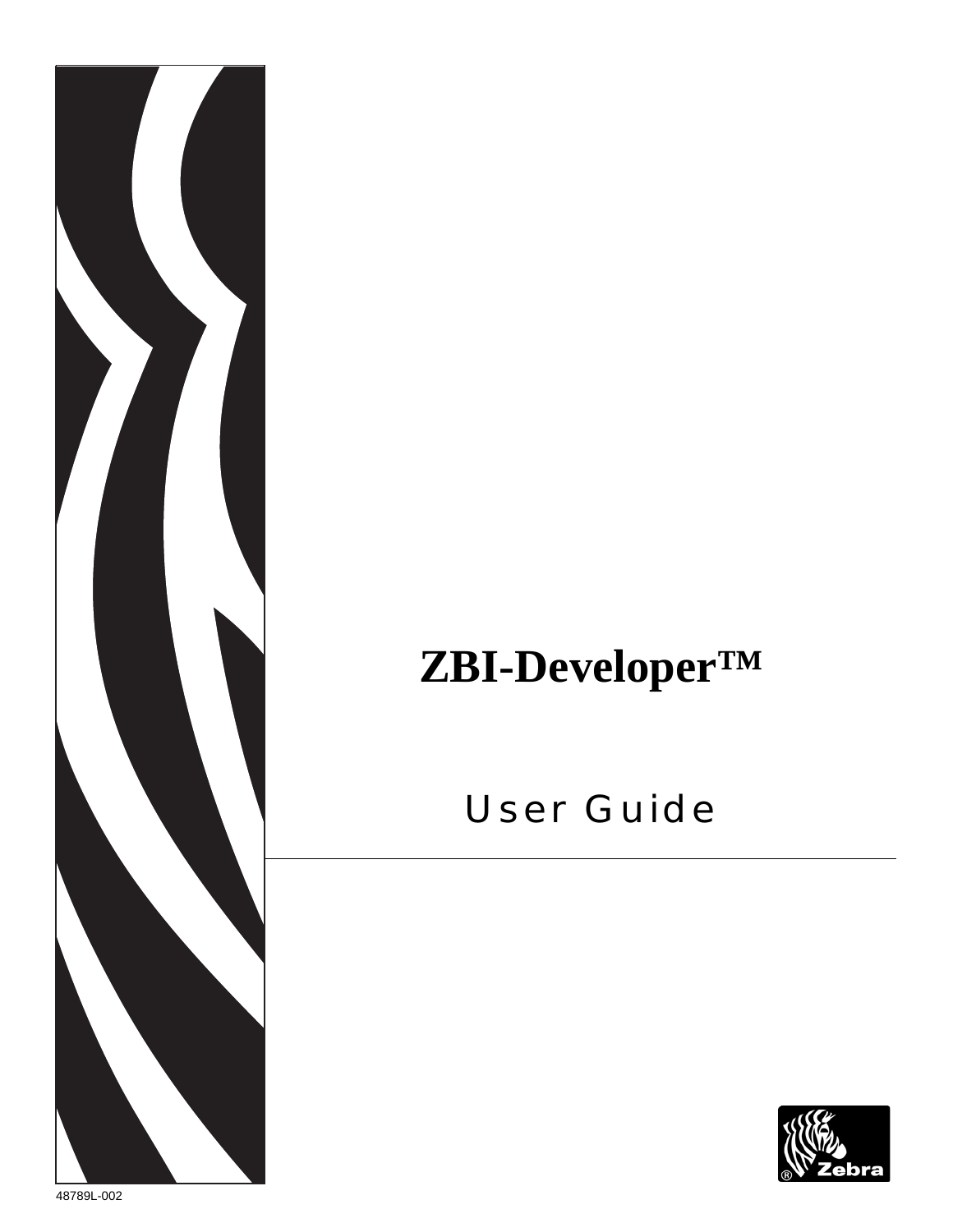**© 2009 ZIH Corp.** The copyrights in this manual and the software and/or firmware in the label printer described therein are owned by ZIH Corp. Unauthorized reproduction of this manual or the software and/or firmware in the label printer may result in imprisonment of up to one year and fines of up to \$10,000 (17 U.S.C.506). Copyright violators may be subject to civil liability.

This product may contain ZPL®, ZPL II®, and ZebraLink™ programs; Element Energy Equalizer® Circuit; E*<sup>3</sup>*®; and Monotype Imaging fonts. Software © ZIH Corp. All rights reserved worldwide.

ZebraLink and all product names and numbers are trademarks, and Zebra, the Zebra logo, ZPL, ZPL II, Element Energy Equalizer Circuit, and E*3* Circuit are registered trademarks of ZIH Corp. All rights reserved worldwide.

All other brand names, product names, or trademarks belong to their respective holders. For additional trademark information, please see "Trademarks" on the product CD.

**Proprietary Statement** This manual contains proprietary information of Zebra Technologies Corporation and its subsidiaries ("Zebra Technologies"). It is intended solely for the information and use of parties operating and maintaining the equipment described herein. Such proprietary information may not be used, reproduced, or disclosed to any other parties for any other purpose without the express, written permission of Zebra Technologies.

**Product Improvements** Continuous improvement of products is a policy of Zebra Technologies. All specifications and designs are subject to change without notice.

**Liability Disclaimer** Zebra Technologies takes steps to ensure that its published Engineering specifications and manuals are correct; however, errors do occur. Zebra Technologies reserves the right to correct any such errors and disclaims liability resulting therefrom.

**Limitation of Liability** In no event shall Zebra Technologies or anyone else involved in the creation, production, or delivery of the accompanying product (including hardware and software) be liable for any damages whatsoever (including, without limitation, consequential damages including loss of business profits, business interruption, or loss of business information) arising out of the use of, the results of use of, or inability to use such product, even if Zebra Technologies has been advised of the possibility of such damages. Some jurisdictions do not allow the exclusion or limitation of incidental or consequential damages, so the above limitation or exclusion may not apply to you.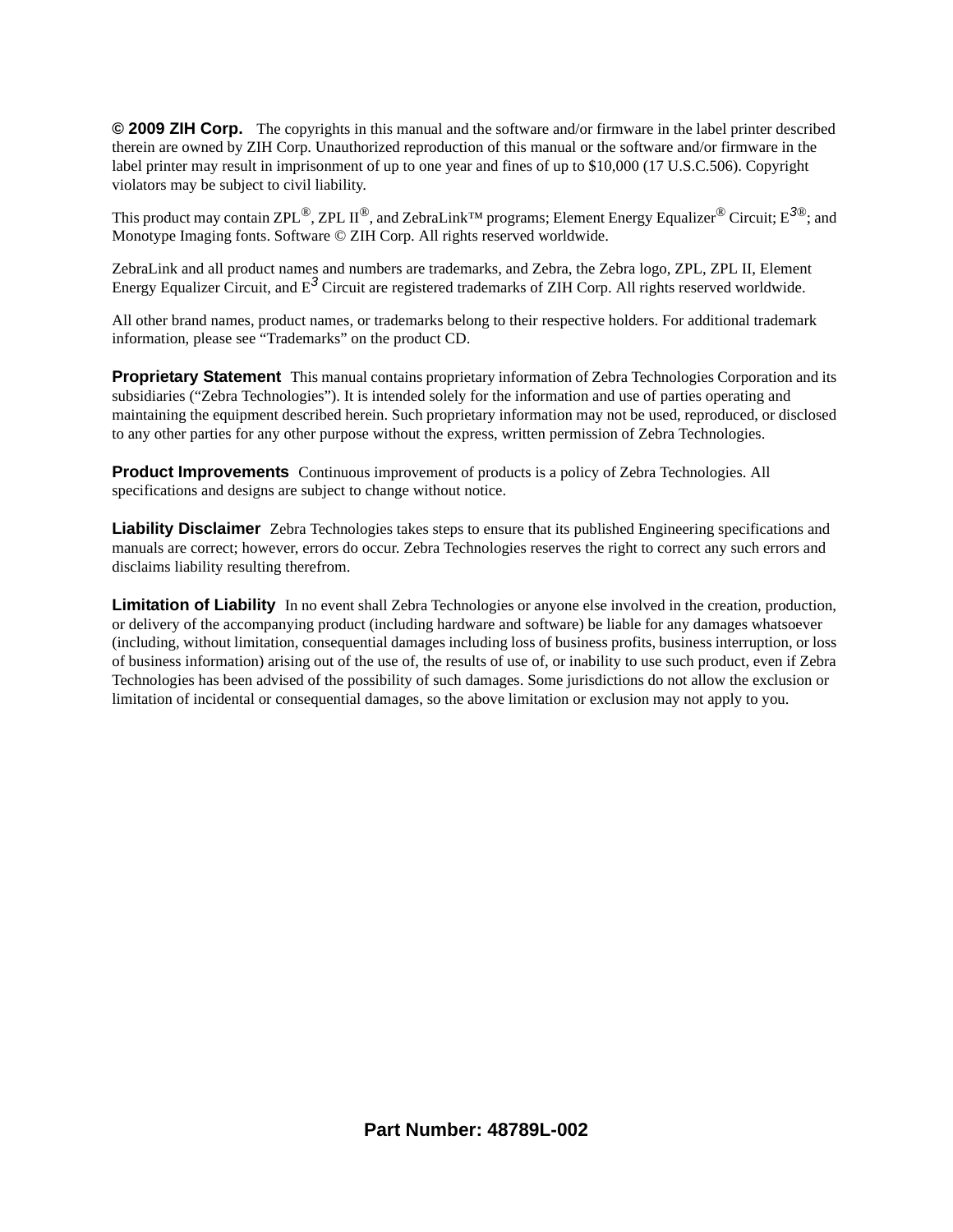# **Contents**

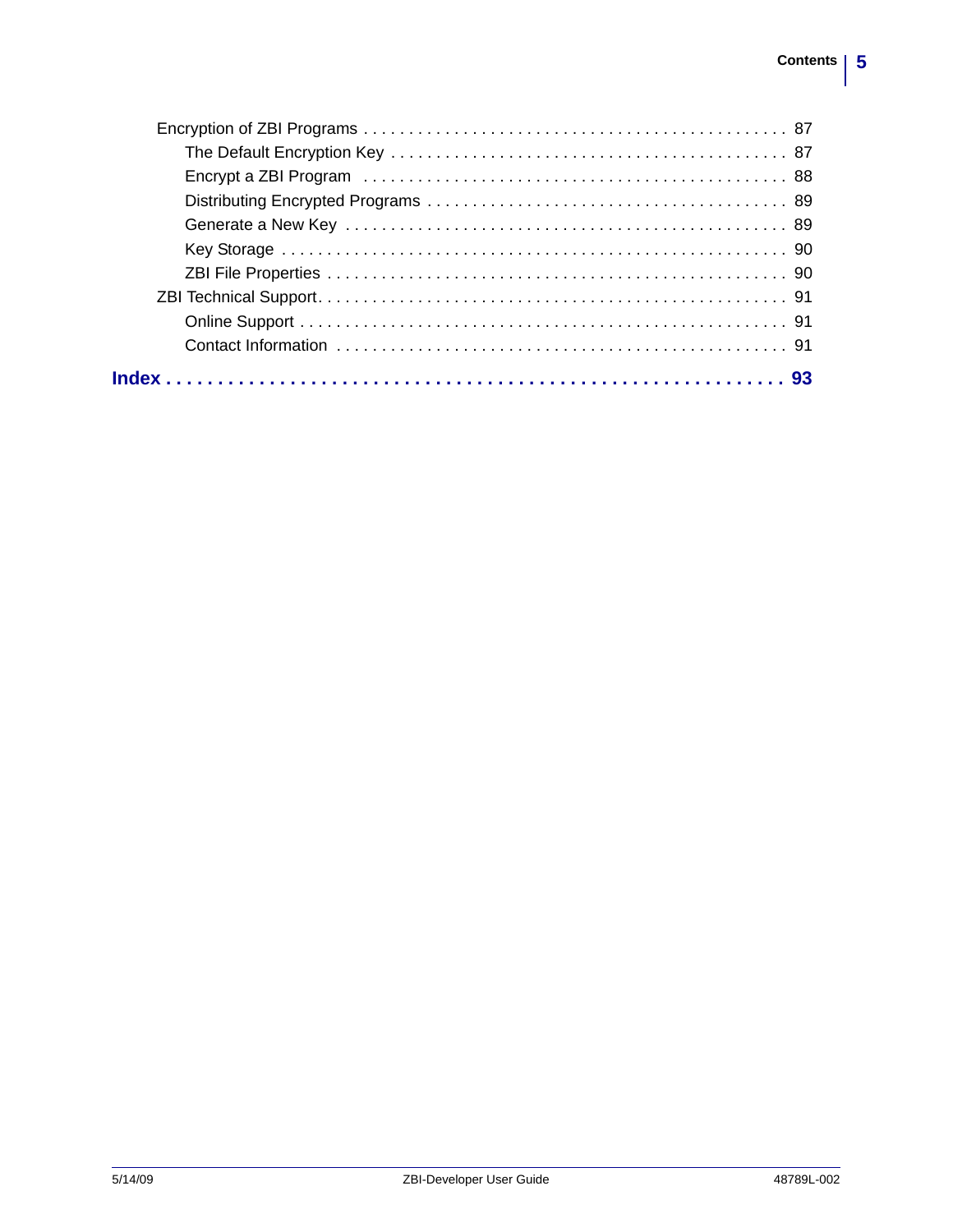| Notes • |  |  |  |  |
|---------|--|--|--|--|
|         |  |  |  |  |
|         |  |  |  |  |
|         |  |  |  |  |
|         |  |  |  |  |
|         |  |  |  |  |
|         |  |  |  |  |
|         |  |  |  |  |
|         |  |  |  |  |
|         |  |  |  |  |
|         |  |  |  |  |
|         |  |  |  |  |
|         |  |  |  |  |
|         |  |  |  |  |
|         |  |  |  |  |
|         |  |  |  |  |
|         |  |  |  |  |
|         |  |  |  |  |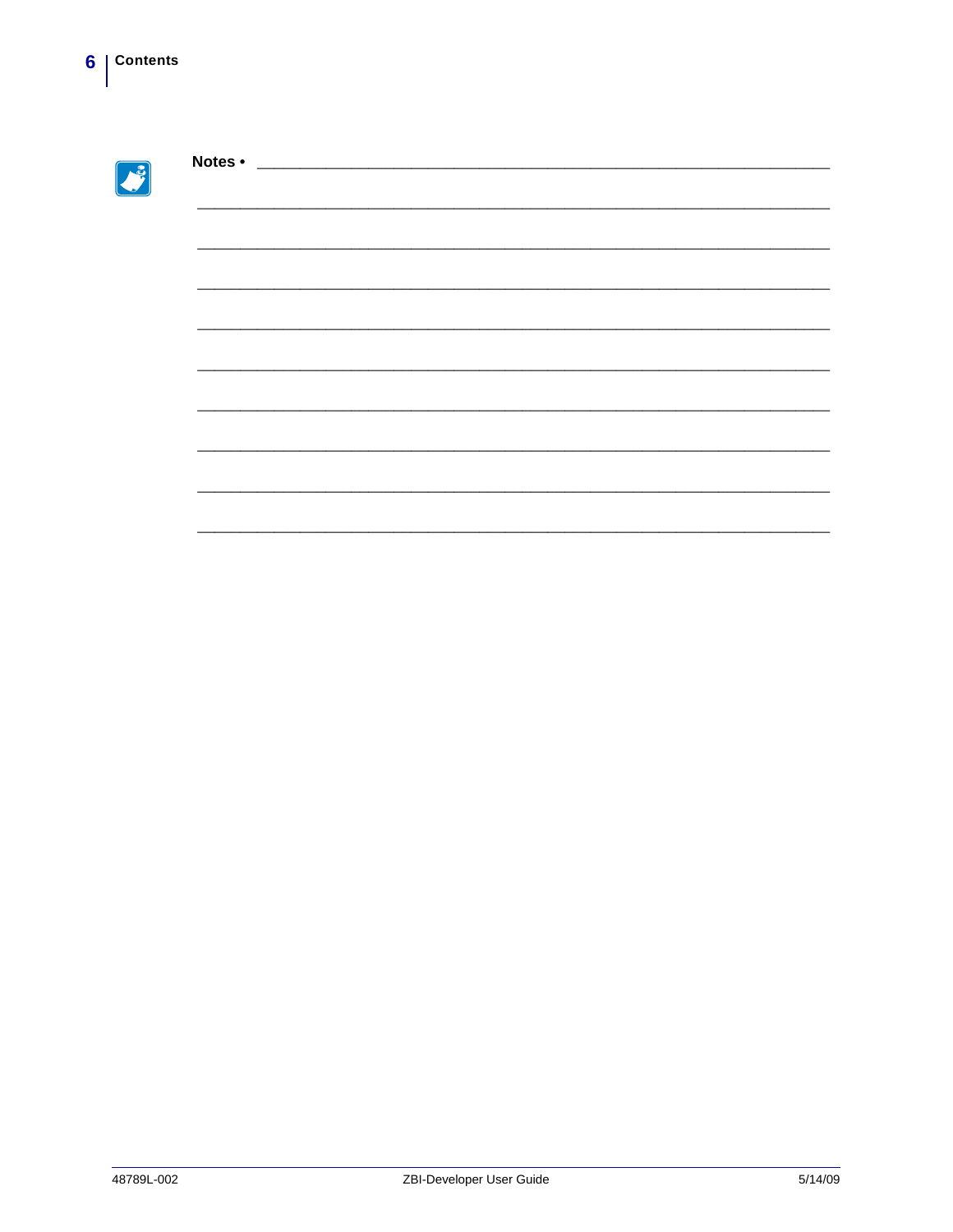# <span id="page-6-0"></span>About This Document



This section provides you with contact information, document structure and organization, and additional reference documents.

#### **Contents**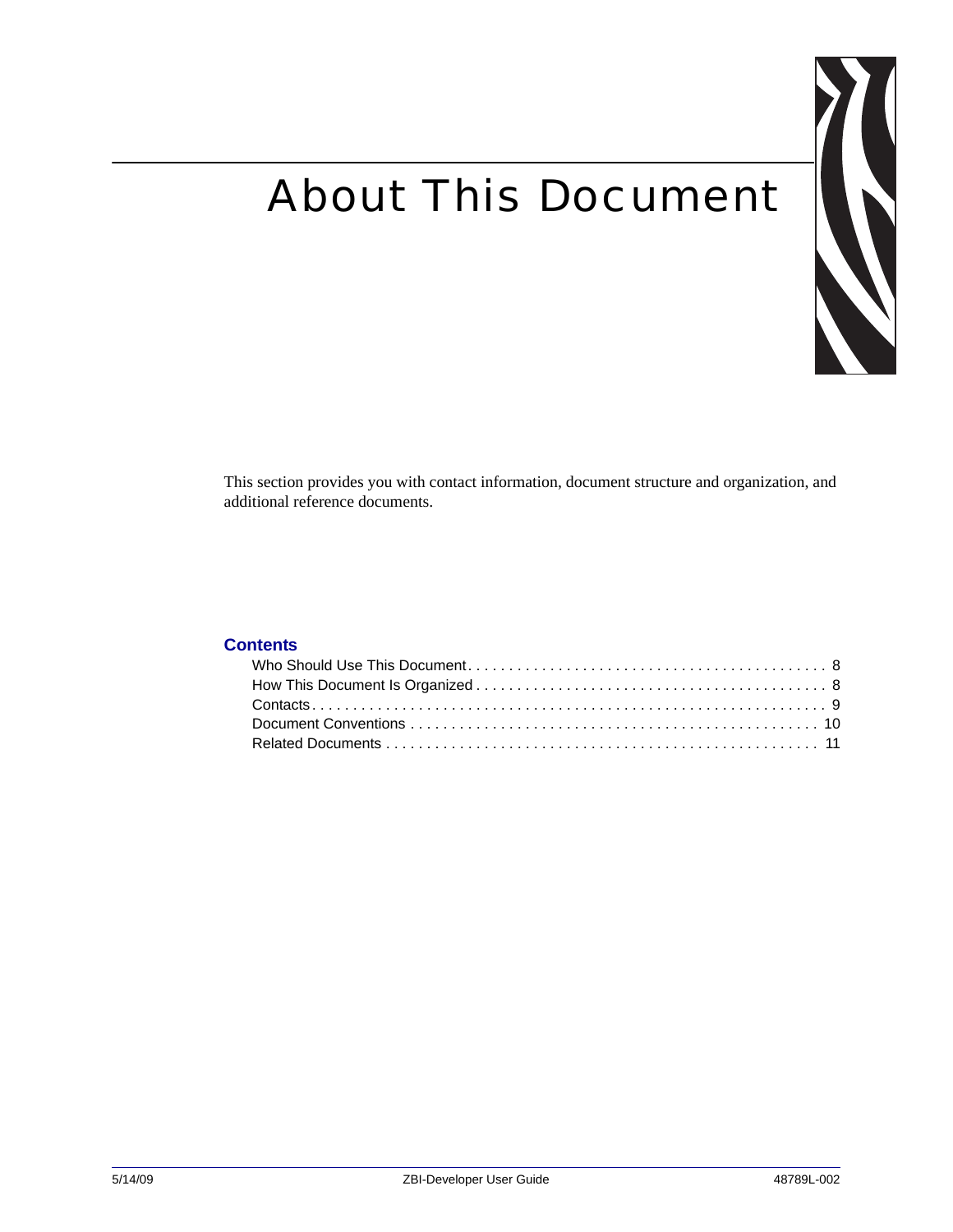# <span id="page-7-0"></span>**Who Should Use This Document**

This User Guide helps you quickly develop, test, and distribute ZBI programs using **ZBI-Developer™**.

# <span id="page-7-1"></span>**How This Document Is Organized**

The User Guide is set up as follows:

| <b>Section</b>                                     | <b>Description</b>                                                                            |
|----------------------------------------------------|-----------------------------------------------------------------------------------------------|
| Introduction - Welcome to ZBI-<br><b>Developer</b> | An introduction to <b>ZBI-Developer</b>                                                       |
| <b>Installation</b>                                | How to install the program                                                                    |
| The Interface                                      | Describes the ZBI-Developer interface                                                         |
| <b>Configuration of ZBI-Developer</b>              | How to set up and customize software to your<br>preferences                                   |
| <b>ZBI-Developer Tutorial</b>                      | How to create, test, and distribute a new ZBI<br>programs using the ZBI-Developer environment |
| <b>Encryption of ZBI Programs</b>                  | How to optionally encrypt programs before<br>distributing them                                |
| <b>Encryption of ZBI Programs</b>                  | How to contact technical support                                                              |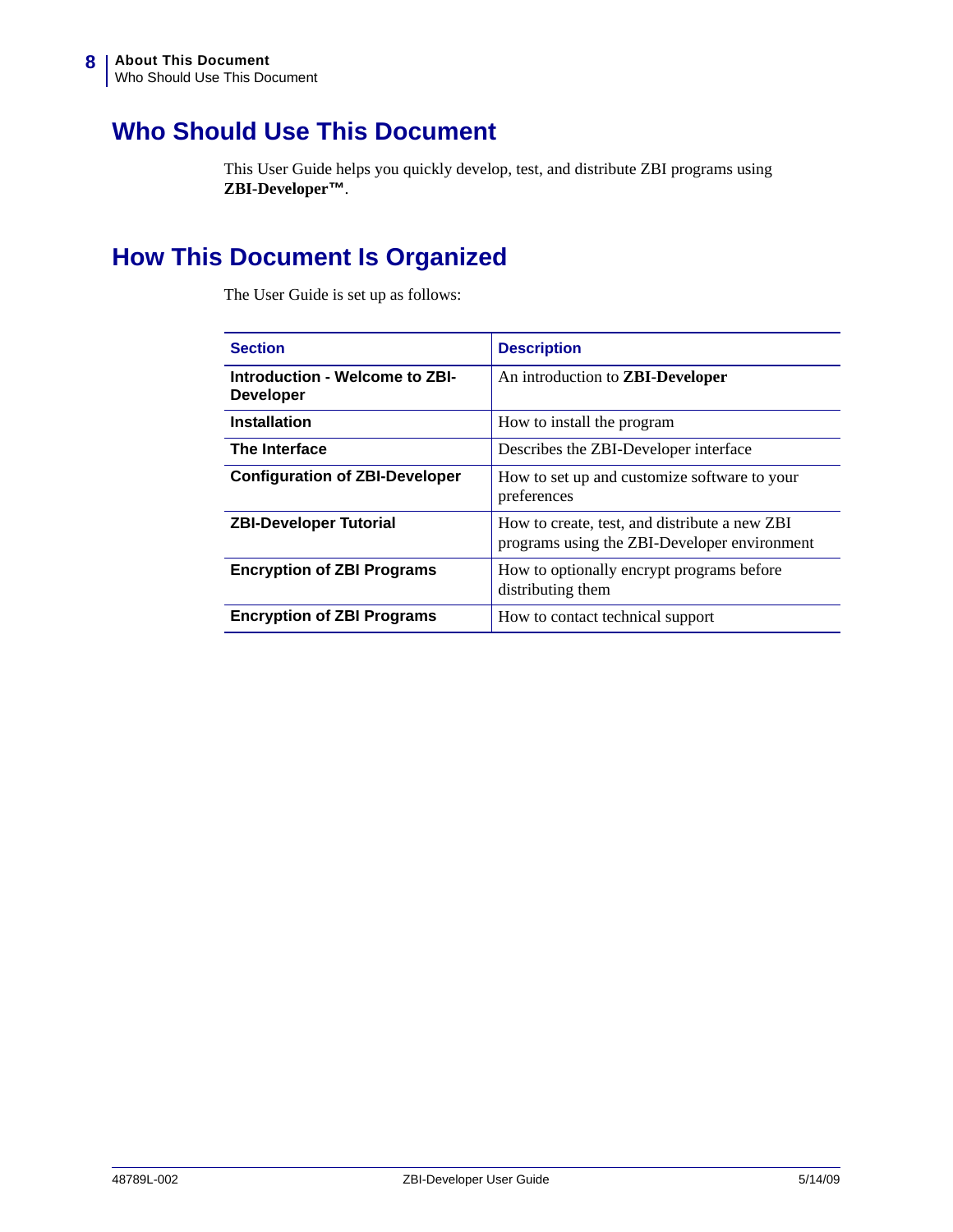# <span id="page-8-1"></span><span id="page-8-0"></span>**Contacts**

Technical Support via the Internet is available 24 hours per day, 365 days per year.

**Web Site:** www.zebra.com **E-mail Back Technical Library:** E-mail address: [emb@zebra.com](mailto:emb@zebra.com) Subject line: Emaillist **Self Service Knowledge Base:** [www.zebra.com/knowledgebase](http://www.zebra.com/knowledgebase) **Online Case Registration:** [www.zebra.com/techrequest](http://www.zebra.com/techrequest) 

| <b>Which Department</b><br>Do You Need?                                                                                                                                                                                                    | <b>The Americas</b>                                                                                                                                                                  | Europe, Africa,<br><b>Middle East, India</b>                                                                                                                                                 | <b>Asia Pacific</b>                                                                                                                                      |
|--------------------------------------------------------------------------------------------------------------------------------------------------------------------------------------------------------------------------------------------|--------------------------------------------------------------------------------------------------------------------------------------------------------------------------------------|----------------------------------------------------------------------------------------------------------------------------------------------------------------------------------------------|----------------------------------------------------------------------------------------------------------------------------------------------------------|
| <b>Regional Headquarters</b>                                                                                                                                                                                                               | Zebra Technologies International, LLC<br>333 Corporate Woods Parkway<br>Vernon Hills, IL 60061-3109<br>U.S.A.<br>$T: +18477932600$<br>Toll-free +1 800 423 0422<br>$F: +18479138766$ | Zebra Technologies Europe Limited<br>Dukes Meadow<br>Millboard Road<br><b>Bourne End</b><br>Buckinghamshire, SL8 5XF<br>United Kingdom<br>$T: +44(0)$ 1628 556000<br>$F: +44(0)$ 1628 556001 | Zebra Technologies Asia<br>Pacific Pte. Ltd.<br>120 Robinson Road<br>#06-01 Parakou Building<br>Singapore 068913<br>$T: +6568580722$<br>$F: +6568850838$ |
| <b>Technical Support</b><br>For questions on the<br>operation of Zebra<br>equipment and software,<br>please call your distributor.<br>For additional assistance,<br>contact us.<br>Please have your model and<br>serial numbers available. | T: +1 877 ASK ZEBRA (275 9327)<br>$F: +18479132578$<br>Hardware: ts1@zebra.com<br>Software: ts3@zebra.com<br>Kiosk printers:<br>$T: +18663225202$<br>E: kiosksupport@zebra.com       | $T: +44(0)$ 1628 556039<br>$F: +44(0)$ 1628 556003<br>E: Tseurope@zebra.com                                                                                                                  | $T: +6568580722$<br>$F: +6568850838$<br>E: China: tschina@zebra.com<br>All other areas:<br>tsasiapacific@zebra.com                                       |
| <b>Repair Service</b><br><b>Department</b><br>For back-to-base service and<br>repair.                                                                                                                                                      | T: +1 877 ASK ZEBRA (275 9327)<br>$F: +18478211797$<br>E: repair@zebra.com<br>To request a repair in the U.S.,<br>go to www.zebra.com/repair.                                        | T: $+44(0)$ 1772 693069<br>$F: +44(0)$ 1772 693046<br>New requests: <i>ukrma@zebra.com</i><br>Status updates:<br>repairupdate@zebra.com                                                      | $T: +6568580722$<br>$F: +6568850838$<br>E: China: tschina@zebra.com<br>All other areas:<br>tsasiapacific@zebra.com                                       |
| <b>Technical Training</b><br><b>Department</b><br>For Zebra product training<br>courses.                                                                                                                                                   | $T: +18477936868$<br>$T: +18477936864$<br>$F: +18479132578$<br>E: ttamerica@zebra.com                                                                                                | $T: +44(0) 1628 556000$<br>$F: +44(0)$ 1628 556001<br>E: Eurtraining@zebra.com                                                                                                               | $T: +6568580722$<br>$F: +6568850838$<br>E: China: tschina@zebra.com<br>All other areas:<br>tsasiapacific@zebra.com                                       |
| <b>Inquiry Department</b><br>For product literature and<br>distributor and dealer<br>information.                                                                                                                                          | T: +1 877 ASK ZEBRA (275 9327)<br>E: inquiry4@zebra.com                                                                                                                              | $T: +44(0)$ 1628 556037<br>$F: +44(0)$ 1628 556005<br>E: mseurope@zebra.com                                                                                                                  | E: China: GCmarketing@zebra.com<br>All other areas:<br>APACChannelmarketing@zebra.com                                                                    |
| <b>Customer Service</b><br><b>Department (US)</b><br><b>Internal Sales</b><br><b>Department (UK)</b><br>For printers, parts, media,<br>and ribbon, please call your<br>distributor or contact us.<br>Key:<br>T: Telephone                  | T: +1 877 ASK ZEBRA (275 9327)<br>E: clientcare@zebra.com                                                                                                                            | $T: +44(0)$ 1628 556032<br>$F: +44(0)$ 1628 556001<br>E: cseurope@zebra.com                                                                                                                  | $T: +6568580722$<br>$F: +6568850836$<br>E: China: order-csr@zebra.com<br>All other areas:<br>csasiapacific@zebra.com                                     |
| F: Facsimile<br>E: E-mail                                                                                                                                                                                                                  |                                                                                                                                                                                      |                                                                                                                                                                                              |                                                                                                                                                          |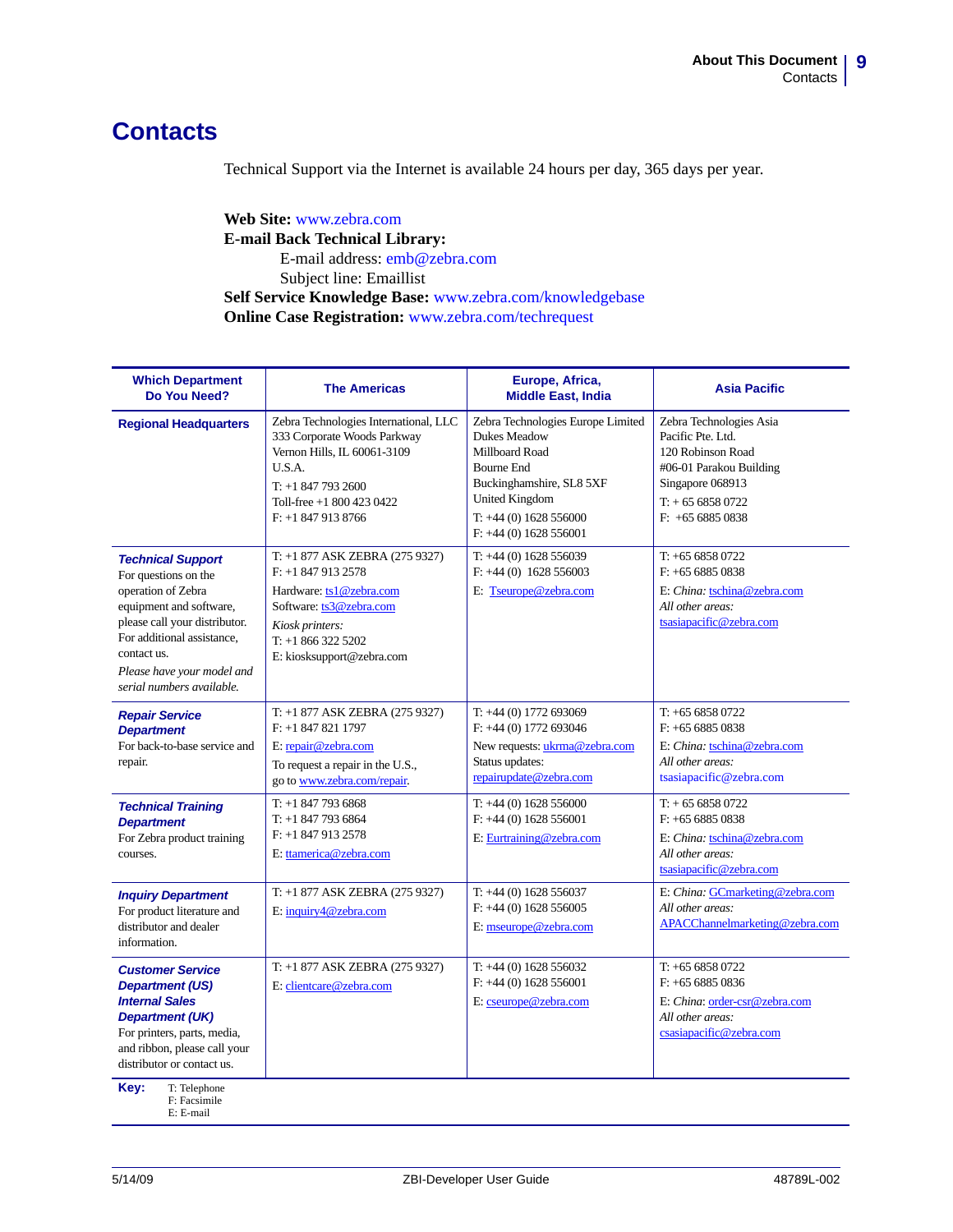# <span id="page-9-1"></span><span id="page-9-0"></span>**Document Conventions**

The following conventions are used throughout this document to convey certain information.

**Alternate Color** (online only) Cross-references contain hot links to other sections in this guide. If you are viewing this guide online in .pdf format, you can click the cross-reference (blue text) to jump directly to its location.

**Command Line Examples** Command line examples appear in Courier New font. For example, type ZTools to get to the Post-Install scripts in the bin directory.

**Files and Directories** File names and directories appear in Courier New font. For example, the Zebra<version number>.tar file and the /root directory.

#### **Notes and Examples**

**Note •** Indicates neutral or positive information that emphasizes or supplements important points of the main text.

**Example •** Provides an example, often a scenario, to better clarify a section of text.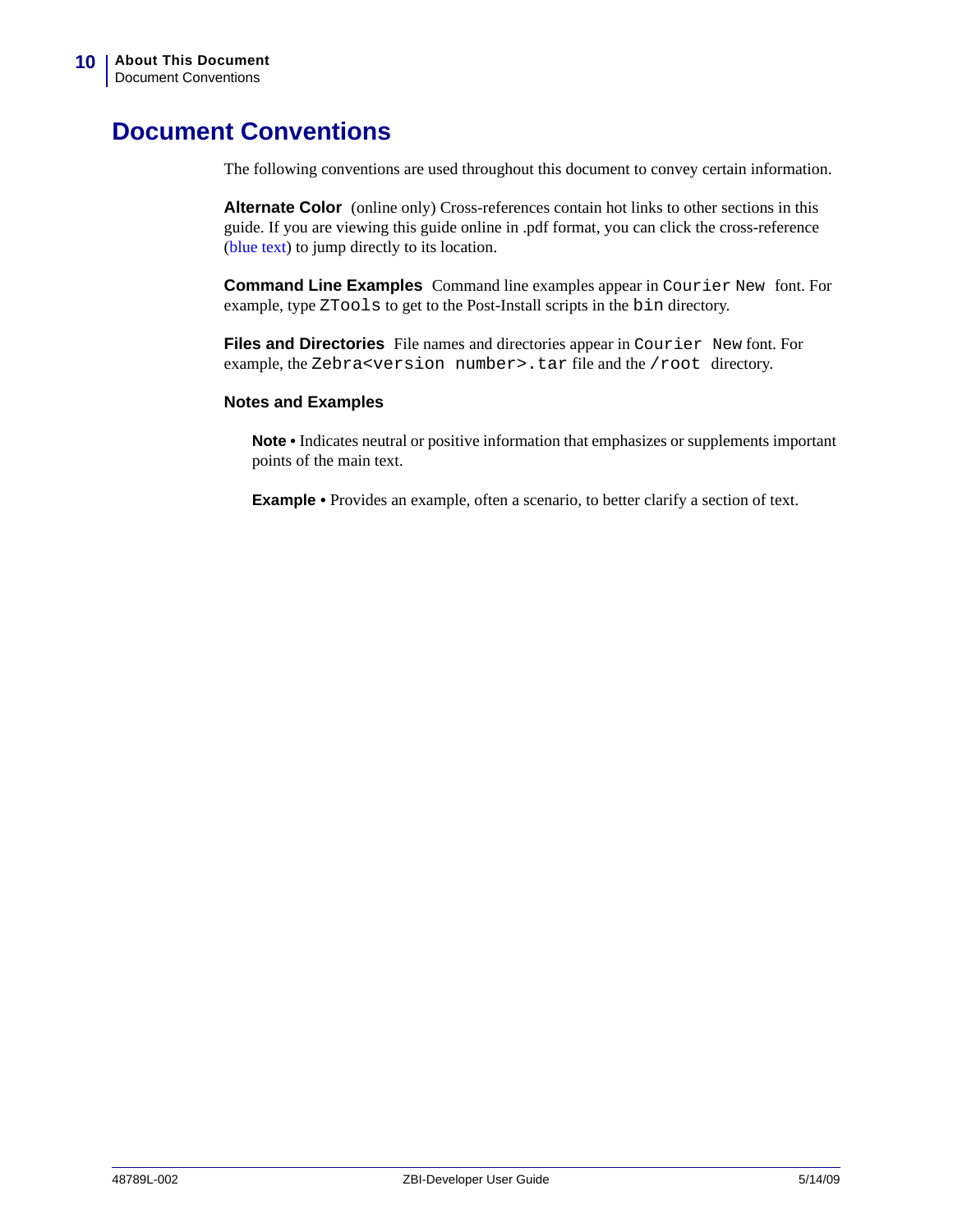# <span id="page-10-1"></span><span id="page-10-0"></span>**Related Documents**

The following documents might be helpful references:

Applicable Zebra Printer User Guide ZPL II*®* Programming Guide ZebraNet*®* 10/100 Print Server User Guide ZebraNet*®* Wireless Print Server User Guide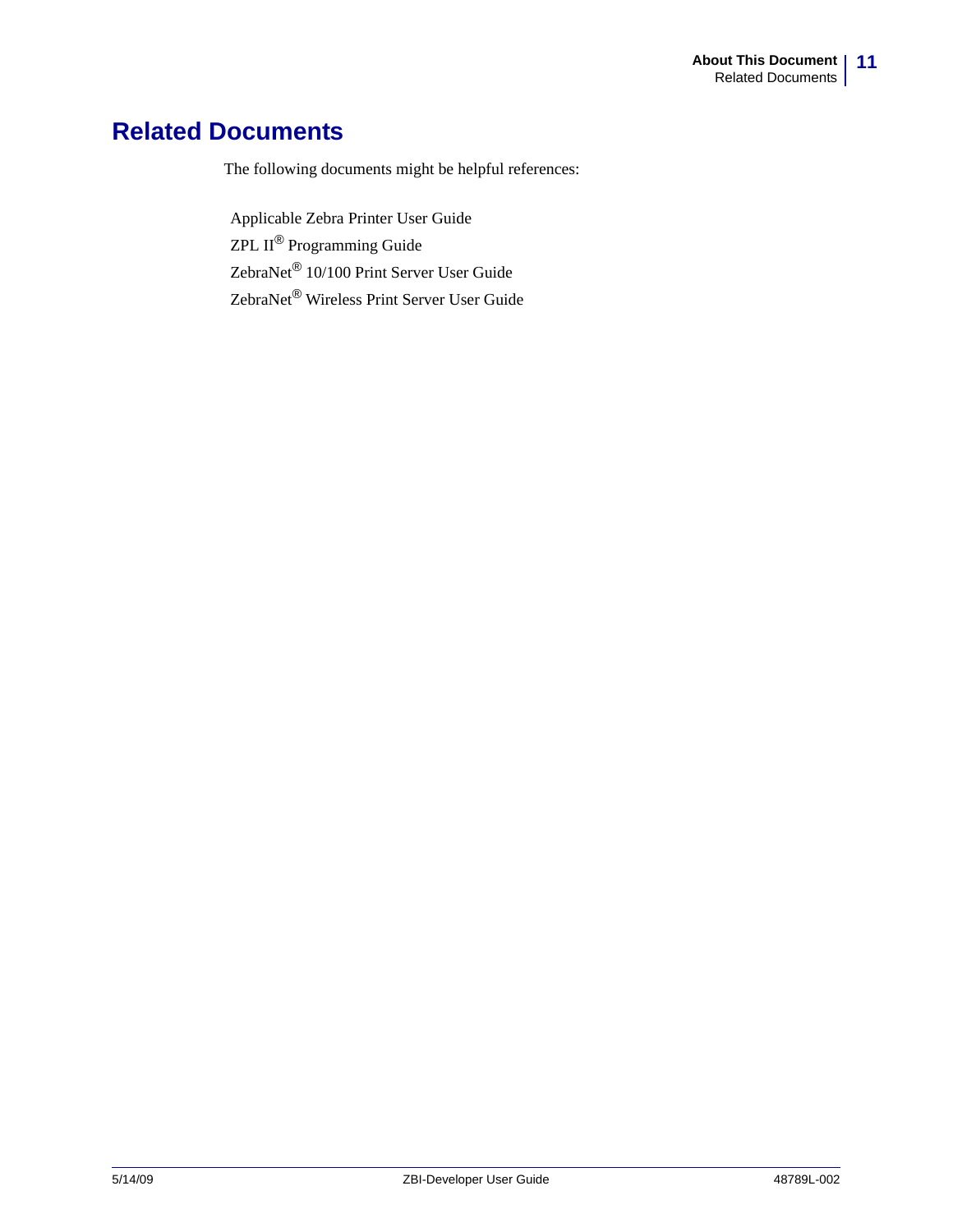| Notes • | <u> 1980 - Jan James James Barnett, amerikan basar pada 1990 - Jan James James James James James James James James James James James James James James James James James James James James James James James James James James J</u> |  |
|---------|--------------------------------------------------------------------------------------------------------------------------------------------------------------------------------------------------------------------------------------|--|
|         |                                                                                                                                                                                                                                      |  |
|         |                                                                                                                                                                                                                                      |  |
|         |                                                                                                                                                                                                                                      |  |
|         |                                                                                                                                                                                                                                      |  |
|         |                                                                                                                                                                                                                                      |  |
|         |                                                                                                                                                                                                                                      |  |
|         |                                                                                                                                                                                                                                      |  |
|         |                                                                                                                                                                                                                                      |  |
|         |                                                                                                                                                                                                                                      |  |
|         |                                                                                                                                                                                                                                      |  |
|         |                                                                                                                                                                                                                                      |  |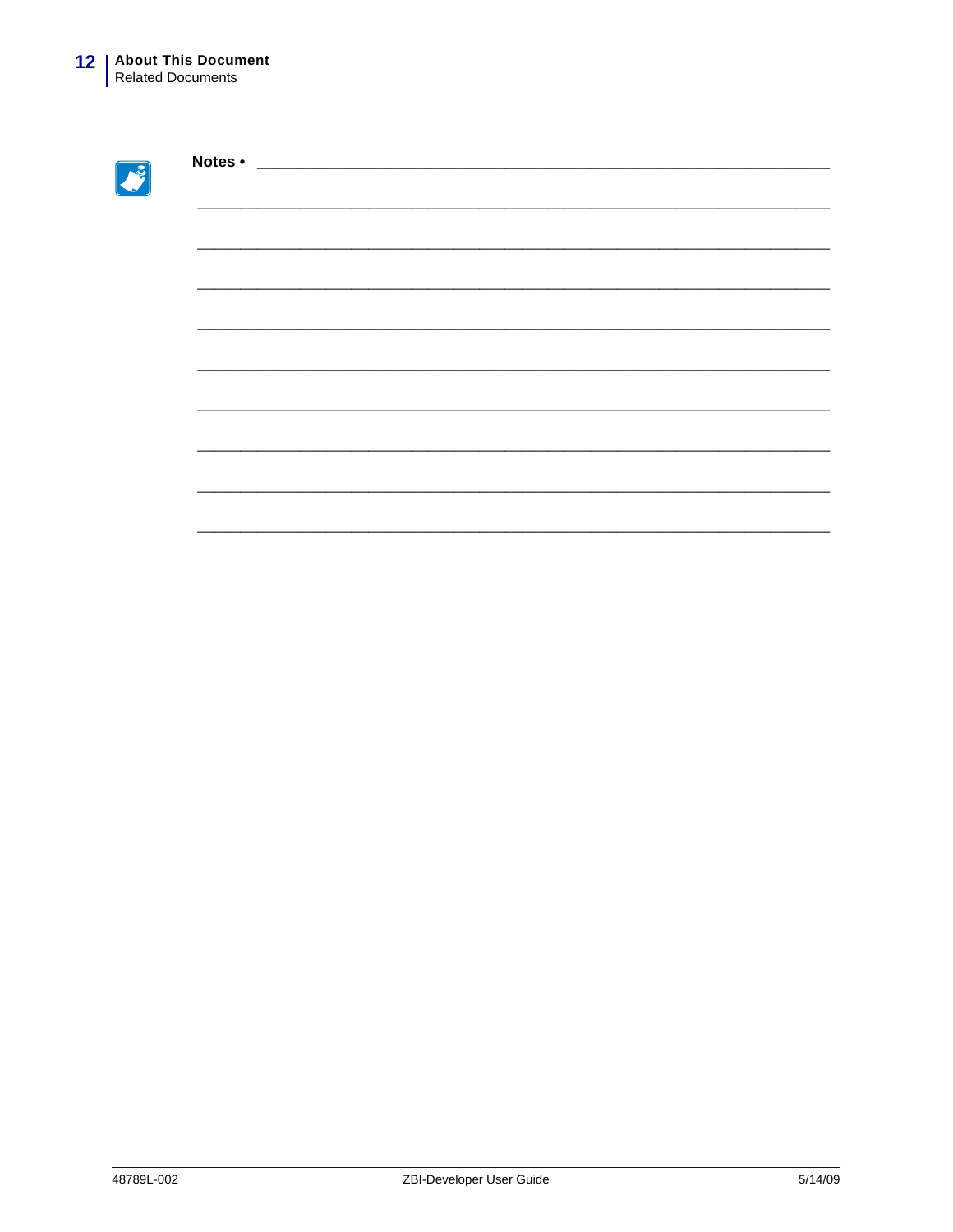# ZBI-Developer



# <span id="page-12-2"></span><span id="page-12-1"></span><span id="page-12-0"></span>**Introduction - Welcome to ZBI-Developer**

ZBI-Developer is an Integrated Development Environment (IDE), designed to assist in the creation, testing and distribution of programs written for use in the Zebra Basic Interpreter™ (ZBI™).

ZBI-Developer offers several ease-of-use features:

- Project File Control Keeps related files in a single Project folder
- Pop-up Help displays ZBI command syntax and examples
- Virtual Printers allows ZBI programs to be run on the PC, with no need for a printer
- Multiple Perspectives displays different display modes for the software:
	- ZBI Perspective used for writing ZBI programs
	- Debug Perspective used for testing and checking programs
- Multiple Views displays different information screens:
	- Navigator View used to manage Projects and files in projects
	- Printer View used to manage physical and virtual printers
	- Debug View used to display the name of the program being tested
	- Breakpoints View used to view the list of breakpoints and jump to each point
	- Variable View used to view the current value of variables in the program
	- Problems View displays Warnings and Errors detected in the ZBI program
	- Ports View displays data as it flows through ports used in the program
- Program Distribution programs can be easily sent to a printer
- Program Encryption programs can be encrypted in order to protect proprietary data
- File Drag and Drop files can be dragged into a project from the Windows® Explorer environment
- File Import files can be imported from printers into Projects in ZBI-Developer
- File Compare files can be compared to earlier versions of the same file or to other files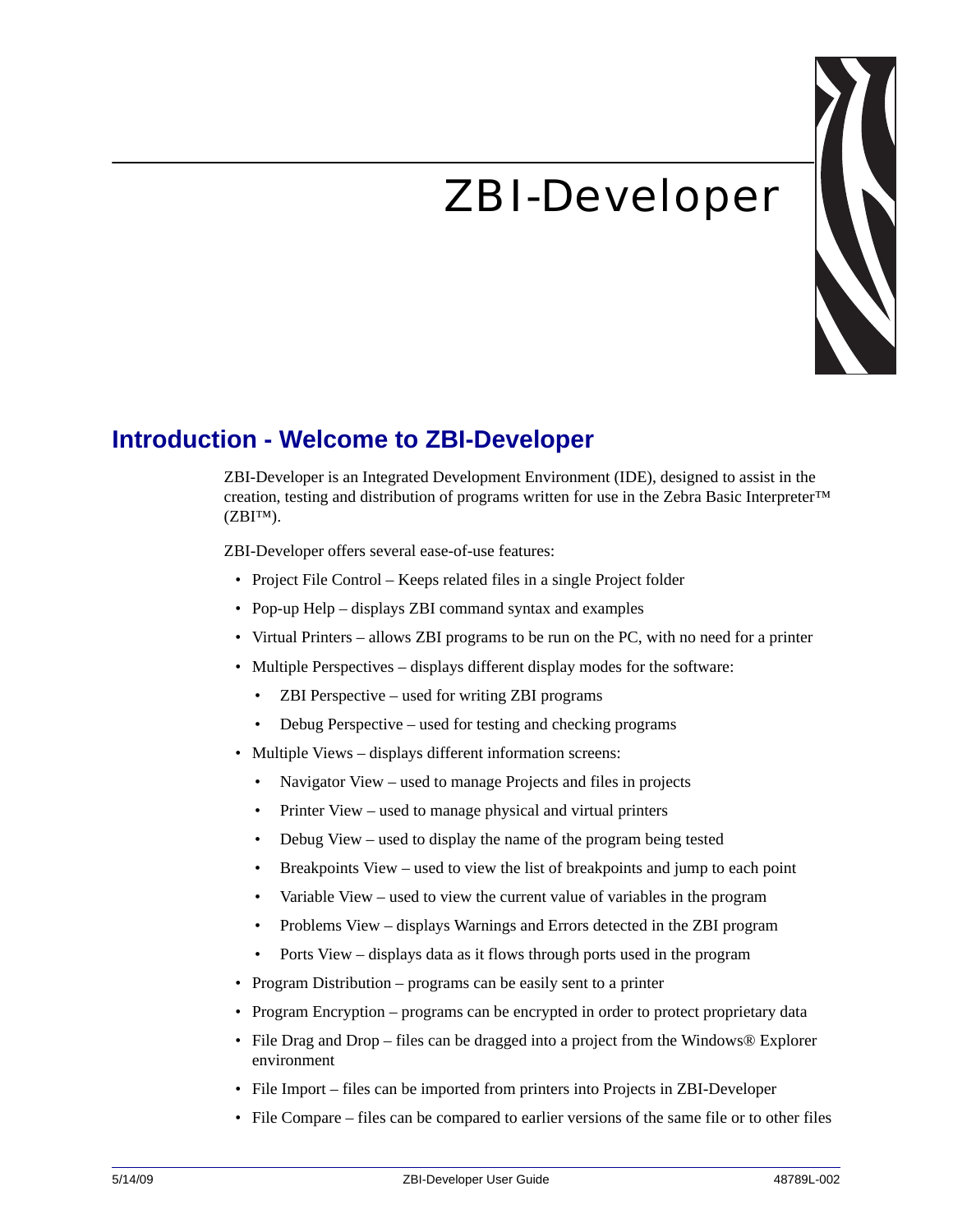# <span id="page-13-0"></span>**System Requirements**

These are the minimum requirements needed to run ZBI-Developer™

- Pentium<sup>®</sup>-based computer with at least 64 MB of RAM
- One of the 32-bit Windows® operating system:
	- Windows 2000®
	- Windows XP®
	- Windows Vista®
	- Windows Server 2003®
- Hard disk with 80 MB of free disk space
- Administrator rights to the local computer during installation

## <span id="page-13-1"></span>**Printers, ZBI Keys & ZBI Versions**

Information about ZBI 1.x and ZBI 2.x:

#### **ZBI versions 1.0 through 1.5:**

ZBI 1.x was available on printers with X.10 or higher firmware (such as V48.10.x). To determine if the printer supports ZBI version 1, check the firmware version loaded on the printer. This can be determined by the absence of a "Z" in the firmware version number (for example, firmware V60.13.0.12 supports ZBI version 1, while V60.13.0.12Z does not). The following printers support the ZBI 1.x firmware:

- *LP/TLP 284x-Z* and *384x-Z*
- *S300/S400/S500/S600*
- Z4000/Z6000
- Z4M/Z6M
- Z4Mplus/Z6Mplus
- 105*SL*
- *PAX*3
- *Xi*II
- *Xi*III

ZBI-Developer can be used to create programs for use on printers that support ZBI version 1.x., however, the features that are only available in ZBI v2.x cannot be used with printers running ZBI v1.x. For example, "on-printer" debugging advanced file encryption and commands added in ZBI 2 are not supported in printers running ZBI 1.x. If you do not have a printer that meets this requirement, contact your reseller.

**Note •** Support for ZBI versions 1.0 through 1.5 is limited to syntax checking only. On-printer debugging is not supported for ZBI versions 1.0 through 1.5.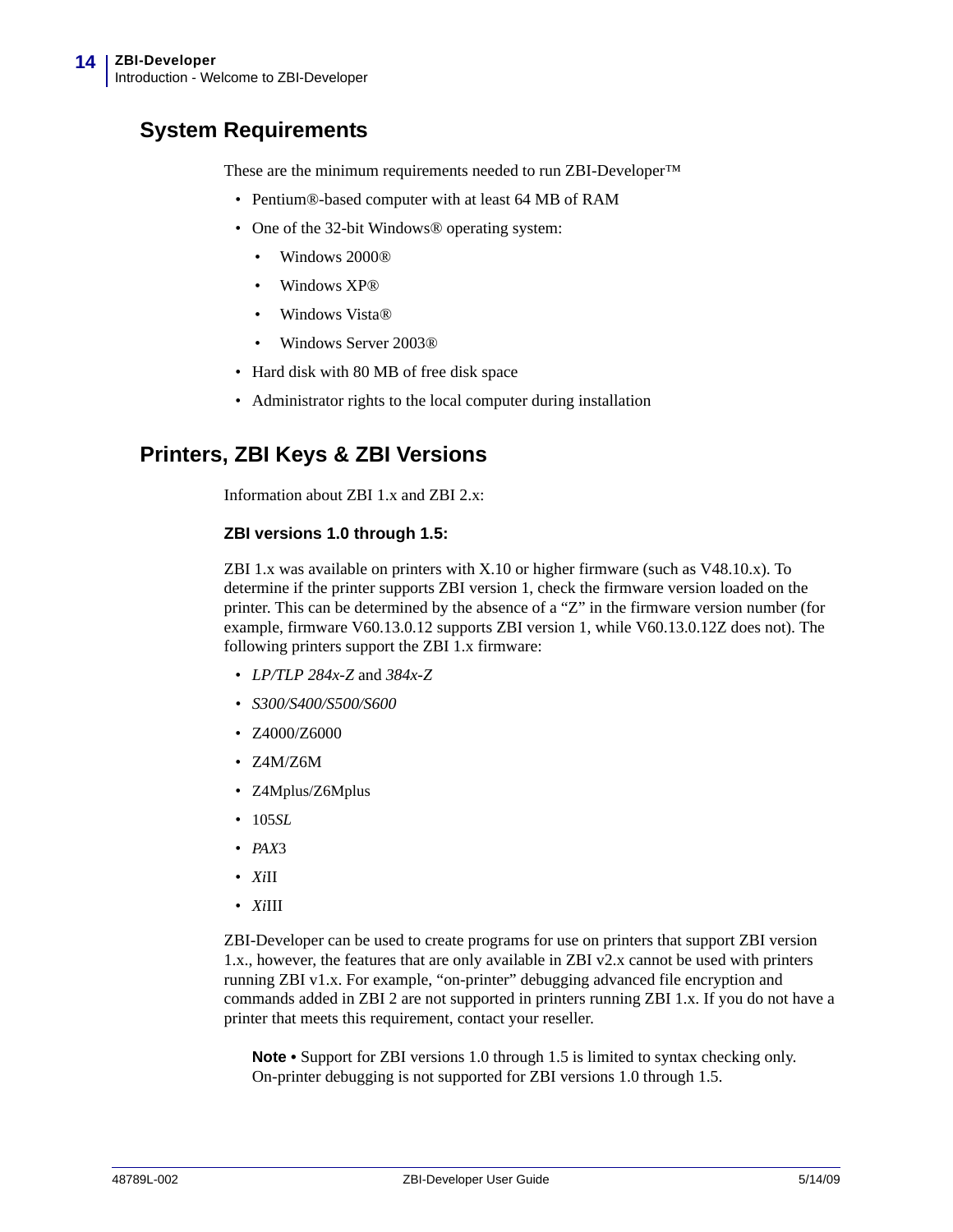#### **ZBI versions 2.0 and higher:**

Printers with firmware versions X.16 or later (for example, V60.16.x and V53.16.x) can support ZBI version 2.0 and later. The following printers support the ZBI 2.x firmware:

- *Xi*III*Plus*
- Z4Mplus/Z6Mplus
- 105*SL*
- S4M
- *PAX*4
- ZM400/ZM600
- HC100
- G-Series
- Xi4

These printers can be either ZBI-Ready or ZBI-Enabled, depending on whether or not a ZBI Key file has been loaded on the printer. ZBI Keys can be loaded onto printers during manufacturing or later purchased at www.zebrasoftware.com. A Downloader Utility/ZBI Key Manager software utility is available to assist in the task of sending ZBI Keys to printers.

The ZBI.nrd file is required to be present on the printer for ZBI 2.0 to be enabled. The ZBI Key is stored on the printer's E: memory location with the name ZBI.nrd. The file is persistent. It cannot be deleted even if the printer's memory is initialized. For example, if the  $\Delta$ JB command is used to initialize the location, the ZBI Key file will not be deleted.

When a printer is ZBI-Ready but not ZBI-Enabled, the firmware version will display a "Z" at the end of the version string (for example, V60.16.0Z). Additionally, the printer's configuration label will show that the printer is not ZBI-Enabled.

When a printer is ZBI-Enabled, the firmware version will not display a "Z" at the end of the version string (for example, V60.16.0). Additionally, the printer's configuration label will show that the printer is ZBI-Enabled.

**Note •** Each single ZBI Key can only be used once. When multiple printers are to be ZBI-Enabled, multiple Keys will be needed. The ZBI Key cannot be retrieved from printer to a host system.

### <span id="page-14-0"></span>**Supported Print Servers**

These are the supported ZebraNet print servers:

- ZebraNet 10/100 Print Server (firmware V1.1.6 or later required to support on-printer debugging)
- ZebraNet Wireless Print Server (V60.16.x, V53.16.x or later firmware required)
- ZebraNet Wireless Plus Print Server (V60.16.x, V53.16.x or later firmware required)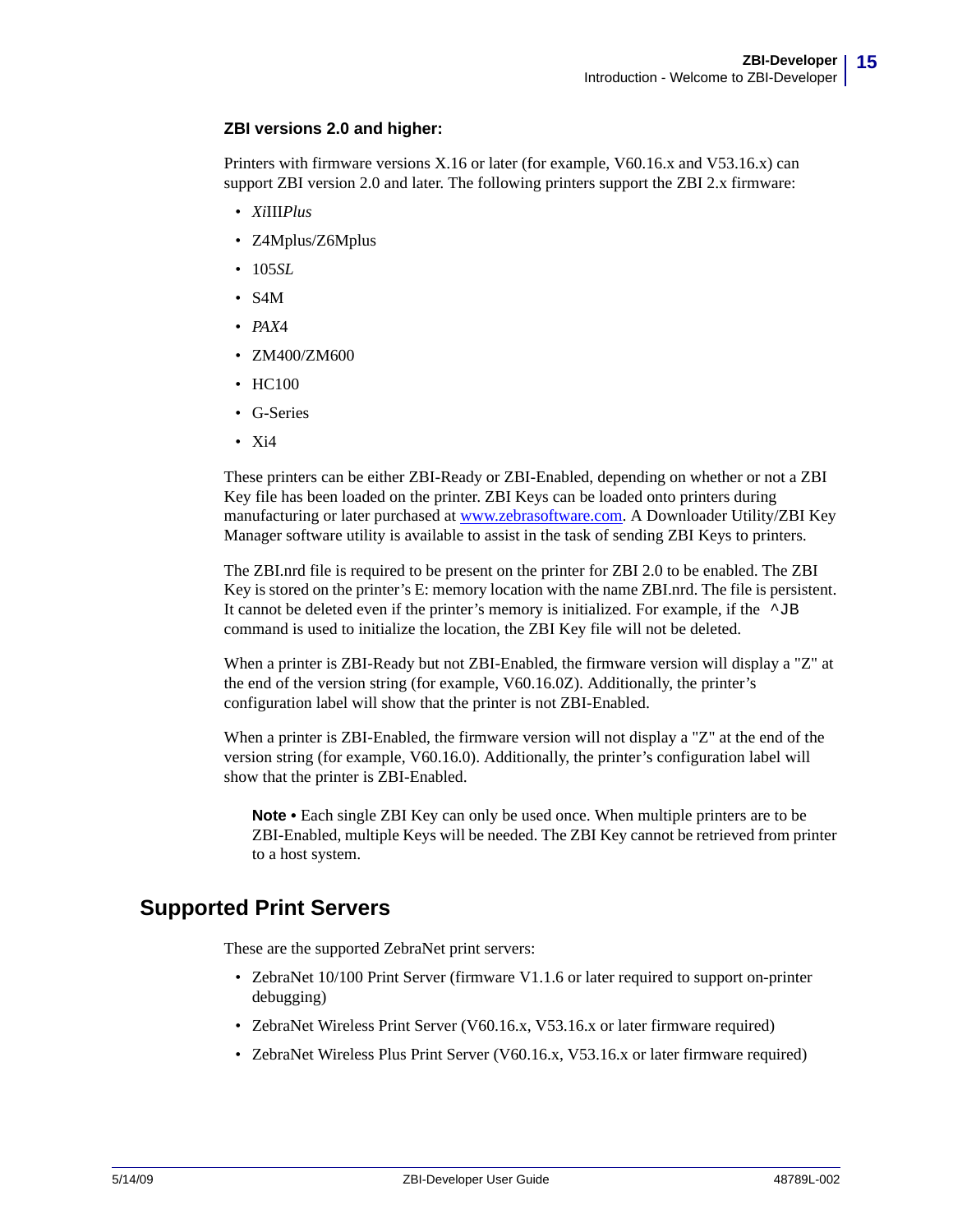# <span id="page-15-1"></span><span id="page-15-0"></span>**Installation**

ZBI-Developer can be installed from a downloaded copy or from a CD-ROM containing the software. Before starting the ZBI-Developer installation, close all other software applications. This ensures a complete installation of all of the program files.

The complete installation package can be downloaded from www.zebra.com

**Note •** If you are using Windows 2000, Windows XP, Windows Vista or Windows Server 2003, you must log on with Administrator rights to perform the installation.

During the installation, follow the user prompts to control the location in which to install the software and other options. If you change the default directory location for the software installation, be sure to note the new location. This information will be helpful to have for backup and archival purposes.

|                      | ZBI-Developer - InstallShield Wizard                                                                                 | x |
|----------------------|----------------------------------------------------------------------------------------------------------------------|---|
|                      | <b>Destination Folder</b><br>Click Next to install to this folder, or click Change to install to a different folder. |   |
|                      | Install ZBI-Developer to:<br>C:\Program Files\ZBI-Developer\<br>Change                                               |   |
| <b>InstallShield</b> | < <u>B</u> ack<br>Cancel<br>Next >                                                                                   |   |

Once the installation is complete, click **Finish** to complete.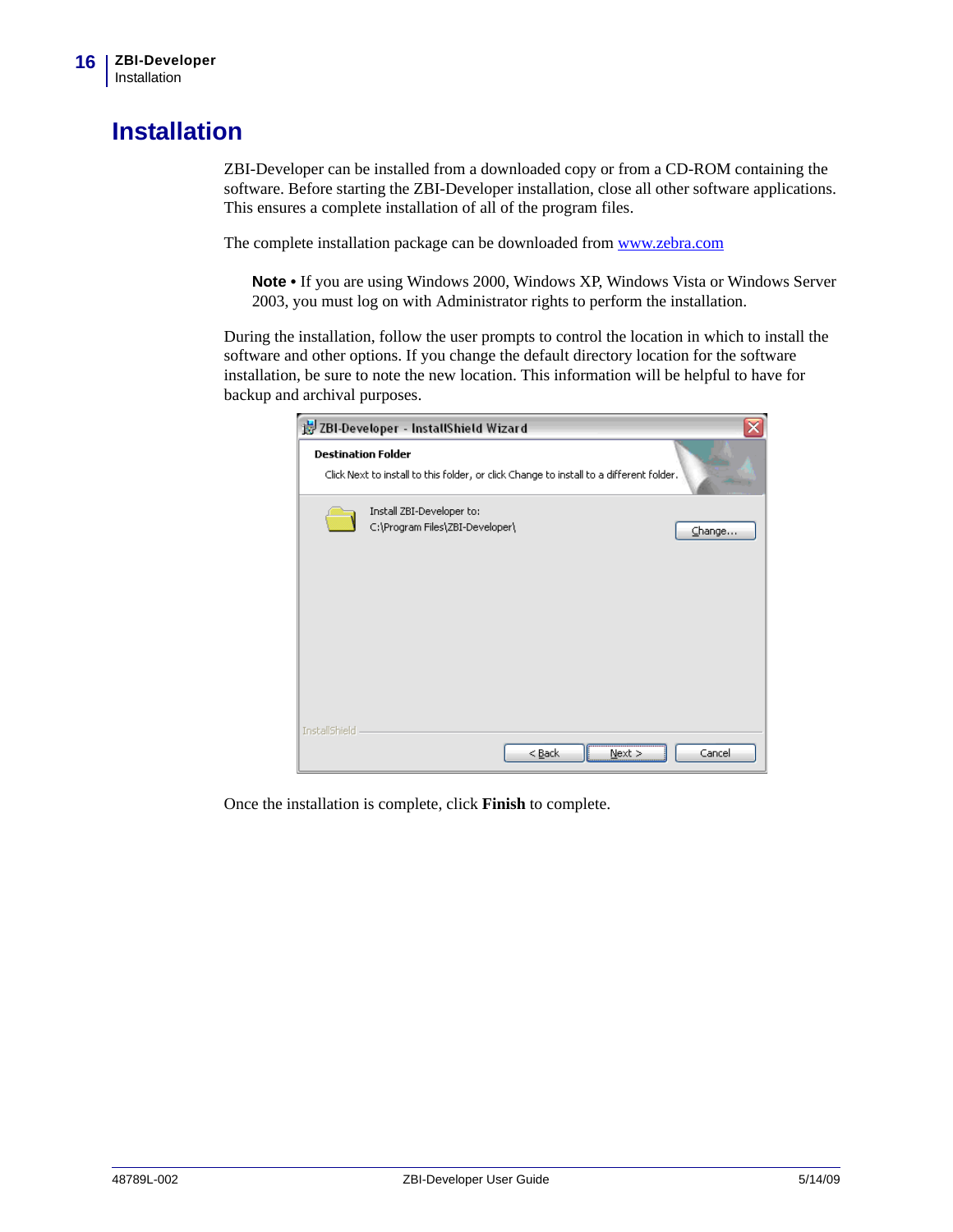## <span id="page-16-0"></span>**Starting ZBI-Developer**

ZBI-Developer can be started from the Windows Start menu – **Start > Programs > ZBI-Developer** or from any shortcuts created for the ZbiDeveloper.exe file.

When the program is run for the first time, the default interface, or workspace, will be displayed.

| ZBI ZBI-Developer                                                   |                                  |          |      | $\Box$ e $\times$         |
|---------------------------------------------------------------------|----------------------------------|----------|------|---------------------------|
| File Edit Run Window Help                                           |                                  |          |      |                           |
| 日 1 つ 口 合 目 本   〇                                                   |                                  |          |      |                           |
| $\overline{\mathcal{C}}$ Navigator View Printer View $\boxed{\Box}$ |                                  |          |      | 一日                        |
|                                                                     |                                  |          |      |                           |
|                                                                     |                                  |          |      |                           |
|                                                                     |                                  |          |      |                           |
|                                                                     |                                  |          |      |                           |
|                                                                     |                                  |          |      |                           |
|                                                                     |                                  |          |      |                           |
|                                                                     |                                  |          |      |                           |
|                                                                     |                                  |          |      |                           |
|                                                                     |                                  |          |      |                           |
|                                                                     |                                  |          |      |                           |
|                                                                     |                                  |          |      |                           |
|                                                                     |                                  |          |      |                           |
|                                                                     | $\frac{2}{4}$ Problems View $23$ |          |      |                           |
|                                                                     | 0 errors, 0 warnings, 0 infos    |          |      |                           |
|                                                                     | Description                      | Resource | Path | Location $\blacktriangle$ |
|                                                                     |                                  |          |      |                           |
|                                                                     |                                  |          |      |                           |
|                                                                     |                                  |          |      |                           |
|                                                                     |                                  |          |      |                           |
|                                                                     |                                  |          |      |                           |
|                                                                     |                                  |          |      |                           |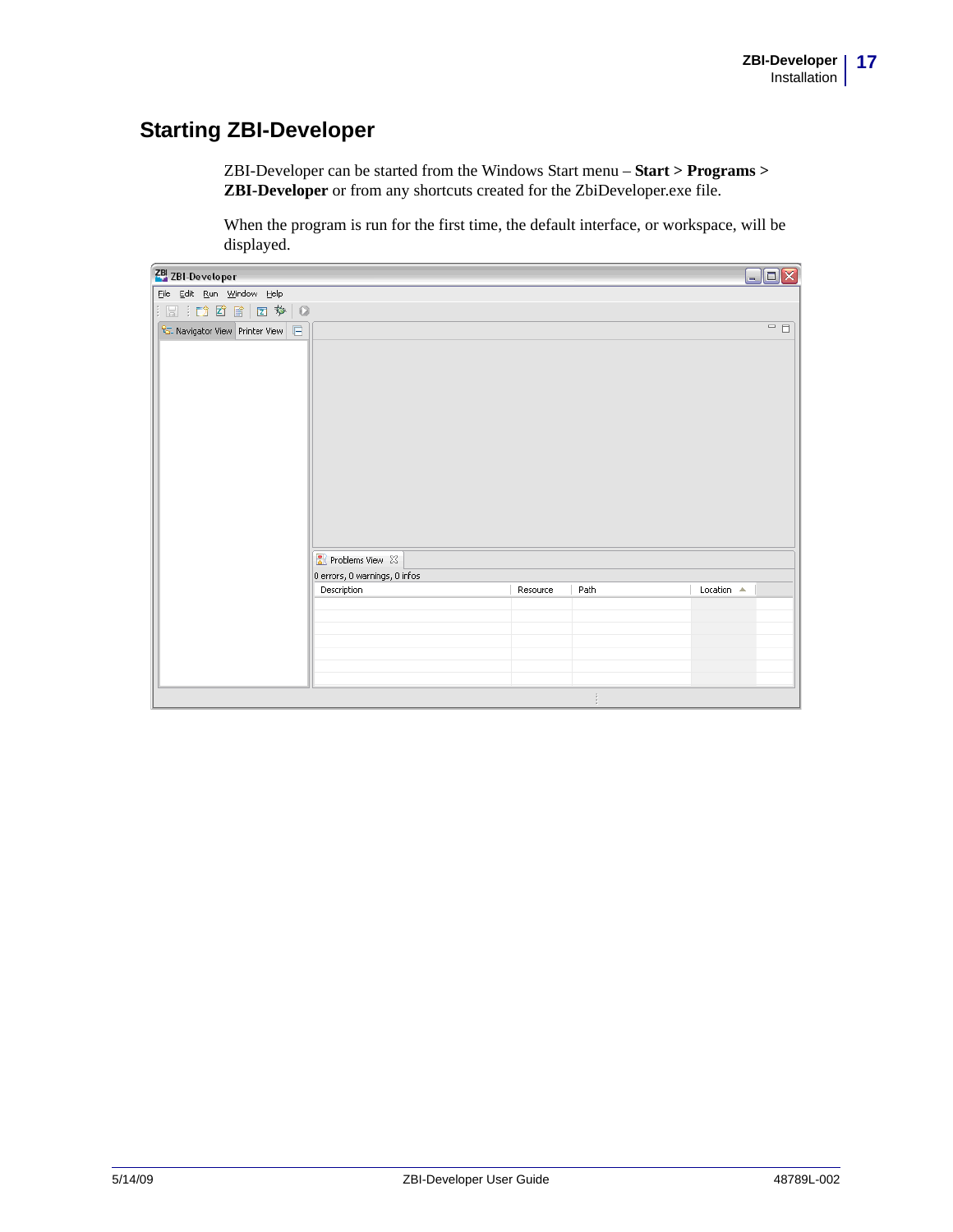# <span id="page-17-1"></span><span id="page-17-0"></span>**The Interface**

The ZBI-Developer interface is designed to give the user quick access to the key features needed to develop ZBI programs. The interface is divided into various visual elements; these include the Menu bar, Toolbars, Perspectives, Views, and Editors that make up the interface.

- **Menu and Toolbars** display quick access to the various functions and features of ZBI-Developer
- **Projects** used to manage the files associated with creating a ZBI program
- **Perspectives** display different use modes for the software:
	- ZBI Perspective for writing ZBI programs
	- Debug Perspective for testing and checking programs.
- **Views** display different information screens:
	- Navigator View used to manage Projects and files in projects
	- Printer View used to manage physical and virtual printers
	- Debug View used to display the name of the program being tested
	- Breakpoints View used to view the list of breakpoints and jump to each point
	- Variable View used to view the current value of variables in the program
	- Problems View displays Warnings and Errors detected in the ZBI program
	- Ports View displays data as it flows through ports (serial, parallel, IP) used in a ZBI program
- **Editors** Used to create and alter files. The appropriate editor is displayed for the selected file type.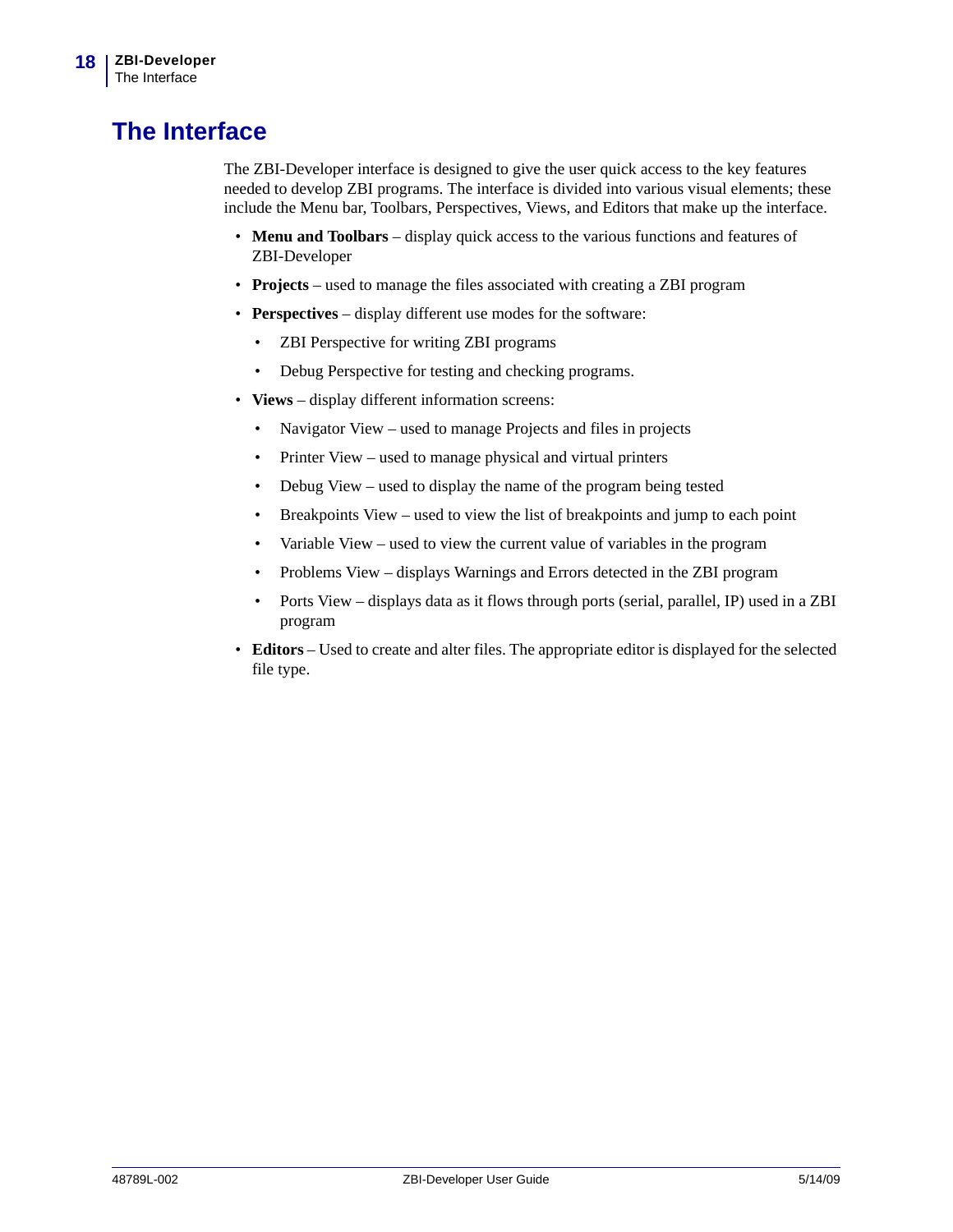## <span id="page-18-0"></span>**Menu and Toolbars**

The Menu and Toolbars are located at the top of the screen. They provide access to the File, Edit, Run, Window, and Help submenus and commonly used program features.



#### **File Menu**

The **File** menu enables you to create, save, close, print, import, and export resources, and exit ZBI-Developer.

# **New Project**

To create a new Project, select **File > New > New Project.** 

The New ZBI Project Wizard will display, with prompts for creating a new Project. Use the Wizard prompts to fill in the Project name (required). Click **Finish** to complete the Wizard.

| ZBI Create New ZBI Project     |
|--------------------------------|
|                                |
| Project Name must be specified |
| Project Name:                  |
|                                |
|                                |
|                                |
|                                |
|                                |
|                                |
|                                |
|                                |
| Cancel<br>Einish               |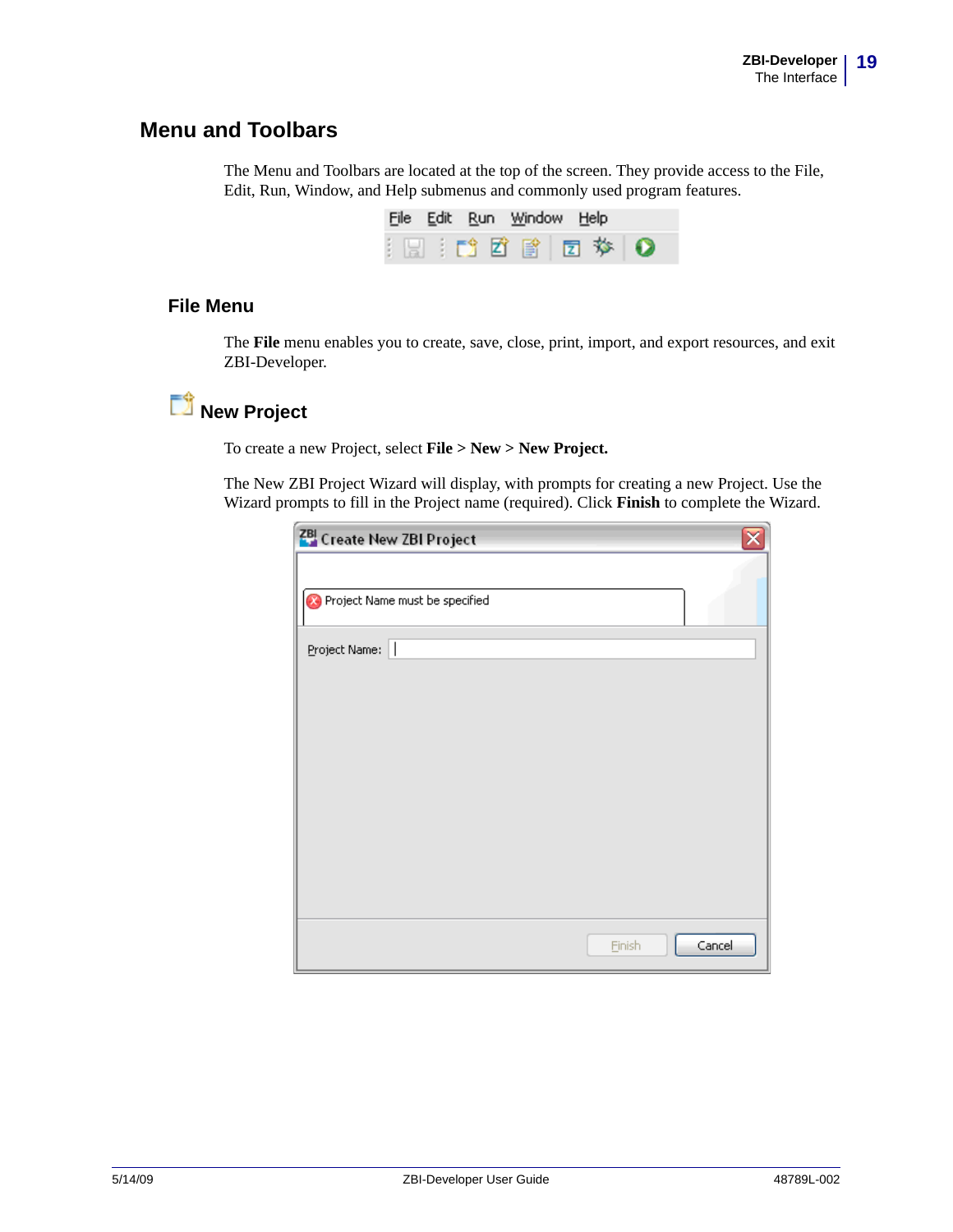#### **New Folder**

To create a new Folder within a Project, click on a Project in the Navigator View to select it and click **File > New > New Folder**.

The New Folder Wizard will display, with prompts for creating the New Folder. Use the Wizards prompt to fill in the New Folder name. Click **Finish** to complete the Wizard.

| ZBI New Folder                     |                  |
|------------------------------------|------------------|
| Folder<br>Create a new Folder      |                  |
| Enter or select the parent folder: |                  |
| My Project                         |                  |
| 伦 ⇔ ⇒                              |                  |
| My Project                         |                  |
|                                    |                  |
|                                    |                  |
|                                    |                  |
|                                    |                  |
|                                    |                  |
|                                    |                  |
|                                    |                  |
|                                    |                  |
|                                    |                  |
| Folder name:                       |                  |
|                                    |                  |
|                                    |                  |
|                                    |                  |
|                                    | Cancel<br>Einish |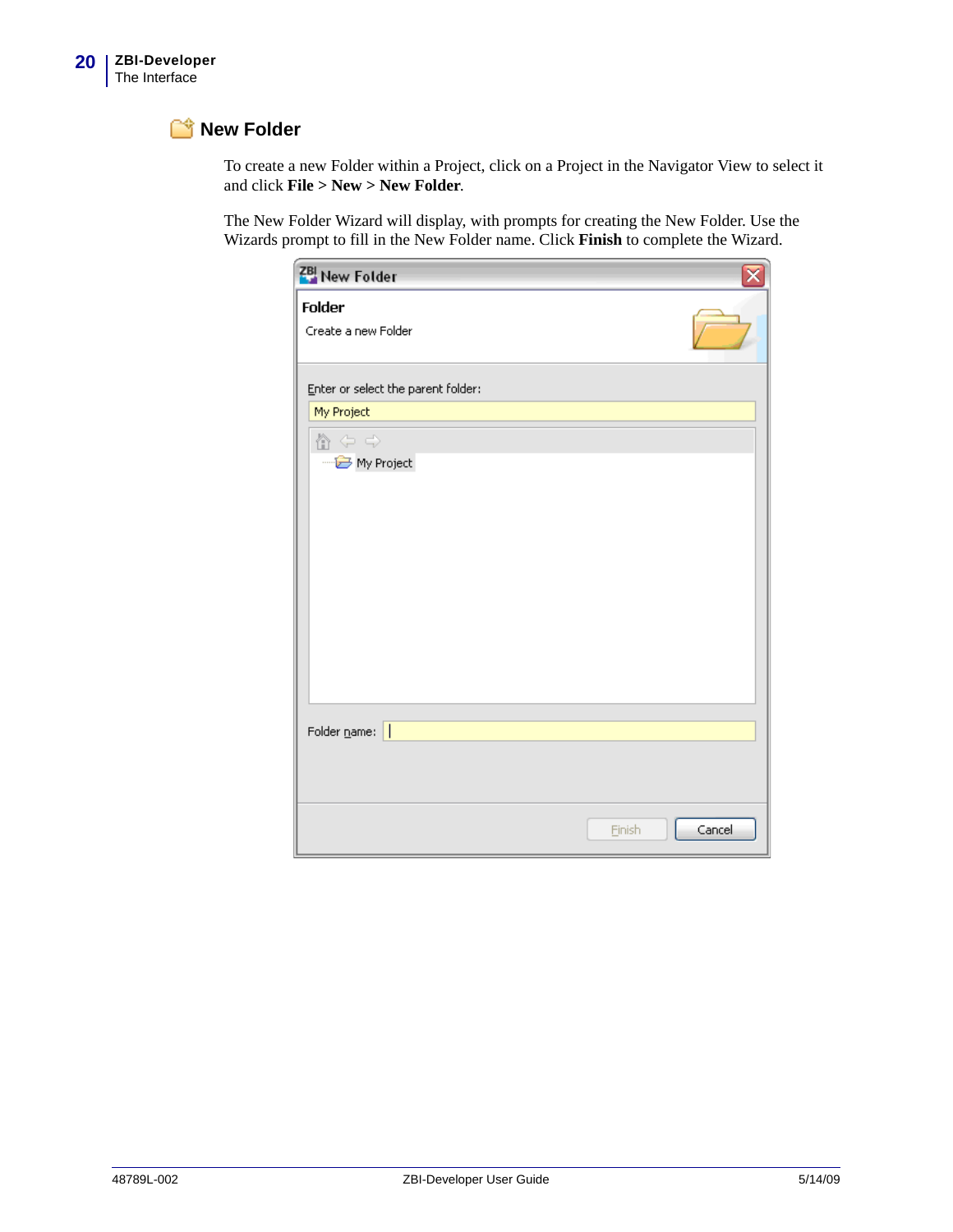#### **Z** New ZBI Program

To create a new ZBI Program, select **File > New > New ZBI Program.** A new, Untitled ZBI program will open and display in the ZBI-Developer workspace. The program will not appear in the Project Folders until it is named and saved. To Save and Name a program, type or paste content into the program and click the **File > Save** menu selection.

# **New Untitled File**

To create a new Untitled File, select **File > New > New Untitled File.** Untitled Files are usually created to store data important to the Project, such as data or input streams that the ZBI program will use during execution. Untitled Files can also be used to create Notes or documentation for the Project. Clicking the New Untitled File icon has the same effect. A new, Untitled File will open and display in the ZBI-Developer workspace. The File will not appear in the Project Folders until it is named and saved. To Save and Name a program, type or paste content into the program and click the **File > Save** menu item.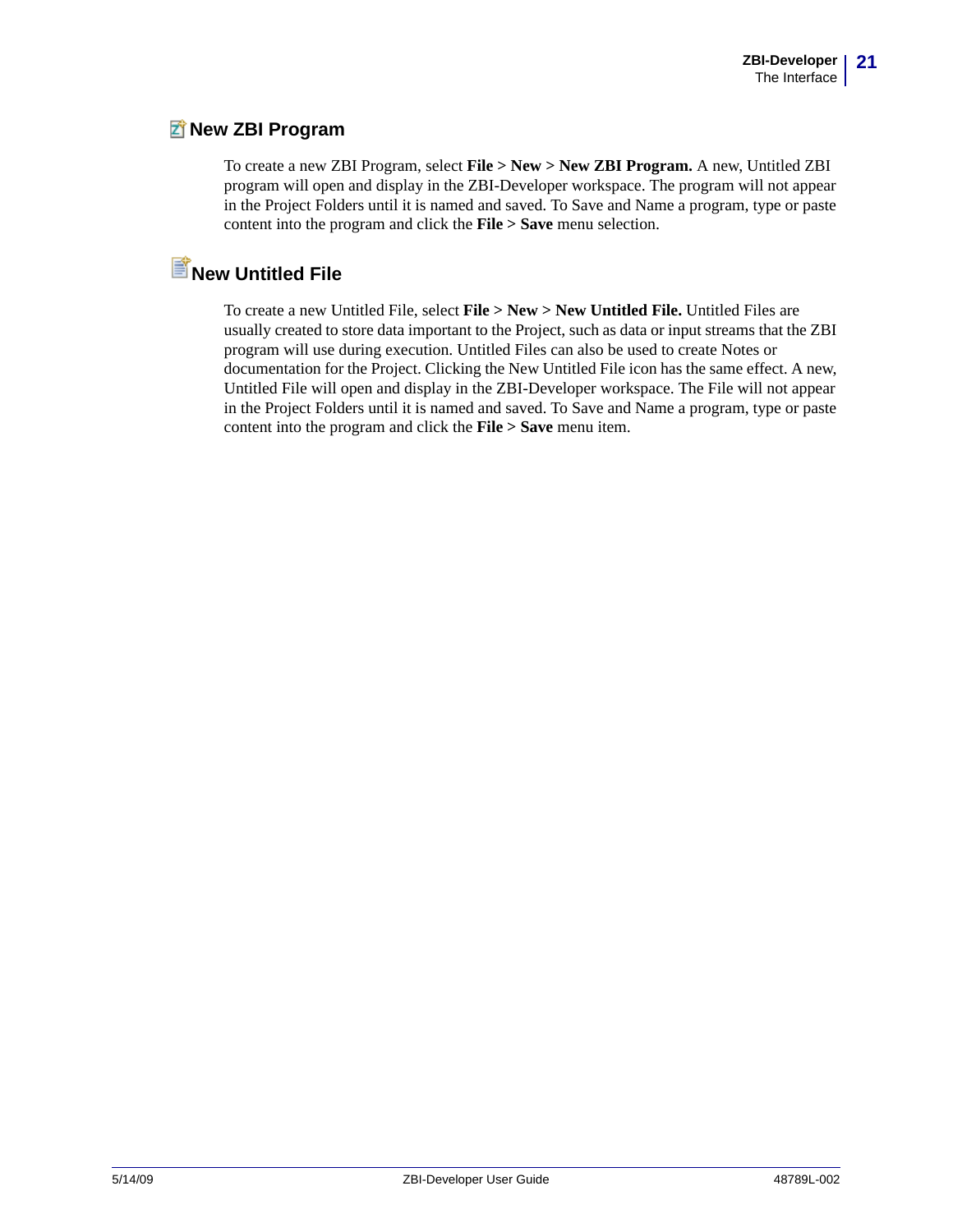## **Import a File**

To Import a file from the computer's hard drive into a Project, select **File > Import….** Files cannot be imported unless they are being directed into a Project.

When **Import…** is selected, the Import Wizard will be displayed. Use the **Browse** button to select the file to import. Use the **Name to Import As** textbox to alter the name as needed. Files with .zbi extensions will be imported as .zbi files. Other file types will retain their original file extension. If a file does not have an extension, it will be given a .txt extension.

| ZBI Import ZBI Wizard        |                                                   |                  |
|------------------------------|---------------------------------------------------|------------------|
| Import a file into a project |                                                   |                  |
|                              | Select a file to import into project "My Project" |                  |
| File Name:                   |                                                   | Browse           |
| Name to Import As:           |                                                   |                  |
|                              |                                                   |                  |
|                              |                                                   |                  |
|                              |                                                   |                  |
|                              |                                                   |                  |
|                              |                                                   |                  |
|                              |                                                   |                  |
|                              |                                                   |                  |
|                              |                                                   | Cancel<br>Finish |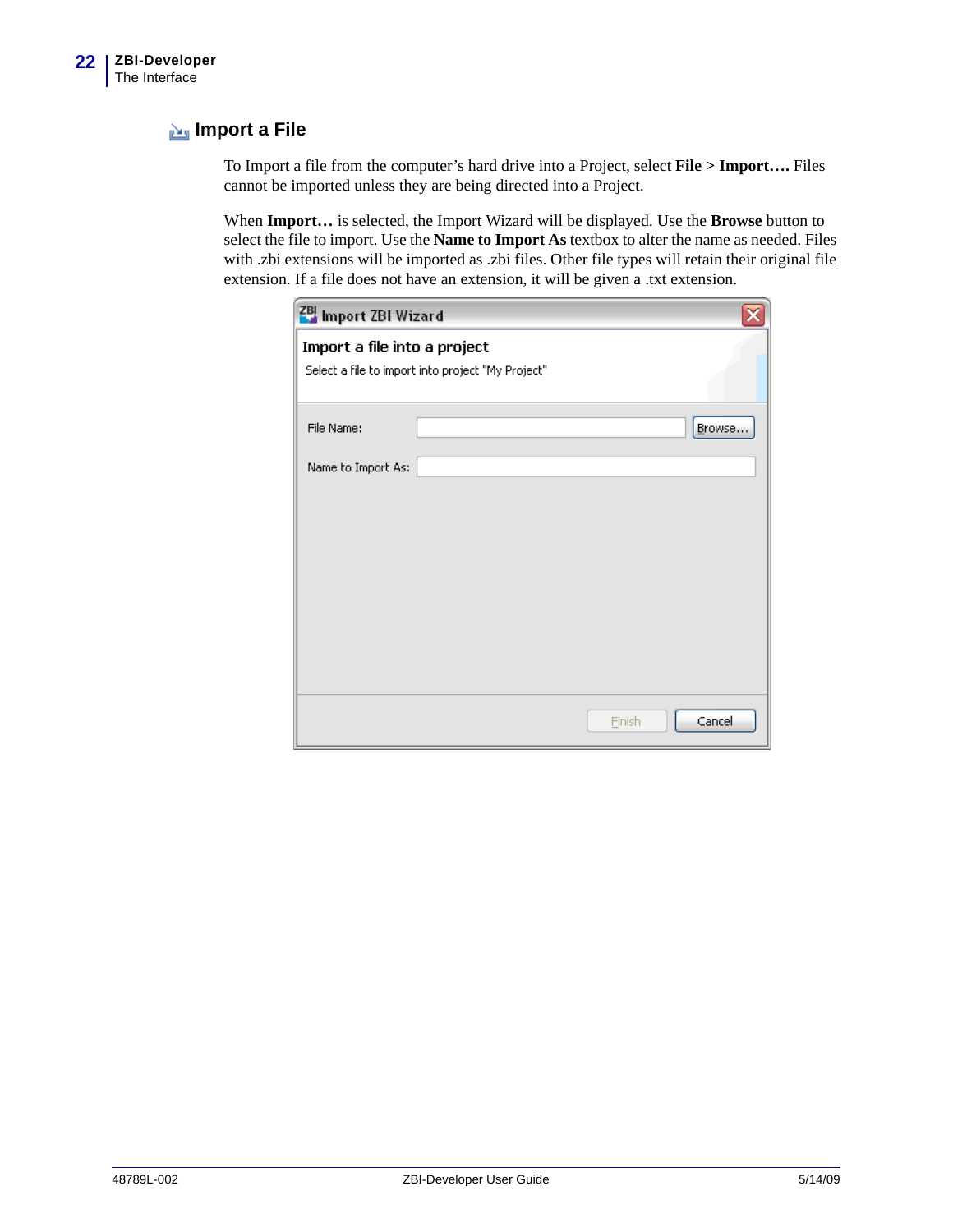## **Exporting Files**

To Export ZBI Programs and Encryption Key Files from the ZBI-Developer environment to the computer's hard drive, click on a file and then select **File > Export…**.

Based on the choices entered in the Export Wizard, the name of the file and the printer memory location to store it in will be written automatically into the Export file.

| ZBI Export ZBI Wizard            |                                                 |        |
|----------------------------------|-------------------------------------------------|--------|
| Export Program to a file         |                                                 |        |
| Export ZBI Program to a ZPL file |                                                 |        |
|                                  |                                                 |        |
| Name:                            | 늘:\Program Files\ZBI-Developer\export\HELLO.ZPL | Browse |
| Script Name:                     | HELLO.BAS                                       |        |
| Memory Location: E:              | $\checkmark$                                    |        |
|                                  |                                                 |        |
|                                  |                                                 |        |
|                                  |                                                 |        |
|                                  |                                                 |        |
|                                  |                                                 |        |
|                                  |                                                 |        |
|                                  | Einish                                          | Cancel |

The purpose of the Export ZBI Program feature is to create a file that can be distributed to one or more printers. During the Export process, ZBI programs will be exported in a format for use on a printer. The program will be MIME encoded, with all REM statements removed from the program.

**Note:** In order for an encrypted program to be executable, the matching encryption key must also be present in the printer.

If the ZBI program has been Encrypted, then the Exported file will be Encrypted and MIME encoded. This allows the programmer to create a file that can be emailed to users without revealing proprietary information.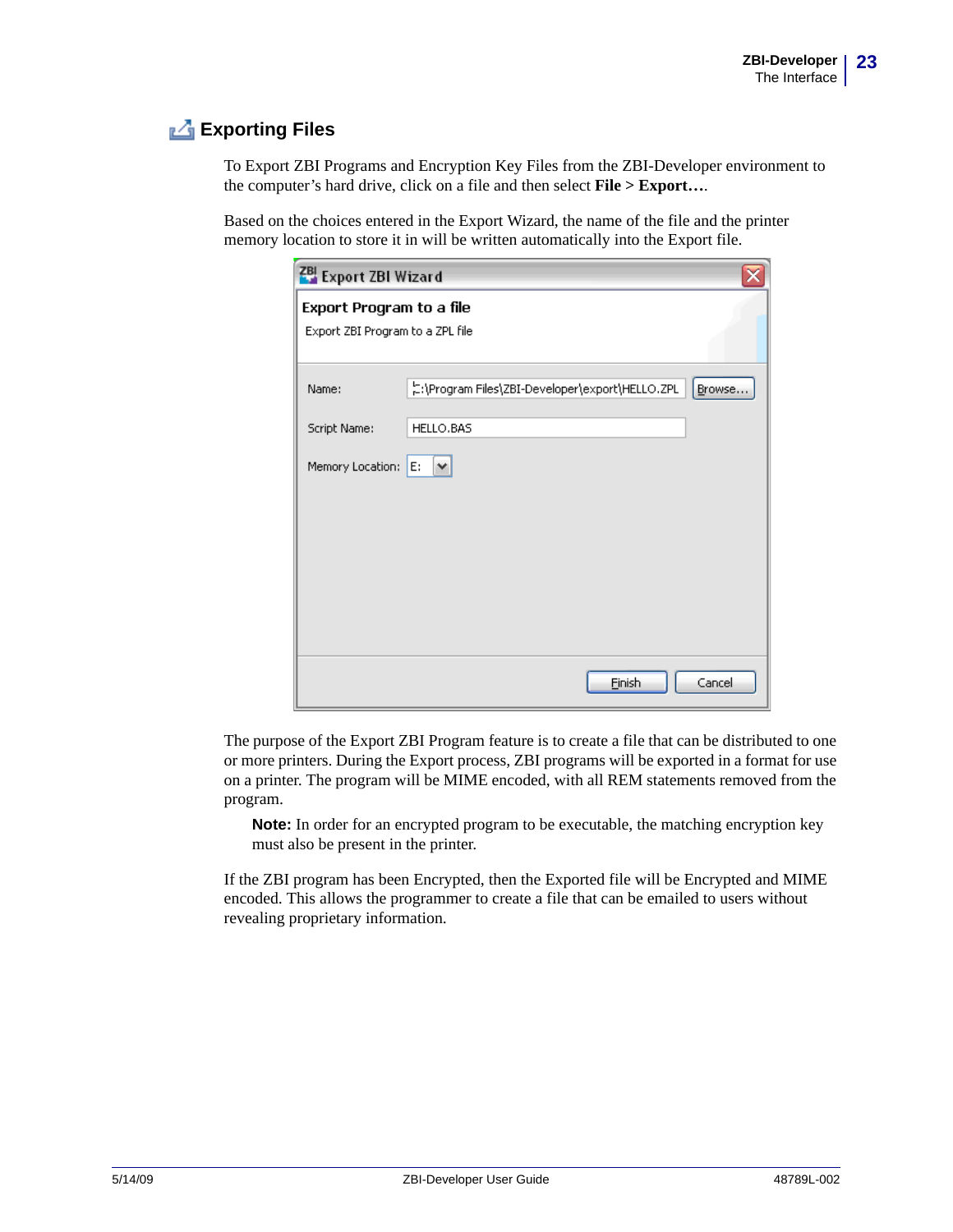## **Exporting Projects**

To Export a ZBI Project to a single file on the computers hard drive, click on a Project folder and then select **File > Export…**

Based on the choices entered in the Export Wizard, the files in the project will be written to a single file on the hard drive.

| ZBI Export Project Wizard                                                                                                                          |
|----------------------------------------------------------------------------------------------------------------------------------------------------|
| Export Project to a single ZPL file<br>Select the files you want to Export                                                                         |
| 는:\Program Files\ZBI-Developer\export\My Project.zpl<br>Name:<br>Browse<br>□ Ø My Project<br>$\triangledown$ asdf.zbi<br>$\triangledown$ Hello.zbi |
| Einish<br>Cancel                                                                                                                                   |

The purpose of the Export feature is to create a file that can be distributed to one or more printers. During the Export process, ZBI programs will be exported in a format for use on a printer. The program will be MIME encoded, with all REM statements removed from the program.

If the ZBI program has been Encrypted, then the Exported file will be Encrypted and MIME encoded. This allows the programmer to create a file that can be emailed to users without revealing proprietary information. To use this feature, it is necessary to first use the **Export Encryption Key** feature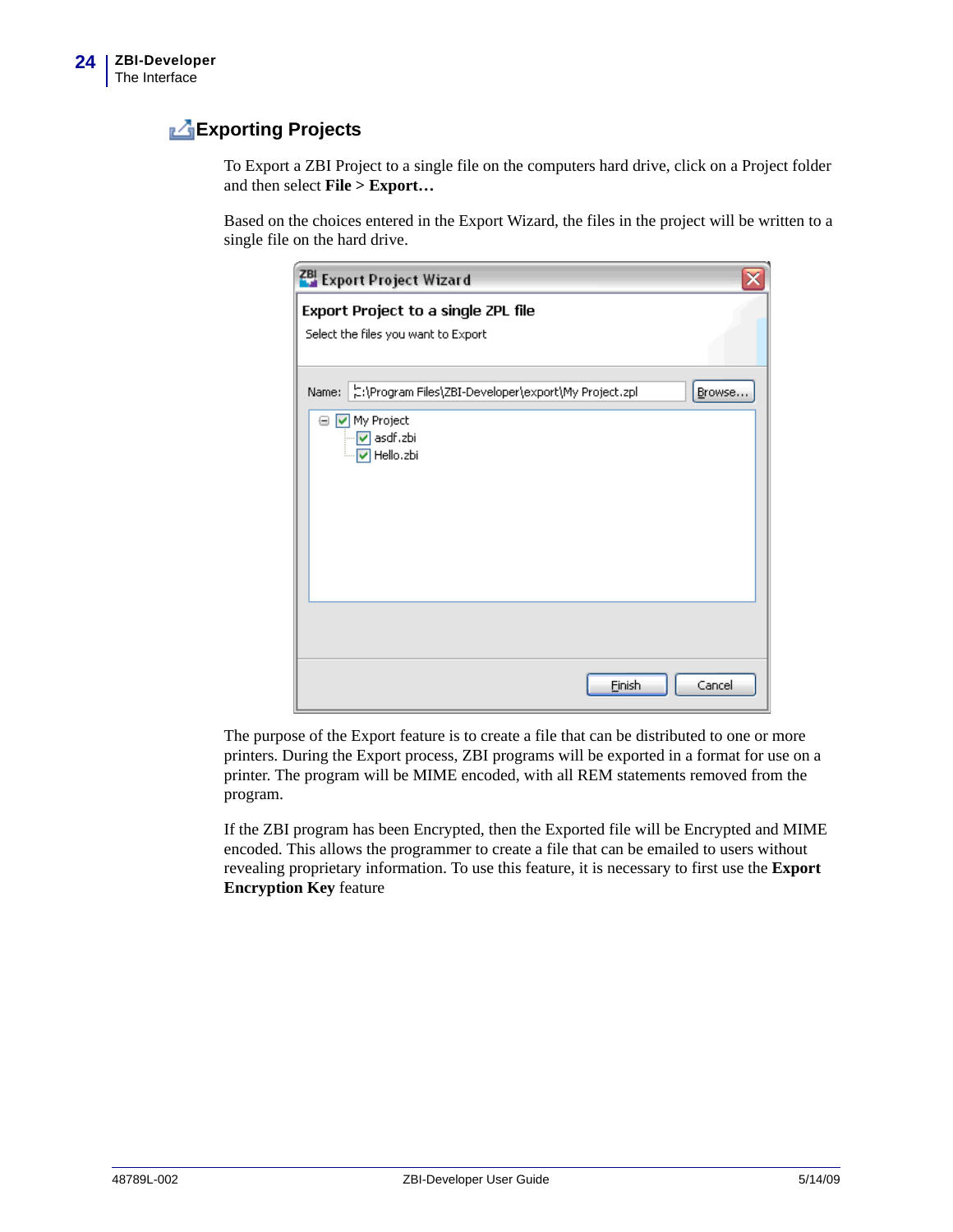## **Exporting Encryption Keys**

The Encryption Key can be Exported and then sent to the printer. This feature allows for the following scenario – a Developer can create a ZBI program and then encrypt it. The Encryption Key can then be downloaded to the printer – thus allowing later updates of the program to also be downloaded to the printer. In this way, the Developer can protect their source code, while also allowing for program updates.

To Export a ZBI Encryption Key to a single file on the computers hard drive, click on a Encryption Key file and then select **File > Export…**

Based on the choices entered in the Export Wizard, the Encryption Key will be written to a single file on the hard drive.

|       | ZBI Export Encryption Key Wizard                     |        |
|-------|------------------------------------------------------|--------|
|       | Export Encryption Key to a file                      |        |
| Name: | C:\Program Files\ZBI-Developer\export\projectKey.key | Browse |
|       | Einish                                               | Cancel |

The exported file can now be sent to printers as needed.

**Note •** The Encryption Key must be installed on the printer by the programmer so as to maintain control over the ability to put the Encrypted programs on printers. The Key should not be distributed to end users.

#### **Close**

The **Close** menu selection will close the currently selected file.

#### **Close All**

The **Close All** menu selection closes all currently open files.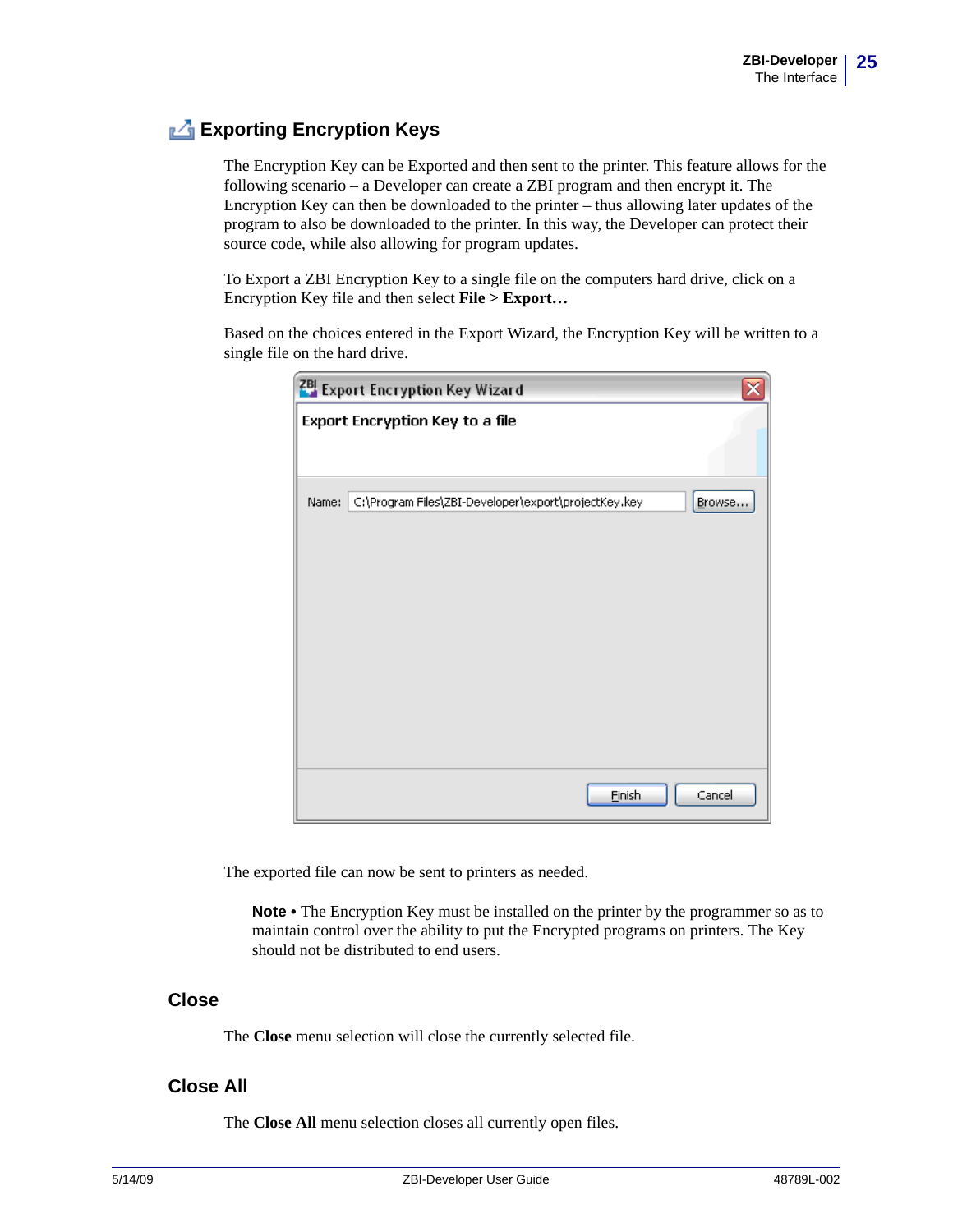#### **Save**

The **Save** menu selection will Save the currently selected file. If the file has a .zbi extension, it will be saved as a ZBI program. If the file is an Untitled File, it will be necessary to give the file an extension when saving it.

In all cases, if multiple Projects exist, it is necessary to specify which Project to save the file in.

The program will display "Invalid File Name" if no name is entered or if the "." character is used but no extension is entered.

**Note •** ZBI-Developer will attempt to make use of the file extension associations currently in use in the operating system. This means that if a file is saved as a .doc file, ZBI-Developer will attempt to call the file viewer associated with that file type.

## **Save As**

The **Save As** menu selection will Save the currently selected file with the opportunity to rename the file, change the file's extension, and alter the Project directory the file is stored in.

If the file has a .zbi extension, it will be saved as a ZBI program. If the file is an Untitled File, it will be necessary to give the file an extension when saving it. The program will display "Invalid File Name" if no name is entered or if the "." (period) character is used, but no extension is entered.

In all cases, if multiple Projects exist, it is necessary to specify which Project to save the file in.

**Note •** ZBI-Developer will attempt to make use of the file extension associations currently in use in the operating system. This means that if a file is saved as a .doc file, ZBI-Developer will attempt to call the file viewer associated with that file type.

### **Save All**

The **Save All** menu selection will close all currently open files. If the file has a .zbi extension, it will be saved as a ZBI program. If the file is an Untitled File, it will be necessary to give the file an extension when saving it. The program will display "Invalid File Name" if no name is entered or if the "." (period) character is used but no extension is entered.

In all cases, if multiple Projects exist, it is necessary to specify which Project to save previously unsaved files in.

**Note •** ZBI-Developer will attempt to make use of the file extension associations currently in use in the operating system. This means that if a file is saved as a .doc file, ZBI-Developer will later attempt to call the file viewer associated with that file type.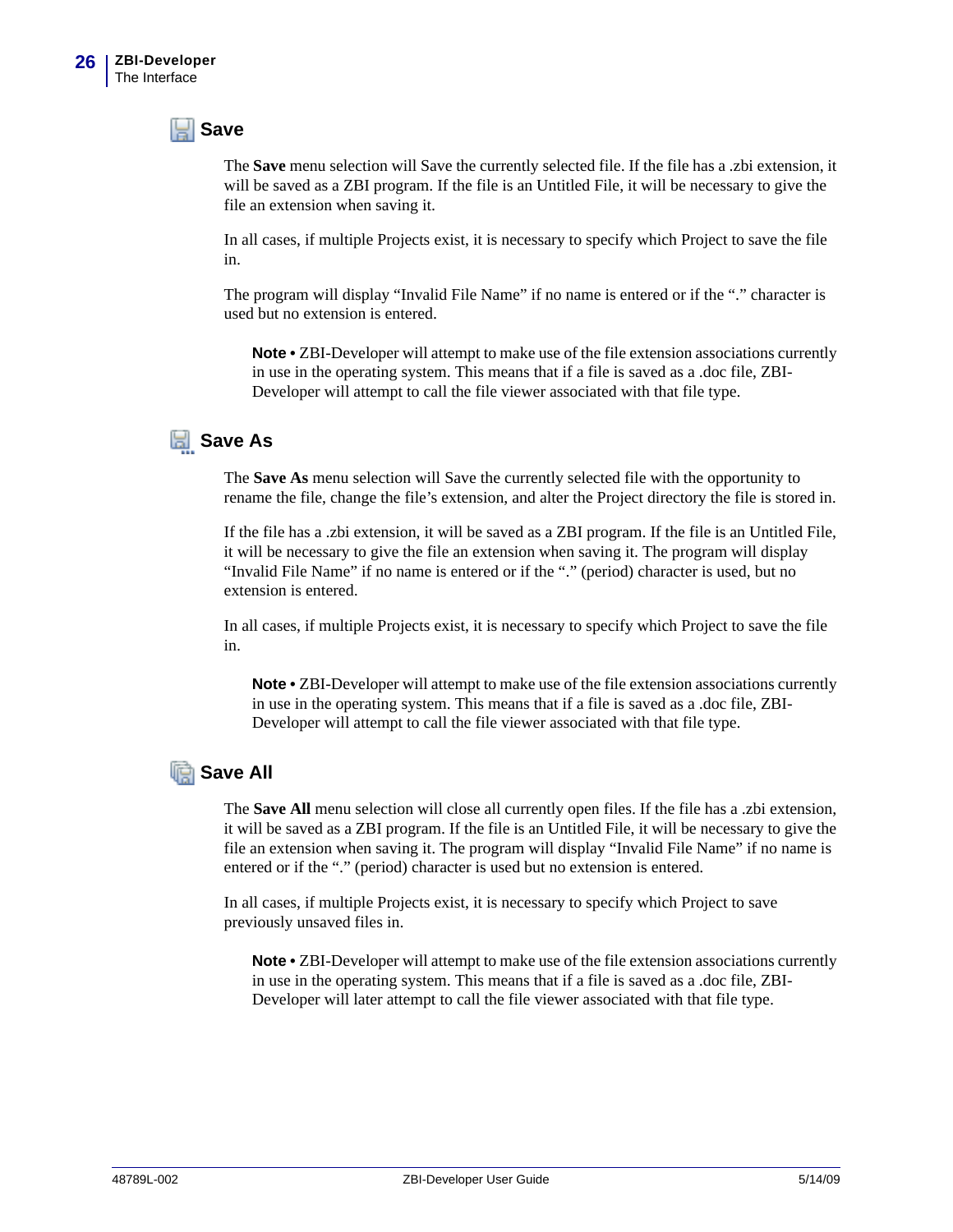#### **Revert**

Choosing **Revert** will alter the content of the current Editor back to the content of the last saved file. The **Revert** menu choice is disabled if the editor does not contain any unsaved changes.

**Note •** Do not confuse **Revert** with **Undo**. The **Undo** feature reverses you most recent editing action, while **Revert** returns the contents of the editing window to the saved contents of the file.

#### **Rename**

**Rename** allows the user to alter the name of a previously created Project or a file within a Project. A Folder or File must be selected for the **Rename** menu selection to be active. Only one Project or File can be renamed at a time.



**Print** allows the currently selected and open file to be printed.

#### **Exit**

Selecting **Exit** closes all open files. The program will confirm if recent unsaved changes should be saved.

### <span id="page-26-0"></span>**Edit Menu**

The **Edit** menu helps you alter, search, and manage files in the ZBI-Developer editor environments.

## **Undo**

This command will reverse the most recent edit.

#### **Redo**

The **Redo** feature will re-apply the last edit that was reversed by the most recent **Undo** action.

## **Cut**

Removes the selected text and places it on the clipboard.

#### **ED** Copy

Copies the selected text to the clipboard.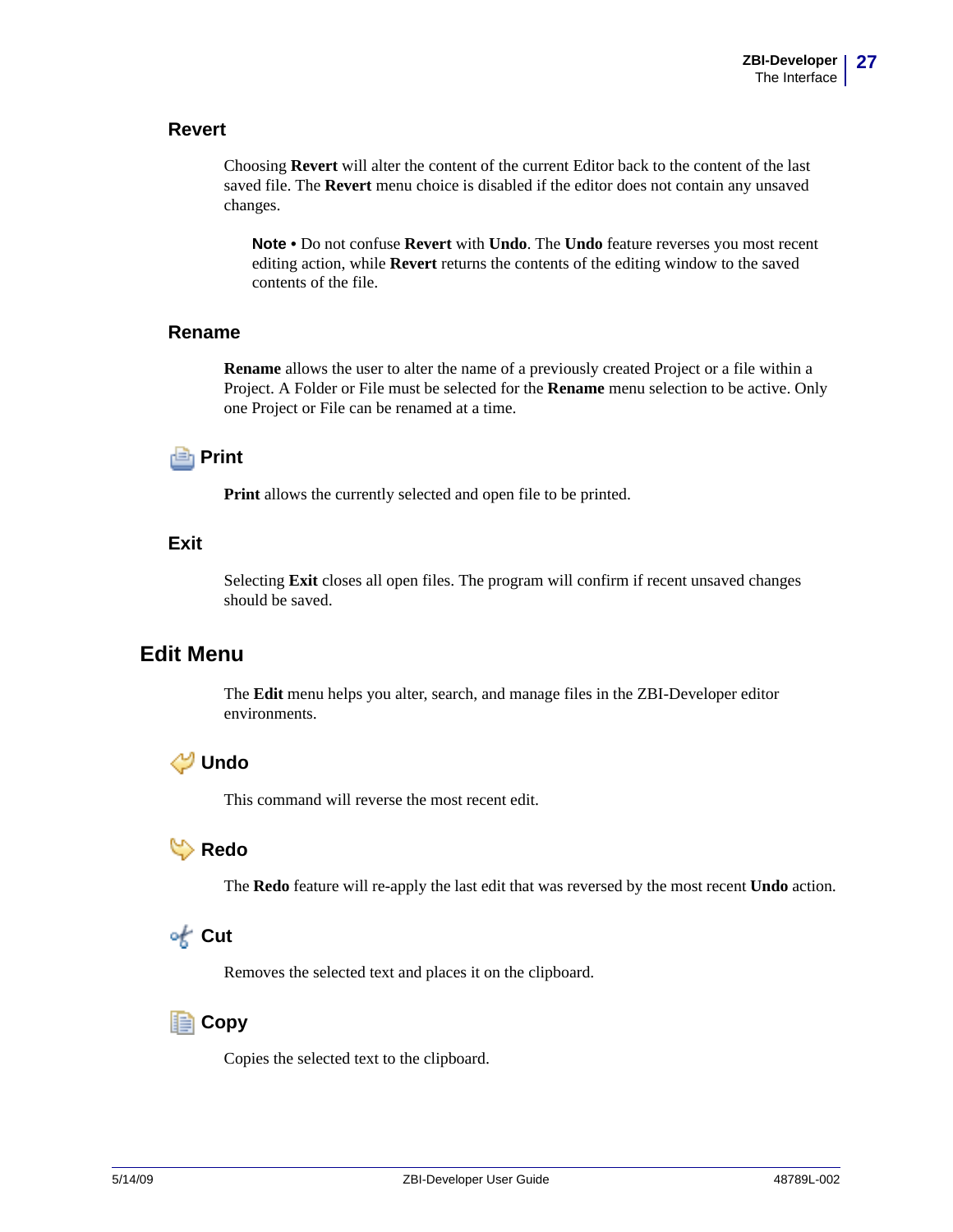#### **Paste**

Places the text currently on the clipboard in the open document at current cursor location.

#### **Delete**

Removes the currently selected item.

**Note •** The **Delete** feature can remove selected text, or an object such as a file or an entire Project.

#### **Select All**

Selects all objects or text in the current view or editor.

#### **Find/Replace**

The **Find** feature is used to search the current editor for an expression. The optional **Replace** feature allows the user to replace an expression with another expression.

| ZBI Find/Replace    |                            |
|---------------------|----------------------------|
| Find:               |                            |
| Replace With:       |                            |
| Direction           | Scope                      |
| <b>O</b> Forward    | ⊙all                       |
| ◯ <u>B</u> ackward  | ◯ Selected Lines           |
| Options             |                            |
|                     | Case Sensitive Wrap Search |
| Whole Word          | Incremental                |
| Regular expressions |                            |
|                     |                            |
| Find                | Replace/Find               |
| Replace             | Replace All                |
|                     |                            |

#### **Find Next**

Allows the user to search for the next occurrence of the selected text or the next occurrence of the most recently found expression.

#### **Find Previous**

Allows the user to search for the previous occurrence of the selected text or the previous occurrence of the most recently found expression.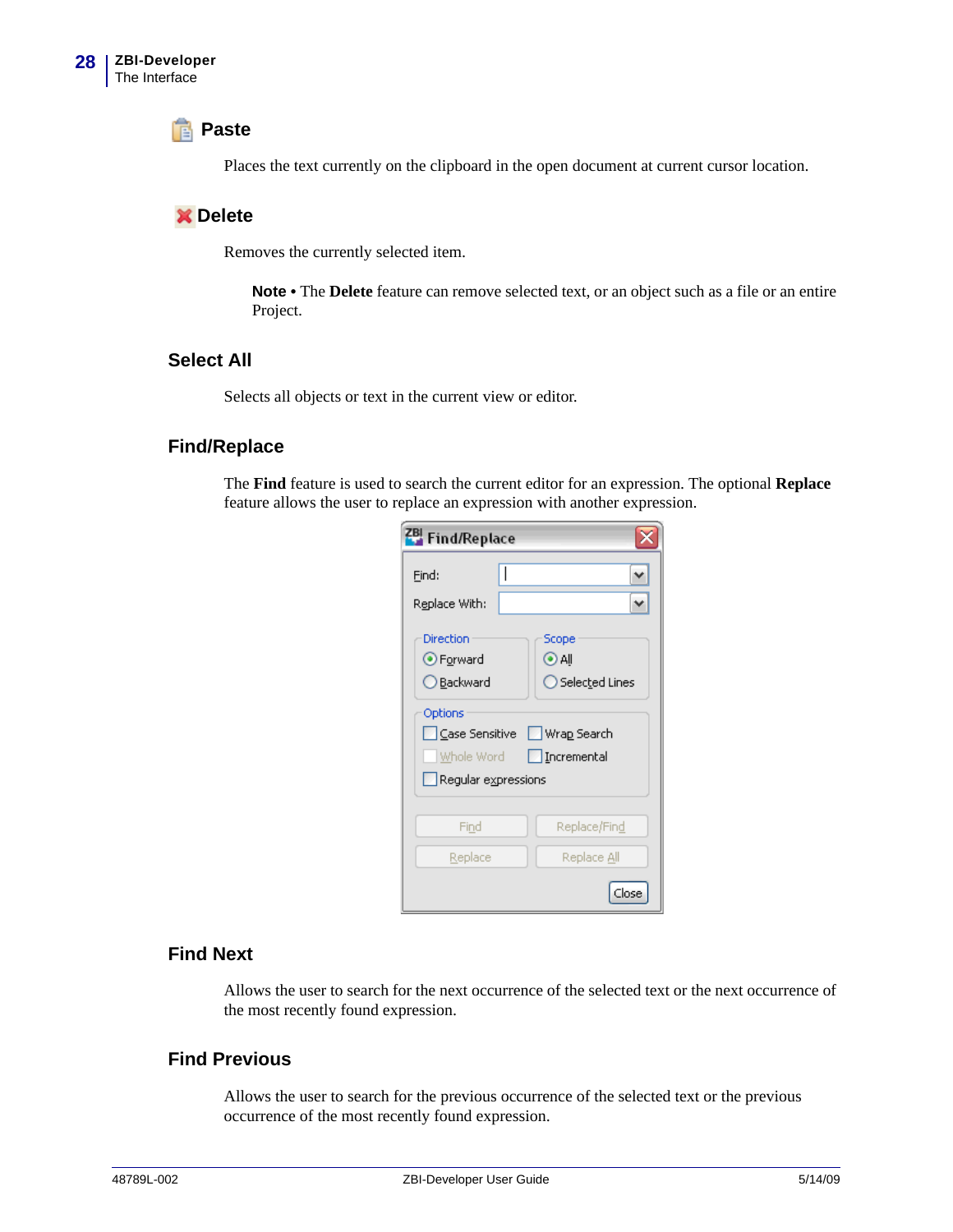#### **Word Completion**

This feature is offered when editing text files. When selected, it will attempt to complete the current word.

#### **Set Encoding**

This feature is offered when viewing text and other files that are not ZBI programs. The following encoding types can be set:

- Codepage1252 (Cp1252)
- US-ASCII
- UTF-16
- UTF-16BE
- UTF-16LE
- UTF-8
- ISO-8859-1

To set or change the encoding type, right-click over a file and open the Properties dialog.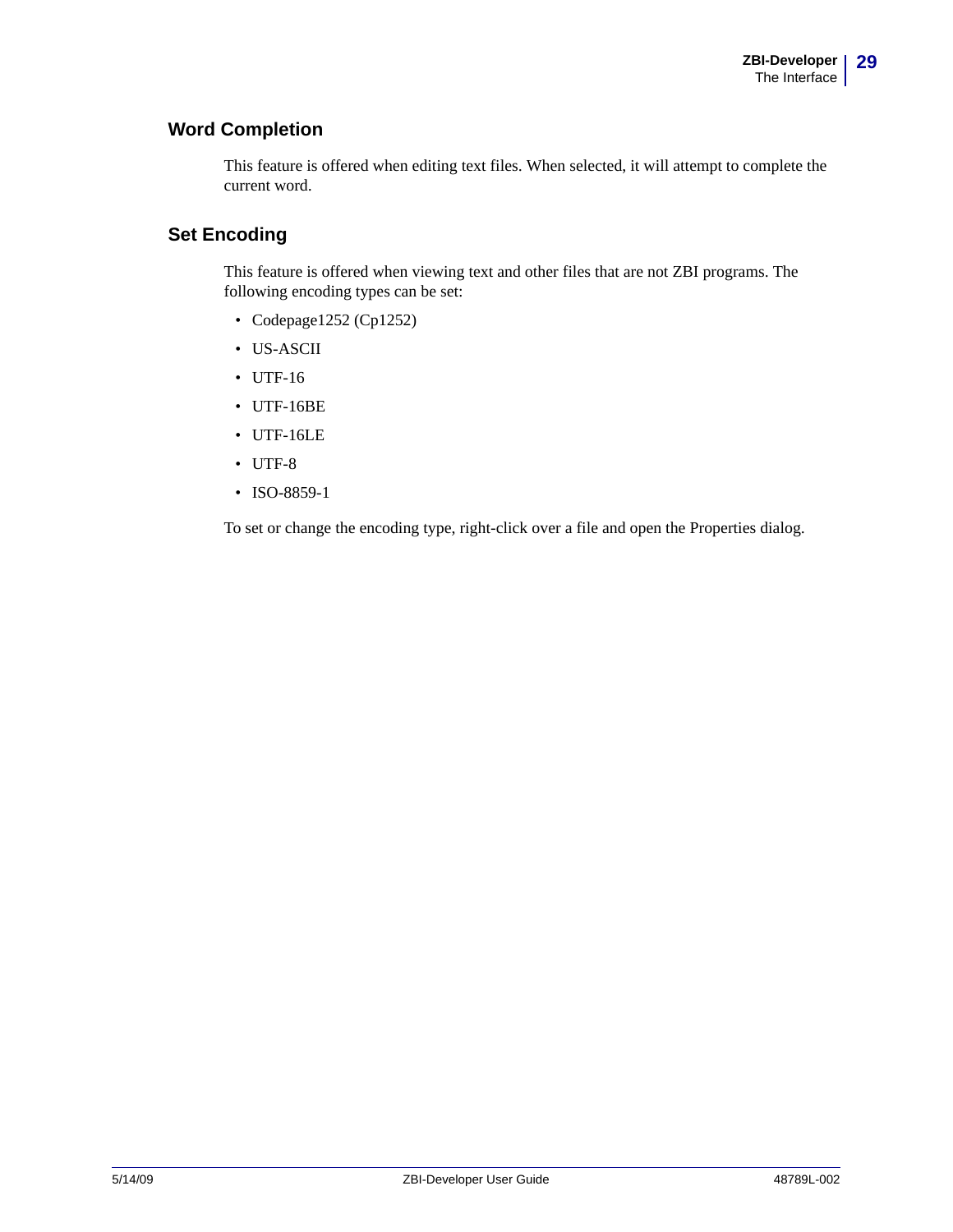## <span id="page-29-0"></span>**Run Menu**

## **Run\Debug ZBI Application**

This feature will cause ZBI-Developer to execute the selected ZBI program on the Connected printer. If no printer connection has been created, the program will display an Error dialog stating "No Connection. Please connect to a Printer".



### <span id="page-29-1"></span>**Window Menu**

The **Window > Show Perspective** and **> Show View** menus are used to change the current View, Perspective, and access the **Preferences** dialog.

A Perspective defines the set and arrangement of **Views** and dialogs shown in the **ZBI-Developer** workspace. Within the window, each **Perspective** shares the same set of editors.

Each **Perspective** provides a set of features and functions aimed at accomplishing a specific task. For example, the **ZBI Perspective** combines **Views** that you would commonly use while editing ZBI project source files. The **Debug Perspective** contains the **Views** that you would use while debugging programs. As you work in the program, you will probably switch the **Perspective** frequently.

There are two Perspectives in the program, **ZBI** and **Debug.**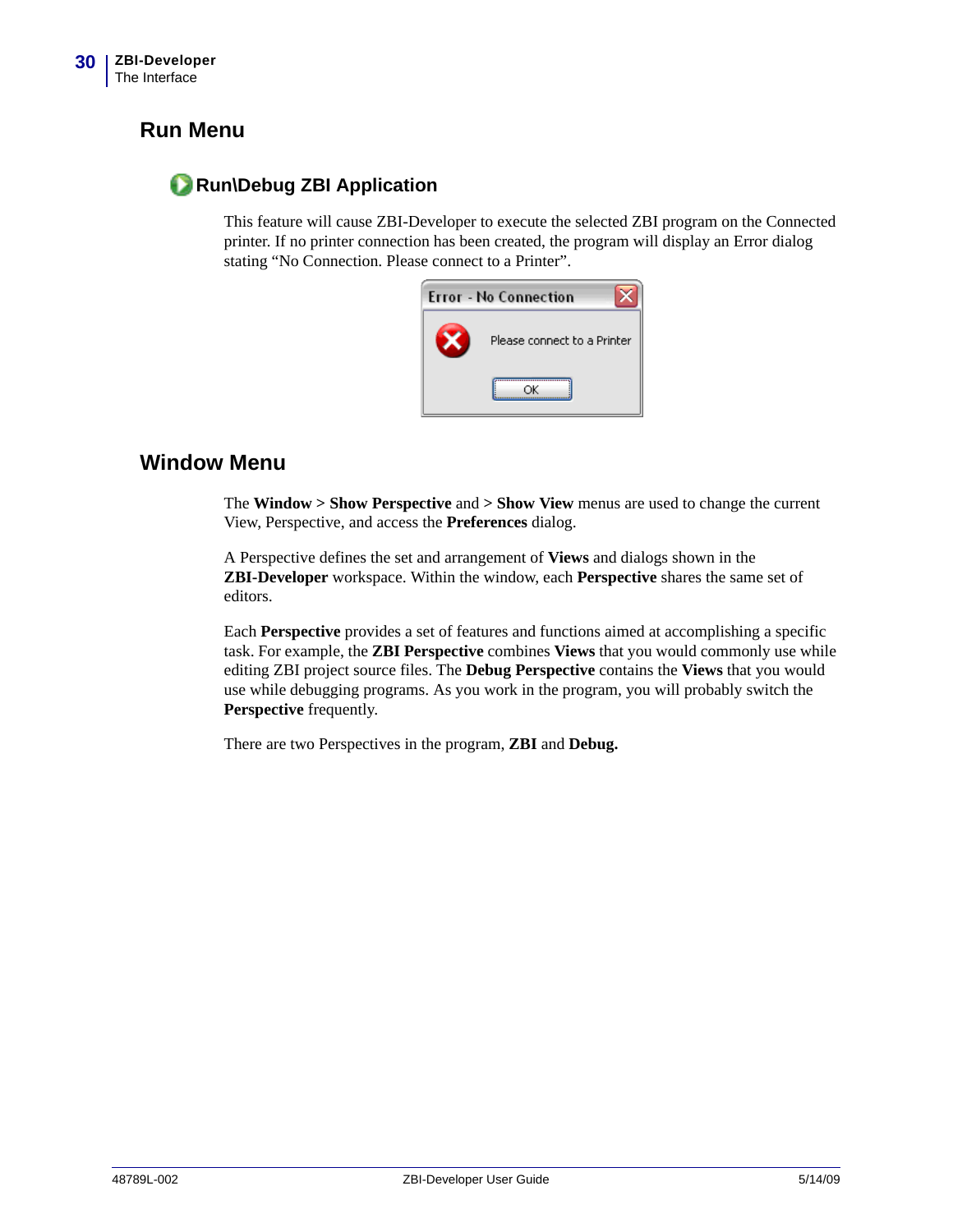# <span id="page-30-0"></span>**Z** ZBI Perspective

The **ZBI Perspective** is used to create ZBI Projects and the actual ZBI program. By using the features of **Navigator View, Printer View, Problems View and Editor View**, the programmer will be able to quickly create a ZBI program.

| ZBI ZBI-Developer                                |                                                                                                                                                                                                                                                                                                                                                                                                                                                                                                                                                                                                                                                                                                                                                                                                                                                                                                                                                                                                                                                                                                                        | ᅴᄆ      |
|--------------------------------------------------|------------------------------------------------------------------------------------------------------------------------------------------------------------------------------------------------------------------------------------------------------------------------------------------------------------------------------------------------------------------------------------------------------------------------------------------------------------------------------------------------------------------------------------------------------------------------------------------------------------------------------------------------------------------------------------------------------------------------------------------------------------------------------------------------------------------------------------------------------------------------------------------------------------------------------------------------------------------------------------------------------------------------------------------------------------------------------------------------------------------------|---------|
| File Edit Run Window Help                        |                                                                                                                                                                                                                                                                                                                                                                                                                                                                                                                                                                                                                                                                                                                                                                                                                                                                                                                                                                                                                                                                                                                        |         |
| 因:随团图 团参<br>$\Omega$                             |                                                                                                                                                                                                                                                                                                                                                                                                                                                                                                                                                                                                                                                                                                                                                                                                                                                                                                                                                                                                                                                                                                                        |         |
| 目<br><mark>दि</mark> Navigator View Printer View | $\mathbb{\Sigma}$ Hello, zbi $\mathbb{X}$                                                                                                                                                                                                                                                                                                                                                                                                                                                                                                                                                                                                                                                                                                                                                                                                                                                                                                                                                                                                                                                                              | $=$ $=$ |
| □ → My Project<br>Z Hello.zbi                    | 10 close all<br>20 open $#1$ : name "SER"<br>$30$ open $\#2$ : name "ZPL"<br>40 input #1: A\$<br>50 print #2: "^xa^fo50,50^a0n,50,50^fd"&A\$&"^fs^xz"<br>$\odot$ 60 goto 70<br><b>GOTO</b><br>Description The GOTO statement is used to direct the interpreter to a specific line<br>number. GOTO is followed by a line number that the program attempts to process next.<br>Upon executing the GOTO statement, the interpreter continues running at the line<br>number specified following GOTO. If the line number referenced does not exist, an<br>error message displays . Error: Line does not exist.<br>Format GOTO <line number=""><br/>Example . This is an example of how to use the GOTO command:<br/>10 PRINT "Zebra Printers"<br/>20 GOTO 10<br/>Comments The result displays Zebra Printers until the program is halted.<br/>Problems View &amp;<br/>1 error, 0 warnings, 0 infos<br/>Path<br/>Description<br/>Resource<br/>Location <math>\triangle</math><br/><math>\Box</math> <math>\Xi</math>: Errors (1 item)<br/>Target line number does not exist (70) Hello.zbi<br/>line 6<br/>My Project</line> |         |
|                                                  |                                                                                                                                                                                                                                                                                                                                                                                                                                                                                                                                                                                                                                                                                                                                                                                                                                                                                                                                                                                                                                                                                                                        |         |
|                                                  |                                                                                                                                                                                                                                                                                                                                                                                                                                                                                                                                                                                                                                                                                                                                                                                                                                                                                                                                                                                                                                                                                                                        |         |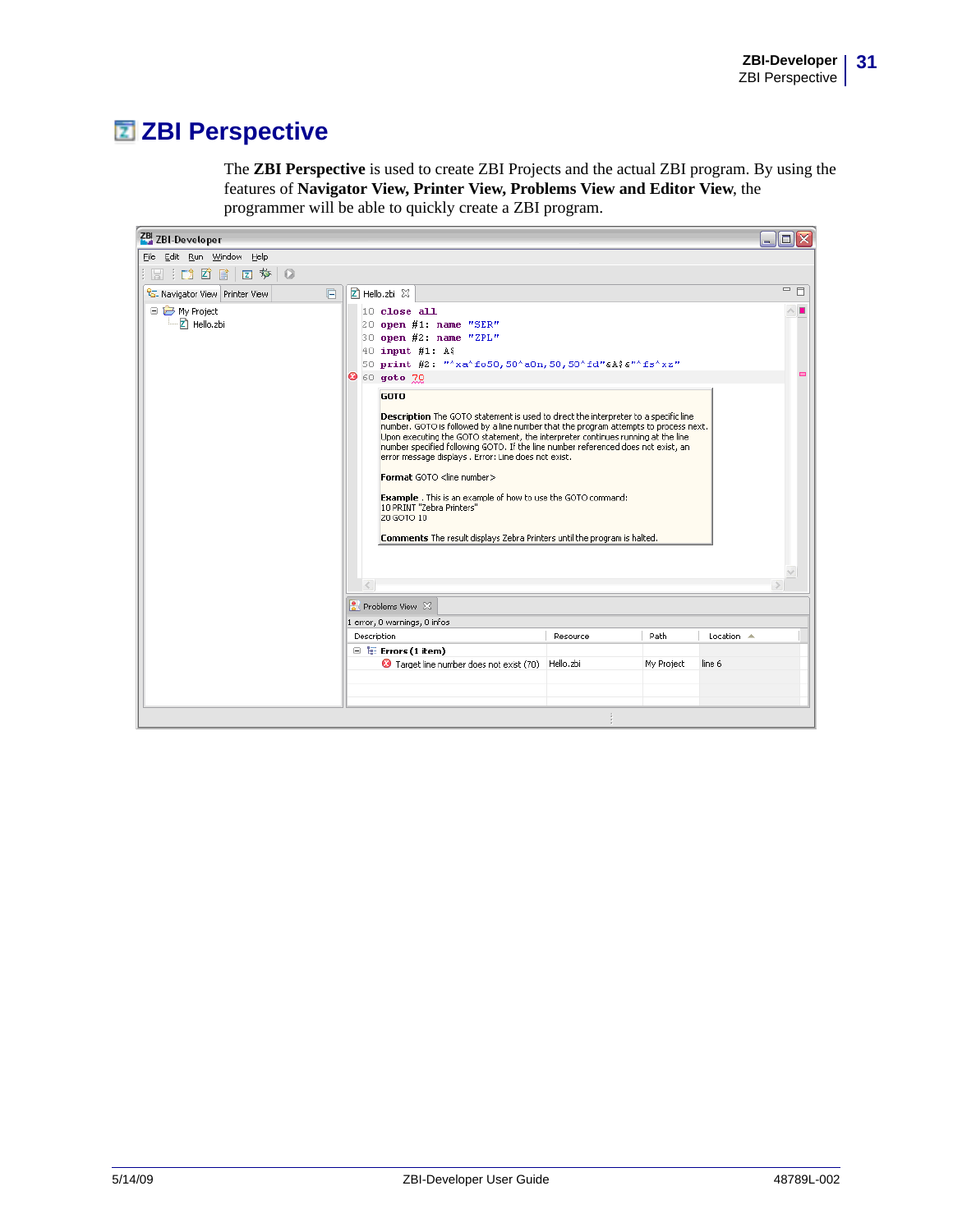# <span id="page-31-0"></span>**R<sub>a</sub>**-Navigator View

This View displays the list of file and objects associated with Projects. The **Navigator View** is the primary location for managing the items used in a project.



A Project in the **Navigator View** can be open or closed by right-clicking over the Project and selecting the desired action.

Additionally, actions from the **File** menu are also available by right-clicking on the **Navigator View**. The Properties for a Project can also be accessed by right-clicking over a Project name.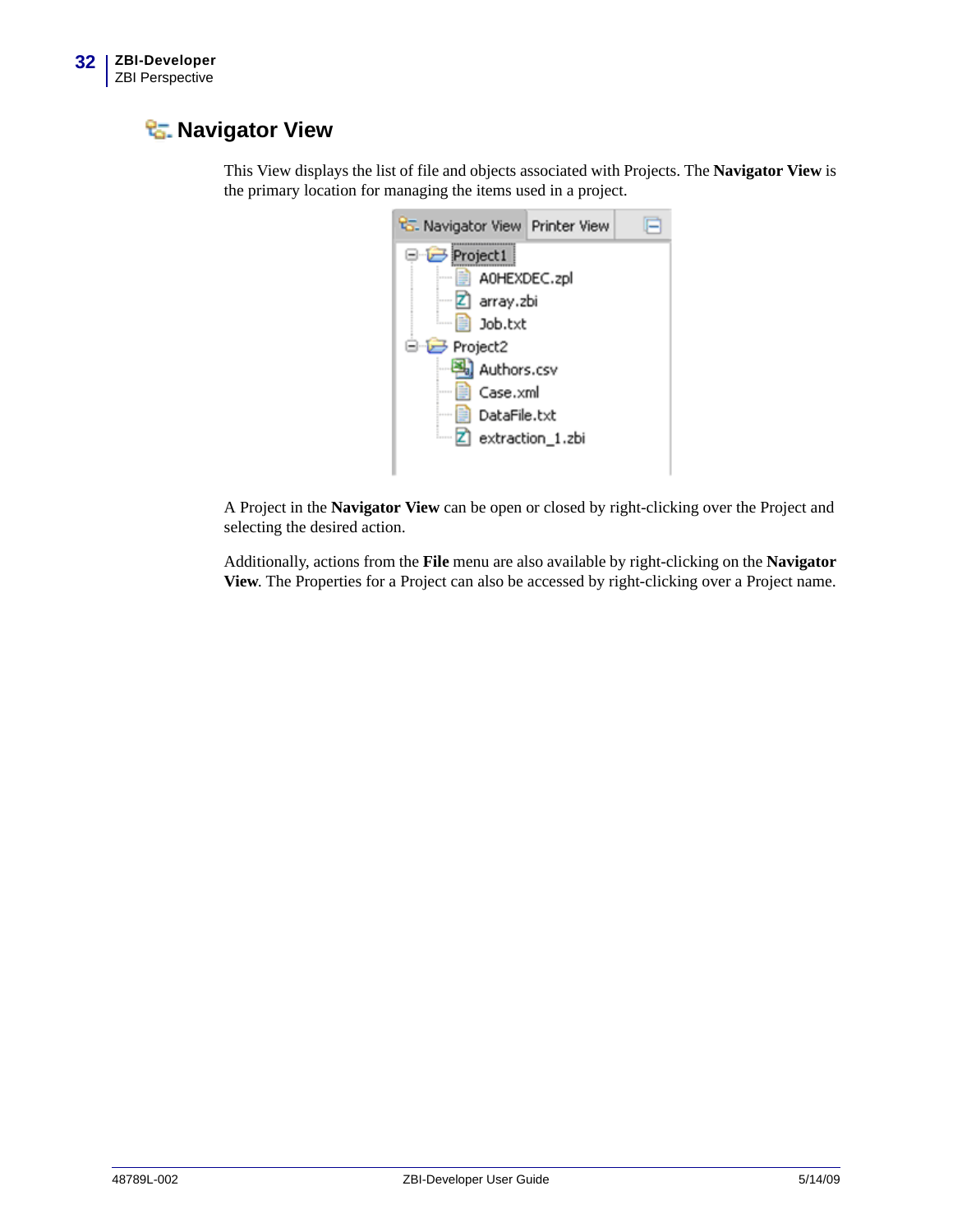# <span id="page-32-0"></span>**Printer View**



This View displays the list of printers available for use with Projects. The **Printer View** is the primary location for managing the Printers that will be used with ZBI-Developer.

Printers can be connected directly via serial or parallel ports, or a ZebraLink network interface, such as a ZebraNet 10/100 Wired or Wireless print server.

When printers are connected to the PC via a serial, parallel, USB or ZebraLink Ethernet interface, a Debug connection can be made to the printer. This feature allows programs to be run in the Debug mode, and allows the output of the ZBI programs to be sent directly to the printer.

Virtual Printers can also be created so that programs can be run in the Virtual ZBI environment. When a Virtual Printer is used, the output of the program can be directed to a PC Comm Window that displays in the Debug View, or the output can be directed to a serial or parallel port on the PC.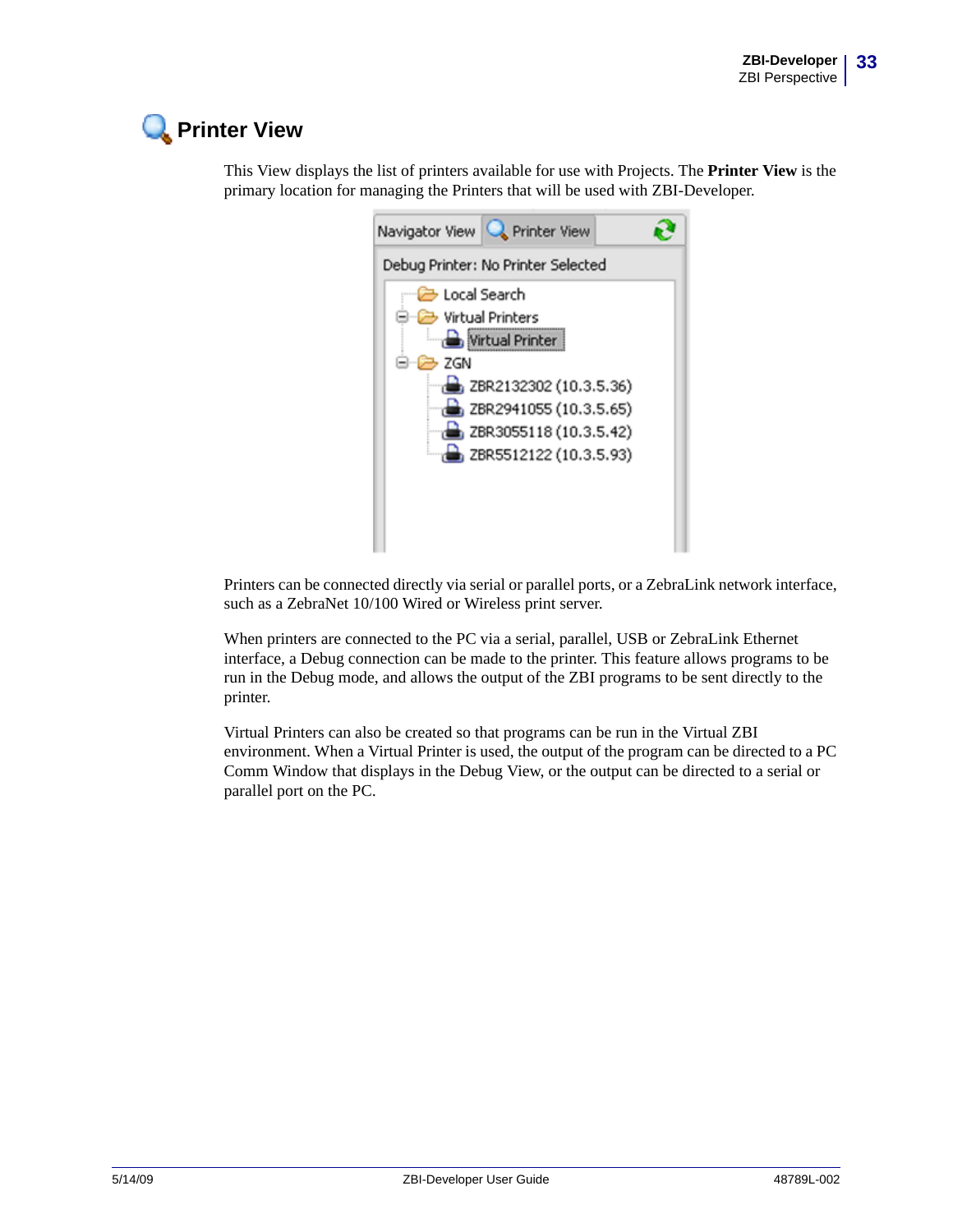# <span id="page-33-0"></span>**Create a Virtual Printer**

ZBI-Developer comes with a Virtual Printer pre-installed. Additional Virtual Printers can be defined by right-clicking over the Virtual Printer folder and selecting **Add Virtual Printer**.

| Navigator View Rinter View                                     |  |
|----------------------------------------------------------------|--|
| Debug Printer: No Printer Selected                             |  |
| <b>B</b> Local Search<br>□ Virtual Printers<br>Virtual Printer |  |
| Add Virtual Printer                                            |  |

The **Add Virtual Printer** Wizard will be displayed. Enter a Printer name in the textbox. The name can be up to 100 characters long.

| <b>ZBI</b> Add Virtual Printer |                    |             |              |        |        |
|--------------------------------|--------------------|-------------|--------------|--------|--------|
| <b>Set up Ports</b>            |                    |             |              |        |        |
| Printer Name:                  | My Virtual Printer |             |              |        |        |
| <b>Local Ports</b>             | Network Ports      |             |              |        |        |
| Port                           | Console            | Target      |              |        |        |
| <b>SER</b>                     | O                  | Comm Window | v            |        |        |
| PAR                            | ∩                  | Comm Window | ٧            |        |        |
| <b>USB</b>                     | Ω                  | Comm Window | $\checkmark$ |        |        |
| ZPL                            |                    | Comm Window | ٧            |        |        |
| No Console                     | $_{\odot}$         |             |              |        |        |
|                                |                    |             |              |        |        |
|                                |                    |             |              |        |        |
|                                |                    |             |              |        |        |
|                                |                    |             |              | Einish | Cancel |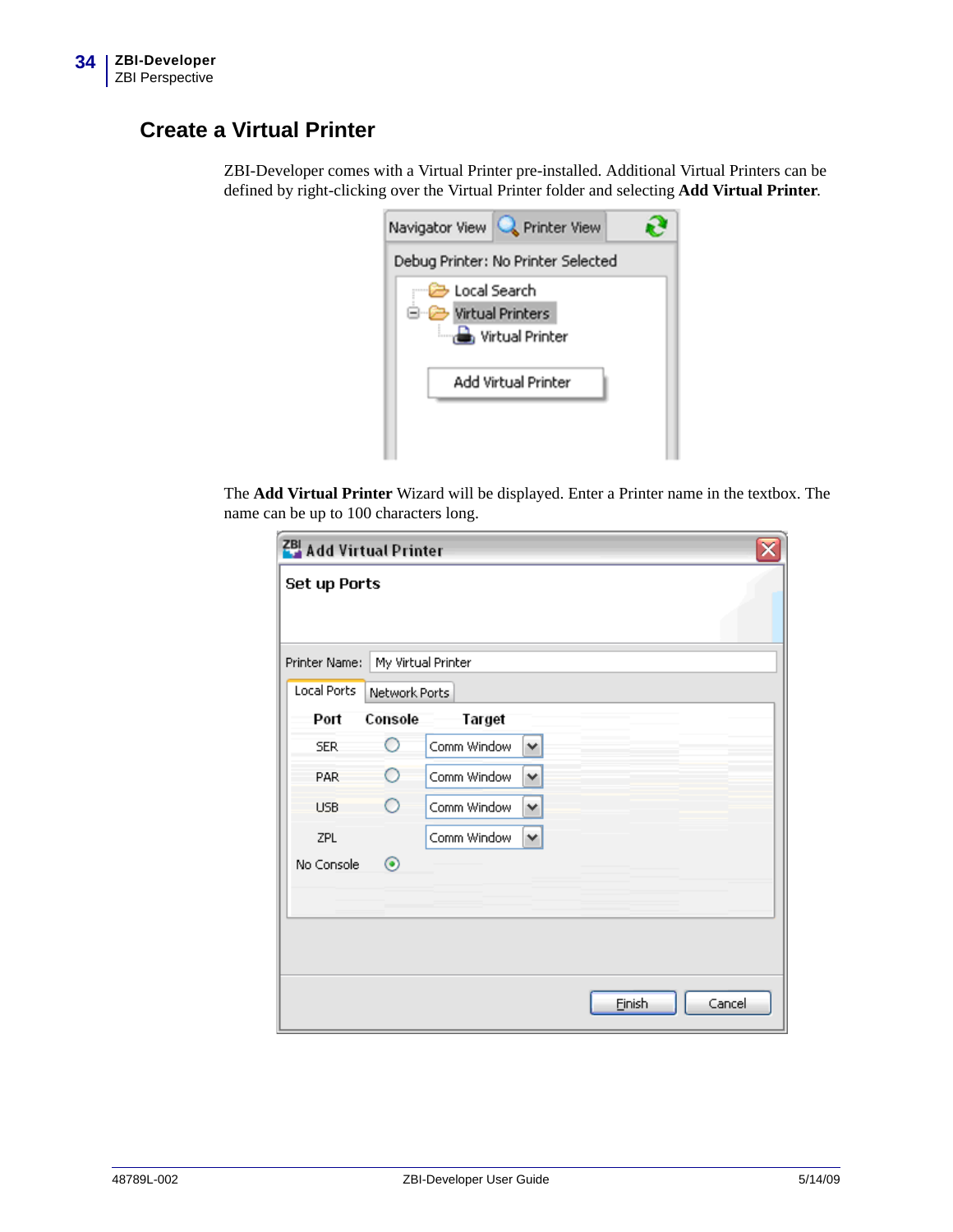Configure where output from the Virtual Printers ports should be directed. Since the printer is Virtual, output can be redirected to one of several locations. For example, if the ZBI program directs that the output should go to a serial port (SER in ZBI commands), the Virtual Printer can redirect that output to a Ports View dialog in the Debug Perspective, or to a physical port on the computer.

| ZBI Add Virtual Printer |                    |                     |          |                  |
|-------------------------|--------------------|---------------------|----------|------------------|
| <b>Set up Ports</b>     |                    |                     |          |                  |
| Printer Name:           | My Virtual Printer |                     |          |                  |
| Local Ports             | Network Ports      |                     |          |                  |
| Port                    | Console            | Target              |          |                  |
| <b>SER</b>              | ◉                  | Comm Window         | ٧        |                  |
| <b>PAR</b>              | Ο                  | COM1<br>COM3        | ۸        |                  |
| <b>USB</b>              | Ω                  | COM4<br>COM5        | $\equiv$ |                  |
| ZPL                     |                    | LPT1<br>Comm window | v        |                  |
| No Console              | ◯                  |                     |          |                  |
|                         |                    |                     |          |                  |
|                         |                    |                     |          |                  |
|                         |                    |                     |          |                  |
|                         |                    |                     |          |                  |
|                         |                    |                     |          | Einish<br>Cancel |

Using this method, a ZBI program could logically send output to a serial port (SER in ZBI command), but that data could be redirected to a parallel port on the PC. In this way, it is possible to test the output of a ZBI program on a printer when a ZBI-Enabled printer is not available.

Additionally, output could be redirected to a Ports View dialog on the PC instead of to a physical communication port. Using this method a ZBI program can be created and tested when no printer is available.

**Note •** Virtual Printers can be used to examine the output of a ZBI program. They do not have the ability to create an image of a printed label based on the receipt of printer commands. That capability is only present in the printer.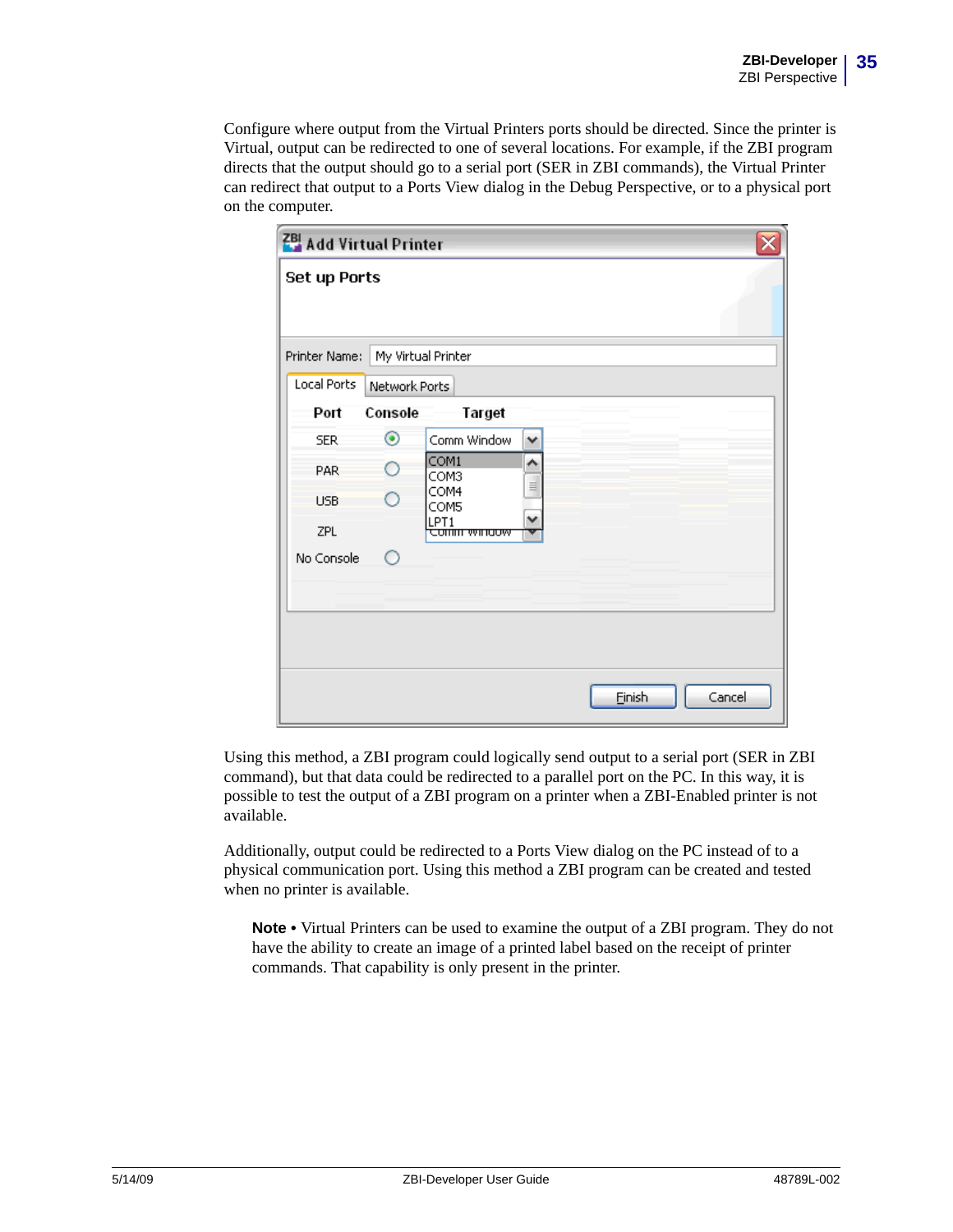## <span id="page-35-0"></span>**Edit a Virtual Printer**

**Virtual Printers** can be easily edited to alter their settings. To Edit a **Virtual Printer,**  right-click over the **Virtual Printer** in the **Printers View** and select **Edit Virtual Printer**.



The **Edit Virtual Printer** Wizard will display.

| <b>Set up Ports</b><br>Printer Name:<br>Local Ports<br>Port<br><b>SER</b><br>PAR<br><b>USB</b><br>ZPL | Virtual Printer<br>Network Ports<br>Console |             |                      |        |  |        |
|-------------------------------------------------------------------------------------------------------|---------------------------------------------|-------------|----------------------|--------|--|--------|
|                                                                                                       |                                             |             |                      |        |  |        |
|                                                                                                       |                                             |             |                      |        |  |        |
|                                                                                                       |                                             |             |                      |        |  |        |
|                                                                                                       |                                             | Target      |                      |        |  |        |
|                                                                                                       | O                                           | Comm Window | $\blacktriangledown$ |        |  |        |
|                                                                                                       | O                                           | Comm Window | $\checkmark$         |        |  |        |
|                                                                                                       | $\bigcirc$                                  | Comm Window | v                    |        |  |        |
|                                                                                                       |                                             | Comm Window | $\checkmark$         |        |  |        |
| No Console                                                                                            | ◉                                           |             |                      |        |  |        |
|                                                                                                       |                                             |             |                      |        |  |        |
|                                                                                                       |                                             |             |                      |        |  |        |
|                                                                                                       |                                             |             |                      |        |  |        |
|                                                                                                       |                                             |             |                      |        |  |        |
|                                                                                                       |                                             |             |                      | Einish |  | Cancel |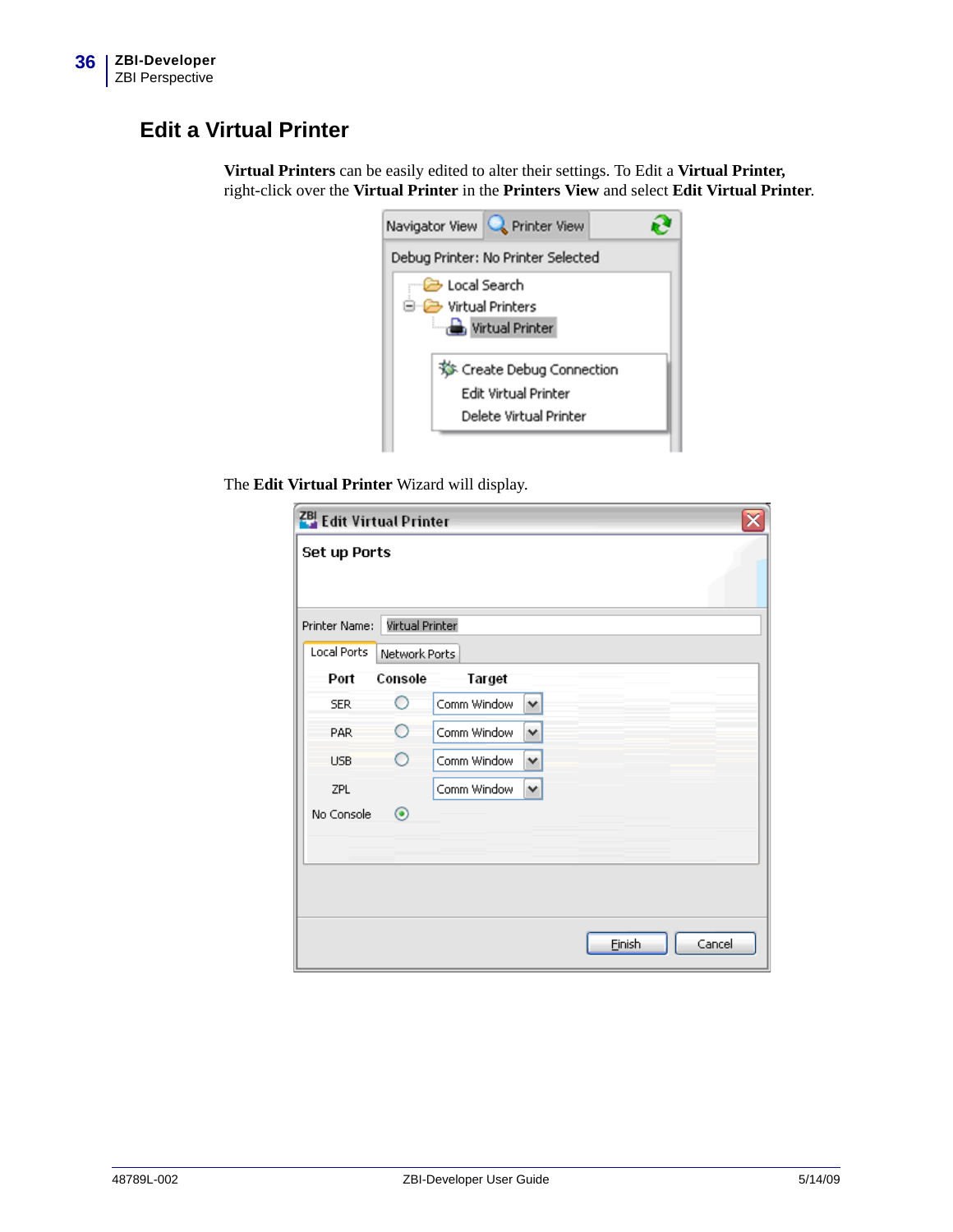Configure where output from the Virtual Printers ports should be directed. Since the printer is Virtual, output can be redirected to one of several locations. For example, if the ZBI program directs that the output should go to a parallel port (PAR in ZBI commands), the Virtual Printer can redirect that output to a Ports View dialog in the Debug Perspective, or to a physical port on the computer.

| <b>ZBI</b> Edit Virtual Printer |                 |              |              |                  |
|---------------------------------|-----------------|--------------|--------------|------------------|
| <b>Set up Ports</b>             |                 |              |              |                  |
| Printer Name:                   | Virtual Printer |              |              |                  |
| <b>Local Ports</b>              | Network Ports   |              |              |                  |
| Port                            | Console         | Target       |              |                  |
| <b>SER</b>                      | O               | Comm Window  | v            |                  |
| PAR                             | Ω               | Comm Window  | $\checkmark$ |                  |
| <b>USB</b>                      | ∩               | COM1<br>COM3 | ۸            |                  |
| ZPL                             |                 | COM4<br>COM5 | $\equiv$     |                  |
| No Console                      | $^\circledR$    | LPT1         | ٧            |                  |
|                                 |                 |              |              |                  |
|                                 |                 |              |              |                  |
|                                 |                 |              |              |                  |
|                                 |                 |              |              |                  |
|                                 |                 |              |              | Einish<br>Cancel |

Using this method, a ZBI program could logically send output to a parallel port (PAR in ZBI command), but that data could be redirected to a serial port on the PC. In this way, it is possible to test the output of a ZBI program on a printer when a ZBI-Enabled printer is not available.

Additionally, output could be redirected to a Ports View dialog on the PC instead of to a physical communication port. Using this method, a ZBI program can be created and tested when no printer is available.

**Note •** Virtual Printers can be used to examine the output of a ZBI program. They do not have the ability to create an image of a printed label based on the receipt of printer commands. That capability is only present in the printer.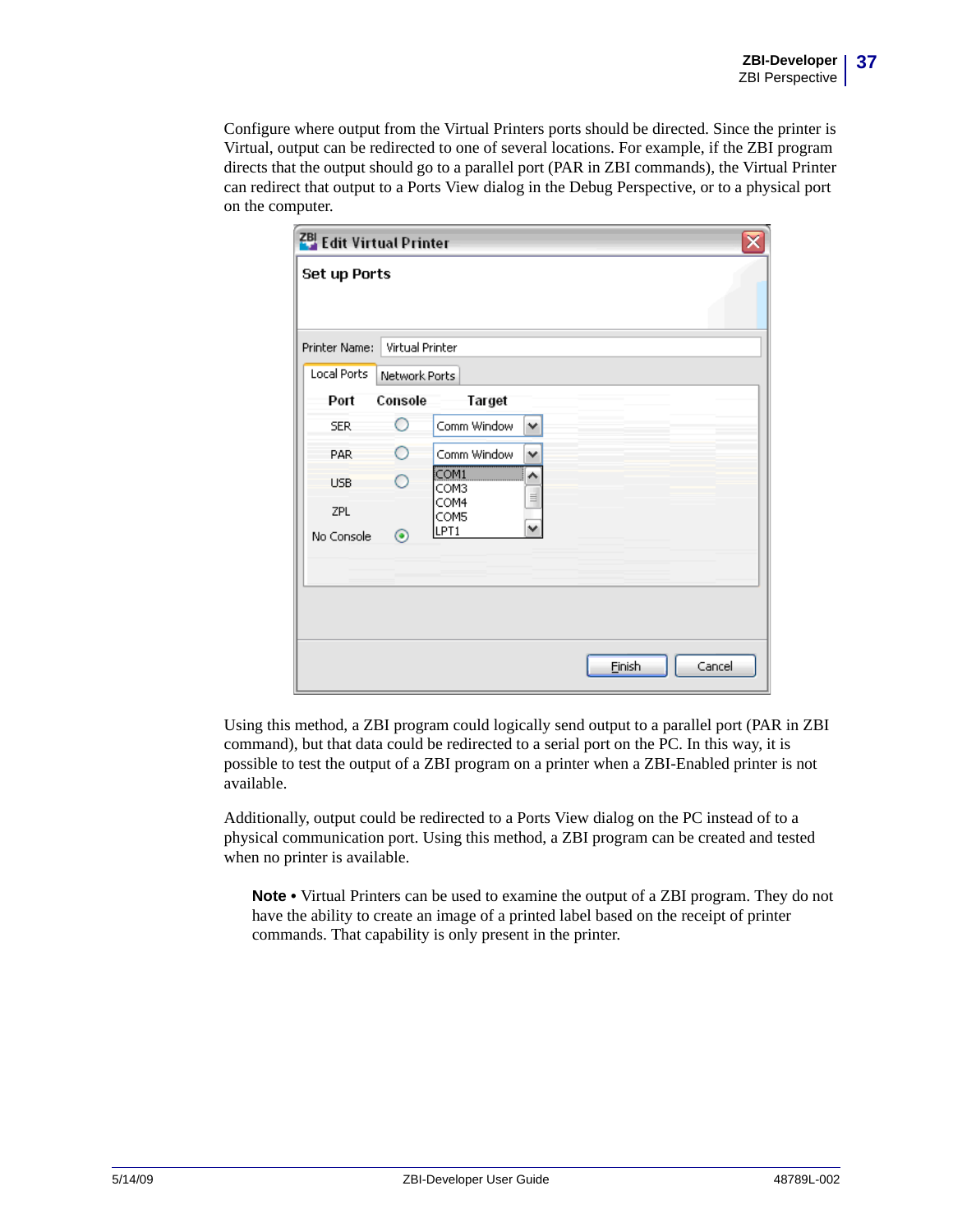## **Using Virtual Printers**

The figure below illustrates the testing of a simple ZBI program using a Virtual Printer.

In this case, the ZBI program receives data from the Serial port and sends output to the ZPL print engine in the printer. The Virtual printer is configured to display both the Serial port input and ZPL port output in Ports View dialogs. A **Breakpoint** has been set to cause the program to display the value of the A\$ input variable in the Variable View dialog.

| ZBI ZBI-Developer                                                                                                                                                                                               | $\blacksquare$ $\blacksquare$ $\times$                                                                                 |
|-----------------------------------------------------------------------------------------------------------------------------------------------------------------------------------------------------------------|------------------------------------------------------------------------------------------------------------------------|
| File Edit Run Window Help                                                                                                                                                                                       |                                                                                                                        |
|                                                                                                                                                                                                                 |                                                                                                                        |
| 梦 Debug View 83                                                                                                                                                                                                 | $x \approx$<br>$\bullet$ BP View $23$<br>$\blacksquare$ $\blacksquare$ $\heartsuit$<br>$(x)$ Variable View $\boxtimes$ |
| Hello, zbi                                                                                                                                                                                                      | $\nabla$ $\Theta$ Hello.zbi [line: 6]<br>$\rightarrow$ A\$ = Data                                                      |
| $2$ Hello.zbi $23$                                                                                                                                                                                              |                                                                                                                        |
| $10$ close all<br>$20$ open #1: name "SER"<br>$30$ open $#2$ : name "ZPL"<br>40 input #1: A\$<br>50 print #2: "^xa^fo50,50^a0n,50,50^fd"&A\$&"^fs^xz"<br>60 goto 40<br>$\overline{\left\langle \right\rangle }$ |                                                                                                                        |
| <b>Problems View</b> $\boxtimes$                                                                                                                                                                                | → Serial ⊠<br>→ ZPL ¤                                                                                                  |
| 0 errors, 0 warnings, 0 infos                                                                                                                                                                                   | ^xa^fo50,50^a0n,50,50^fdData^fs^xz<br>Data                                                                             |
| Path<br>Description<br>Resource<br>$\left  \right $<br>$\rightarrow$<br>$\mathop{\mathrm{HH}}\nolimits$                                                                                                         | Send<br>Send                                                                                                           |
|                                                                                                                                                                                                                 |                                                                                                                        |

**Note •** When using the **Debug Perspective**, ZBI-Developer can be occupied while it is executing the program. If you are done using the **Debug Perspective**, be sure to click **Terminate**.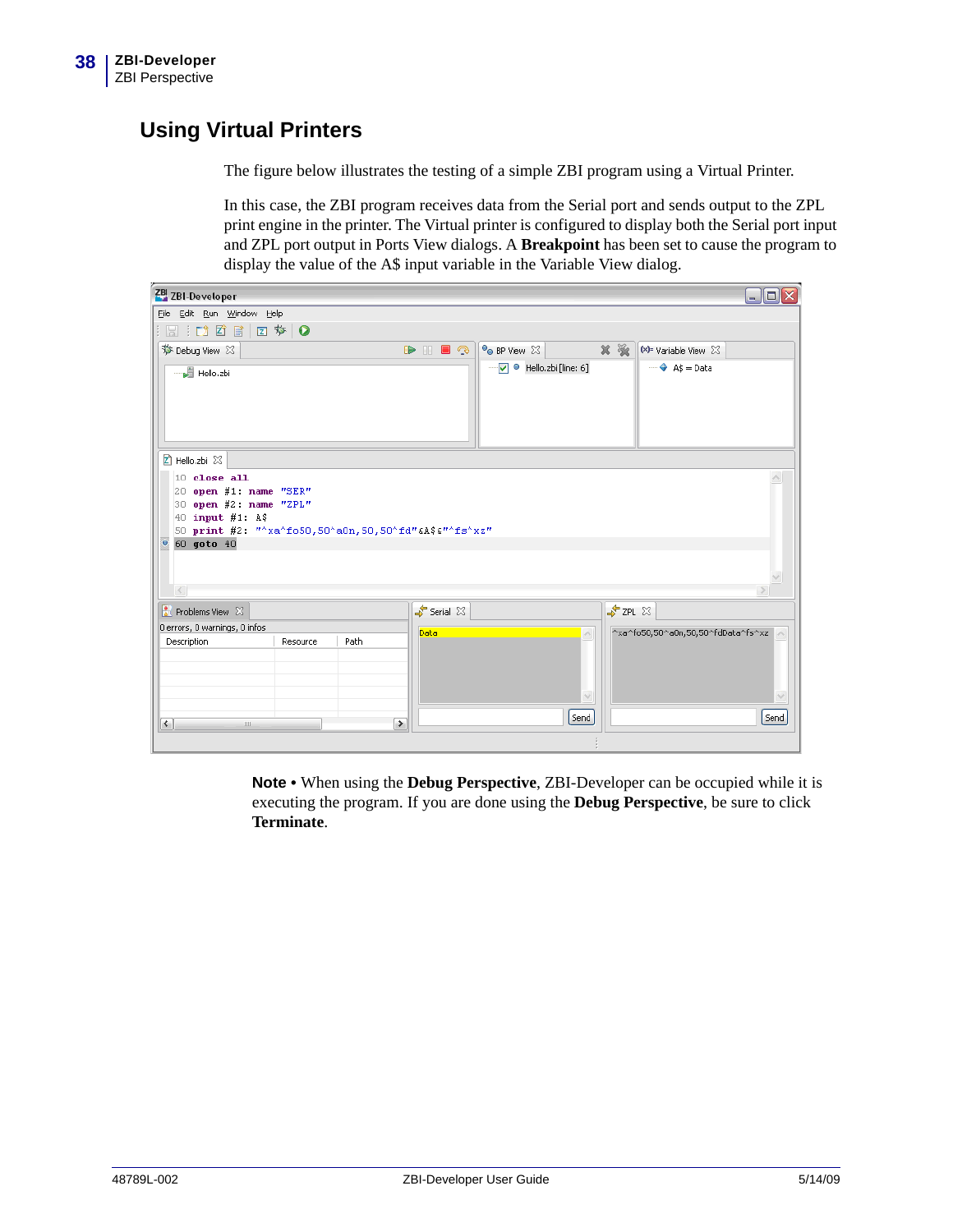# **Problems View**

This View displays the list of **Warnings** and **Errors** the software has identified in the ZBI programs in all open Projects. If a project is closed, **ZBI-Developer** will not display **Problems** for the project. Only files with a ".zbi" extension will be checked for issues.

The **Problems View** uses plain language to inform the user of **Warnings** and **Errors** that ZBI-Developer has identified in a ZBI programs. Double-clicking on an error will cause the program to automatically highlight the line in the ZBI program that has been identified. If the program is closed, it will be opened in the **ZBI Edito**r.

ZBI programs that contain **Warnings** and **Errors** can still be run on a **Virtual Printer**, tested in the **Debug Perspective,** or sent to a printer. The **Problems View** exists only to inform about issues, not to stop users from writing and using programming techniques.

| <b>A</b> Problems View $\%$                     |           |          |          |
|-------------------------------------------------|-----------|----------|----------|
| 1 error, 1 warning, 0 infos                     |           |          |          |
| Description $\triangle$                         | Resource  | Path.    | Location |
| $\Box$ $\equiv$ Errors (1 item)                 |           |          |          |
| Duplicate line number (110)                     | array.zbi | Project1 | line 36  |
| $E:$ Warnings (1 item)<br>U                     |           |          |          |
| Unterminated "Do" loop. Possible infinite loop. | array.zbi | Project1 | line 25  |
|                                                 |           |          |          |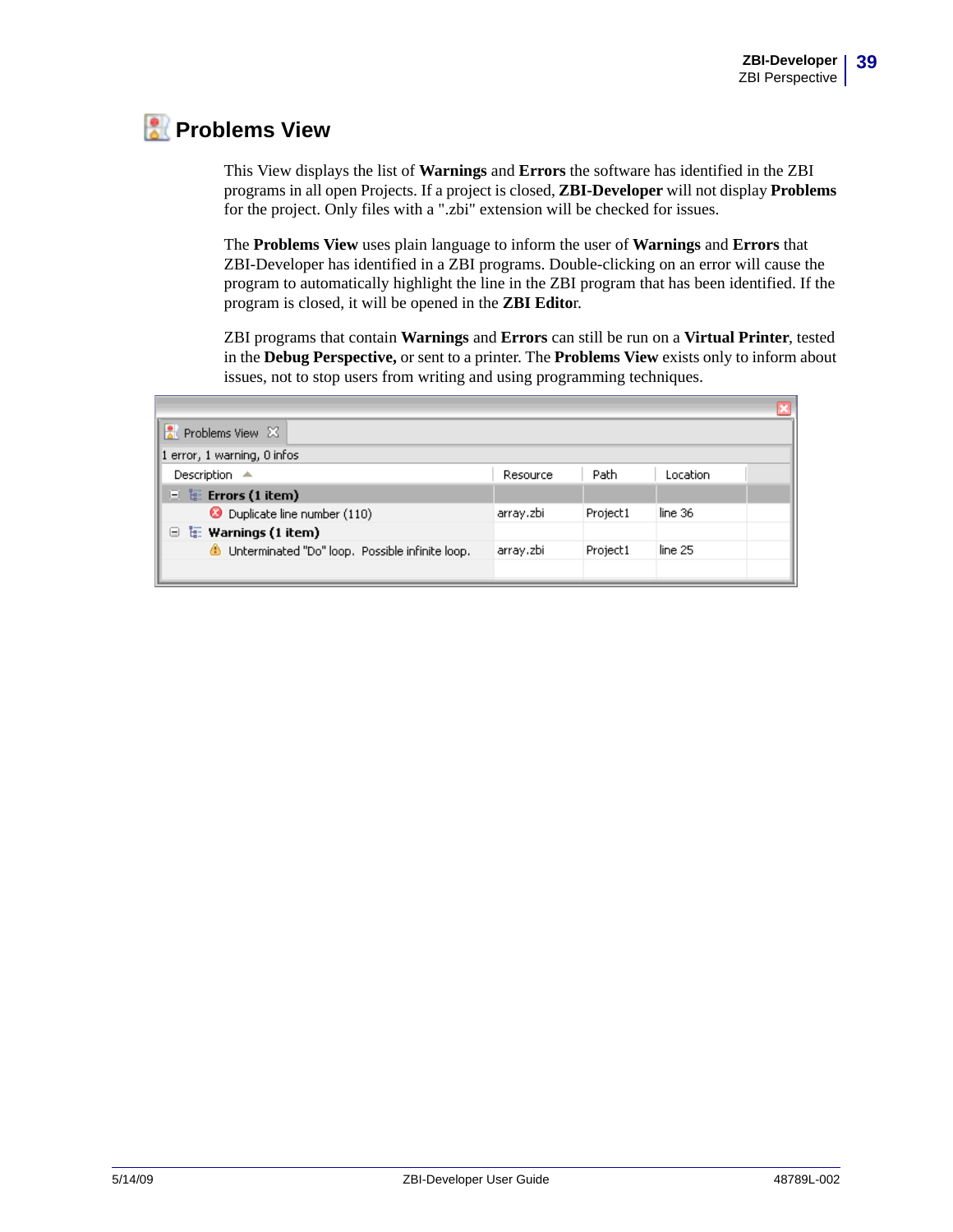# **Debug Perspective**

The **Debug Perspective** is used to execute a ZBI program, either with a physical printer, or with a Virtual Printer. By using the Debug View, the programmer can quickly test the logic and flow of their ZBI program.

|  | There are several key Views in the Debug Perspective. |  |  |  |  |  |  |  |
|--|-------------------------------------------------------|--|--|--|--|--|--|--|
|--|-------------------------------------------------------|--|--|--|--|--|--|--|

| <sup>71</sup> ZIII Developer                                                                                                                                                                                    |                                           |        |                                                                                                                        |                                     |                 | <b>国国区</b> |
|-----------------------------------------------------------------------------------------------------------------------------------------------------------------------------------------------------------------|-------------------------------------------|--------|------------------------------------------------------------------------------------------------------------------------|-------------------------------------|-----------------|------------|
| File Edit Run Wridow Holp                                                                                                                                                                                       |                                           |        |                                                                                                                        |                                     |                 |            |
| - 行型上出车0                                                                                                                                                                                                        |                                           |        |                                                                                                                        |                                     |                 |            |
| C Debug Verri II  ID  III O   BF Verri Di Preser Status                                                                                                                                                         |                                           |        |                                                                                                                        | <sup>2</sup> 00- Variable View III. |                 |            |
| -all helouts                                                                                                                                                                                                    | <b>State:</b><br>Mettory:<br>Line Number: |        | <b>B</b> Running<br>Program Running: C:(Program Film)(20) Ceveloper (workspace(wyproject)/w8o.zbi<br>14030 Bybes<br>60 | $A1 - Data$                         |                 |            |
| Chesprogute   Twydata.cov 20 helicute 31<br>10 close all<br>10 open #1 : name "SER"<br>30 open #2 : name "2PL"<br>40 input #1 : A7<br>IN print #2 : ""XA'FOSO, SO"AON, SO, SO"FD" : AS & ""FS'XZ"<br>60 GOTO 40 |                                           |        |                                                                                                                        |                                     |                 | 高口         |
|                                                                                                                                                                                                                 |                                           |        |                                                                                                                        |                                     |                 |            |
| T: Problems View 22                                                                                                                                                                                             |                                           |        | Parallel USB - DR. 22                                                                                                  |                                     | $2$ Serial $22$ |            |
| Demors, D warrings, D infos.<br>Description                                                                                                                                                                     | Resturce                                  | Path   | "SA" FOSILS0" ADM, SILS0" FED at a" FS" 12                                                                             |                                     | Data            |            |
|                                                                                                                                                                                                                 |                                           |        |                                                                                                                        |                                     |                 |            |
| $\left  \mathcal{L} \right $<br>m                                                                                                                                                                               |                                           | $\sim$ |                                                                                                                        | Send.                               |                 | Send.      |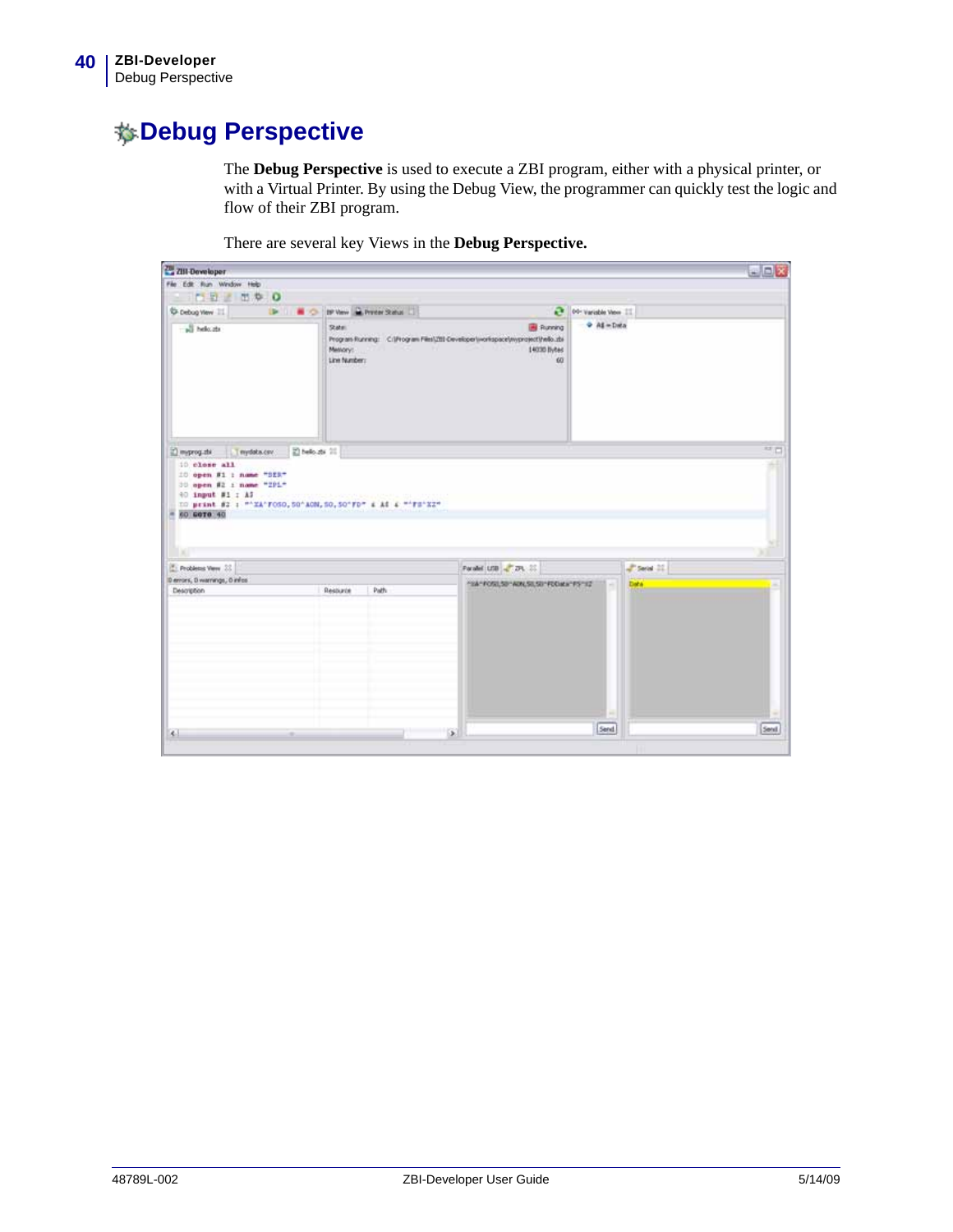# **Debug View**

| <b>Button</b> | <b>Description</b>                                                                                                                                                                        |
|---------------|-------------------------------------------------------------------------------------------------------------------------------------------------------------------------------------------|
|               | The <b>Run/Debug Application</b> button (located in the <b>Toolbar</b> ) begins the execution of the<br>program.                                                                          |
|               | The Pause button (located on the Debug View) suspends the execution of the program so that<br>the user can browse the program, check the printer, examine the <b>Variable View</b> , etc. |
|               | The <b>Terminate</b> button halts the execution of the program.                                                                                                                           |
|               | The Step Over button steps over a set breakpoint. Program execution will continue on the<br>next line.                                                                                    |
| IÞ            | The <b>Resume</b> button resumes a paused program execution.                                                                                                                              |

The **Debug View** displays the name of the program being tested.

| 梦 Debug View 83 | 8 B R S |  |  |
|-----------------|---------|--|--|
| Simple.zbi      |         |  |  |
|                 |         |  |  |
|                 |         |  |  |
|                 |         |  |  |
|                 |         |  |  |

**Note •** When using the **Debug Perspective,** ZBI-Developer can be occupied while it is executing the program. If you are done using the **Debug Perspective**, be sure to click **Terminate.**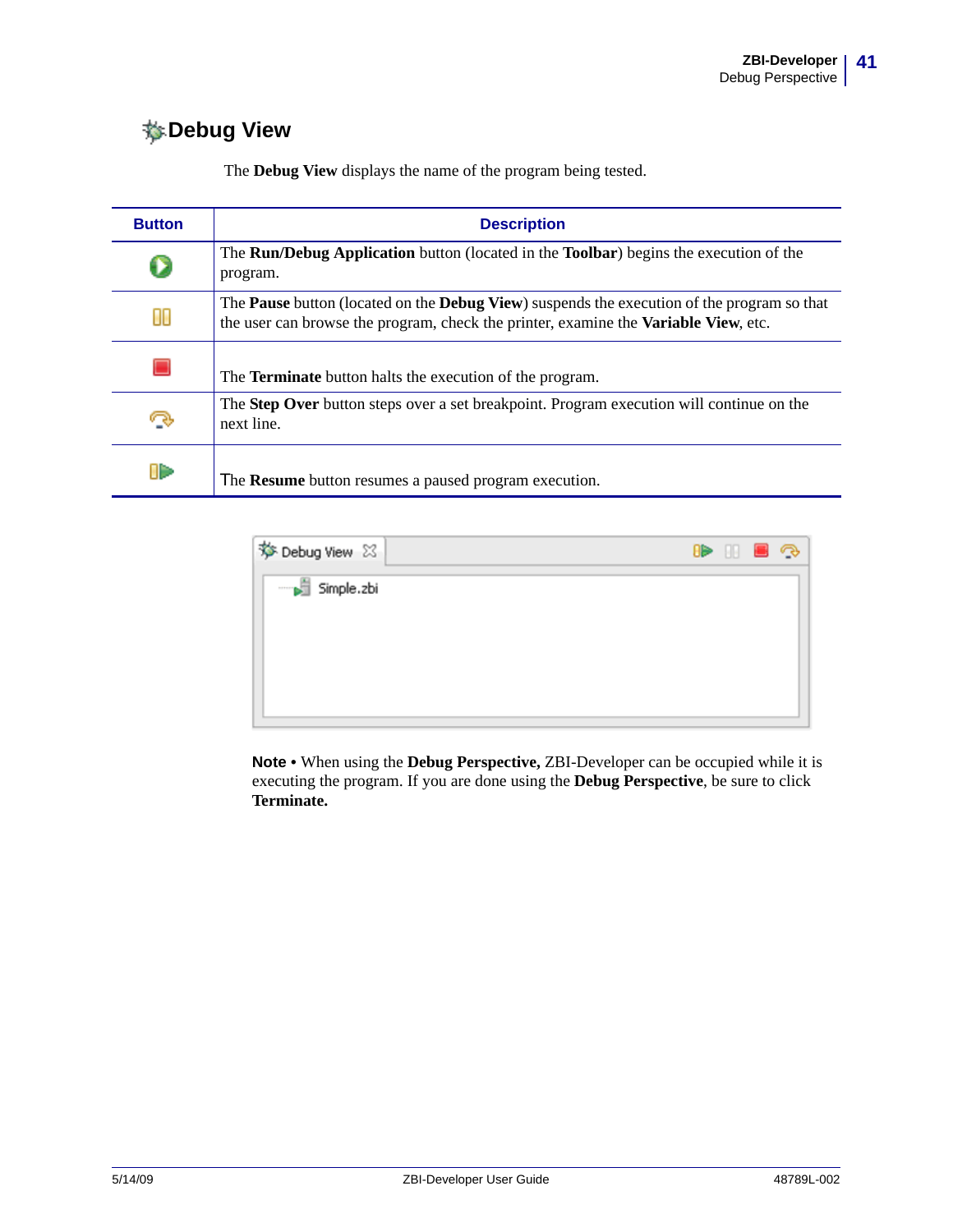# **Printer Status View**

| The <b>Printer Status View</b> displays the status of the current debug printer. |  |
|----------------------------------------------------------------------------------|--|
|                                                                                  |  |

| <b>Status</b><br><b>Detail</b> | <b>Description</b>                                                                    |
|--------------------------------|---------------------------------------------------------------------------------------|
| <b>State</b>                   | Indicates if ZBI is 'Running' or 'Stopped' on the debug printer.                      |
| Program<br>Running             | Indicates the name of which program is running on the debug printer.                  |
| Memory                         | Indicates how much memory, in bytes, is being consumed by running the ZBI<br>program. |
| Line<br>Number                 | Indicates which line of the currently running program is being executed.              |

|                  | $\mathbf x$             |
|------------------|-------------------------|
| Printer Status X | ē                       |
| State:           | Stopped<br>None         |
| Program Running: |                         |
| Memory:          | 0 Bytes                 |
| Line Number:     | $\overline{0}$          |
|                  | the control of the con- |

When a program is **Stopped**, the **Refresh** button  $\mathbb{C}$  can be used to update the status. This can be pressed regardless if a program was started in the ZBI IDE.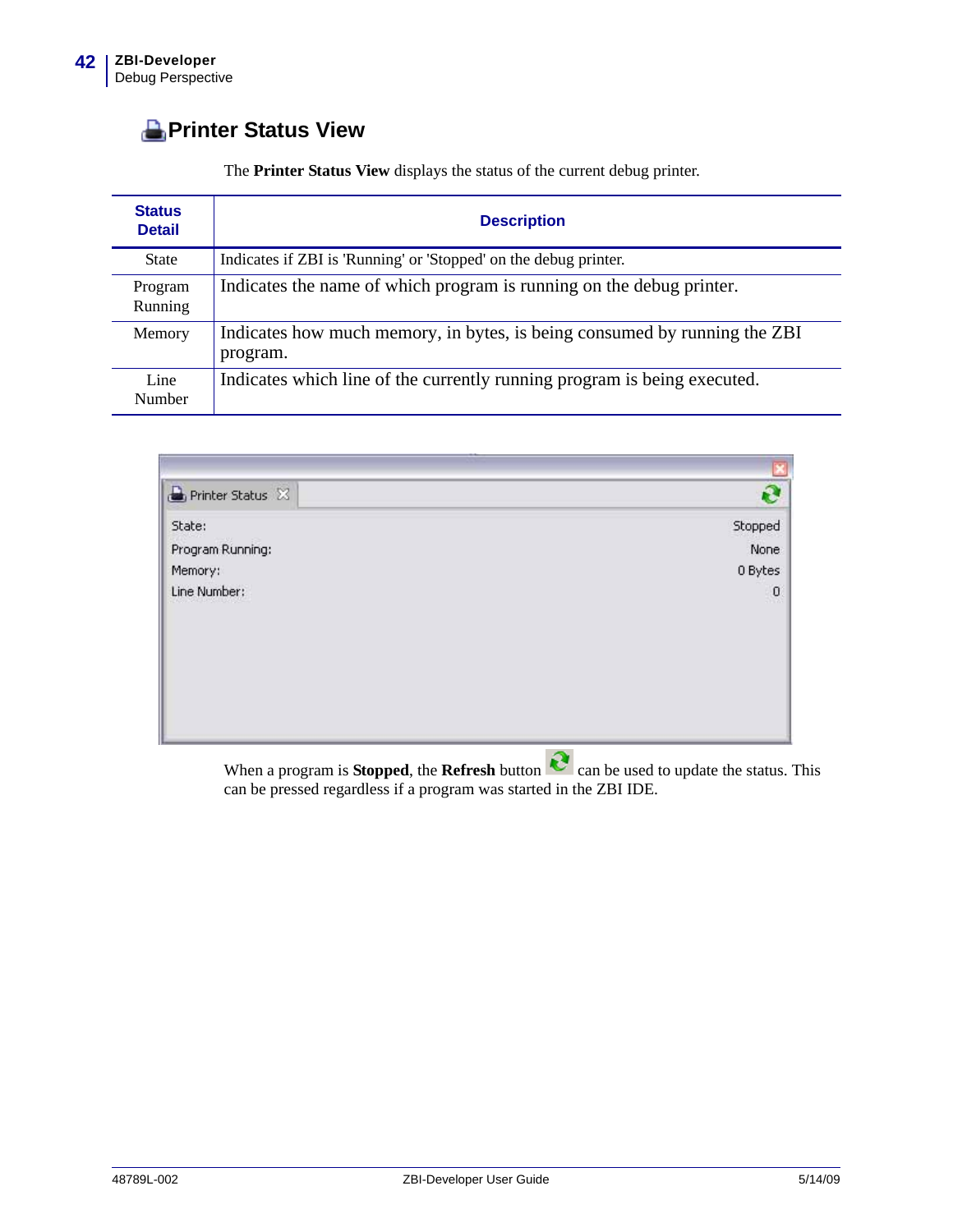| Printer Status X |                       |
|------------------|-----------------------|
| State:           | Running<br><b>ISS</b> |
| Program Running: | R:\MYPROG.BAS         |
| Memory:          | 13496 Bytes           |
| Line Number:     | 20                    |
|                  |                       |
|                  |                       |
|                  |                       |
|                  |                       |
|                  |                       |
|                  |                       |

When a program is **Running** the terminate button can be pressed to stop the program. This can be done for any ZBI program running on the debug printer, even those not started with the ZBI IDE.

Pressing the **Refresh** button **R** will refresh the status of the debug printer.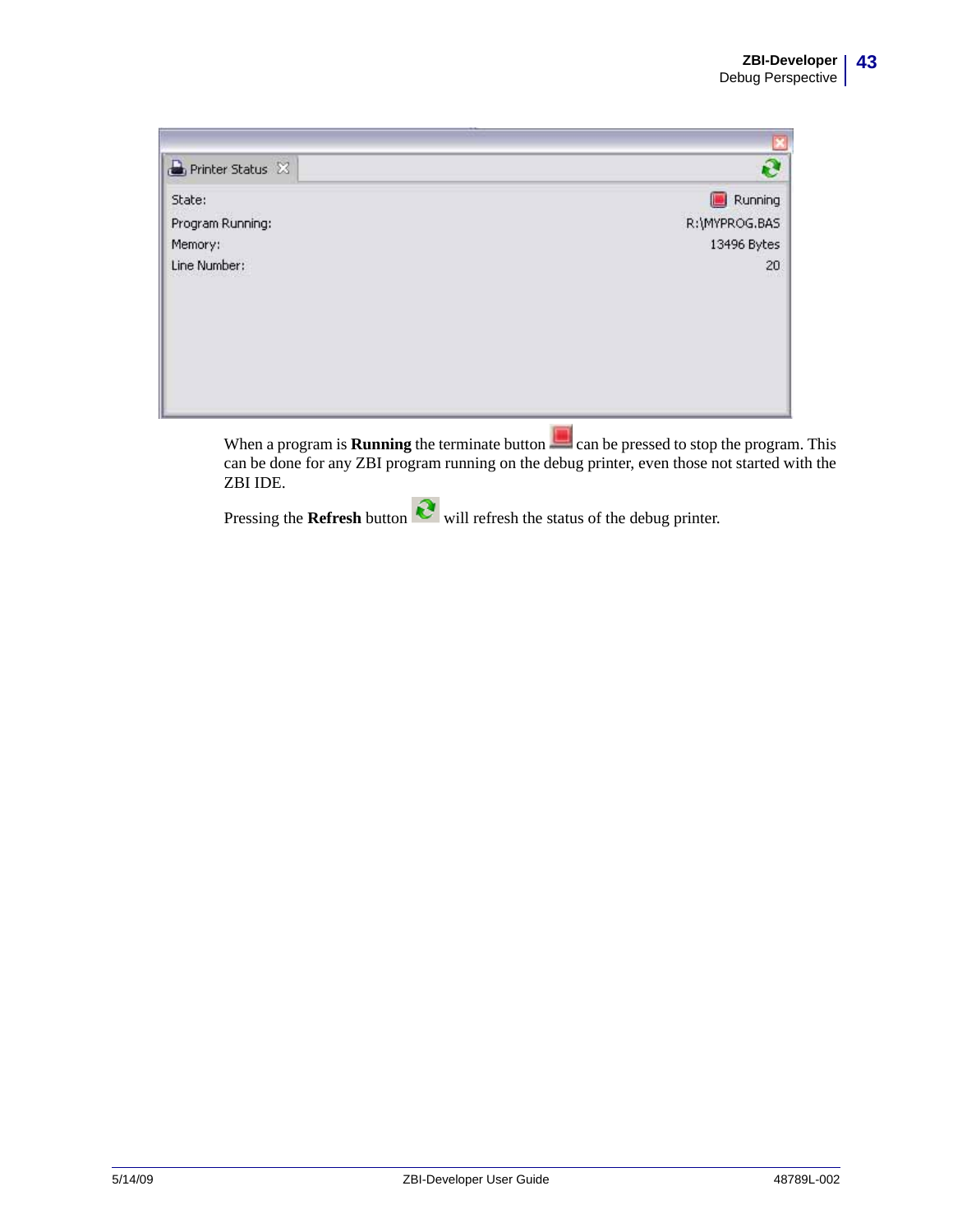## **Variable View**

Displays the variables currently present in a ZBI program during execution in the **Debug View.**

The **Variable View** makes it simple to identify the contents of the variables in your program. When combined with the **Port Views** and carefully set breakpoints, the programmer can type information in and immediately see how data is being populated into variables in a program.

**Note •** In some cases, Variables may not appear in the Variable View. This can happen when no Breakpoints have been set in the program. Be sure to set Breakpoints to make the best use of the **Variable View** feature.

| $(x)$ Variable View $23$             |
|--------------------------------------|
| $\rightarrow$ A\$ = 1235 Anywhere St |
|                                      |
|                                      |
|                                      |
|                                      |
|                                      |
|                                      |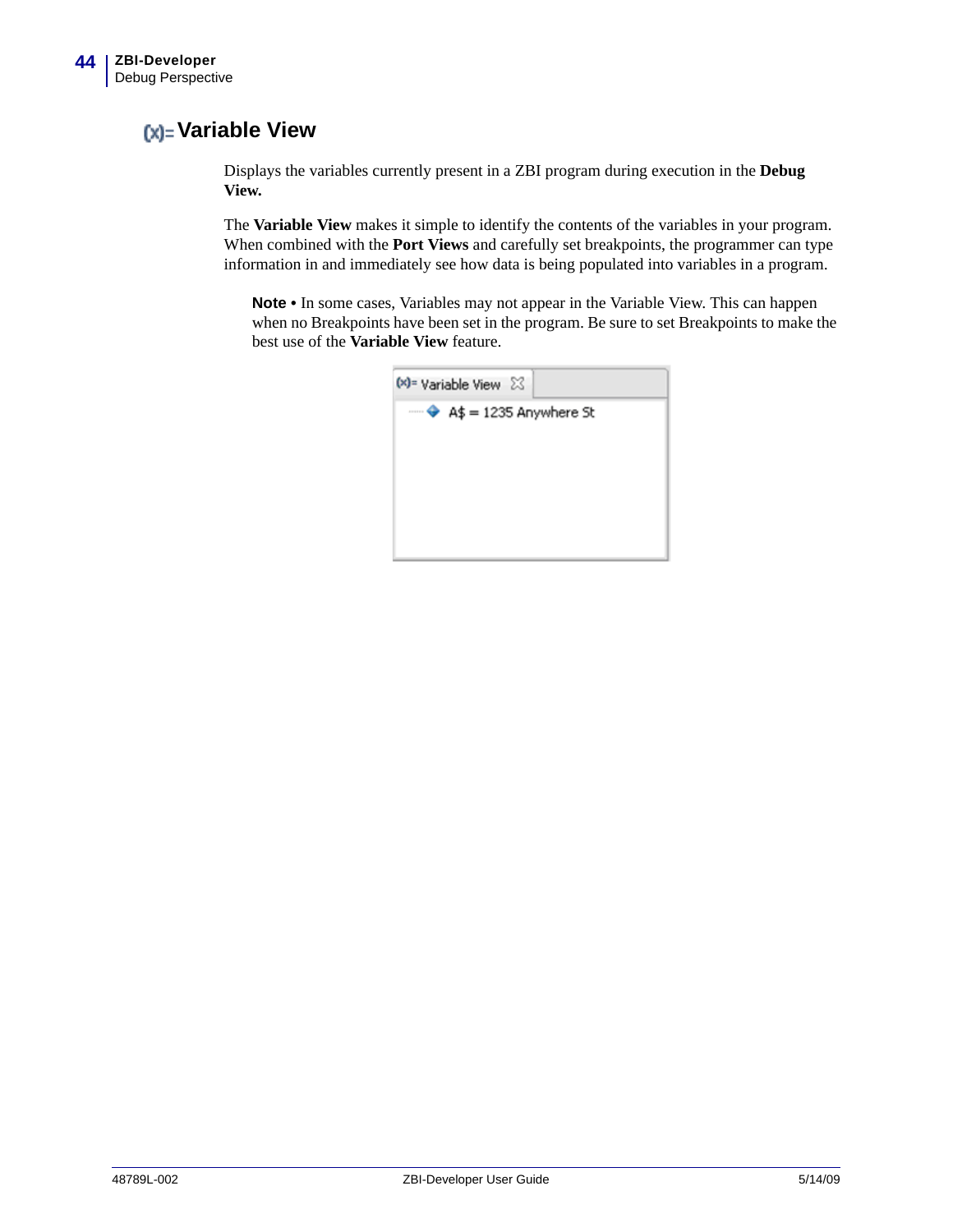## **Breakpoints View**

Displays the Breakpoint set in a currently running ZBI program. To set a Breakpoint in the ZBI program, right-click immediately to the left of a line of ZBI code and choose **Toggle Breakpoint**.

Enabled breakpoints are noted with a blue circle  $\bullet$ . Disabled breakpoints are noted with a white circle  $\Box$ . Breakpoints are displayed in the vertical editor ruler and in the **Breakpoints View.**

A breakpoint suspends the execution of a program at the location where the breakpoint is set. In the **ZBI Editor**, breakpoints can be enabled and disabled by using the displayed checkboxes. Double-clicking on a breakpoint in the **Breakpoints View** will highlight it in the **ZBI Editor**.

**Note •** The maximum number of breakpoints per program is 16.



## **Help Menu**



This menu selection causes ZBI-Developer to contact the web-based program update service and obtain the most recent update. The program will not be updated if it is the most current version. Follow the prompts to complete the update.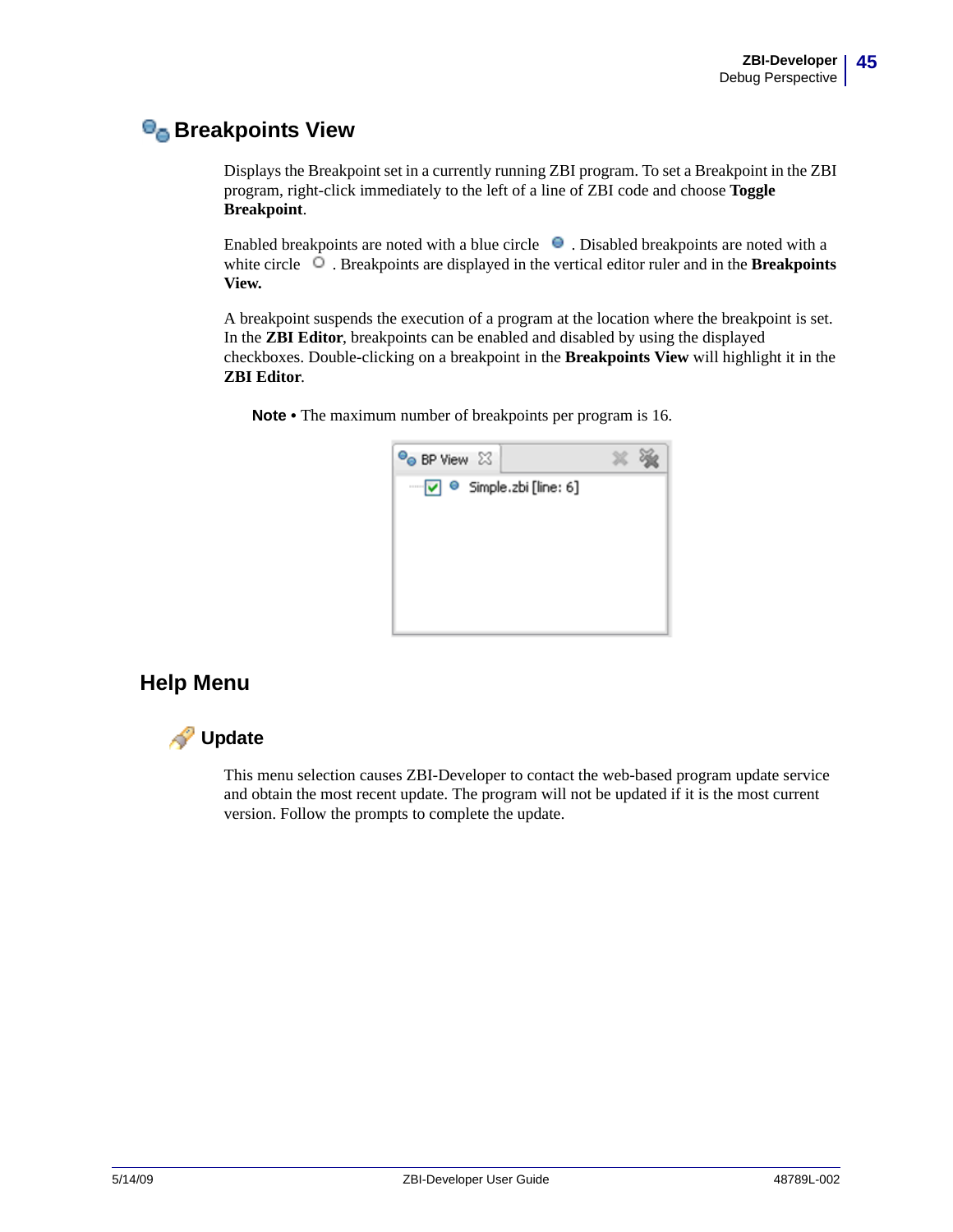# **View ASCII Table**

| <b>A</b> SCII Chart<br>$\Box$ |              |            |                                 |  |
|-------------------------------|--------------|------------|---------------------------------|--|
|                               |              |            |                                 |  |
| Char                          | Dec          | <b>Hex</b> | Name                            |  |
|                               | 0            | 0          | <b>NULL</b>                     |  |
| □                             | $\mathbf{1}$ | 1          | START OF HEADING (SOH)          |  |
| $\Box$                        | 2            | 2          | START OF TEXT (STX)             |  |
| □                             | 3            | 3          | END OF TEXT (ETX)               |  |
| $\Box$                        | 4            | 4          | END OF TRANSMISSION (EOT)       |  |
| $\Box$                        | 5            | 5          | END OF QUERY (ENQ)              |  |
| $\Box$                        | 6            | 6          | ACKNOWLEDGE (ACK)               |  |
| $\Box$                        | 7            | 7          | BEEP (BEL)                      |  |
| $\Box$                        | 8            | 8          | BACKSPACE (BS)                  |  |
| $\Box$                        | 9.           | 9          | HORIZONTAL TAB (HT)             |  |
| $\Box$                        | 10           | А          | LINE FEED (LF)                  |  |
| $\Box$                        | 11           | в          | VERTICAL TAB (VT)               |  |
| $\Box$                        | 12           | C          | FF (FORM FEED)                  |  |
| $\Box$                        | 13           | D          | CR (CARRIAGE RETURN)            |  |
| $\Box$                        | 14           | E          | SO (SHIFT OUT)                  |  |
| $\Box$                        | 15           | F.         | SI (SHIFT IN)                   |  |
| $\Box$                        | 16           | 10         | DATA LINK ESCAPE (DLE)          |  |
| $\Box$                        | 17           | 11         | DEVICE CONTROL 1 (DC1)          |  |
| $\Box$                        | 18           | 12         | DEVICE CONTROL 2 (DC2)          |  |
| $\Box$                        | 19           | 13         | DEVICE CONTROL 3 (DC3)          |  |
| $\Box$                        | 20           | 14         | DEVICE CONTROL 4 (DC4)          |  |
| $\Box$                        | 21           | 15         | NEGATIVE ACKNOWLEDGEMENT (NAK)  |  |
| $\Box$                        | 22           | 16         | SYNCHRONIZE (SYN)               |  |
| $\Box$                        | 23           | 17         | END OF TRANSMISSION BLOCK (ETB) |  |
| $\Box$                        | 24           | 18         | CANCEL (CAN)                    |  |
| $\Box$                        | 25           | 19         | END OF MEDIUM (EM)              |  |
| $\Box$                        | 26           | 1A         | SUBSTITUTE (SUB)                |  |
| □                             | 27           | 1B         | ESCAPE (ESC)                    |  |
| $\Box$                        | 28           | 1C         | FILE SEPARATOR (FS)             |  |
| $\Box$                        | 29           | 1D         | GROUP SEPARATOR (GS)            |  |
| $\Box$                        | 30           | 1E         | RECORD SEPARATOR (RS)           |  |
| $\Box$                        | 31           | 1F         | UNIT SEPARATOR (US)             |  |
|                               | 32           | 20         | <b>SPACE</b>                    |  |

Causes an ASCII chart to be displayed as shown below. Scroll on the chart to view desired character(s).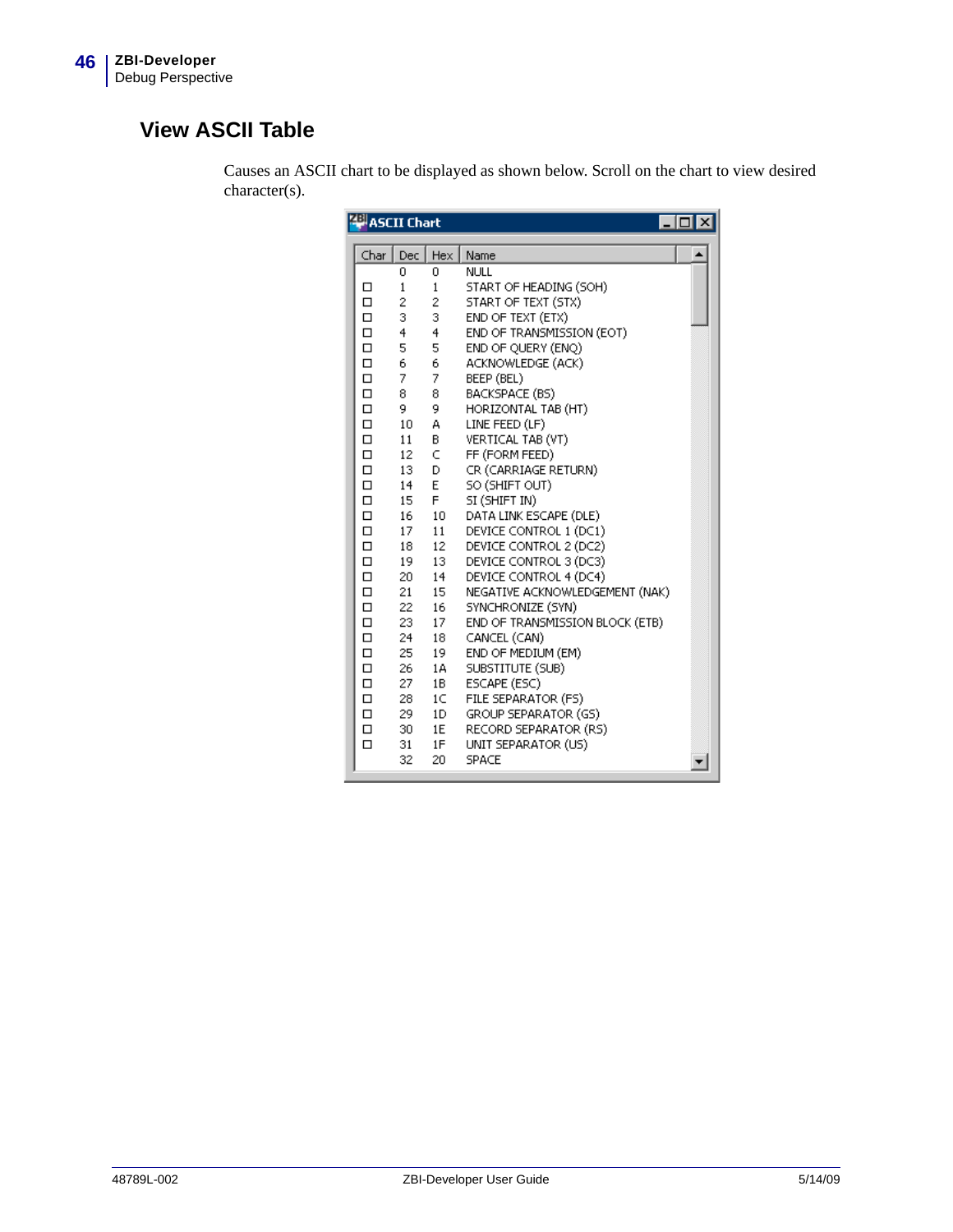## **About ZBI-Developer**



Causes the **About ZBI-Developer** dialog to display.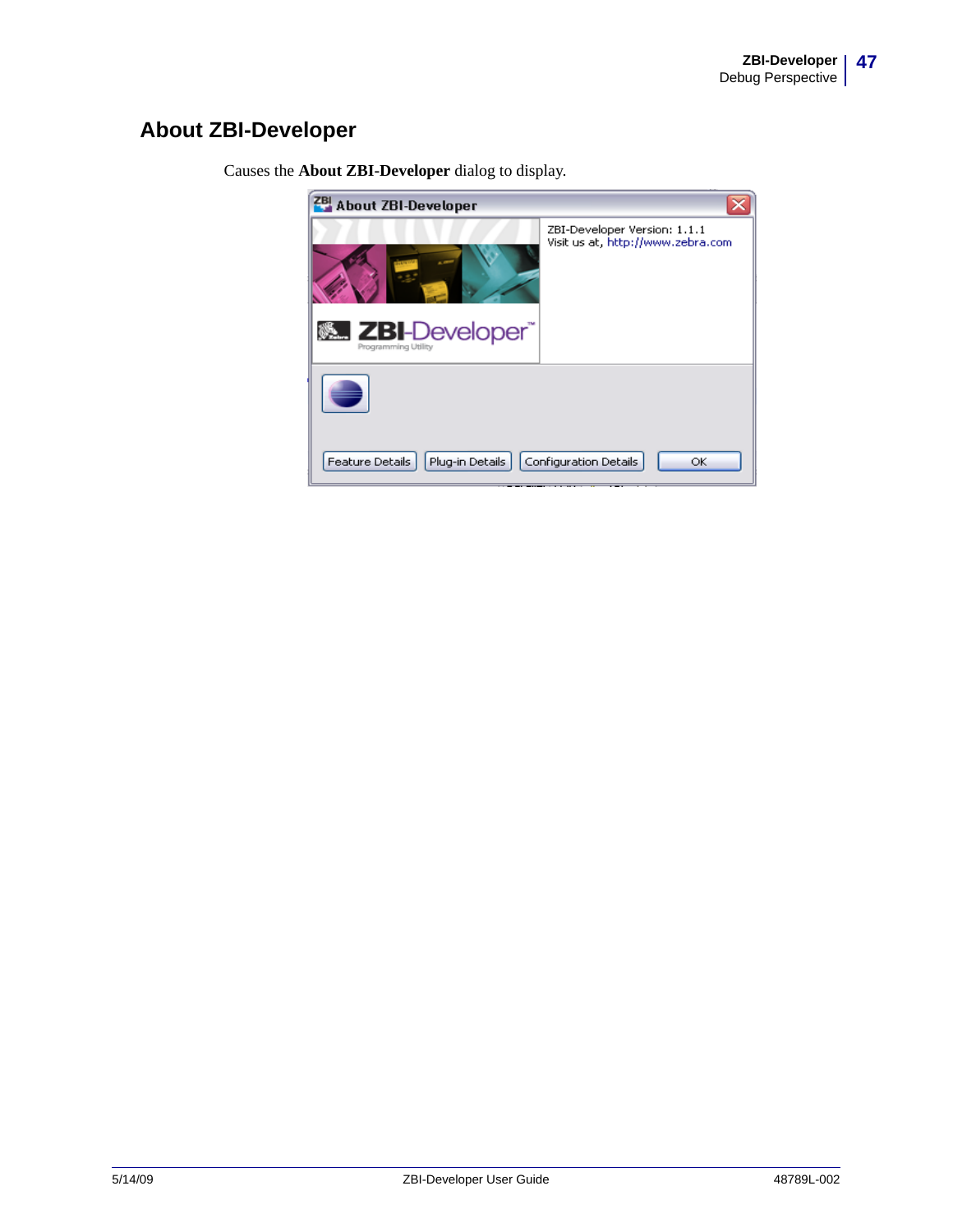# **Configuration of ZBI-Developer**

This section describes you how to set up and customize **ZBI**-**Developer** to your preferences.

### **Changing the Workspace Location**

By default, **ZBI-Developer** stores its files in a Workspace folder, or directory on the PC it is being used on. Knowing where this directory is makes it possible to ensure that the directory is being backed up on a regular basis (a recommended practice!).

Additionally, for some work-groups, it may be desirable to maintain the Workspaces of several ZBI Developers on networked server rather than on local drives. This practice is also encouraged, especially if it means that the Workspace directories will be regularly archived

To change the Workspace location, go to File menu and select **File > Switch Workspace**. The **Workspace Launch** wizard will display, showing the current location of the workspace. Click on the **Browse** button to navigate to and define the new location to store the Workspace in.

|                    | ZBI Workspace Launcher                                                                                                   |
|--------------------|--------------------------------------------------------------------------------------------------------------------------|
| Select a workspace |                                                                                                                          |
|                    | ZBI-Developer stores your projects in a folder called a workspace.<br>Choose a workspace folder to use for this session. |
|                    |                                                                                                                          |
| Workspace:         | C:\Program Files\ZBI-Developer<br>Browse                                                                                 |
|                    |                                                                                                                          |
|                    |                                                                                                                          |
|                    |                                                                                                                          |
|                    |                                                                                                                          |
|                    | Cancel<br>ОК                                                                                                             |

**Note •** Once a new Workspace location has been defined, ZBI-Developer will take a few moments to move the necessary files and restart itself. You will see the start-up splash screen as the program restarts.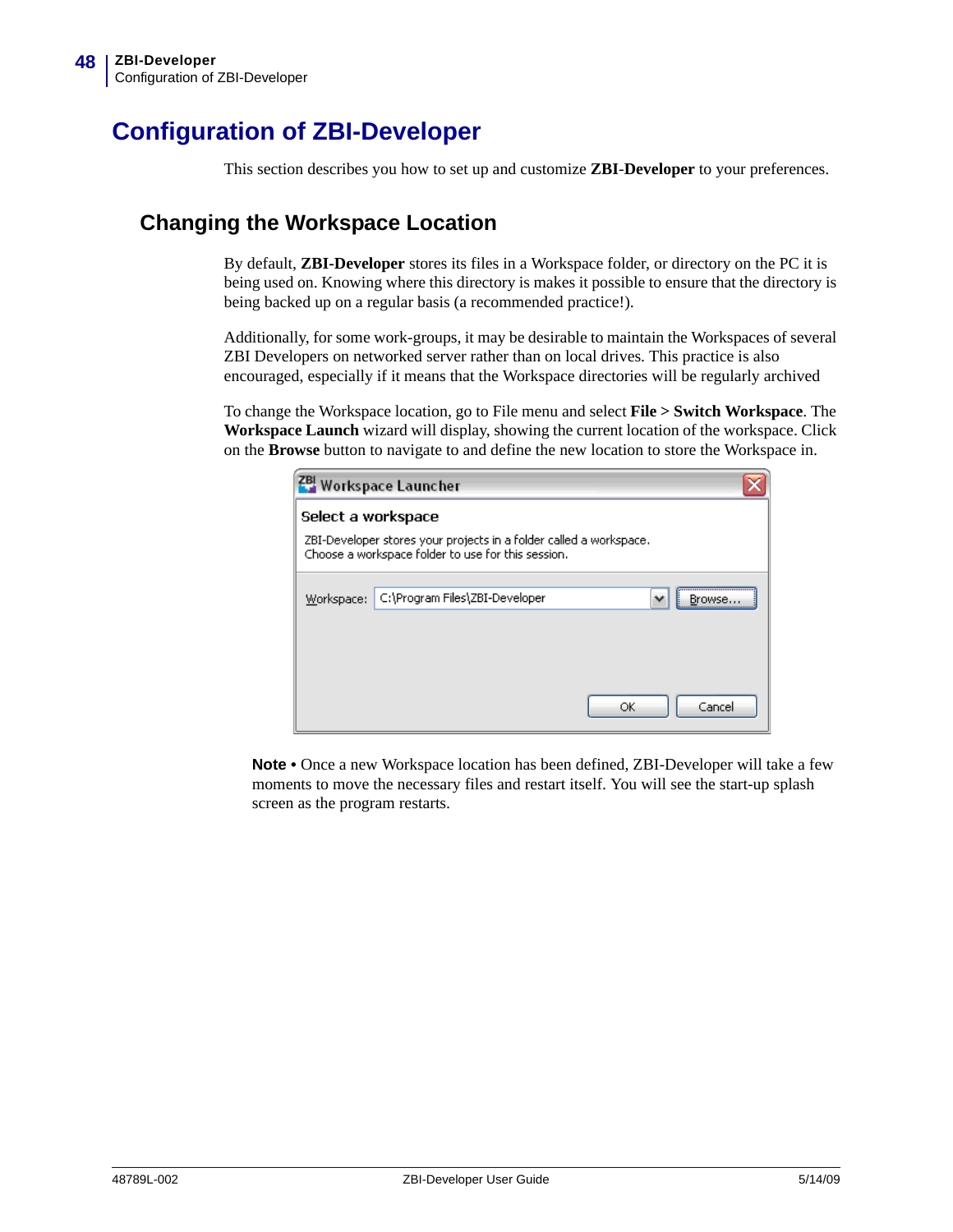### **Setting Preferences**

There are four types of Preferences to configure for ZBI-Developer. To begin setting Preferences, select **Window > Preferences**. When the Preferences dialog appears, click on the "+" symbol next to **ZBI Preferences** to expand the list.

| □ ZBI Preferences |
|-------------------|
| -- Email Options  |
| — Encryption Key  |
| Saved Searches    |
| ≔ SNMP            |
|                   |

### **Email Options**

The Email Options control the settings used to send email from ZBI Programs when a Virtual Printer is being used. Enter a Server Name specific to the site the program will be used in and set the Port to use as needed. Port 25 is the default port used for Email.

### **Encryption Key**

This dialog controls the location and name of the Encryption Key ZBI-Developer will use when the user chooses to use the optional ZBI program Encryption feature.

**Note •** It is recommended that one key be used for entire company or development group. While it is possible to create multiple keys (i.e., one for each project, or one for every developer in a given company, this is not recommended to decrease the possibility of lost keys.

### **Saved Searches**

In some cases, the desired printer may not be automatically discovered. This can happen because the printer is on a different subnet, or because traffic on the network is being controlled in such a way that the discovery process is not allowed to complete. Many times, what is needed is a different type of search.

**ZBI-Developer** offers five types of network searches:

- Local Broadcast Search
- Subnet Search
- Directed Broadcast Search
- Multicast Search
- IP Address Search

**Note •** The connection to a networked printer can be tested by right-clicking over the printer in the **Printers View** and choosing Print Configuration label. If the connection is active, a configuration label should print.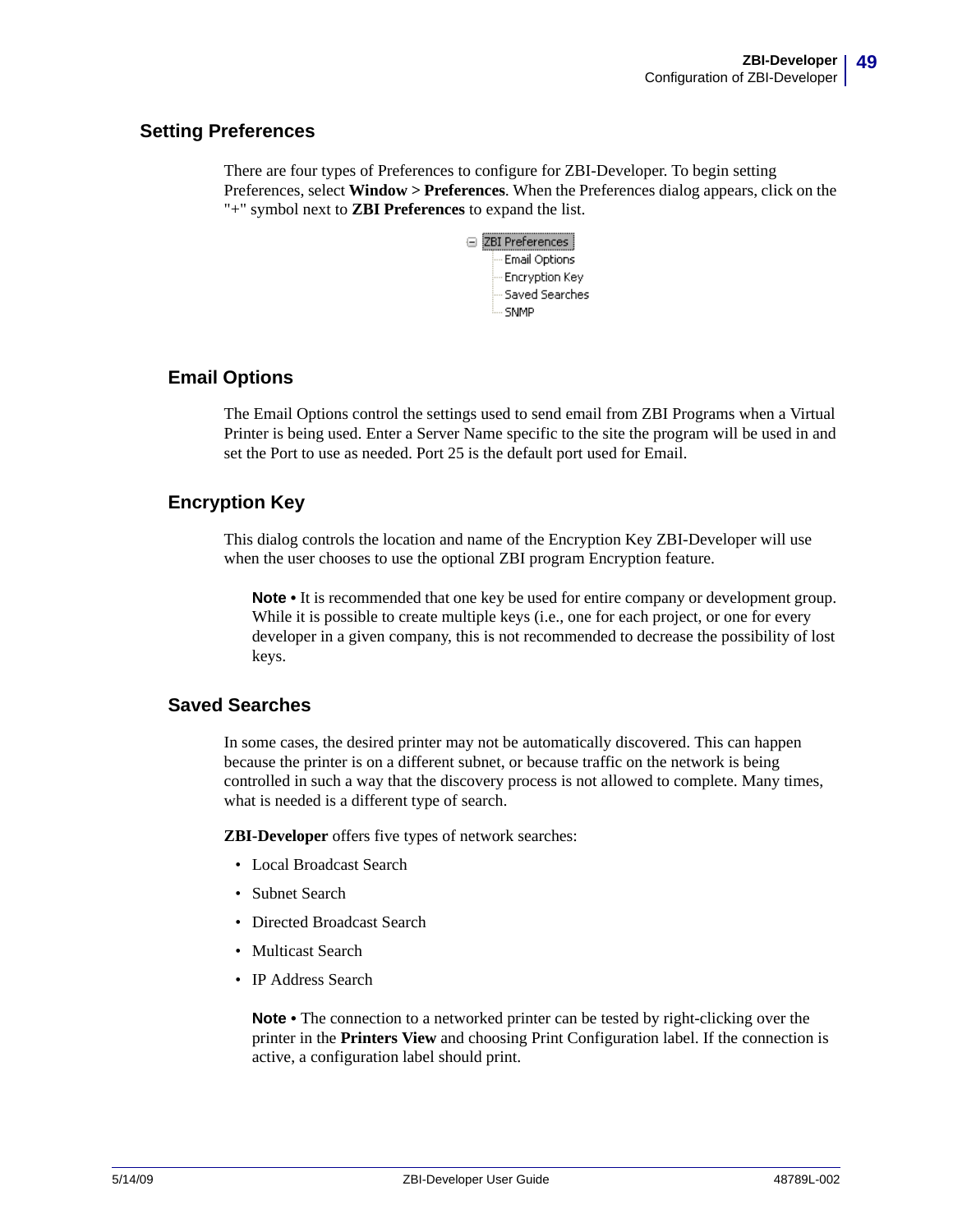#### **To set up a search for a network printer, do the following:**

- **1.** Go to the menu and choose **Window > Preferences**. The Preferences dialog will be displayed.
- **2.** Click on the "+" symbol next to **ZBI-Preferences.**
- **3.** Click on **Saved Searches**.

| <b>ZBI Preferences</b>                                                                |                                                                | $ \Box$ $\times$                                            |
|---------------------------------------------------------------------------------------|----------------------------------------------------------------|-------------------------------------------------------------|
| type filter text                                                                      | <b>Saved Searches</b>                                          | $\Leftrightarrow$ $\Rightarrow$ $\Rightarrow$ $\Rightarrow$ |
| <b>□ ZBI Preferences</b><br>Email Options<br>Encryption Key<br>Saved Searches<br>SNMP | Saved Searches:<br>Local Search<br>New Search<br>Remove Search |                                                             |
|                                                                                       | Restore Defaults<br>ОК                                         | Apply<br>Cancel                                             |

**4.** Click on **New Search**.

#### **Local Broadcast Search**

Local broadcasts send a discovery request to the local broadcast address of 255.255.255.255. This request finds printers in the same local network as the requesting computer. The local broadcast search is the default search type used by the program.

#### **To create a local broadcast search, do the following:**

- **1.** In the Search Type dialog, select **Local Broadcast**. The Value fields are automatically populated.
- **2.** Type a name in the Search Group Name textbox.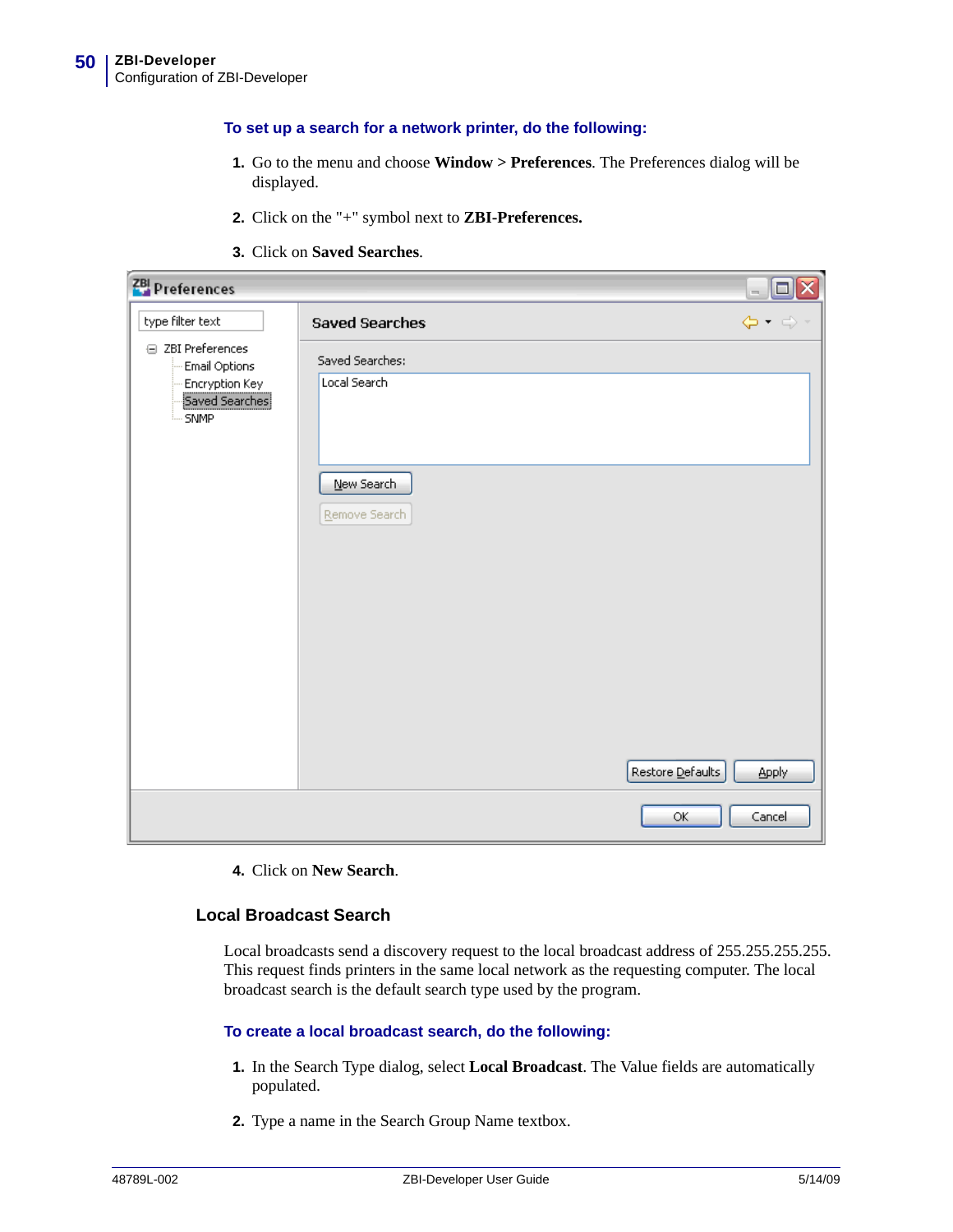- **3.** Click **Add**. The Value field is added to Search type.
- **4.** Click **OK** to accept the new Search Type.
- **5.** Click **OK** to exit the Preferences dialog.

#### **Subnet Search**

The Subnet Search sends a discovery request to each address in the specified subnet. This feature is useful for networks that prevent broadcast packets from passing across routers. The Subnet search requires you to type in the first three subnet octets.

**Example •** A request to 192.168.2.\* sends a request to: 192.168.2.1 through 192.168.2.254.

#### **To create a Subnet Search, do the following:**

- **1.** From the Search Type dialog, select **Subnet**.
- **2.** Type a name in the Search Group Name textbox.
- **3.** In the Value field, type the first three subnet octets.
- **4.** Click **Add**.
- **5.** Click **OK** to accept the new Search Type.
- **6.** Click **OK** to exit the Preferences dialog.

#### **Directed Broadcast Search**

Directed broadcasts send a discovery request to the broadcast address of the specified subnet.

**Note •** If a broadcast search does not work, the broadcast packets might be disabled across routers. Try Multicast or Subnet search.

**Example •** The directed broadcast search requires you to type in the first three subnet octets, followed by 255, such as 192.168.2.255.

#### **To create a Directed Broadcast search, do the following:**

- **1.** In the Search Type dialog, select **Directed Broadcast**. The fourth octet of the Value field is automatically populated.
- **2.** In the Value field, type the first three subnet octets.
- **3.** Type a name in the **Search Group Name** textbox.
- **4.** Click **Add**.
- **5.** Click **OK** to accept the new Search Type.
- **6.** Click **OK** to exit the Preferences dialog.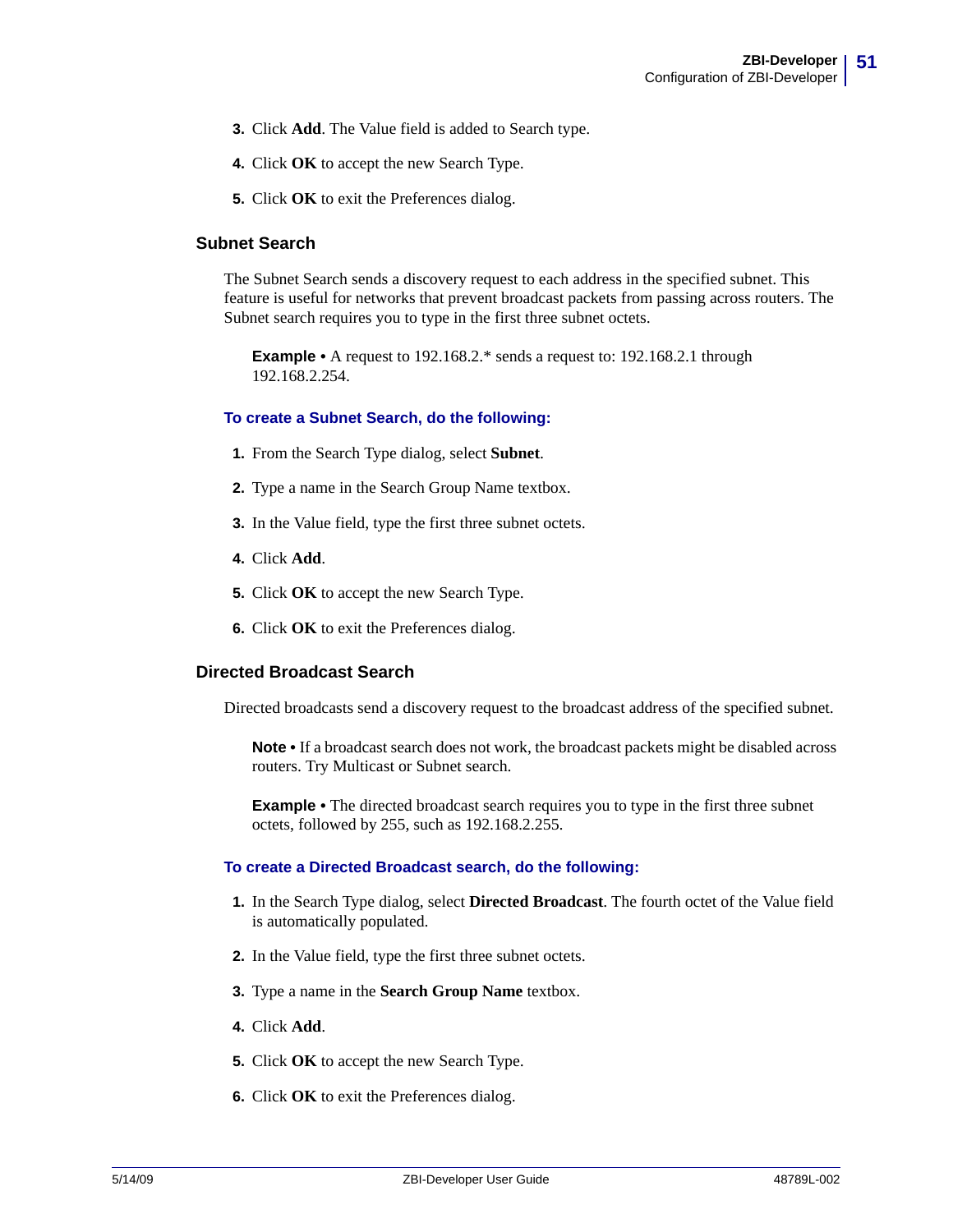#### **Multicast Search**

Multicast uses the multicast address to send a discovery address to all Zebra printers across as many routers as the hop count specifies. A multicast search may return a large number of printers in some installations.

This feature might be disabled on some routers and switches. See your network administrator to determine if a search failure was due to this feature being disabled.

#### **To create a multicast search, do the following:**

- **1.** In the Search Type dialog, select **Multicast (Hops)**.
- **2.** In the **Value** field, type the number of hops desired. The recommended starting point is 5.
- **3.** Type a name in the **Search Group Name** textbox.
- **4.** Click **Add**.
- **5.** Click **OK** to accept the new Search Type.
- **6.** Click **OK** to exit the Preferences dialog.

#### **IP Address Search**

#### **To create a search for an IP address, do the following:**

**1.** In the Search Type dialog, select **IP Address xxx.xxx.xxx.xxx**.

**Example •** You would type in an IP address, such as 10.3.4.97.

- **2.** In the **Value** field, type in an IP address.
- **3.** Type a name in the **Search Group Name** textbox.
- **4.** Click **Add**.
- **5.** Click **OK** to accept the new Search Type.
- **6.** Click **OK** to exit the Preferences dialog.

#### **SNMP**

The SNMP settings are used to control how ZBI-Developer interacts with a printer when the on-printer debugging features are in use. These features are available when a printer running firmware v60.16.x and v53.16.x or later are in use. ZBI-Developer will use SNMP commands ("set" and "get") to activate the debugging features on the printer when the indicated firmware versions are being used. The default setting are the recommended settings.

**Note •** Some networks may be configured to not allow SNMP traffic. Please consult with your network administrators first if the on-printer debugging features are not working when you have successfully connected to a printer. The connection to a networked printer can be tested by right-clicking over the printer in the **Printers View** and choosing **Print Configuration label**. If the connection is active, a configuration label should print.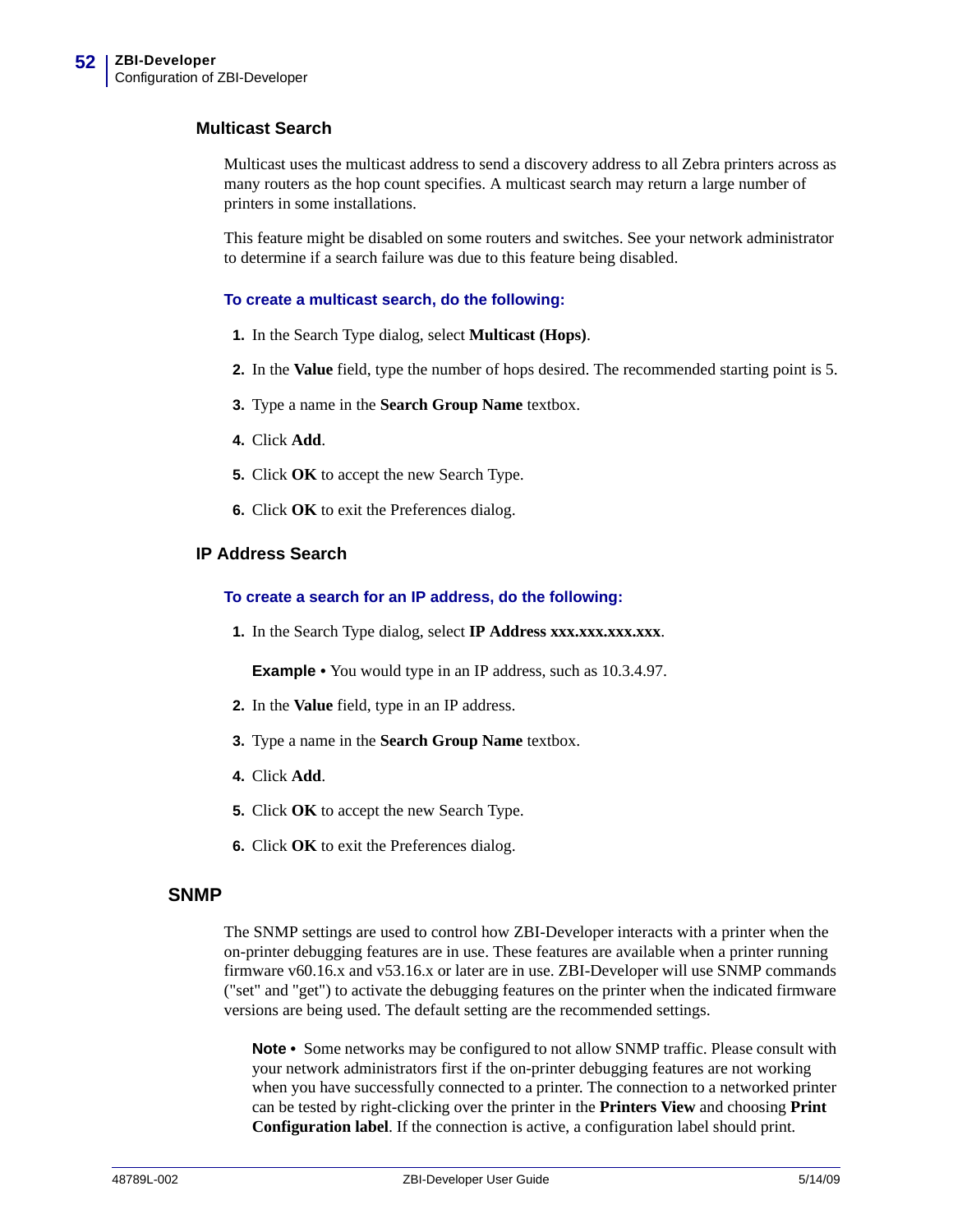## **Changing the Screen Layout**

The initial screen layout may be appropriate for many uses, however the user may find that the layout is not optimized for the project being worked on. The layout of many of the **Views** can be changed to suit the needs of the user.

To move a View, click and drag it to a new location. It is also possible to right-click over the tab for a View and select **Move > View**. While a View is being moved, an outline of the View will be visible.

**Note •** For example, the **Problems View** can be moved or even detached from the main window of the program to maximize the space provided for the **ZBI Editor View**. Here it is shown detached from the main window of the program.

| <b>R</b> Problems View X      |          |      |                      |  |  |
|-------------------------------|----------|------|----------------------|--|--|
| 0 errors, 0 warnings, 0 infos |          |      |                      |  |  |
| Description                   | Resource | Path | Location $\triangle$ |  |  |
|                               |          |      |                      |  |  |
|                               |          |      |                      |  |  |
|                               |          |      |                      |  |  |
|                               |          |      |                      |  |  |
|                               |          |      |                      |  |  |
|                               |          |      |                      |  |  |
|                               |          |      |                      |  |  |

To re-attach a detached **View**, right-click over it and un-select **Detached**. It will re-join the main window of the program.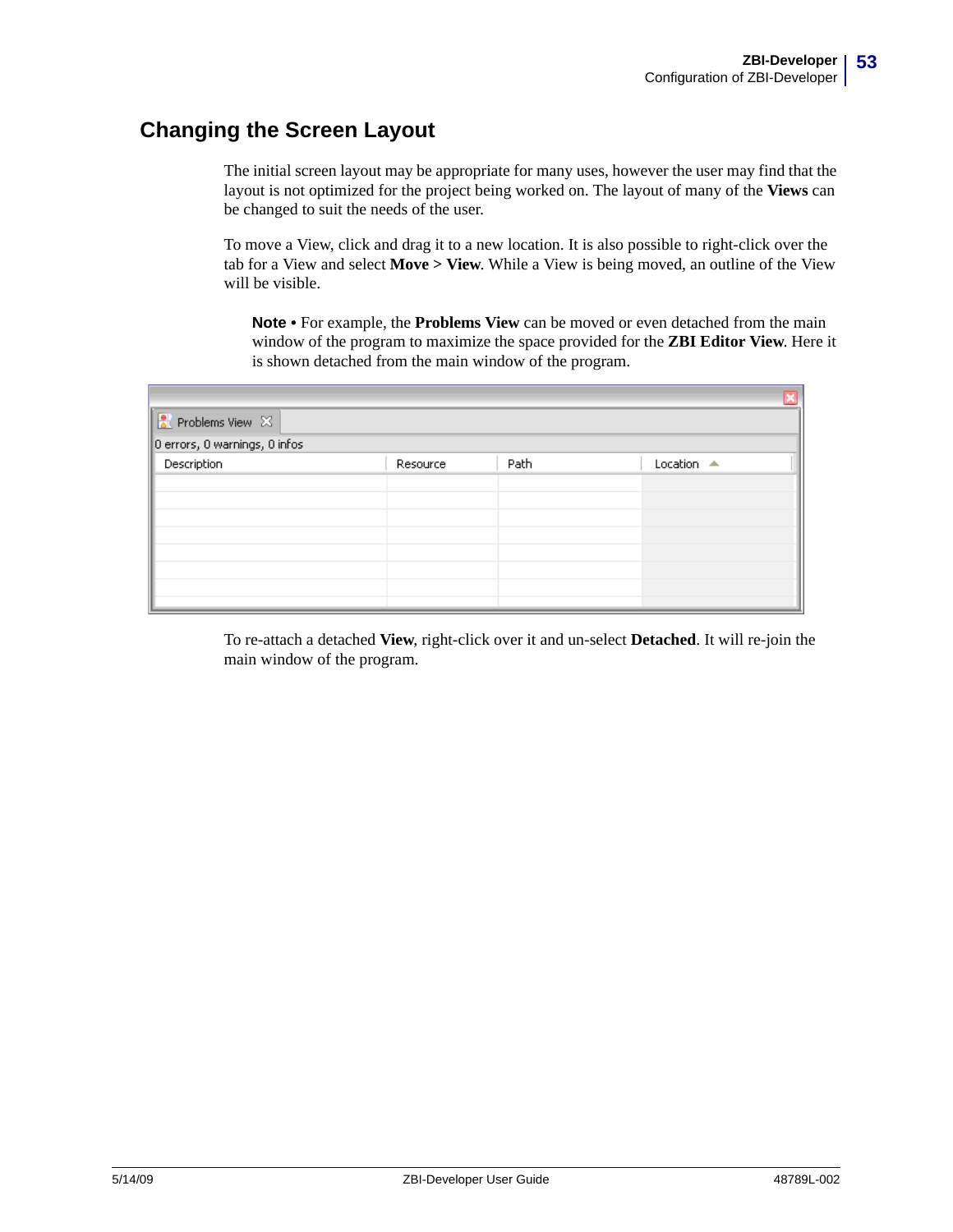# **ZBI-Developer Tutorial**

This Tutorial demonstrates creating, testing and distributing a simple ZBI project, using many of the key features of **ZBI**-**Developer**.

This is the program that will be created:

| 10 close all                                         |
|------------------------------------------------------|
| $20$ open $\#1$ : name "SER"                         |
| $30$ open $#2:$ name "ZPL"                           |
| 40 input $#1: AS$                                    |
| 50 print #2: "^xa^fo50,50^a0n,50,50^fd"&A\$&"^fs^xz" |
| $60$ qoto $40$                                       |

| <b>Tutorial</b><br>Line<br><b>Number</b> | <b>Line-by-Line Explanation</b>                                       |
|------------------------------------------|-----------------------------------------------------------------------|
| 10                                       | Closes all ZBI Ports                                                  |
| 20                                       | Opens a "#1" port and names it "SER"                                  |
| 30                                       | Opens a "#2" port and names it "ZPL"                                  |
| 40                                       | Receives from "#1" port and stores it in the "A\$" variable           |
| 50                                       | Embed the data stored in " $A\hat{S}$ " in ZPL commands and prints it |
| 60                                       | Returns to line 40 to look for more input                             |

In this Tutorial, it will not be necessary to have a ZBI-Enabled printer present. All of the activities described here can be performed without a printer present. However, if a ZPL printer is available, it will augment the Tutorial if you connect the printer to the serial port of the computer running **ZBI**-**Developer**.

Some key concepts that this Tutorial covers:

- Views
- Perspectives

### **Views**

The software offers several **Views**. These are used to display different information screens.

### **Perspectives**

Two modes of operation, or Perspectives, are available in ZBI-Developer

- **ZBI Perspective** for writing ZBI programs
- **Debug Perspective** for testing and checking programs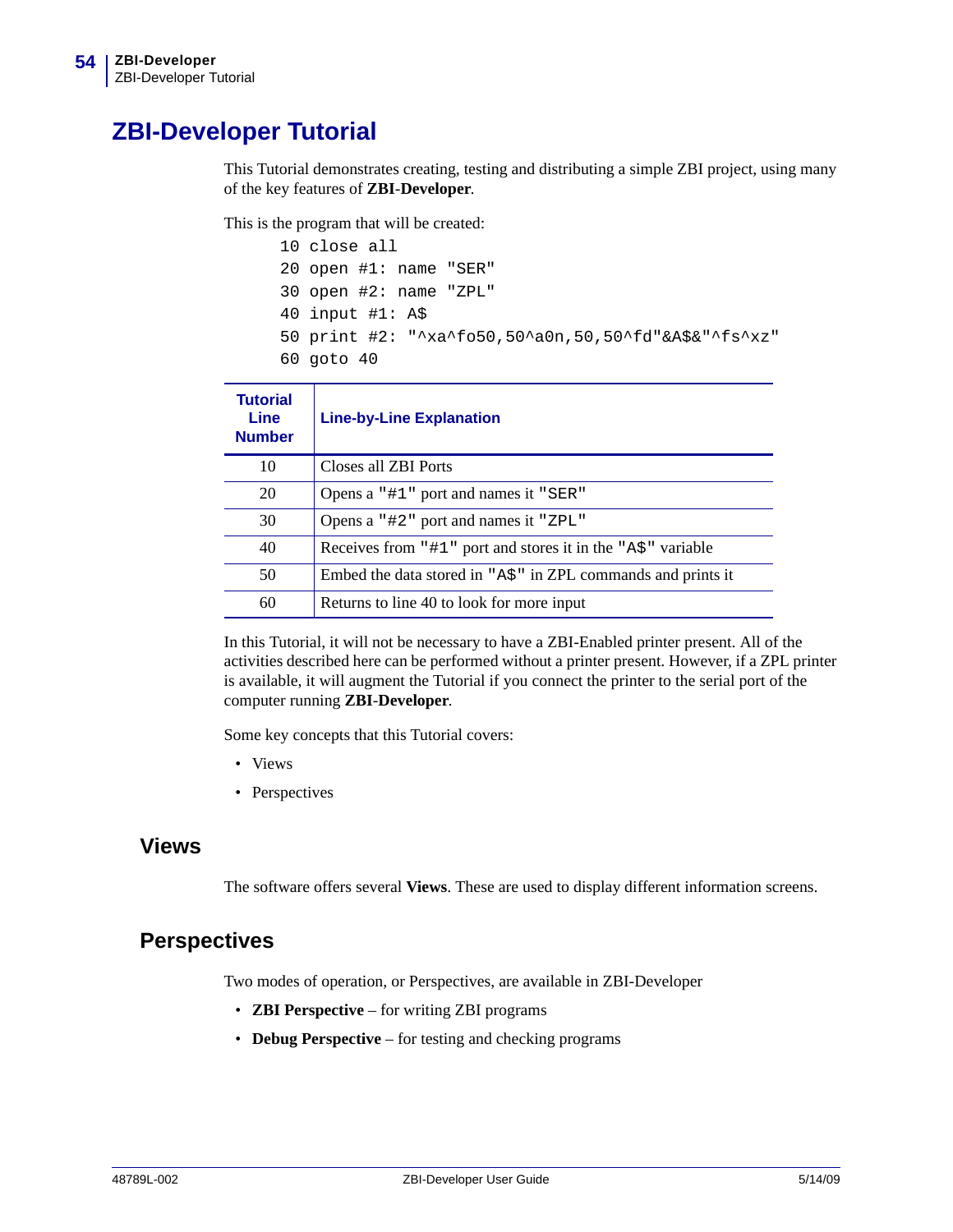## **Project Files**

Projects are used to organize and track files associated with a single or set of ZBI programs. Projects can contain several file types:

- **ZBI programs** containing up to an 8 character file name and the .zbi extension. ZBI programs are displayed with the  $\mathbb{Z}$  icon.
- **Data Files** these can be any file, ASCII or Unicode encoded, that is associated with the Project. Data Files are displayed with the  $\blacksquare$  icon.
- **Project Key** the Encryption Key that will be used with the Project. The Project Key file is displayed with the  $\Diamond$  icon. Each Project can have its own Project Key file.
- **Encrypted ZBI program** ZBI programs that have been encrypted are displayed with the  $\bar{z}$  icon. An encrypted program can be viewed in plain text in ZBI-Developer but will be sent to the printer in encrypted form.
- **Project Folders** displayed with the **ighthallowing** icon. Project Folders can be copy and pasted.
- **Other File Types –** Other file types can be viewed in the ZBI-Developer environment, as allowed by file associations on the PC being used. Files can also be opened using the ZBI-Developer Text Editing environment. For example, a .jpg file would open using the default system viewer, unless the ZBI-Developer Text Editor is chosen.

Note • It is recommended that Projects and Project files be backed up on a regular basis. ZBI-Developer does not automatically back-up files or offer a method for un-encrypting programs if the Encryption Key is not present.

**Note** • Text files (with extensions of .TXT) will be stored on the printer rather than executing the ZPL commands stored within the file. Be sure to name your files with a .ZPL extension, if you are trying to execute the ZPL commands. Files with a .ZPL extension will not be stored on the printer.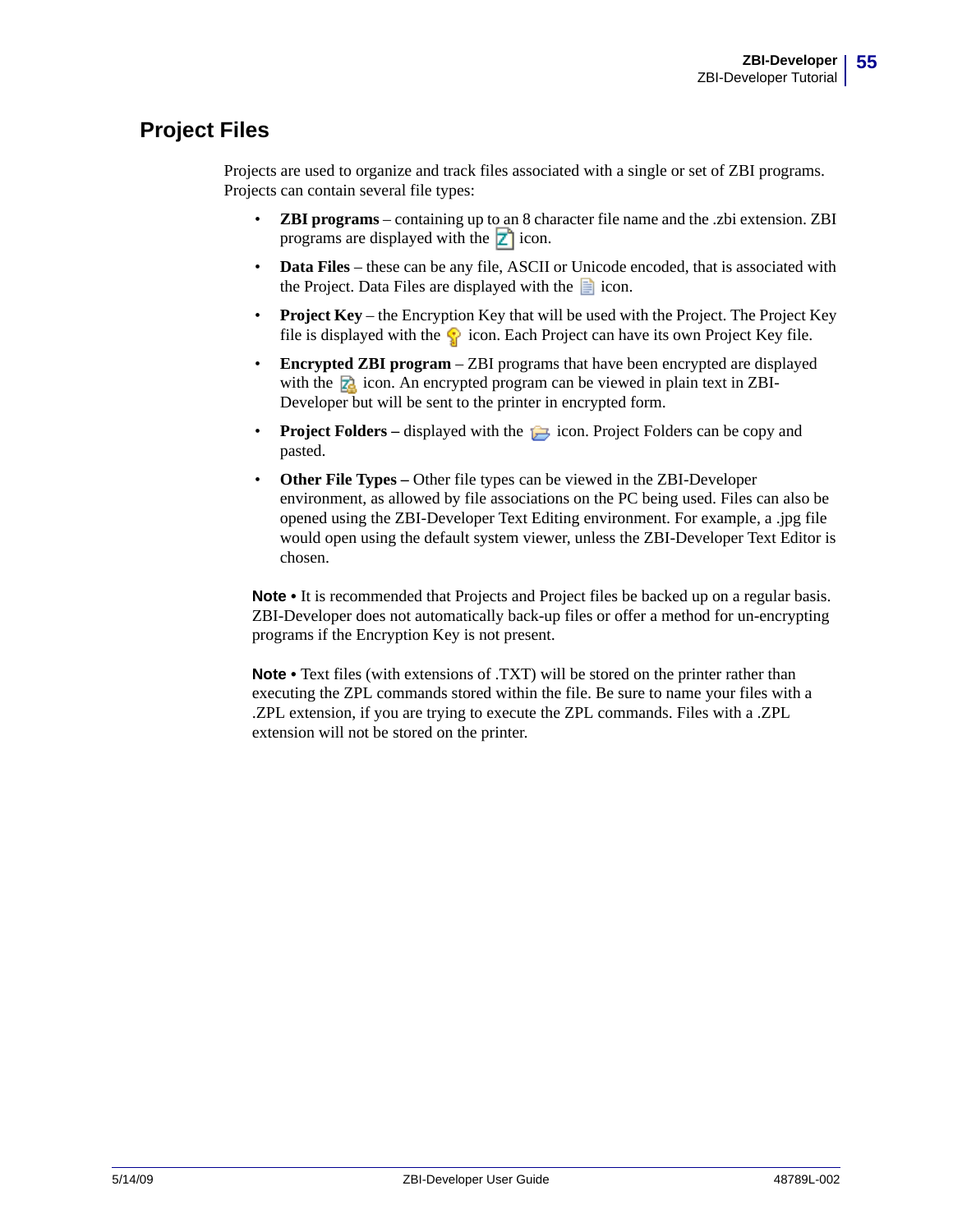## **Starting the Software**

Navigate to the shortcut icon – **Start > Programs > ZBI-Developer**. The program's splash screen will be briefly shown as the program starts and then the main interface window will be displayed.

| ZBI ZBI-Developer                                        |                                  |          |      | $\Box$ o $\times$         |
|----------------------------------------------------------|----------------------------------|----------|------|---------------------------|
| File Edit Run Window Help                                |                                  |          |      |                           |
|                                                          |                                  |          |      |                           |
| $\frac{1}{2}$ Navigator View Printer View $\boxed{\Box}$ |                                  |          |      | $=$ $\Box$                |
|                                                          |                                  |          |      |                           |
|                                                          |                                  |          |      |                           |
|                                                          |                                  |          |      |                           |
|                                                          |                                  |          |      |                           |
|                                                          |                                  |          |      |                           |
|                                                          |                                  |          |      |                           |
|                                                          |                                  |          |      |                           |
|                                                          |                                  |          |      |                           |
|                                                          |                                  |          |      |                           |
|                                                          |                                  |          |      |                           |
|                                                          |                                  |          |      |                           |
|                                                          |                                  |          |      |                           |
|                                                          | $\frac{1}{2}$ Problems View $23$ |          |      |                           |
|                                                          | 0 errors, 0 warnings, 0 infos    |          |      |                           |
|                                                          | Description                      | Resource | Path | Location $\blacktriangle$ |
|                                                          |                                  |          |      |                           |
|                                                          |                                  |          |      |                           |
|                                                          |                                  |          |      |                           |
|                                                          |                                  |          |      |                           |
|                                                          |                                  |          |      |                           |
|                                                          |                                  |          |      |                           |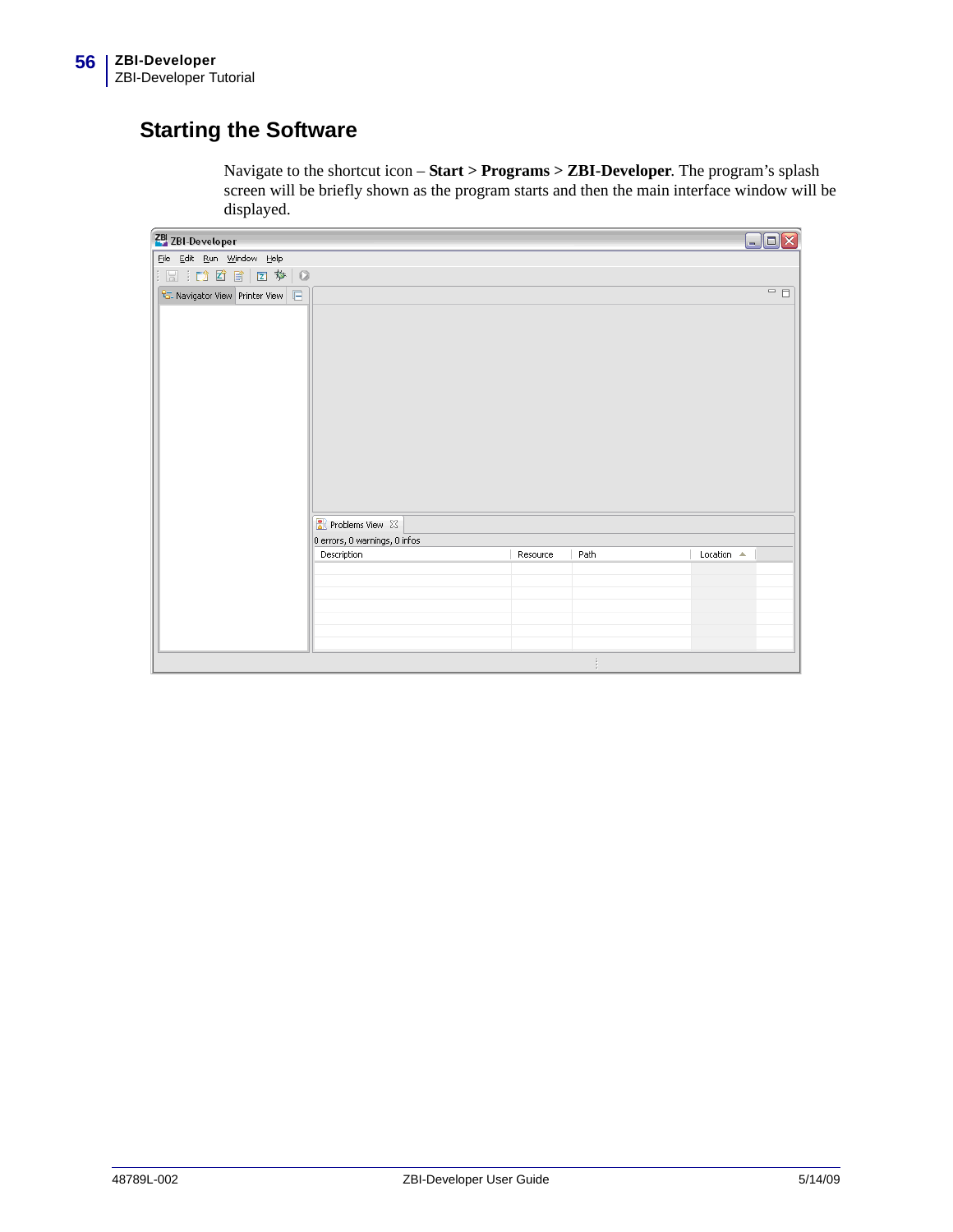## **Starting a New Project**

To start a new Project, go to **File > New > New Project.** Alternately, right-click over the **Navigator View** and choose **New > New Project.**

The **New Project Wizard** will be displayed.

Name the Project "My Project" and click **Finish.**

| Project |                                                                                |               |        |  |  |
|---------|--------------------------------------------------------------------------------|---------------|--------|--|--|
|         |                                                                                |               |        |  |  |
|         |                                                                                |               |        |  |  |
|         |                                                                                |               |        |  |  |
|         |                                                                                |               |        |  |  |
|         |                                                                                |               |        |  |  |
|         |                                                                                |               |        |  |  |
|         |                                                                                |               |        |  |  |
|         |                                                                                |               |        |  |  |
|         |                                                                                |               |        |  |  |
|         |                                                                                | <b>Einish</b> | Cancel |  |  |
|         | ZBI Create New ZBI Project<br>Create a new Project<br>Project Name: My Project |               |        |  |  |

The new Project will be displayed in the **Navigator View**.

| 국 Navigator View Printer View |  |
|-------------------------------|--|
| My Project                    |  |
|                               |  |
|                               |  |
|                               |  |
|                               |  |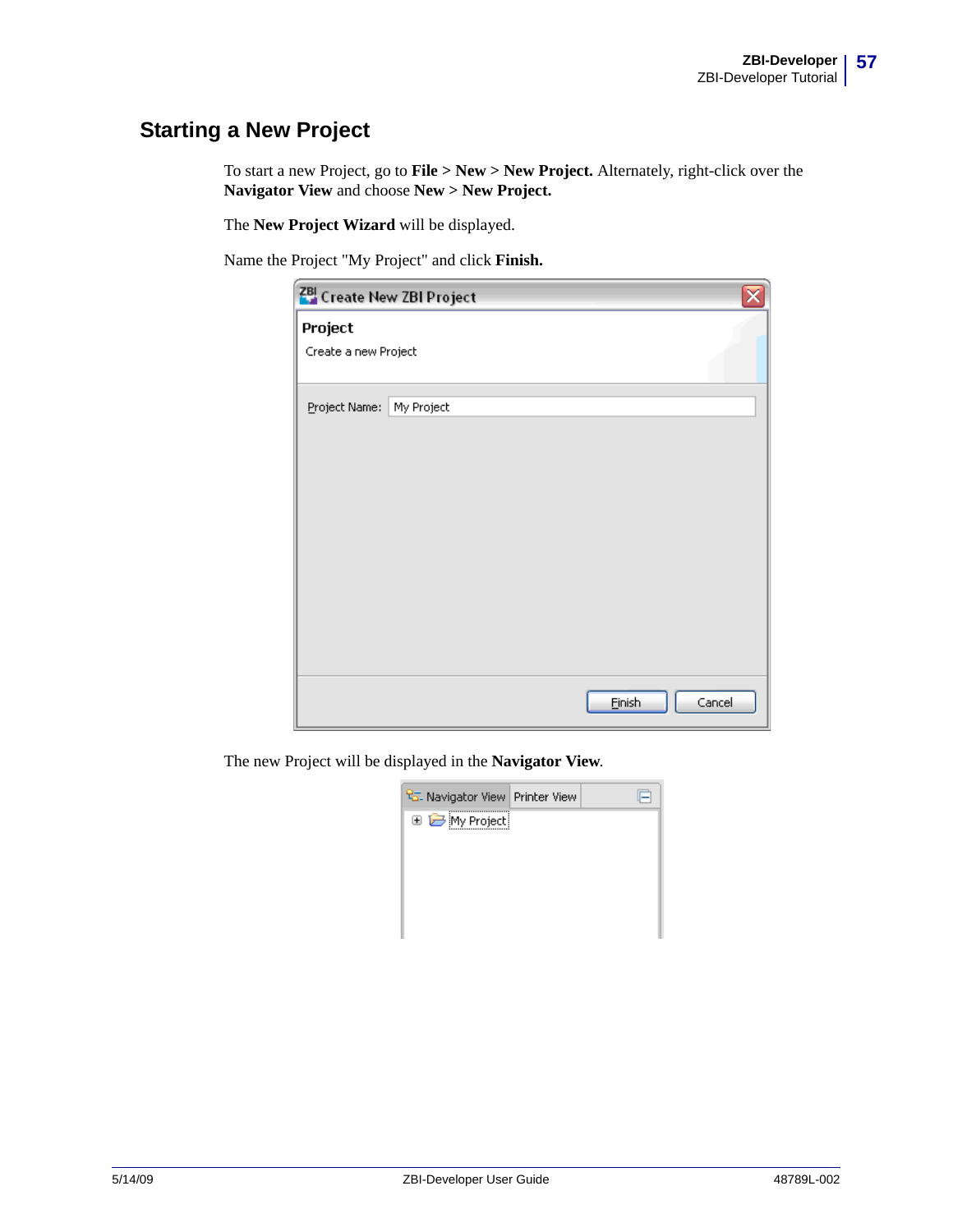## **Starting a New ZBI Program**

Next, start a new ZBI program. Right-click over the "My Project" folder and choose **New > New ZBI Program**. A new, blank **ZBI Editor View** will be displayed, with the title "Untitled 1".

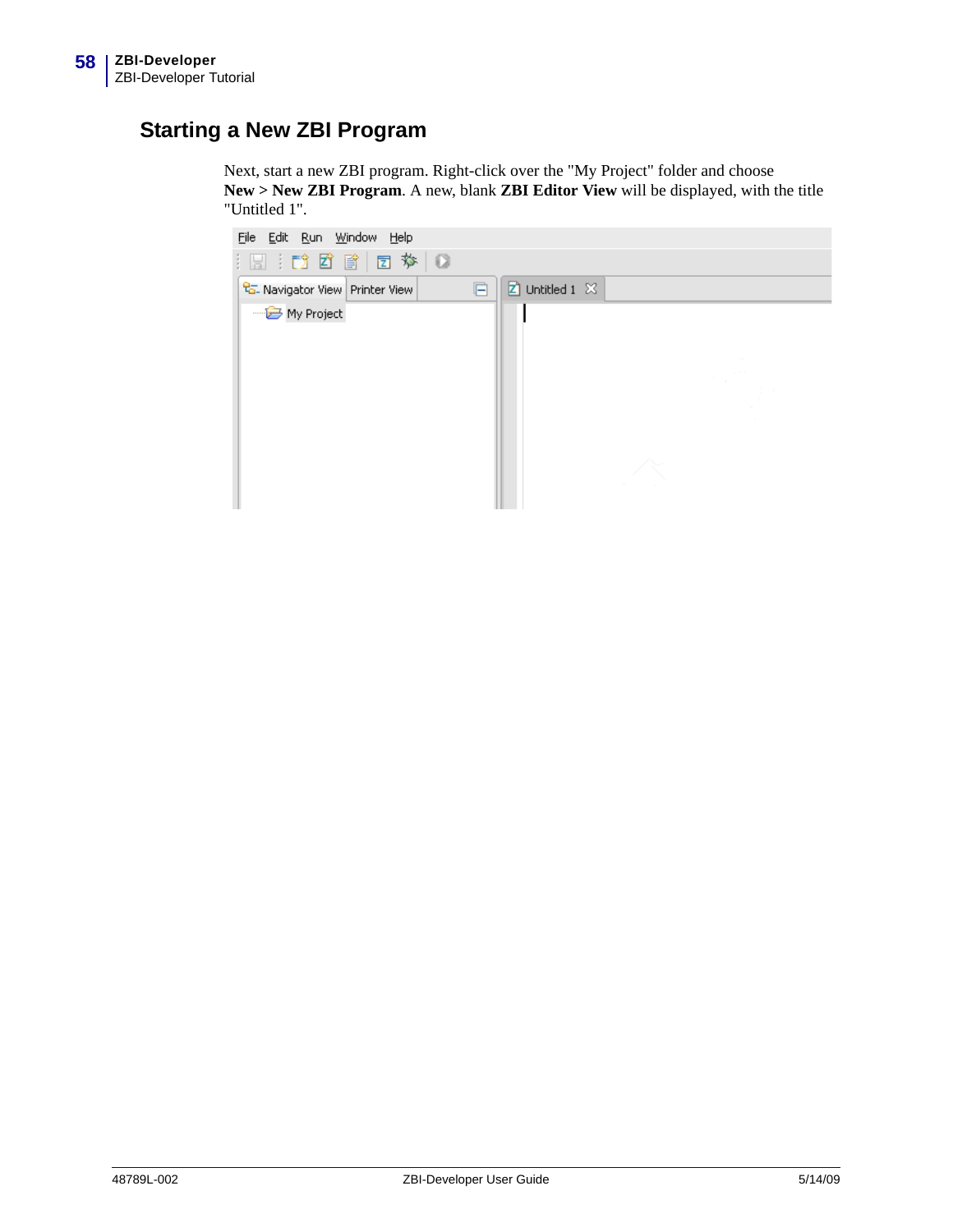## **Saving a New ZBI Program**

#### **To save a new blank ZBI Program:**

- **1.** Go to **File > Save As.** The **Save ZBI Program Wizard** will be displayed.
- **2.** Enter a name for the program "Hello".
- **3.** Click the **My Project** folder to confirm that it is the Project to save the new program in.
- **4.** Click **Finish**.

Note • It is necessary to click on the Project folder the ZBI program should be saved in. This practice helps keep related files together.

| ZBI Save ZBI Program             |                  |
|----------------------------------|------------------|
| Save File                        |                  |
| Save file to a specified project |                  |
|                                  |                  |
| File Name:                       |                  |
| Hello                            |                  |
| Project Name:                    |                  |
| My Project                       |                  |
| 伦 ⇔ ⇔                            |                  |
| My Project                       |                  |
|                                  |                  |
|                                  |                  |
|                                  |                  |
|                                  |                  |
|                                  |                  |
|                                  |                  |
|                                  |                  |
|                                  |                  |
|                                  |                  |
|                                  |                  |
|                                  |                  |
|                                  |                  |
|                                  |                  |
|                                  |                  |
|                                  | Einish<br>Cancel |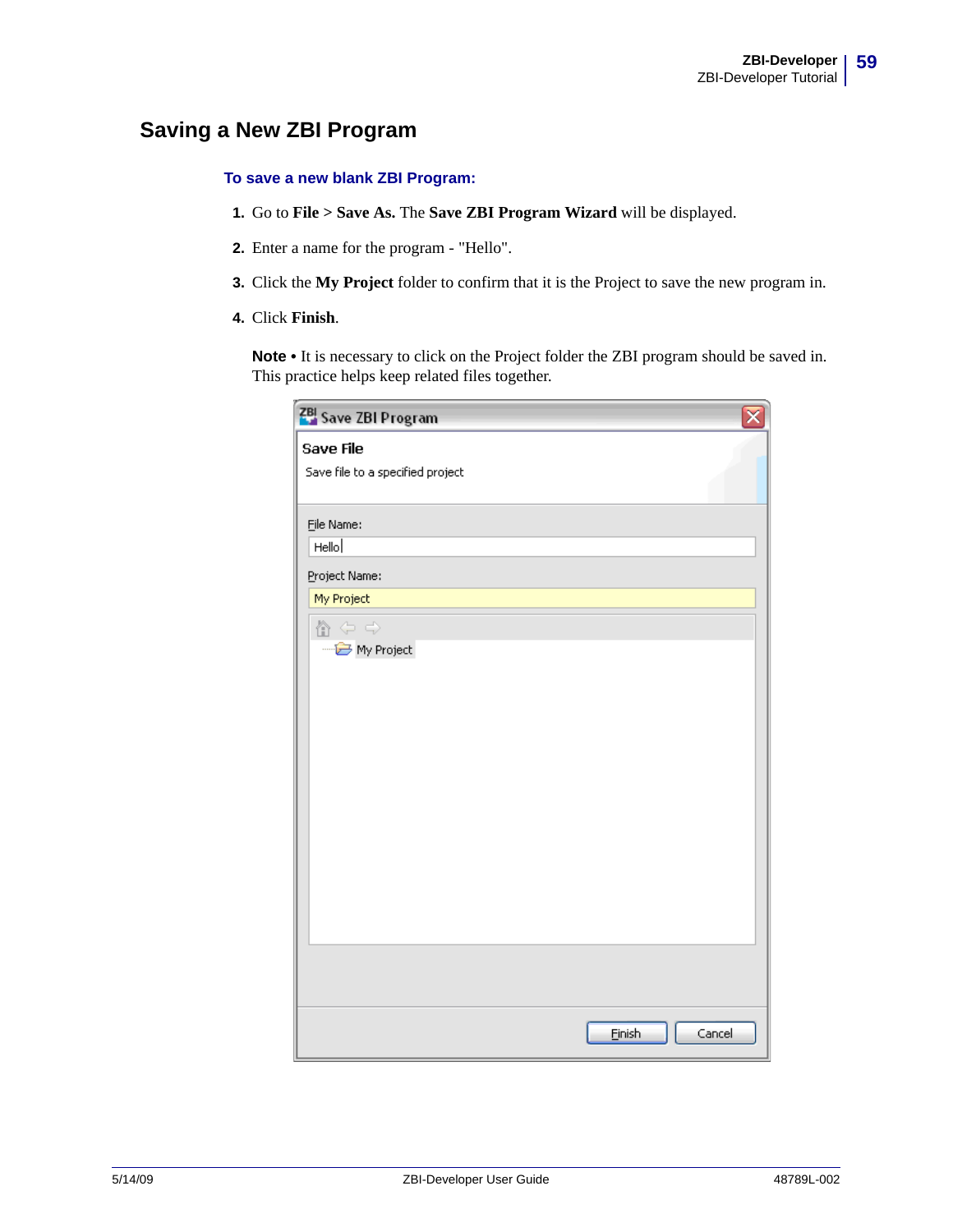Once the ZBI program has been saved, the new name will appear in the **ZBI Editor View**. Clicking on the "**+**" next to the **My Project** folder will cause it to be displayed in the **Navigator View.**



### **Writing a New ZBI Program**

As the ZBI program is begin written, several features of the software can be used to assist the developer.

These include:

- ZBI Command Syntax Help
- Problems View
- Context Sensitive Help
- Virtual Printers
- Debug View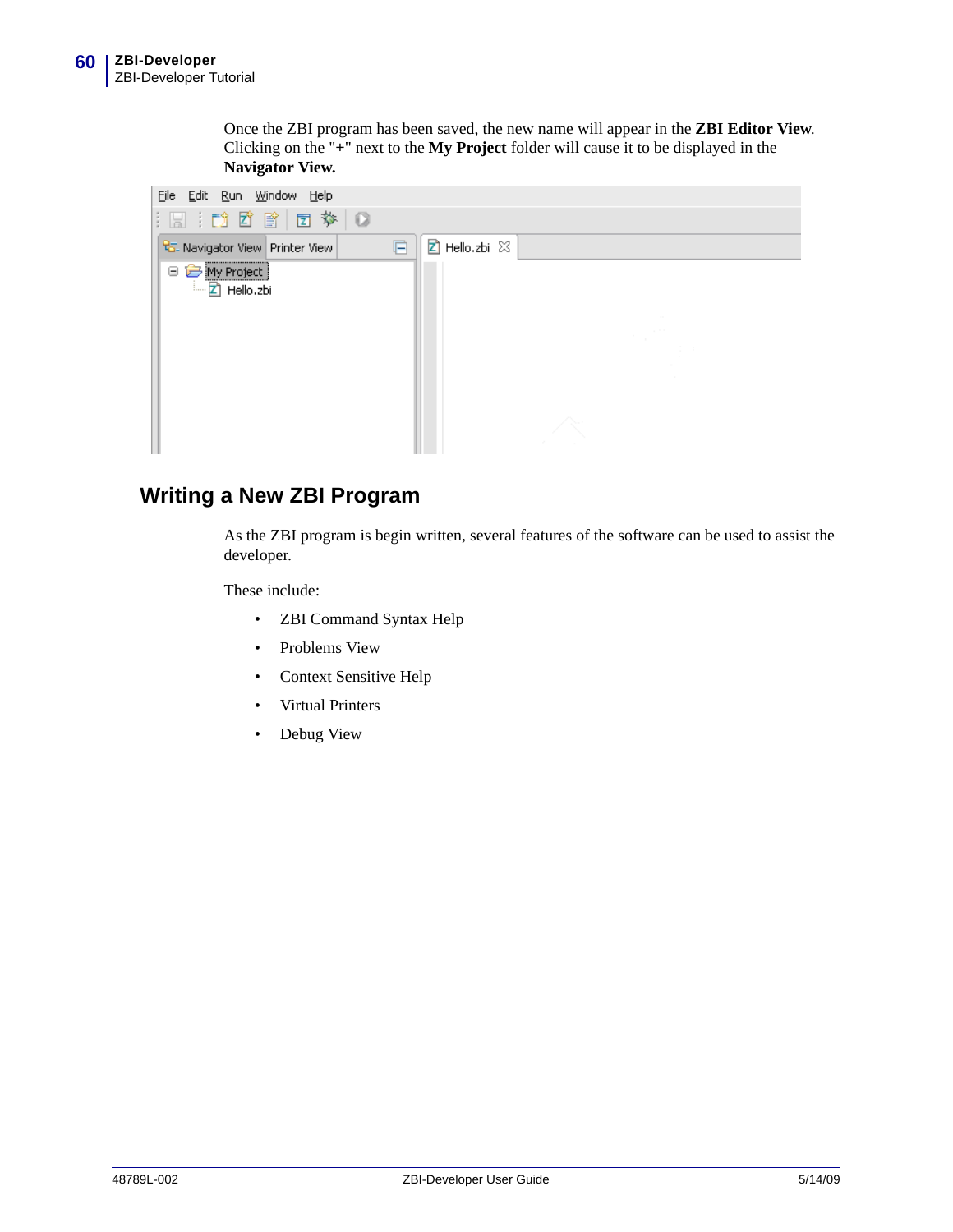## **ZBI Command Syntax Help**

**ZBI-Developer** can automatically display ZBI syntax command Help by placing the mouse cursor over a command in the **Editor View**.

Write the first line of the program (or copy/paste it from here).

10 close all

Place the mouse cursor over the word close. After a moment, a dialog will display over the **Editor** showing the correct syntax and usage for the command. This feature can be used with all of the ZBI commands.

**Note •** The ZBI Command Syntax Help will only appear when a file with a ".zbi" file is being edited.

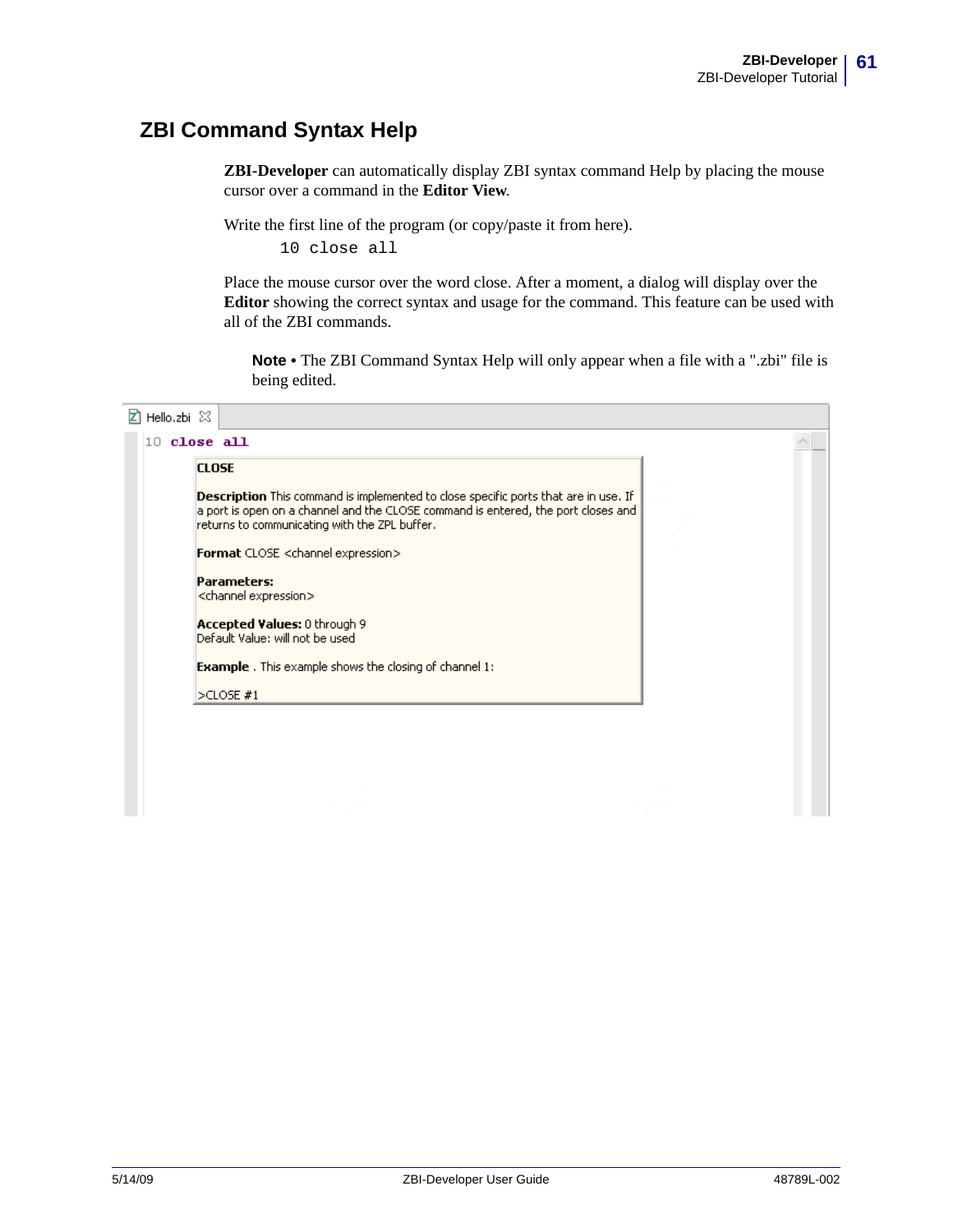### **The Problems View**

The **Problems View** displays the list of **Warnings** and **Errors** the software has identified in the ZBI programs in all open **Projects**. If a project is closed, **ZBI-Developer** will not display **Problems** for the project. Files that do not have a .zbi extension will not be checked for issues.

The **Problems View** uses plain language to inform the user of **Warnings** and **Errors** that ZBI-Developer has identified in a ZBI programs. Double-clicking on an error will cause the program to automatically highlight the line in the ZBI program that has been identified. If the program is closed, it will be opened in the **ZBI Edito**r.

Complete the new ZBI program by entering the remainder of the program as shown below.

**Note •** This content contains intentional errors to help demonstrate a feature of ZBI-Developer.

```
20 open #1: name "SER
30 open #2: name "ZPL
40 input #1: A$
50 print #2: "^xa^fo50,50^a0n,50,50^fd"&A$&"^fs^xz"
60 goto 70
```
When the program has been entered as shown above, click **File > Save** to save the file. Once the program has been saved, **ZBI-Developer** will evaluate the program and display **Errors** or **Warnings** for any lines that contain syntax issues.



Double-clicking on an **Error** or **Warning** in the **Problems View** will cause the portion of the program containing the issue to be highlighted in the **ZBI Editor View**.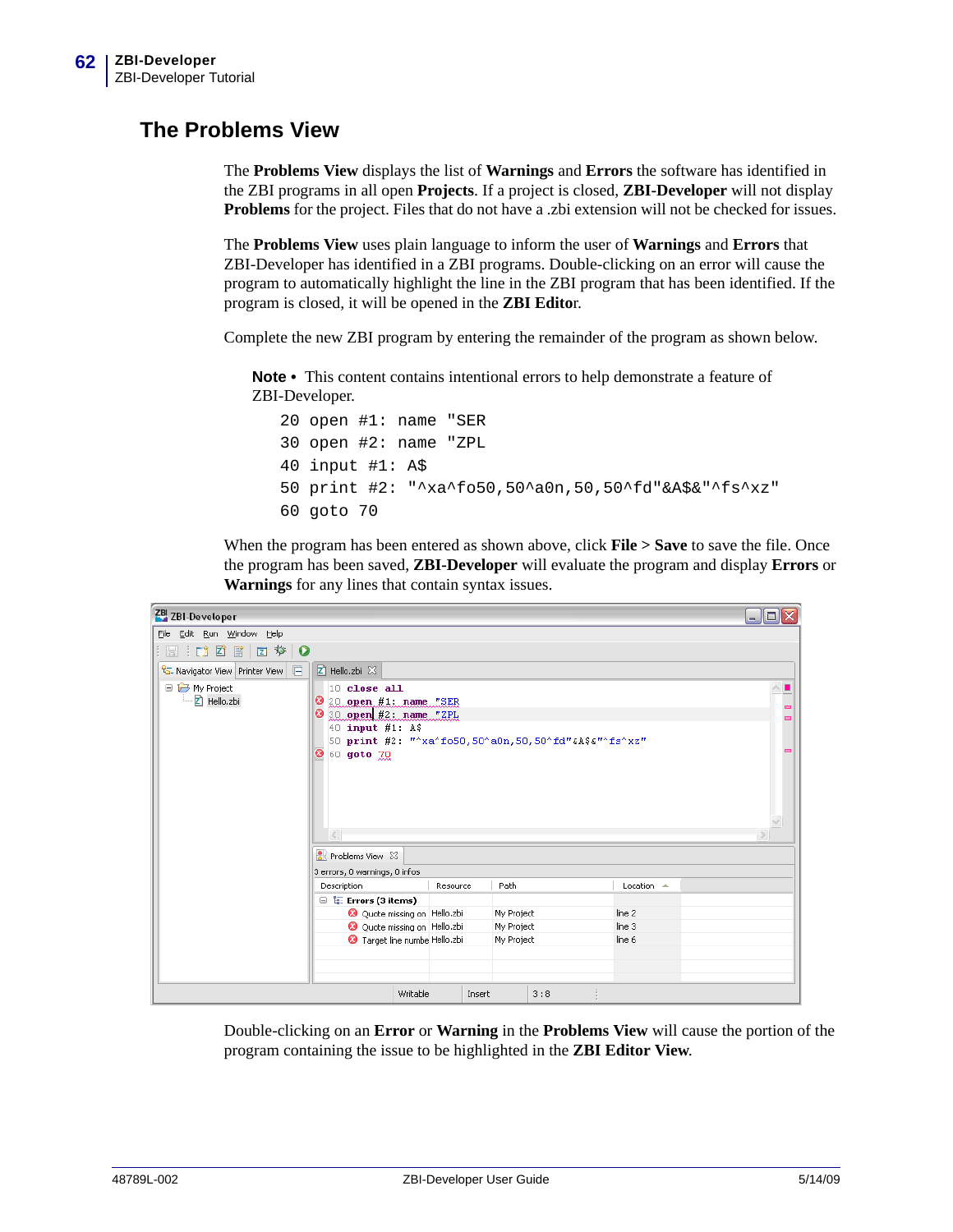Once any Errors or Warnings have been corrected, save the program again to remove the items listed in the **Problems View**. For convenience, here is the corrected version of the program:

```
10 close all
20 open #1: name "SER"
30 open #2: name "ZPL"
40 input #1: A$
50 print #2: "^xa^fo50,50^a0n,50,50^fd"&A$&"^fs^xz"
60 goto 40
```
### **Setting Breakpoints**

A Breakpoint suspends the execution of a program at the location where the breakpoint is set. In the **ZBI Editor**, breakpoints can be enabled and disabled by using the displayed checkboxes. Double-clicking on a breakpoint in the **Breakpoints View** will highlight it in the **ZBI Editor**.

To set a breakpoint, right-click immediately to the left of a line of ZBI code and choose **Toggle Breakpoint**. In the case of the example program in this tutorial, put the Breakpoint on line 60. When the program is executed, the printer will stop each time it reaches that line.

**Note •** The maximum number of breakpoints per program is 16.



**Note •** When a program containing breakpoints is sent to the printer, the breakpoints will also be transmitted–meaning that the program will stop whenever a breakpoint is reached. To avoid this situation, remove breakpoints before sending programs to printers. It is possible to remove all of the Breakpoints in the file by clicking on the icon in the Breakpoints View dialog.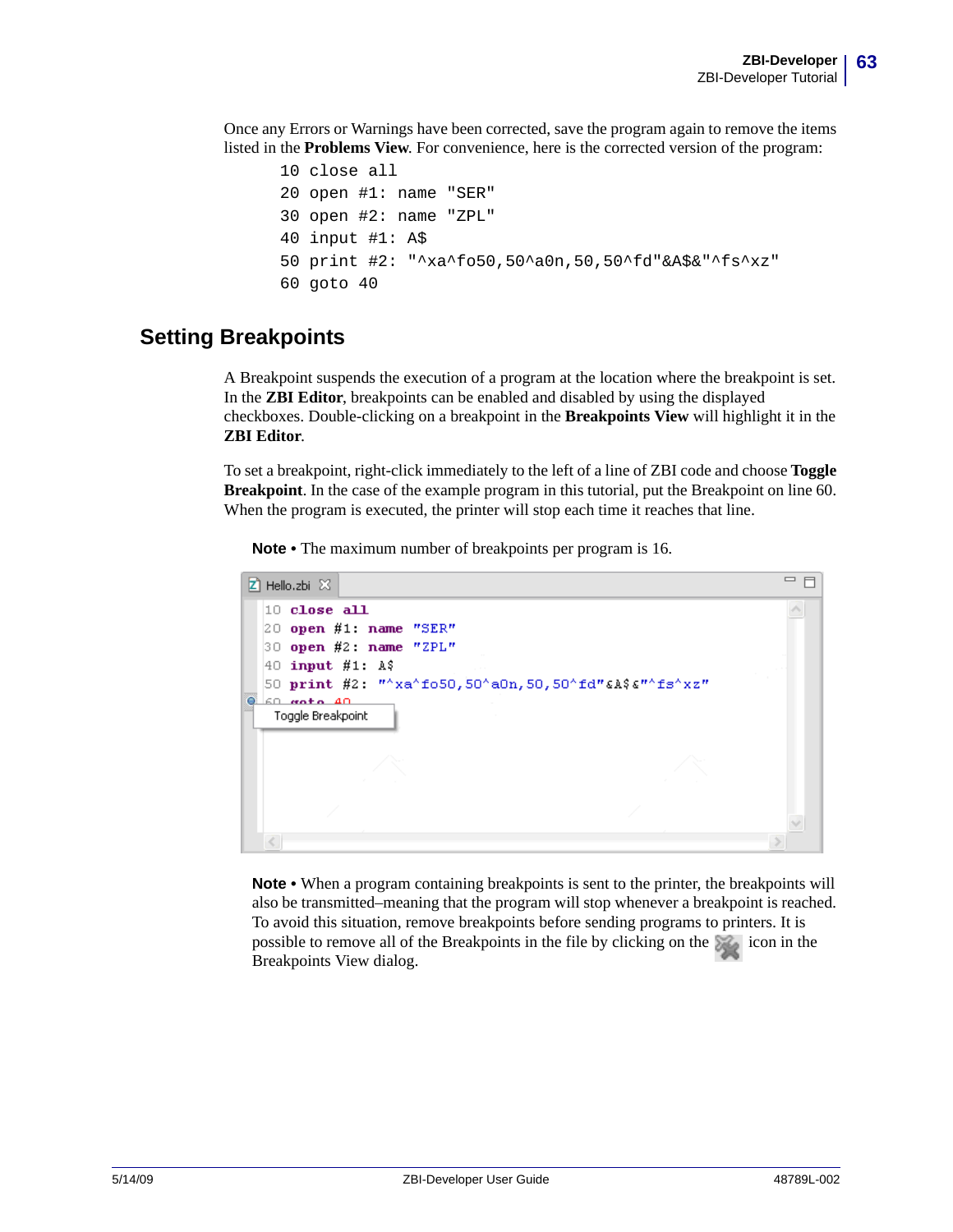## **Discovering Printers**

Once a program is written and ready to be tested, it can be run on a printer – or run in the **Virtual Printer** environment.

If a physical printer is to be used, it will be necessary to first **Discover** and connect to a printer. **ZBI-Developer** supports using printers connected to a network using a ZebraNet print server. If a printer is connected via serial or parallel connection, a **Virtual Printer** should be used and data should be redirected to the port on the PC that the printer is connected to. (See *[Using](#page-67-0)  [Virtual Printers on page 68](#page-67-0)* for more details.)

If the printer is connected to the same network subnet that the PC running ZBI-Developer is attached to, then a list of available printers will appear on the **Printer View** tab.

Once a printer has been discovered, it can be used to **Create a Debug Connection**, **Run/ Debug a Program**, **Send Files to a Printer** or **Import Files From a Printer**.

### **Setting Up Searches**

In some cases, the desired printer may not be automatically discovered. This can happen because the printer is on a different subnet, or because traffic on the network is being controlled in such a way that the discovery process is not allowed to complete. Many times, what is needed is a different type of search.

**ZBI-Developer** offers five types of network searches:

- Local Broadcast Search
- Subnet Search
- Directed Broadcast Search
- **Multicast Search**
- IP Address Search

**Note •** The connection to a networked printer can be tested by right-clicking over the printer in the **Printer View** and choosing Print Configuration label. If the connection is active, a configuration label should print.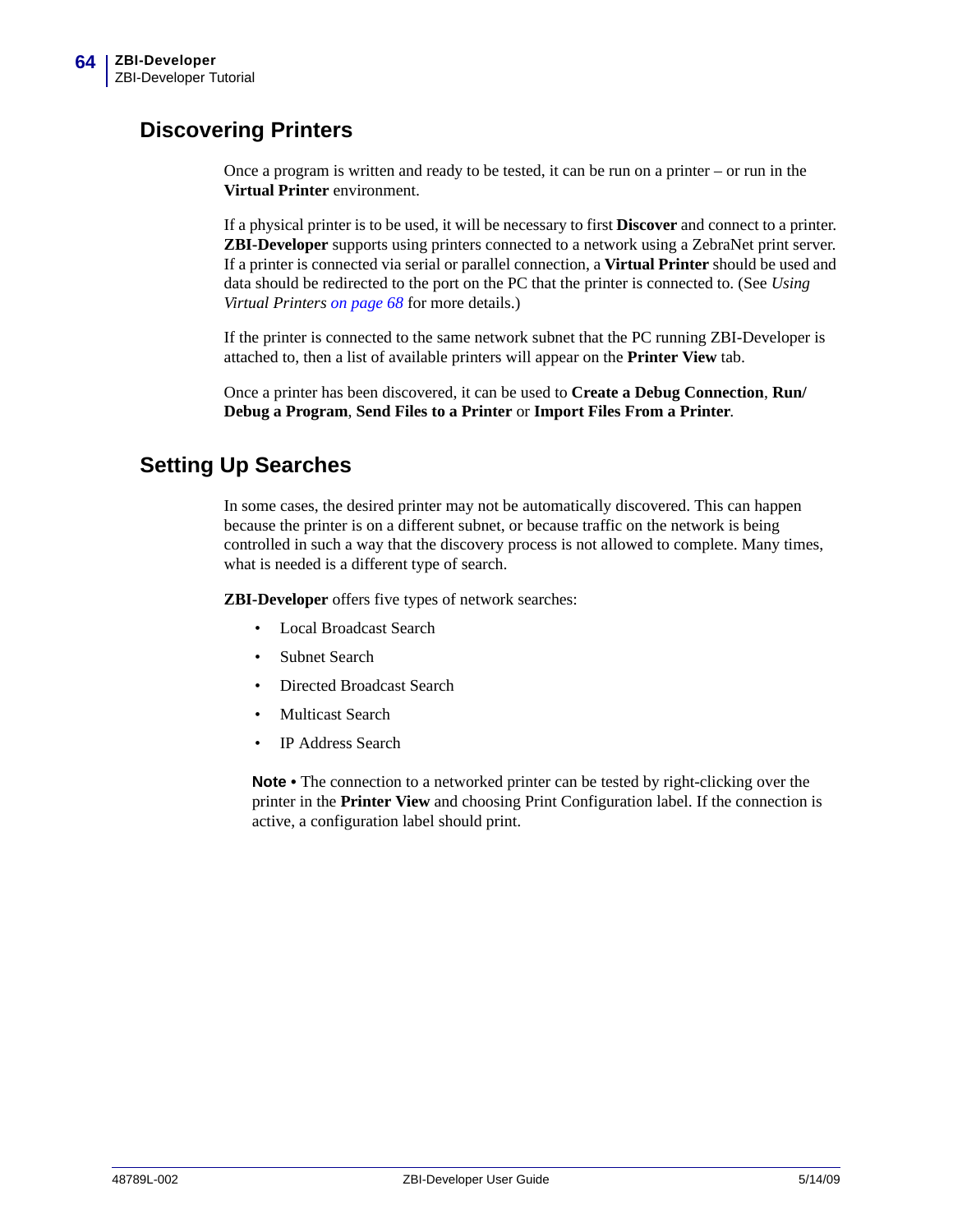#### **To set up a search for a network printer, do the following:**

- **1.** Go to the menu and choose **Window > Preferences**. The Preferences dialog will be displayed.
- **2.** Click on the "+" symbol next to **ZBI-Preferences.**
- **3.** Click on **Saved Searches**.

| ZBI Preferences                                                        |                                 | $ \boxed{\square}$ $\times$                                 |
|------------------------------------------------------------------------|---------------------------------|-------------------------------------------------------------|
| type filter text                                                       | <b>Saved Searches</b>           | $\Leftrightarrow$ $\Rightarrow$ $\Rightarrow$ $\Rightarrow$ |
| □ ZBI Preferences<br>Email Options<br>Encryption Key<br>Saved Searches | Saved Searches:<br>Local Search |                                                             |
| SNMP                                                                   |                                 |                                                             |
|                                                                        | New Search<br>Remove Search     |                                                             |
|                                                                        |                                 |                                                             |
|                                                                        |                                 |                                                             |
|                                                                        |                                 |                                                             |
|                                                                        |                                 | Restore Defaults<br><b>Apply</b>                            |
|                                                                        |                                 | Cancel<br>ОК                                                |

**4.** Click on **New Search**.

#### **Local Broadcast Search**

Local broadcasts send a discovery request to the local broadcast address of 255.255.255.255. This request finds printers in the same local network as the requesting computer. The local broadcast search is the default search type used by the program.

#### **To create a local broadcast search, do the following:**

- **1.** In the Search Type dialog, select **Local Broadcast**. The Value fields are automatically populated.
- **2.** Type a name in the **Search Group Name** textbox.
- **3.** Click **Add**. The Value field is added to Search type.
- **4.** Click **OK** to accept the new Search Type.
- **5.** Click **OK** to exit the Preferences dialog.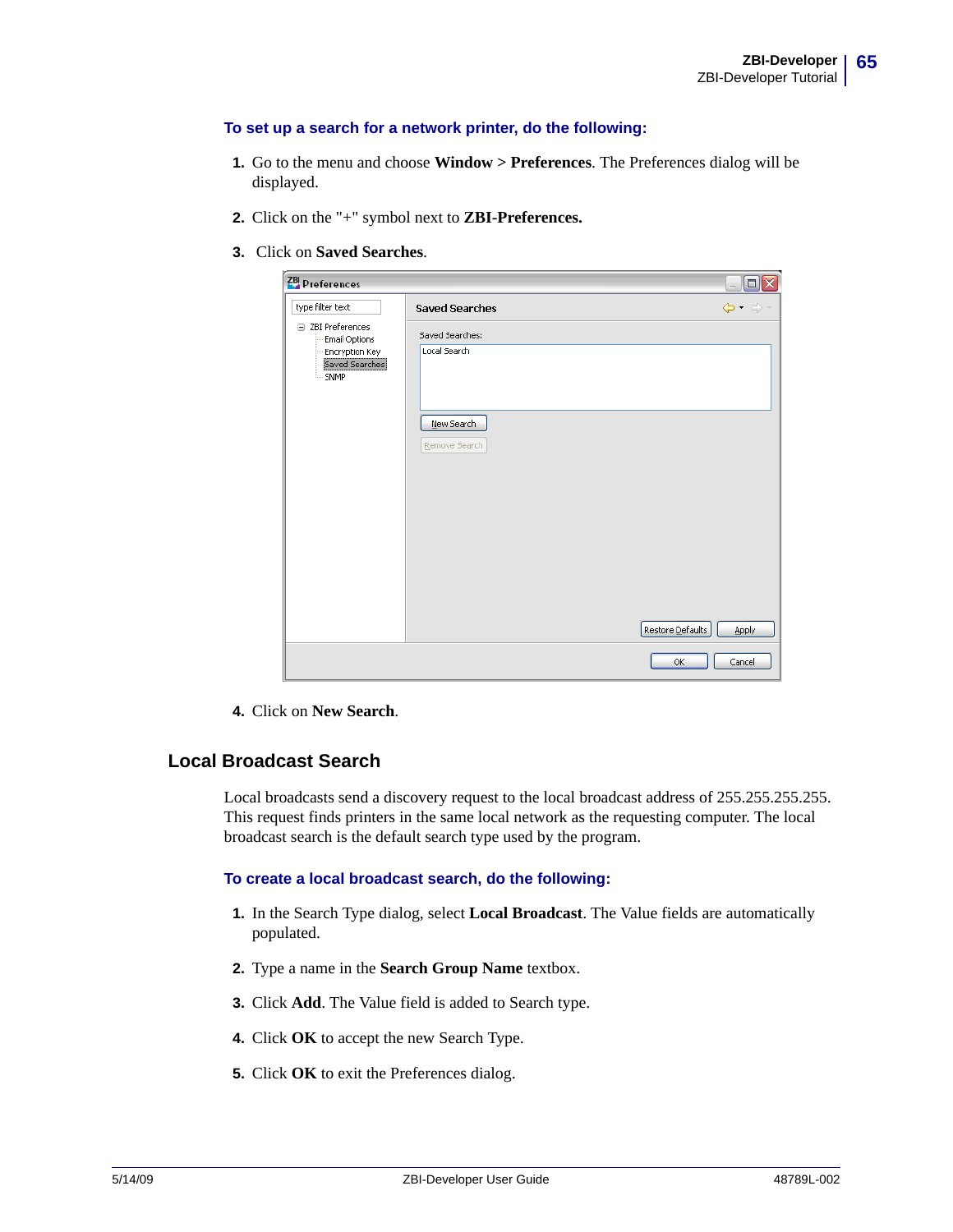### **Subnet Search**

The Subnet Search sends a discovery request to each address in the specified subnet. This feature is useful for networks that prevent broadcast packets from passing across routers. The Subnet search requires you to type in the first three subnet octets.

**Example:** A request to 192.168.2.\* sends a request to: 192.168.2.1 through 192.168.2.254.

#### **To create a Subnet Search, do the following:**

- **1.** From the Search Type dialog, select **Subnet**.
- **2.** Type a name in the **Search Group Name** textbox.
- **3.** In the **Value** field, type the first three subnet octets.
- **4.** Click **Add**.
- **5.** Click **OK** to accept the new Search Type.
- **6.** Click **OK** to exit the Preferences dialog.

### **Directed Broadcast Search**

Directed broadcasts send a discovery request to the broadcast address of the specified subnet.

**Note •** If a broadcast search does not work, the broadcast packets might be disabled across routers. Try Multicast or Subnet search.

**Example •** The directed broadcast search requires you to type in the first three subnet octets, followed by 255, such as 192.168.2.255.

#### **To create a Directed Broadcast search, do the following:**

- **1.** In the Search Type dialog, select **Directed Broadcast**. The fourth octet of the Value field is automatically populated.
- **2.** In the **Value** field, type the first three subnet octets.
- **3.** Type a name in the **Search Group Nam**e textbox.
- **4.** Click **Add**.
- **5.** Click **OK** to accept the new Search Type.
- **6.** Click **OK** to exit the Preferences dialog.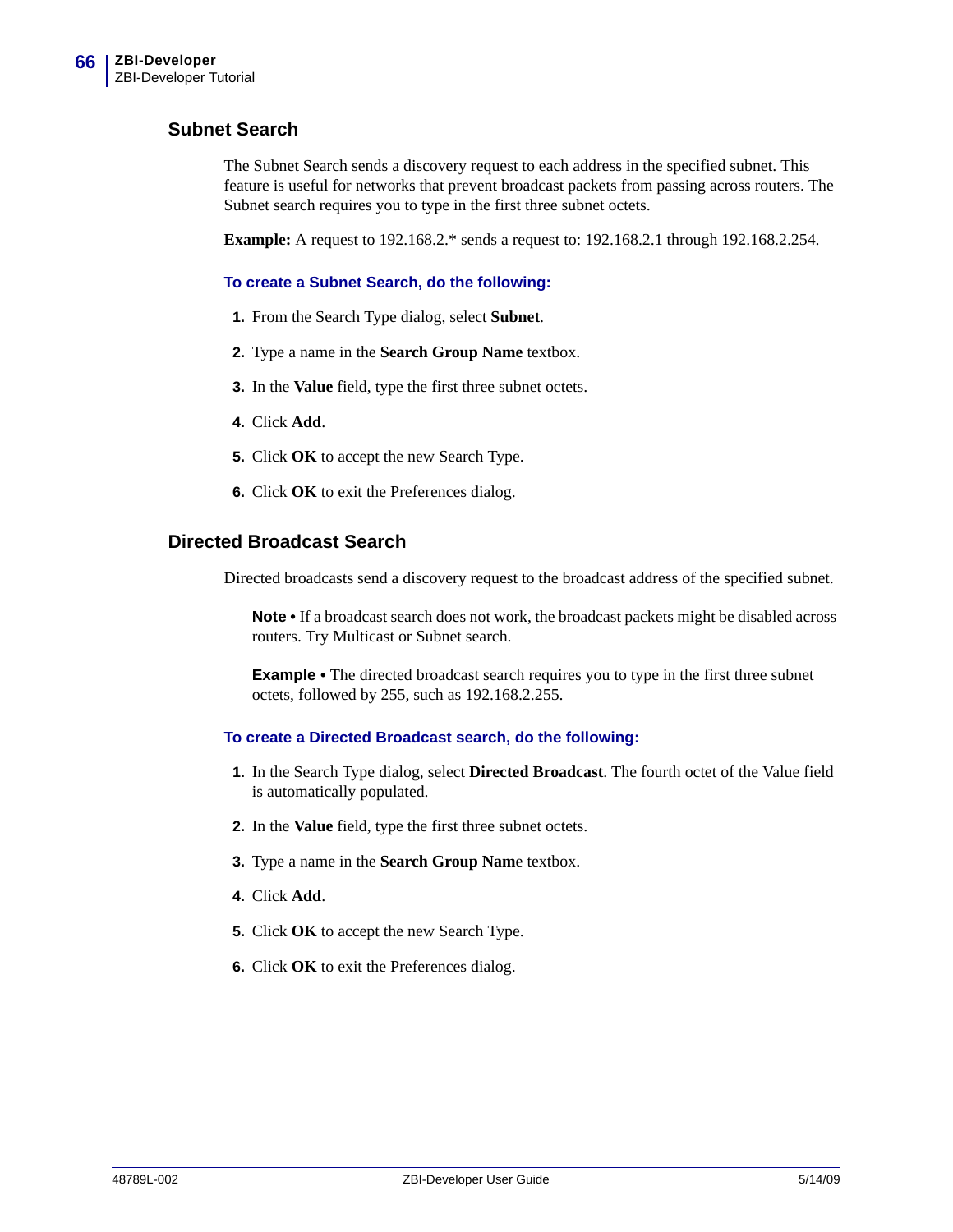### **Multicast Search**

Multicast uses the multicast address to send a discovery address to all Zebra printers across as many routers as the hop count specifies. A multicast search may return a large number of printers in some installations.

This feature might be disabled on some routers and switches. See your network administrator to determine if a search failure was due to this feature being disabled.

#### **To create a multicast search, do the following:**

- **1.** In the Search Type dialog, select **Multicast (Hops)**.
- **2.** In the **Value** field, type the number of hops desired. The recommended starting point is 5
- **3.** Type a name in the **Search Group Name** textbox.
- **4.** Click **Add**.
- **5.** Click **OK** to accept the new Search Type.
- **6.** Click **OK** to exit the Preferences dialog.

### **IP Address Search**

#### **To create a search for an IP address, do the following:**

1. In the Search Type dialog, select **IP Address xxx.xxx.xxx.xxx**.

**Example •** Type in an IP address, such as 10.3.4.97.

- **2.** In the Value field type in an IP address.
- **3.** Type a name in the **Search Group Name** textbox.
- **4.** Click **Add**.
- **5.** Click **OK** to accept the new Search Type.
- **6.** Click **OK** to exit the Preferences dialog.

### **Using a Printer via the Serial Port**

If a printer is connected to the PC via the RS-232 Serial port, it is possible to use the Debugging features of ZBI-Developer, by making use of the Virtual Printer system.

## **Using a Printer via the Parallel Port**

If a printer is connected to the PC via the Parallel Port, it is possible to use the Debugging features of ZBI-Developer, by making use of the Virtual Printer system.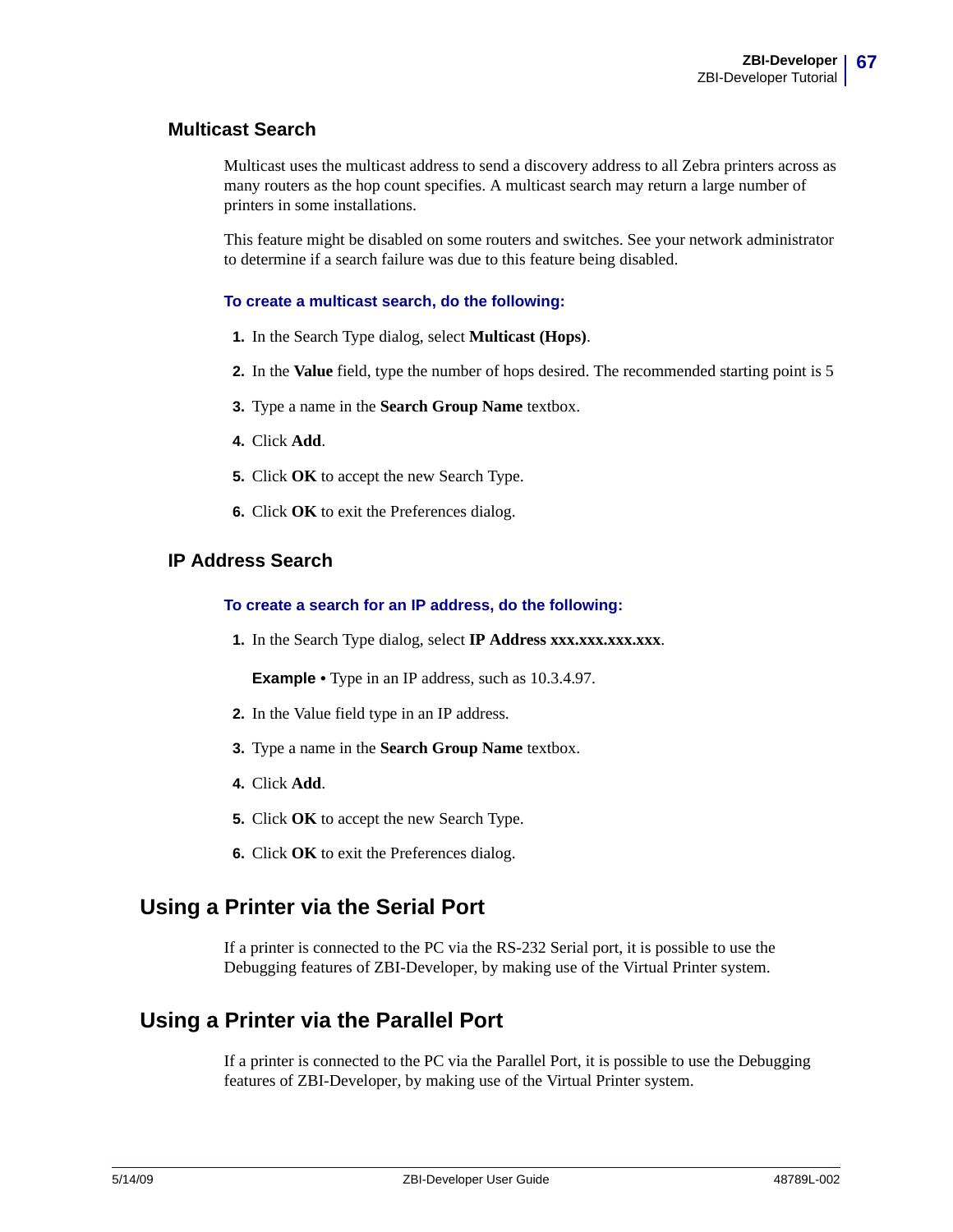## <span id="page-67-0"></span>**Using Virtual Printers**

ZBI-Developer offers the ability to execute a ZBI program on the PC with no printer required. The Virtual Printer system makes it possible for the user to control the inputs and view the output of their program – all without having a printer attached to the computer.

Additionally, the Virtual Printer system makes it possible to connect devices to the PCs' RS-232 Serial or Parallel ports and direct input from those ports into their program. For example, if the ZBI program being written will need to accept data from coming into the printer via the RS-232 Serial port from a weigh scale, that event could be simulated by attaching the weigh scale to the PC and configuring the Virtual Printer to accept data from the computers serial port.

Next, if a printer is available, but it not yet ZBI-Enabled, the Virtual Printer system allows the output of the ZBI program to be sent to the computers parallel or serial ports to a printer. For example, a ZBI program could be written to send output to the printer label formatting engine – while the Virtual Printer is configured to take that same data and redirect it to the computers serial port to a printer attached to that port. In this way, the label formatting commands that are frequently the output of many ZBI program can be tested, even if a ZBI-Enabled printer is not immediately available.

### **Edit a Virtual Printer**

**Virtual Printers** can be edited to alter their settings. To Edit a **Virtual Printer,** right-click over the **Virtual Printer** in the **Printers View** and select **Edit Virtual Printer.**



The **Edit Virtual Printer Wizard** will display.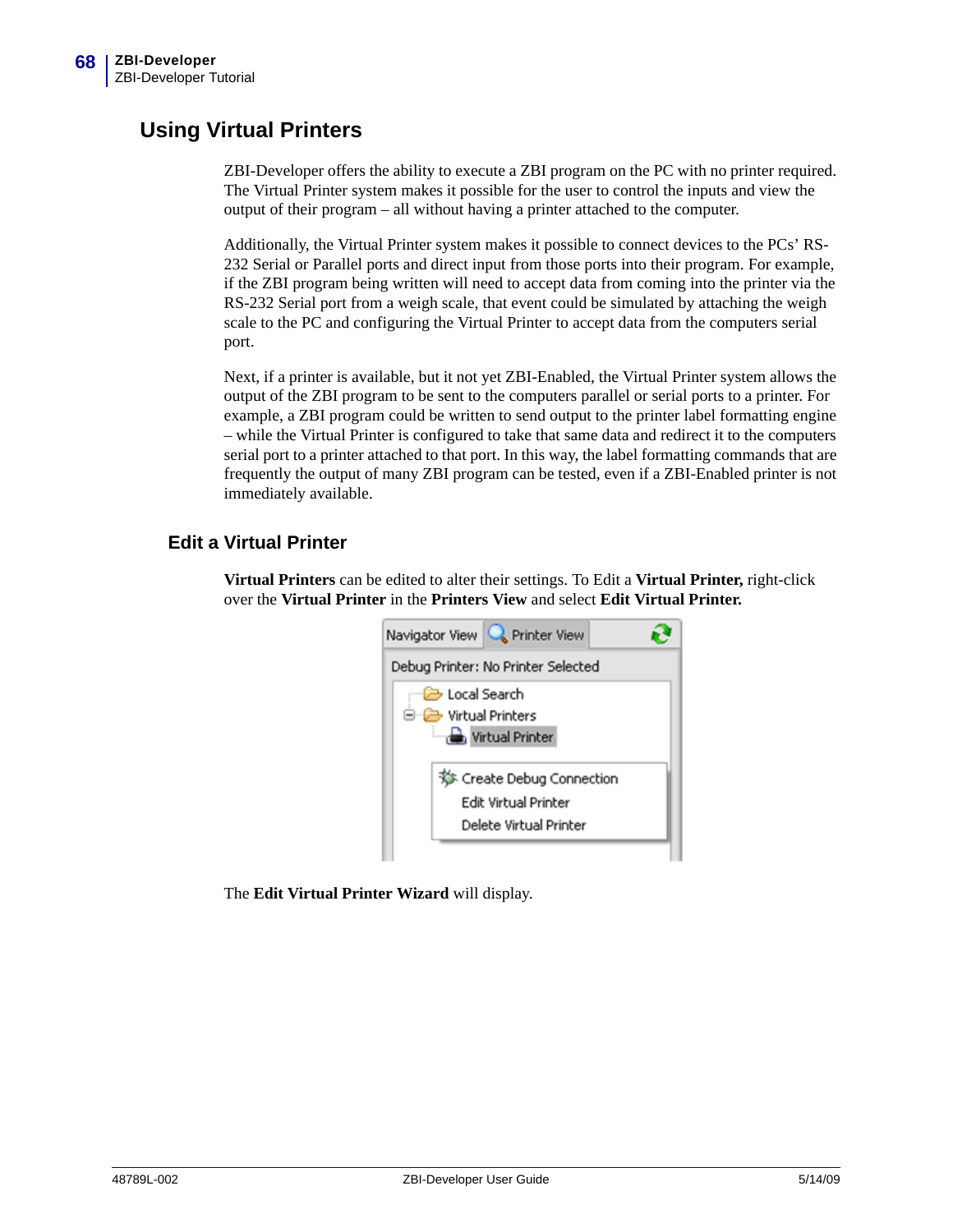| <b>ZBI</b> Edit Virtual Printer |                 |             |   |  |        |  |        |
|---------------------------------|-----------------|-------------|---|--|--------|--|--------|
| <b>Set up Ports</b>             |                 |             |   |  |        |  |        |
| Printer Name:                   | Virtual Printer |             |   |  |        |  |        |
| <b>Local Ports</b>              | Network Ports   |             |   |  |        |  |        |
| Port                            | Console         | Target      |   |  |        |  |        |
| <b>SER</b>                      | ◯               | Comm Window | v |  |        |  |        |
| PAR                             | O               | Comm Window | ٧ |  |        |  |        |
| <b>USB</b>                      | ∩               | Comm Window | v |  |        |  |        |
| ZPL                             |                 | Comm Window | × |  |        |  |        |
| No Console                      | $^\circledR$    |             |   |  |        |  |        |
|                                 |                 |             |   |  |        |  |        |
|                                 |                 |             |   |  |        |  |        |
|                                 |                 |             |   |  |        |  |        |
|                                 |                 |             |   |  | Einish |  | Cancel |

Configure where output from the Virtual Printers ports should be directed. For this Tutorial, leave all of the Ports set to **Comm Window**.

**Note •** Virtual Printers can be used to examine the output of a ZBI program. They do not have the ability to create an image of a printed label based on the receipt of printer commands. That capability is only present in the printer.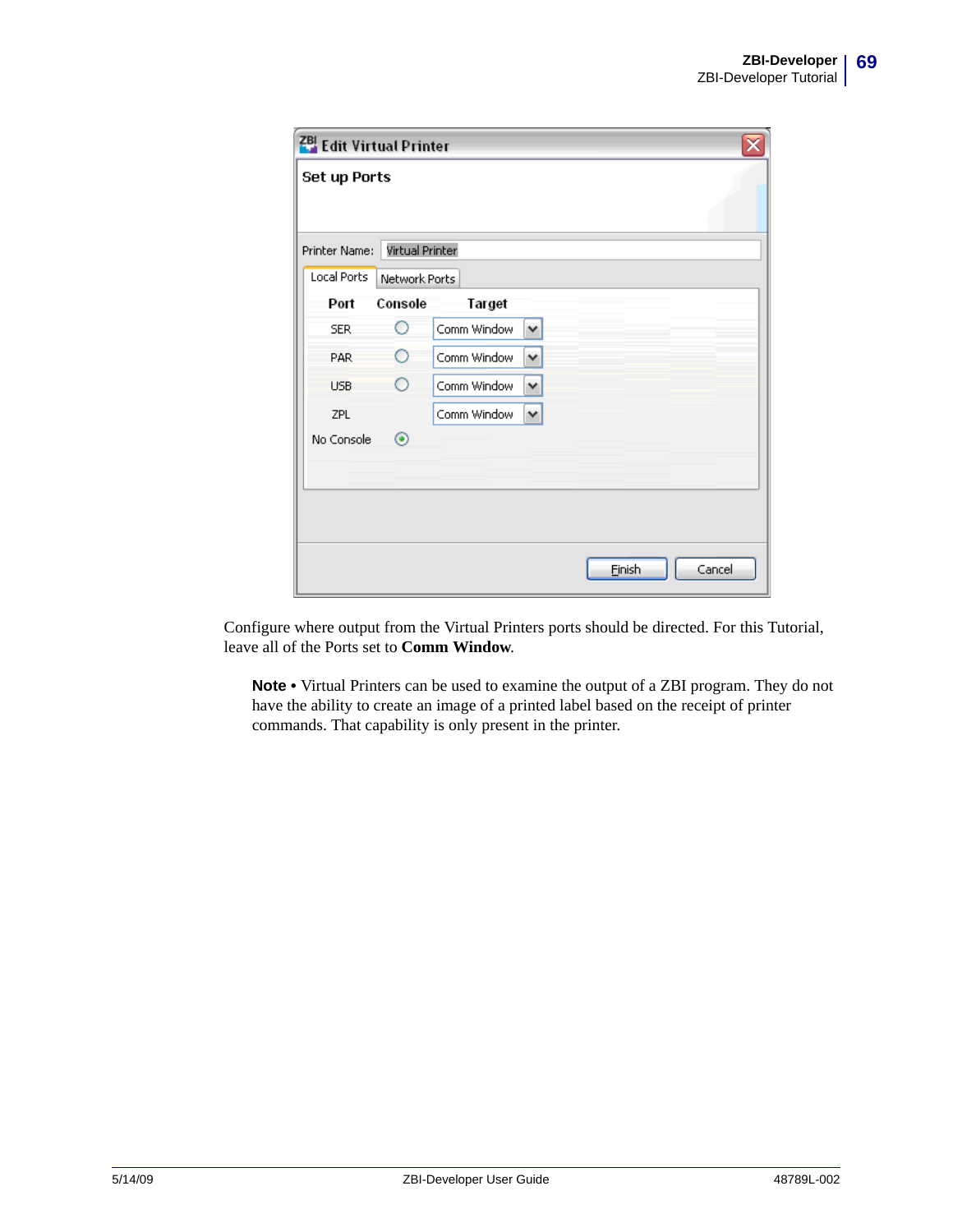## **Creating a Debug Connection**

Once the printer to be used has been Discovered, or a Virtual Printer has been selected and configured, the next step is to run your program through the debugger environment.

ZBI-Developer offers several advanced features that allow the programmer to test the logic and flow of a program before it is deployed. Key features are the ability to:

- Set and view breakpoints
- View the data contained in variables as a program is running
- Input and view the data being sent to Ports defined in the ZBI program
- Pause, Run or Terminate the Debugging mode as needed.

Once the printer type to be used has been determine (Virtual Printer or a networked printer) it is necessary to create a debug connection to the printer.

In all cases, Creating a Debug Connection is done in the following way – navigate to the **Printer View Tab**, right-click over the desired printer and choose **Create Debug Connection**. For the purposes of this tutorial, select a virtual printer.

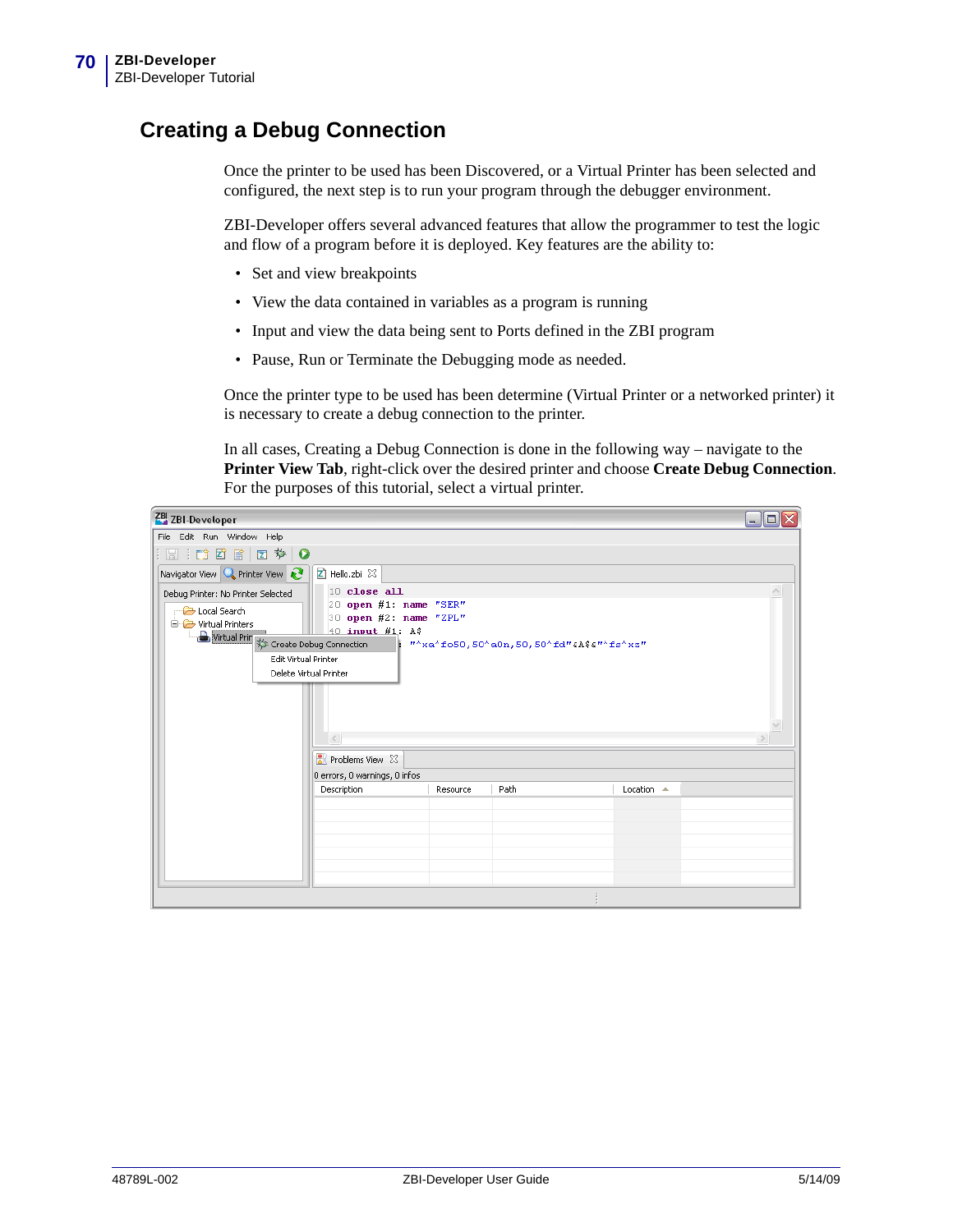After the debug connection has been made, the debug connection icon will appear next to the selected printer.



**Note •** Once a debug connection has been made to a printer, ZBI-Developer will attempt to maintain that connection, even if the program is shut down and re-started. Upon restarting, ZBI-Developer will attempt to reconnect to the selected printer.

**Note •** Only ZBI-Enabled printers running firmware v60.16.x, v53.16.x or later support on-printer debugging. If you do not have a printer that meets this requirement, contact your reseller. For the purpose of this Tutorial, it is also possible to use a Virtual Printer if a ZBI-Enabled printer is not available, but a ZPL printer is.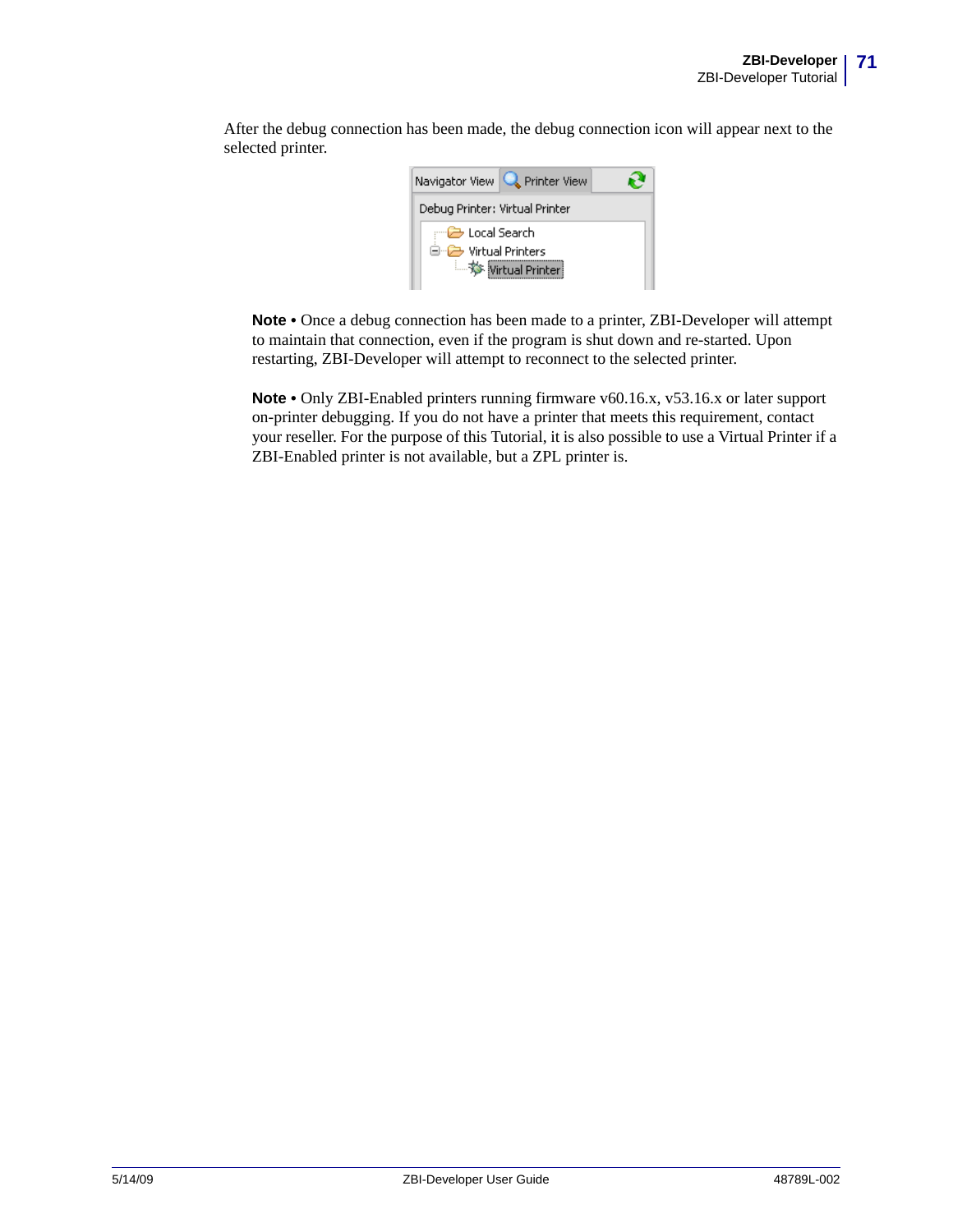## **Debug a Program**

Once the necessary Breakpoints have been created and a Debug Connection has been made, the program can be run.

**Note •** For the purposes of this Tutorial, the program will be run in the Virtual Printer environment, with output initially directed to the computer's screen instead of to a printer.

The first step is to change the Perspective from the **ZBI Perspective** to the **Debug Perspective**. Click on **Window > Show Perspective > Debug Perspective** or click the icon to change the perspective.

| ZBI ZBI-Developer                                                                                                                                                                           |                                                      |  |  |  |  |  |  |  |  |
|---------------------------------------------------------------------------------------------------------------------------------------------------------------------------------------------|------------------------------------------------------|--|--|--|--|--|--|--|--|
| File Edit Run Window Help                                                                                                                                                                   |                                                      |  |  |  |  |  |  |  |  |
| $\mathbb{E}[\mathbb{R}:\mathbb{C}^3\boxtimes\mathbb{R}^3 \mathbb{Z}^3\rightarrow\mathbb{C}^3]$                                                                                              |                                                      |  |  |  |  |  |  |  |  |
| 梦 Debug View 8                                                                                                                                                                              | D B B 3<br>BP View $(x)$ = Variable View $\boxtimes$ |  |  |  |  |  |  |  |  |
| Hello.zbi                                                                                                                                                                                   |                                                      |  |  |  |  |  |  |  |  |
| Z Hello.zbi $\boxtimes$                                                                                                                                                                     |                                                      |  |  |  |  |  |  |  |  |
| $10$ close all<br>$20$ open $#1$ : name "SER"<br>30 open #2: name "ZPL"<br>40 input #1: A\$<br>50 print #2: "^xa^fo50,50^a0n,50,50^fd"&A\$&"^fs^xz"<br>60 goto 40<br>$\bullet$<br>$\langle$ |                                                      |  |  |  |  |  |  |  |  |
| $\frac{2}{4}$ Problems View $23$                                                                                                                                                            | Serial & ZPL                                         |  |  |  |  |  |  |  |  |
| 0 errors, 0 warnings, 0 infos                                                                                                                                                               | This port is currently closed                        |  |  |  |  |  |  |  |  |
| Description<br>Path<br>Resource<br>$\rightarrow$<br>$\left  \left\langle \right\rangle \right $<br>$\mathop{\mathrm{III}}$                                                                  |                                                      |  |  |  |  |  |  |  |  |
|                                                                                                                                                                                             |                                                      |  |  |  |  |  |  |  |  |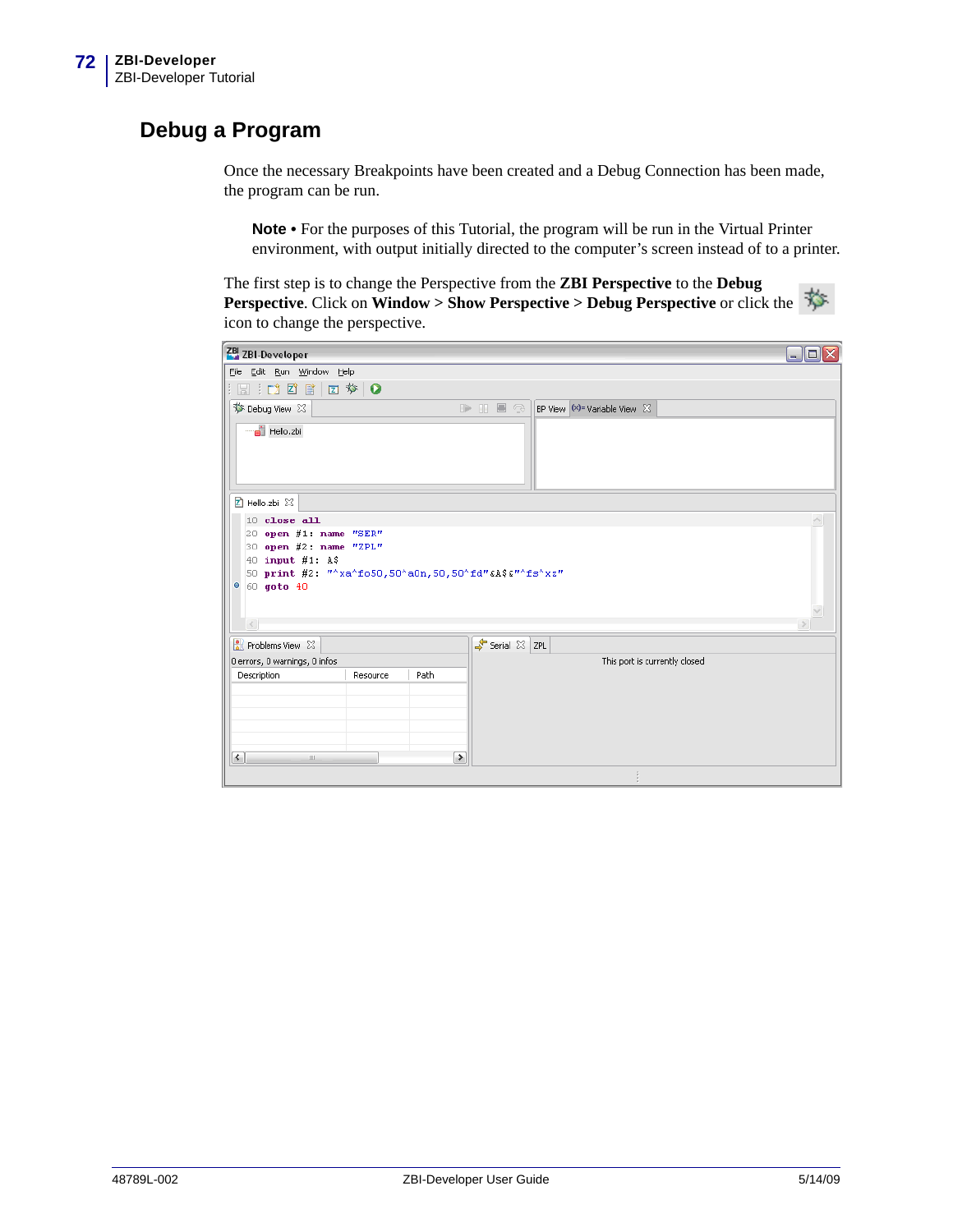### **Changing the Screen Layout**

<span id="page-72-0"></span>The initial screen layout may be appropriate for some Debugging sessions, however the layout can also be changed to maximize the ability to see the various important Views that can be used while Debugging a program.

For this Tutorial, the Variable View, Serial Comm Window View and ZPL Comm Window View will be moved to make them all visible at the same time. To move a **View**, click and drag it to a new location. While a View is being moved, an outline of the View will be visible. Rearrange the Debug Perspective so that it looks like this:

| File Edit Run Window Help                                                                                                                                                         |          |                               |            |                               |
|-----------------------------------------------------------------------------------------------------------------------------------------------------------------------------------|----------|-------------------------------|------------|-------------------------------|
|                                                                                                                                                                                   |          |                               |            |                               |
| 圖 : 第一首會 官 本   ●                                                                                                                                                                  |          |                               |            |                               |
| 梦 Debug View 8                                                                                                                                                                    | DER      | $\bullet$ BP View $23$        | $\times$ % | (x)= Variable View 23         |
| $\blacksquare$ Hello, zbi                                                                                                                                                         |          | ·v ● Hello.zbi [line: 6]      |            |                               |
| Z Hello.zbi 83                                                                                                                                                                    |          |                               |            |                               |
| 10 close all<br>$20$ open $#1$ : name "SER"<br>$30$ open $#2$ : name "ZPL"<br>40 input #1: A\$<br>50 print #2: "^xa^fo50,50^a0n,50,50^fd"&A\$&"^fs^xz"<br>60 goto 40<br>$\langle$ |          |                               |            |                               |
| $\frac{2}{4}$ Problems View $23$                                                                                                                                                  | Serial X |                               | → ZPL ¤    |                               |
| 0 errors, 0 warnings, 0 infos                                                                                                                                                     |          | This port is currently closed |            | This port is currently closed |
| Description<br>Path<br>Resource<br>$\rightarrow$<br>$\left  \right $<br>$\mathbf{m}$                                                                                              |          |                               |            |                               |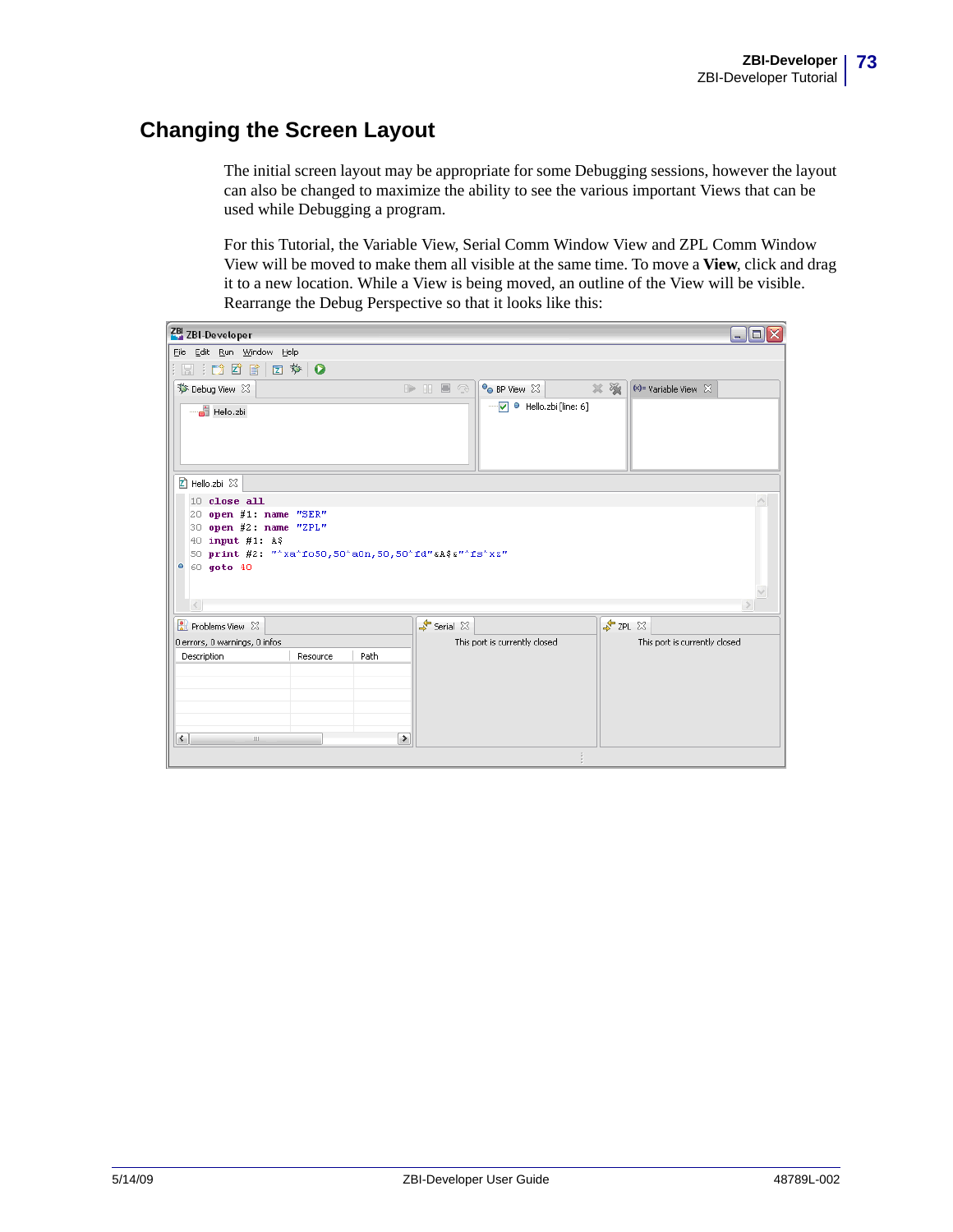### **Run a Program**

<span id="page-73-0"></span>To run the program you've just written, click on menu **Run > Run/Debug Program** or click the  $\Box$  icon.

Notice that several things have changed on the screen.

- The program has executed to line 40 and is now awaiting input.
- A data entry prompt is now displayed in the **Serial** and **ZPL Views**
- The icons in the Debug View have changed so that the **Terminate a** and **Pause 10** icons are now active. **Do not click these yet!**

| ZBI ZBI-Developer                                                       |            |                               |                                                       |                                           | $ \blacksquare$ $\times$ |
|-------------------------------------------------------------------------|------------|-------------------------------|-------------------------------------------------------|-------------------------------------------|--------------------------|
| File Edit Run Window Help                                               |            |                               |                                                       |                                           |                          |
| $\exists \Box$ : [ $2$ ] $\Diamond$ ] $\Diamond$ ] $\Diamond$           |            |                               |                                                       |                                           |                          |
| 梦 Debug View 83                                                         |            | $\bullet$ BP View $\boxtimes$ |                                                       | $\times$ %<br>$\infty$ Variable View $23$ |                          |
| Hello.zbi                                                               |            |                               | $\boxed{\triangledown}$ $\bullet$ Hello.zbi [line: 6] |                                           |                          |
| $2$ Hello.zbi $\%$                                                      |            |                               |                                                       |                                           |                          |
| 10 close all                                                            |            |                               |                                                       |                                           | A,                       |
| $20$ open $#1$ : name "SER"                                             |            |                               |                                                       |                                           |                          |
| $30$ open $#2$ : name "ZPL"                                             |            |                               |                                                       |                                           |                          |
| $40$ input $\#1$ : A\$                                                  |            |                               |                                                       |                                           |                          |
| 50 print #2: "^xa^fo50,50^a0n,50,50^fd"&A\$&"^fs^xz"<br>60 goto 40<br>۰ |            |                               |                                                       |                                           |                          |
|                                                                         |            |                               |                                                       |                                           |                          |
|                                                                         |            |                               |                                                       |                                           |                          |
| $\langle$                                                               |            |                               |                                                       |                                           |                          |
| Problems View &                                                         | → Serial ⊠ |                               |                                                       | P ZPL 23                                  |                          |
| 0 errors, 0 warnings, 0 infos                                           |            |                               |                                                       |                                           | Ä                        |
| Path<br>Description<br>Resource                                         |            |                               | $\wedge$                                              |                                           |                          |
|                                                                         |            |                               |                                                       |                                           |                          |
|                                                                         |            |                               |                                                       |                                           |                          |
|                                                                         |            |                               | ŵ.                                                    |                                           |                          |
|                                                                         |            |                               |                                                       |                                           |                          |
| $\vert \langle \vert \vert$<br>$\mathop{\mathrm{HH}}\nolimits$          | ▶          |                               | Send                                                  |                                           | Send                     |
|                                                                         | Writable   | Insert                        | 1:1                                                   |                                           |                          |

To test the program, type "Hello" into the data entry prompt in the **Serial View** and click **Send**; this simulates data coming into the printer via the RS-232 serial port.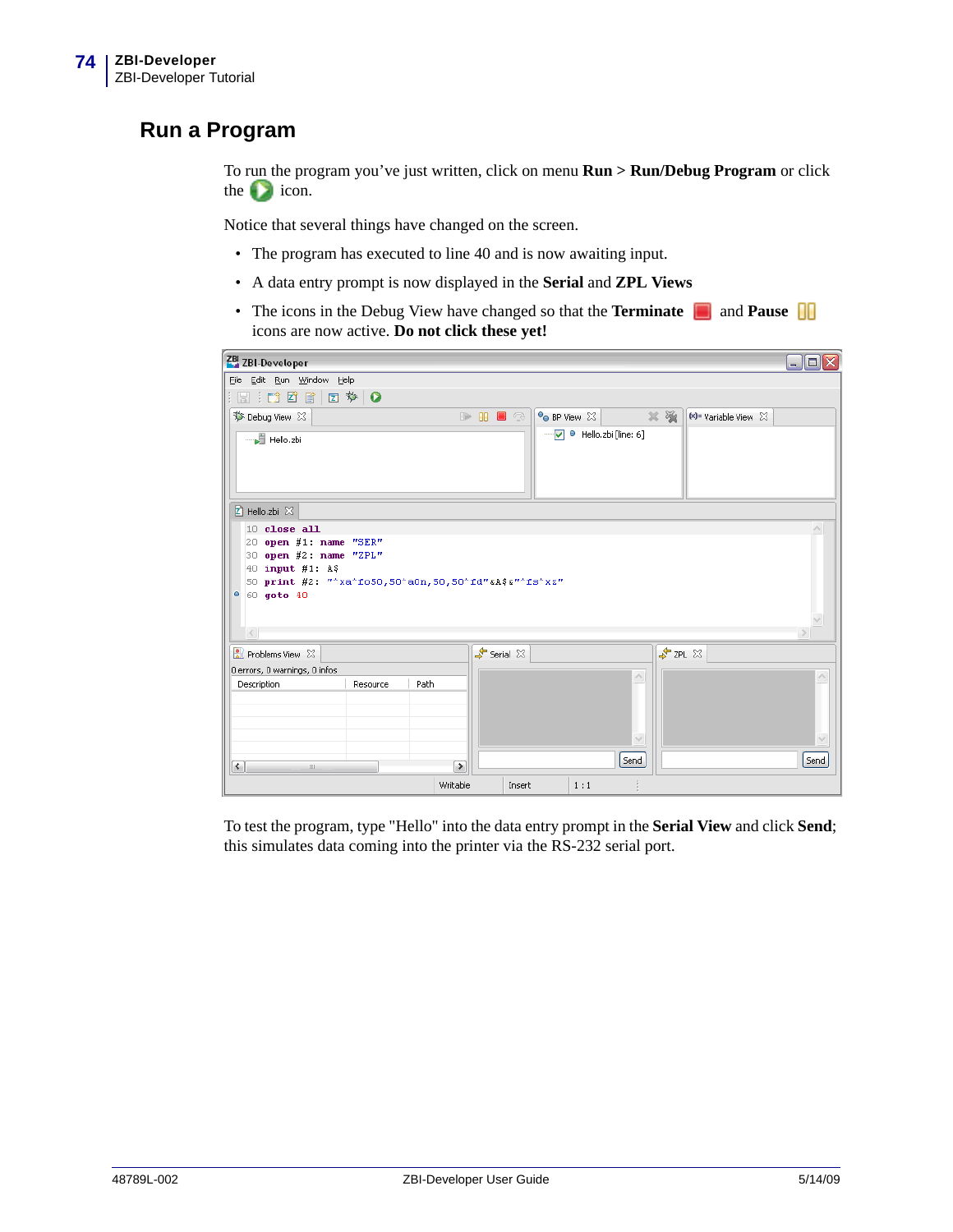Notice the changes on the screen.

- The A\$ variable has been filled with the data you sent via the serial port.
- The **ZPL Port View** has been filled with the ZPL command from Line 50 of the program. This is the output of the program. If the program was being run on a printer, or if the Virtual Printer was configured to direct the ZPL out to a printer connected to the PC, this is what the printer would use to print a label.
- The **Resume b** and **Step Over** icons are now active in the **Debug View**
- Line 60 of the program is Highlighted, showing the line the program has stopped on because of the Breakpoint.

| ZBI ZBI-Developer                                                                                                                                                                   | $\blacksquare$ ok                                                                  |
|-------------------------------------------------------------------------------------------------------------------------------------------------------------------------------------|------------------------------------------------------------------------------------|
| File Edit Run Window Help                                                                                                                                                           |                                                                                    |
| $\vdash \Box \bot \Box$ . $\Box$ . $\Box$ . $\Box$ . $\Box$ . $\Box$ . $\Box$                                                                                                       |                                                                                    |
| 梦 Debug View 23                                                                                                                                                                     | $X$ %<br>B B R<br>$\degree$ e BP View $\frac{23}{3}$<br>$(x)$ = Variable View $23$ |
| Hello.zbi                                                                                                                                                                           | $\rightarrow$ A\$ = Hello<br>$\boxed{\triangledown}$ $\bullet$ Hello.zbi [line: 6] |
| Z Hello.zbi $\%$                                                                                                                                                                    |                                                                                    |
| $10$ close all<br>$20$ open $#1$ : name "SER"<br>$30$ open $#2$ : name "ZPL"<br>40 input #1: A\$<br>50 print #2: "^xa^fo50,50^a0n,50,50^fd"&A\$&"^fs^xz"<br>60 goto 40<br>$\langle$ |                                                                                    |
| $\frac{2}{4}$ Problems View $23$                                                                                                                                                    | P ZPL 23<br>→ Serial ⊠                                                             |
| 0 errors, 0 warnings, 0 infos                                                                                                                                                       |                                                                                    |
| Path<br>Description<br>Resource                                                                                                                                                     | <b>Hello</b><br>^xa^fo50,50^a0n,50,50^fdHello^fs^x<br>٨                            |
| $\vert$ < $\vert$<br>$\rightarrow$<br>$\mathop{\mathrm{III}}$                                                                                                                       | Send<br>Send                                                                       |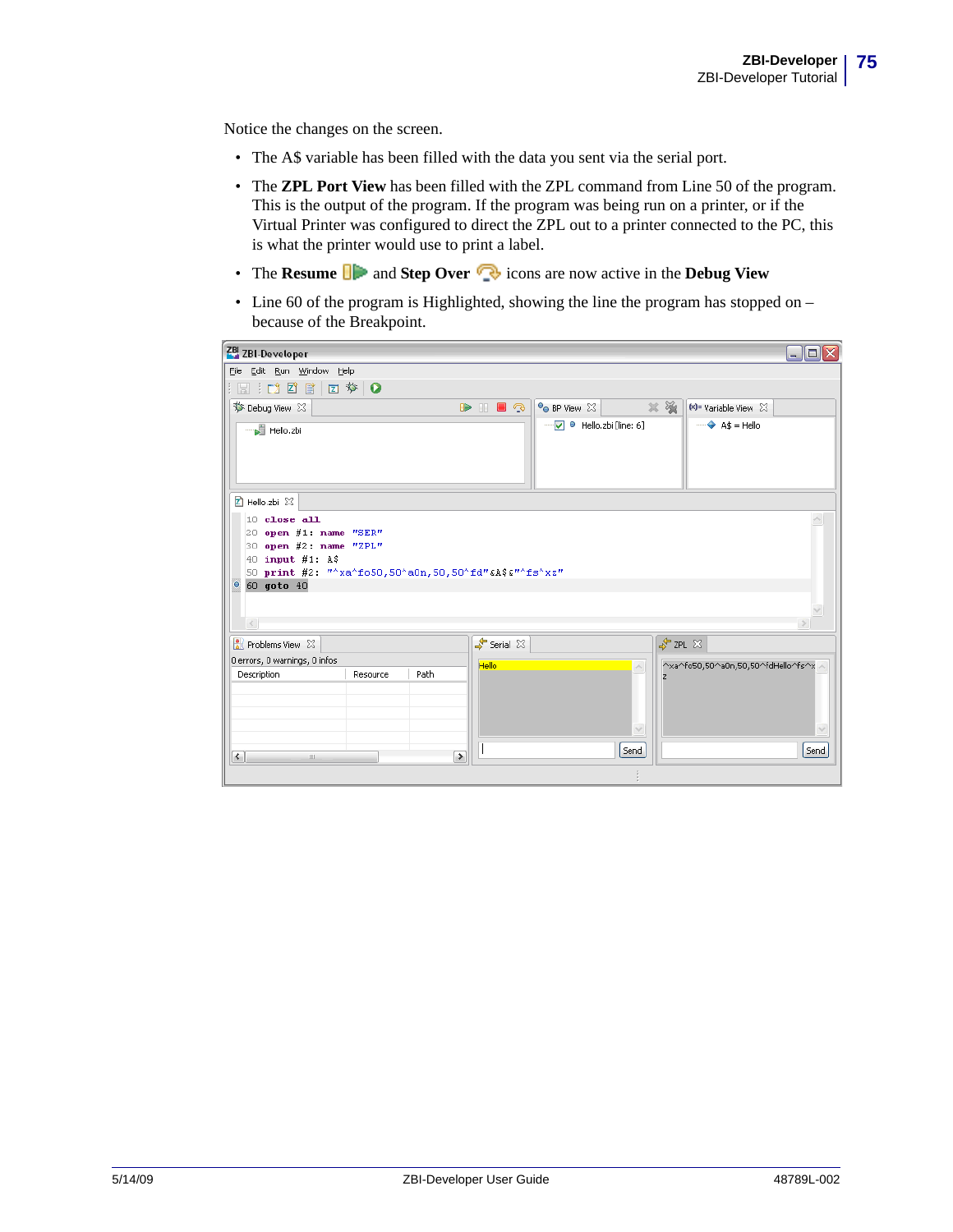# **Step Over a Breakpoint**

<span id="page-75-0"></span>Now that the program is at a Breakpoint, you can Step Over the breakpoint and allow the program to execute to its next logical step. Click on the **Step Over** icon **a**, and note that program has executed to Line 40, again looking for input into the serial port.

| ZBI ZBI-Developer                                                                                                                                                  | $\Box$ o $\times$                                                                        |
|--------------------------------------------------------------------------------------------------------------------------------------------------------------------|------------------------------------------------------------------------------------------|
| File Edit Run Window Help                                                                                                                                          |                                                                                          |
|                                                                                                                                                                    |                                                                                          |
| 芬 Debug View X                                                                                                                                                     | $\times$ %<br><b>BEB</b><br>$\bullet$ BP View $\boxtimes$<br>$(x)$ Variable View $\&$    |
| Hello.zbi                                                                                                                                                          | $\rightarrow$ A\$ = Hello<br>$\overline{\smile}$ $\overline{\smile}$ Hello.zbi [line: 6] |
| Z Hello.zbi 83                                                                                                                                                     |                                                                                          |
| $10$ close all<br>20 open #1: name "SER"<br>30 open #2: name "ZPL"<br>40 input #1: A\$<br>50 print #2: "^xa^fo50,50^a0n,50,50^fd"&A\$&"^fs^xz"<br>$• 60$ goto $40$ |                                                                                          |
| $\frac{2}{3}$ Problems View $23$                                                                                                                                   | → Serial ⊠<br>2PL X                                                                      |
| 0 errors, 0 warnings, 0 infos                                                                                                                                      | Hello<br>^xa^fo50,50^a0n,50,50^fdHello^fs^x<br>۸                                         |
| Description<br>Path<br>Resource<br>$\left  \left\langle \right\rangle \right $<br>$\rightarrow$<br>$\rm _{HH}$                                                     | Send<br>Send                                                                             |
|                                                                                                                                                                    |                                                                                          |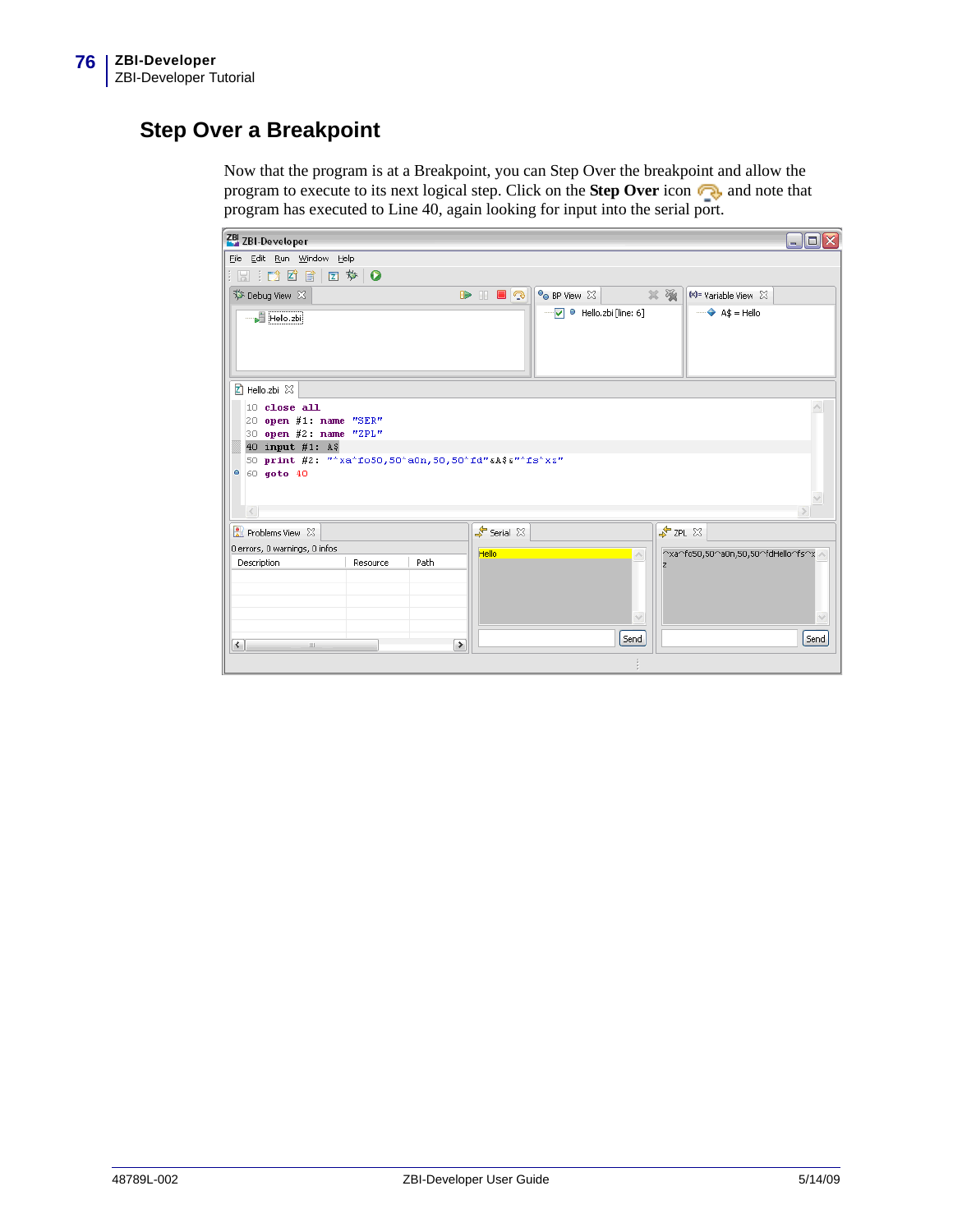Type "Print Me" in the data entry prompt in the **Serial Port View** and click **Send**; this simulates data coming into the printer via the RS-232 serial port.

| ZBI ZBI-Developer                                                                                                                                                                 | $\Box$ $\Box$ $\times$                                                                          |
|-----------------------------------------------------------------------------------------------------------------------------------------------------------------------------------|-------------------------------------------------------------------------------------------------|
| File Edit Run Window Help                                                                                                                                                         |                                                                                                 |
| 圖 : 【 】 百 曾   □ 梦   ●                                                                                                                                                             |                                                                                                 |
| 梦 Debug View 83                                                                                                                                                                   | $\mathbb{X}$ %<br>$\blacksquare$<br>$\bullet$ BP View $\frac{1}{2}$<br>$(x)$ Variable View $23$ |
| Hello.zbi                                                                                                                                                                         | $\Leftrightarrow$ A\$ = Hello<br>$\boxed{\triangledown}$ $\Theta$ Hello.zbi [line: 6]           |
| Z Hello.zbi 23                                                                                                                                                                    |                                                                                                 |
| 10 close all<br>$20$ open $#1$ : name "SER"<br>30 open #2: name "ZPL"<br>40 input #1: A\$<br>50 print #2: "^xa^fo50,50^a0n,50,50^fd"&A\$&"^fs^xz"<br>60 goto 40<br>Θ<br>$\langle$ |                                                                                                 |
| $\frac{2}{4}$ Problems View $23$                                                                                                                                                  | √ी Serial ⊠<br>→ ZPL ¤                                                                          |
| 0 errors, 0 warnings, 0 infos                                                                                                                                                     | Hello<br>^xa^fo50,50^a0n,50,50^fdHello^fs^x                                                     |
| Path<br>Description<br>Resource                                                                                                                                                   | Print Me                                                                                        |
| $\left\vert \left\langle \right\vert \right\vert$<br>⋗<br>$\mathop{\mathrm{III}}$                                                                                                 | Send<br>Send                                                                                    |

**Note •** The program is still on Line 40.

Click the **Step Over** icon again to move the new data into the **Variable View.**

| $(x)$ = Variable View $\boxtimes$    |
|--------------------------------------|
| $\dots \blacklozenge$ A\$ = Print Me |
|                                      |
|                                      |
|                                      |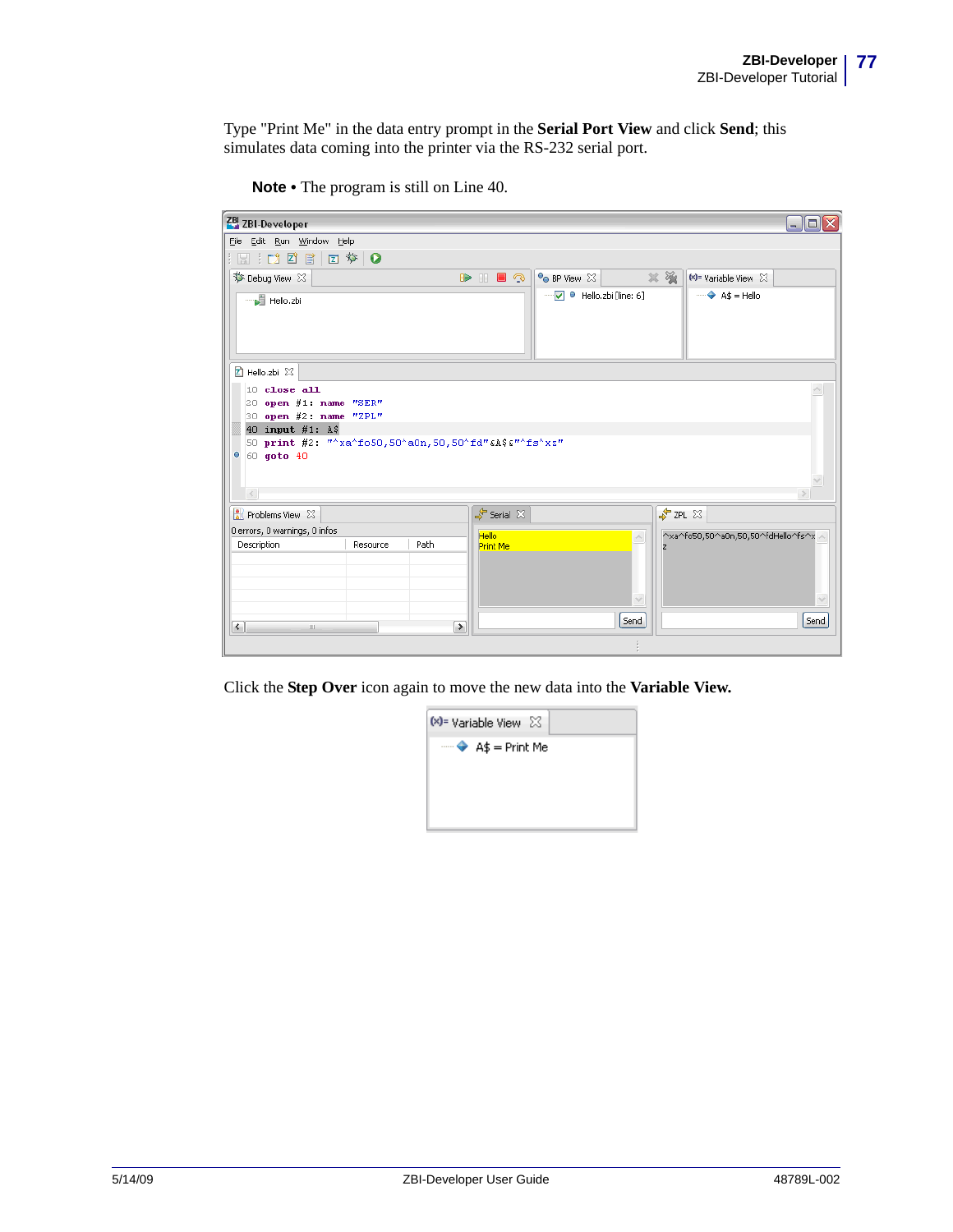Next, click the **Step Over** icon again to move the program to the next step – embedding "Print Me" into the ZPL defined on Line 50.

| ZBI ZBI-Developer                                                                                                                                                                          |          |               |              |                                                      |      |          |                                    | - 10 |
|--------------------------------------------------------------------------------------------------------------------------------------------------------------------------------------------|----------|---------------|--------------|------------------------------------------------------|------|----------|------------------------------------|------|
| File Edit Run Window Help                                                                                                                                                                  |          |               |              |                                                      |      |          |                                    |      |
|                                                                                                                                                                                            |          |               |              |                                                      |      |          |                                    |      |
| 梦 Debug View 23                                                                                                                                                                            |          |               | B B R        | $\bullet$ BP View $\,\mathbb{X}$                     |      | $X$ %    | $(x)$ = Variable View $23$         |      |
| Hello.zbi                                                                                                                                                                                  |          |               |              | $\boxed{\triangledown}$ $\Theta$ Hello.zbi [line: 6] |      |          | $\rightarrow$ A\$ = Print Me       |      |
| Z Hello.zbi $\boxtimes$                                                                                                                                                                    |          |               |              |                                                      |      |          |                                    |      |
| $10$ close all<br>$20$ open $\#1$ : name "SER"<br>30 open #2: name "ZPL"<br>$40$ input $\#1$ : A\$<br>50 print #2: "^xa^fo50,50^a0n,50,50^fd"&A\$&"^fs^xz"<br>60 goto 40<br>ō<br>$\langle$ |          |               |              |                                                      |      |          |                                    |      |
| Problems View &                                                                                                                                                                            |          |               | Serial ⊠     |                                                      |      | √ ZPL ⊠  |                                    |      |
| 0 errors, 0 warnings, 0 infos                                                                                                                                                              |          |               | <b>Hello</b> |                                                      | ٨.   |          | ^xa^fo50,50^a0n,50,50^fdHello^fs^x |      |
| Description                                                                                                                                                                                | Resource | Path          | Print Me     |                                                      |      | Me^fs^xz | ^xa^fo50,50^a0n,50,50^fdPrint      |      |
| $\left\vert \left\langle \right\vert \right\vert$<br>$\mathbf{m}$                                                                                                                          |          | $\rightarrow$ |              |                                                      | Send |          |                                    | Send |

**Note •** A new line of ZPL is shown in the **ZPL Port View**.

### **Terminating a Running Program**

<span id="page-77-0"></span>To stop a running program, click on the **Terminate** icon in the **Debug View.** Any active **Port Views** will be deactivated and defaulted. The last value stored in the variable will remain in the **Variables View**. The Step Over, Terminate and Resume icons in the Debug View will be deactivated. If the program was being debugged on a printer instead of in a Virtual Printer, it will be stopped.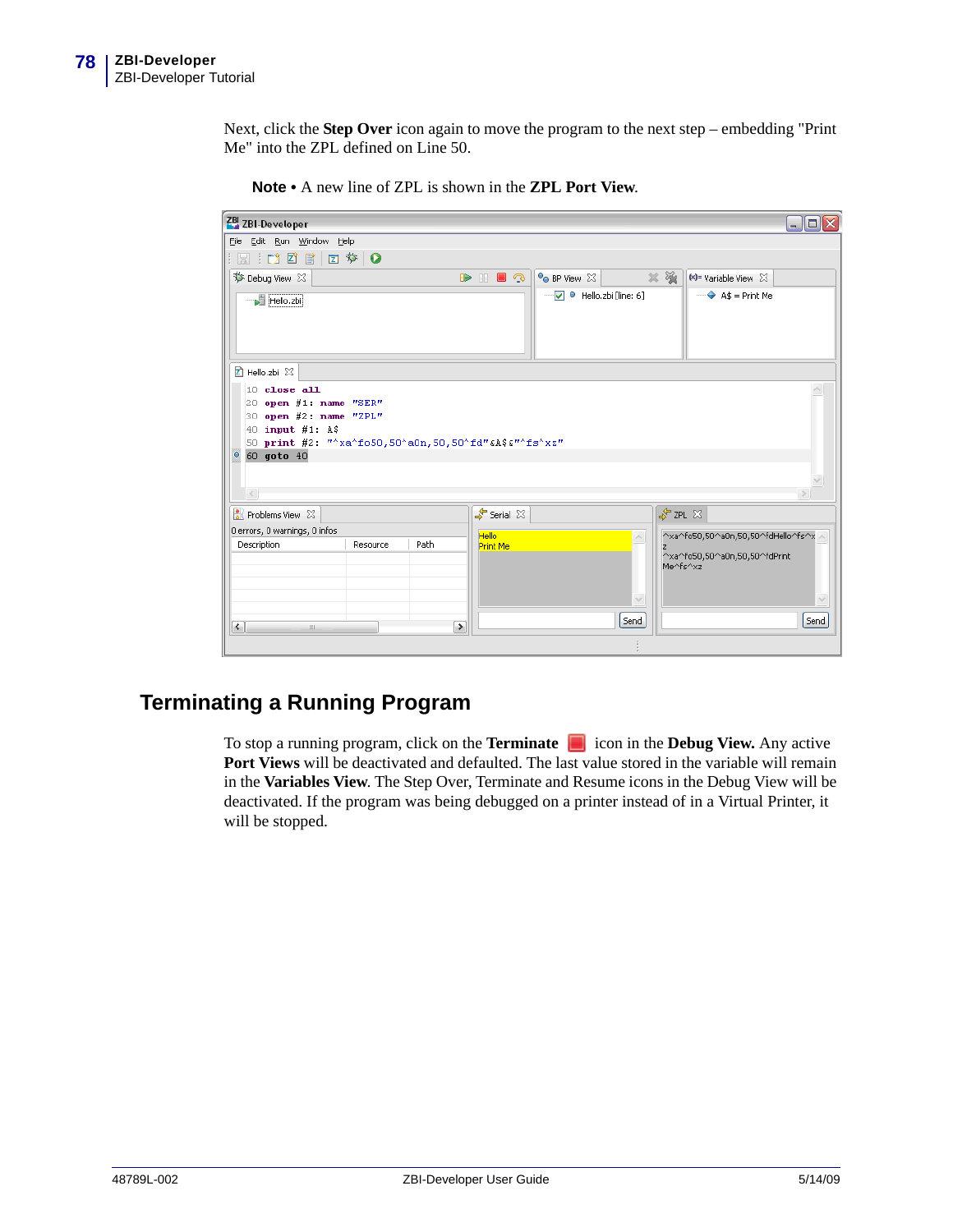### **Creating the Autoexec.zpl file**

<span id="page-78-0"></span>ZBI-Developer can automatically create an Autoexec.zpl file for use with the program being created.

An Autoexec.zpl file is used to cause the printer to automatically run a set of commands when the printer is first powered up. In the context of a ZBI program, the Autoexec.zpl file can cause the program to be executed when the printer is turned on.

Note • ZBI-Developer creates an Autoexec.zpl file that addresses only the need to start a selected ZBI program. If the user requires that the Autoexec.zpl file perform additional functions, the file will require editing to include those functions.

To create an Autoexec.zpl file, right-click over a .zbi file in a Project and select **Generate Autoexec.zpl**. The Autoexec Wizard will display. Name the file and select the **Console** and **Local Echo** options as needed. Consult the ZPL manual for details on how to use these options.

| ZBI Autoexec Wizard            |                  |
|--------------------------------|------------------|
| <b>Autoexec Wizard</b>         |                  |
| Create a new Autoexec.zpl file |                  |
| Save Script As:                |                  |
| Hello, autoexec.zpl            |                  |
| Script Name To Execute:        |                  |
| HELLO.BAS                      |                  |
| Options                        |                  |
| Console                        |                  |
| Local Echo                     |                  |
| Memory Allocation (in K):      |                  |
| 50                             |                  |
|                                |                  |
|                                |                  |
|                                |                  |
|                                |                  |
|                                | Einish<br>Cancel |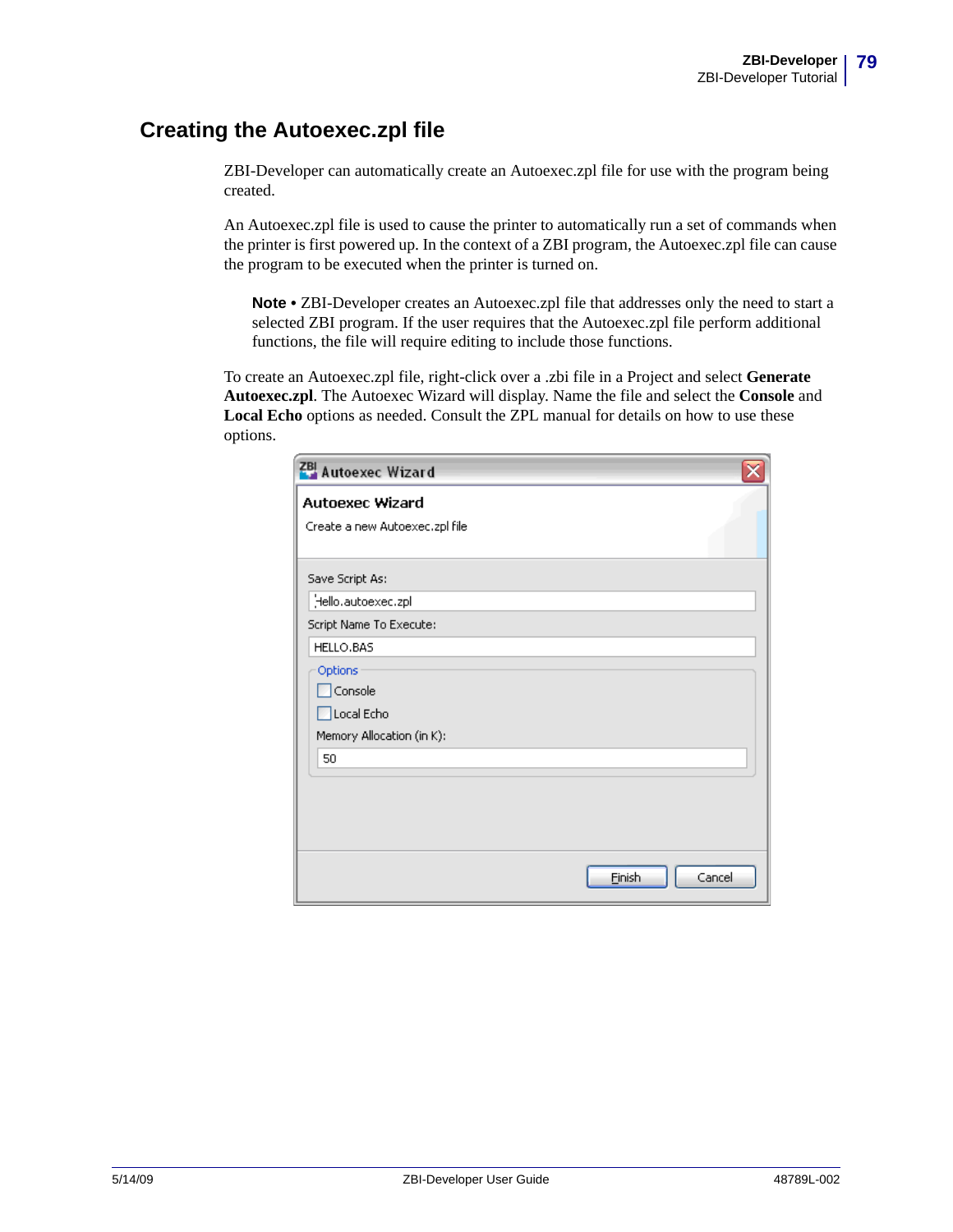### **Sending Files to Printers**

<span id="page-79-0"></span>When the software has been connected to a printer, ZBI-Developer can send individual files or entire projects to one or more printers, depending upon the connection type. ZBI-Developer can send files to a debug printer, one or more networked printers, or a printer connected via parallel or serial port.

To send a file or project to a connected printer, right-click on a file or project and choose **Send to Printer**. The Send to Printer wizard will display.

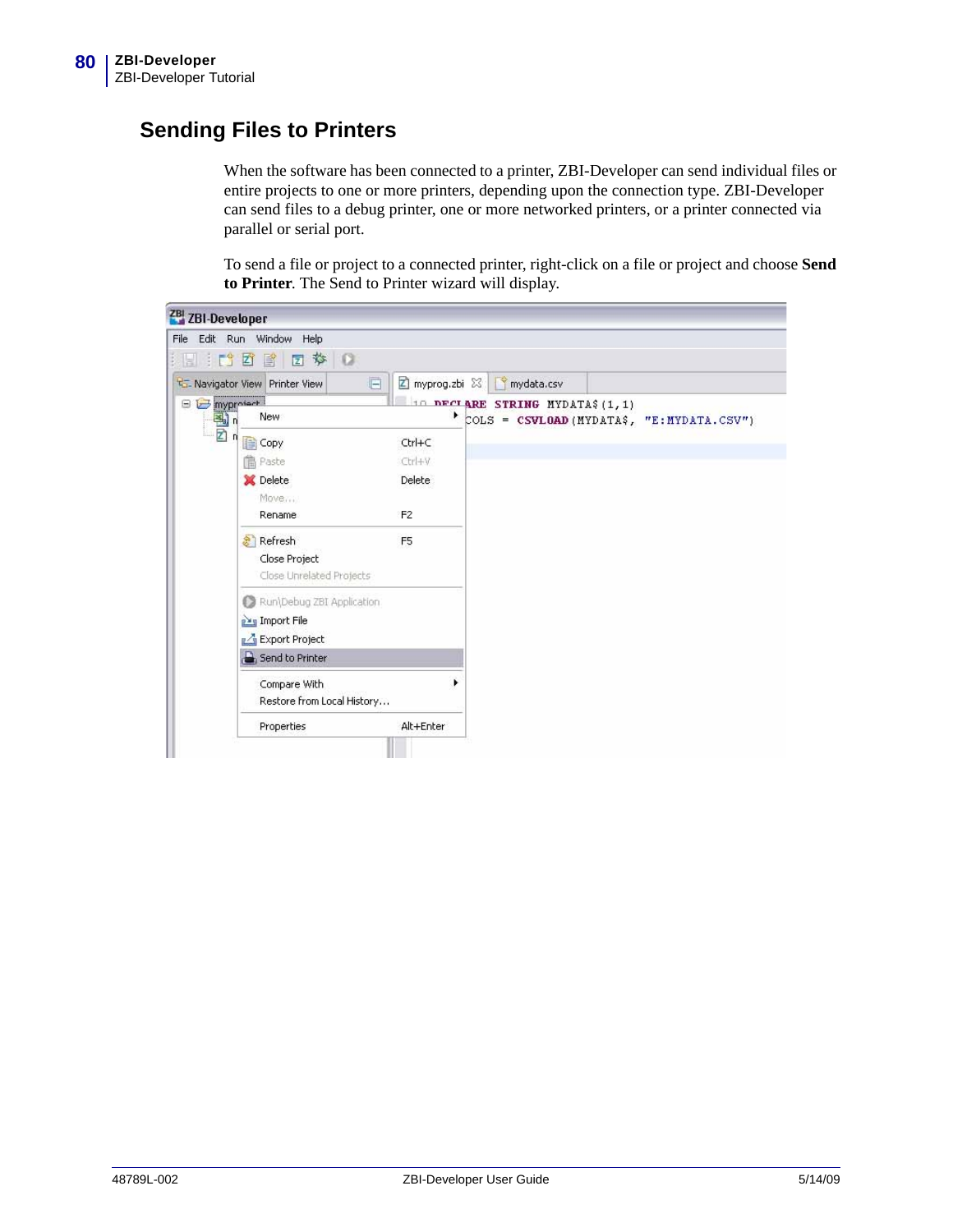If a project was selected, the wizard starts with a step to choose which files should be sent to the printer(s).

| ZBI Send file(s) to printer                                                | $\overline{\mathsf{x}}$ |
|----------------------------------------------------------------------------|-------------------------|
| Send To Printer Wizard<br>Select the files you want to send to the printer |                         |
|                                                                            |                         |
| □ M myproject<br>√ mydata.csv<br><u>Mayprog.zbi</u>                        |                         |
|                                                                            |                         |
|                                                                            |                         |
|                                                                            |                         |
|                                                                            |                         |
|                                                                            |                         |
| Next<br>Finish<br>$<$ Back                                                 | Cancel                  |

After pressing next on the first wizard step for sending a project, or if a single file is selected from the right-click menu, the wizard displays the available target devices.

| ZBI Send file(s) to printer   | $\overline{\mathsf{x}}$              |
|-------------------------------|--------------------------------------|
| Select Target Device          |                                      |
| Current Debug Printer         |                                      |
| $\bigcirc$ Network Printer(s) |                                      |
| O Local Printer               |                                      |
|                               |                                      |
|                               |                                      |
|                               |                                      |
|                               |                                      |
|                               |                                      |
|                               |                                      |
|                               |                                      |
|                               |                                      |
|                               |                                      |
|                               |                                      |
|                               | Finish<br>Cancel<br>$<$ Back<br>Next |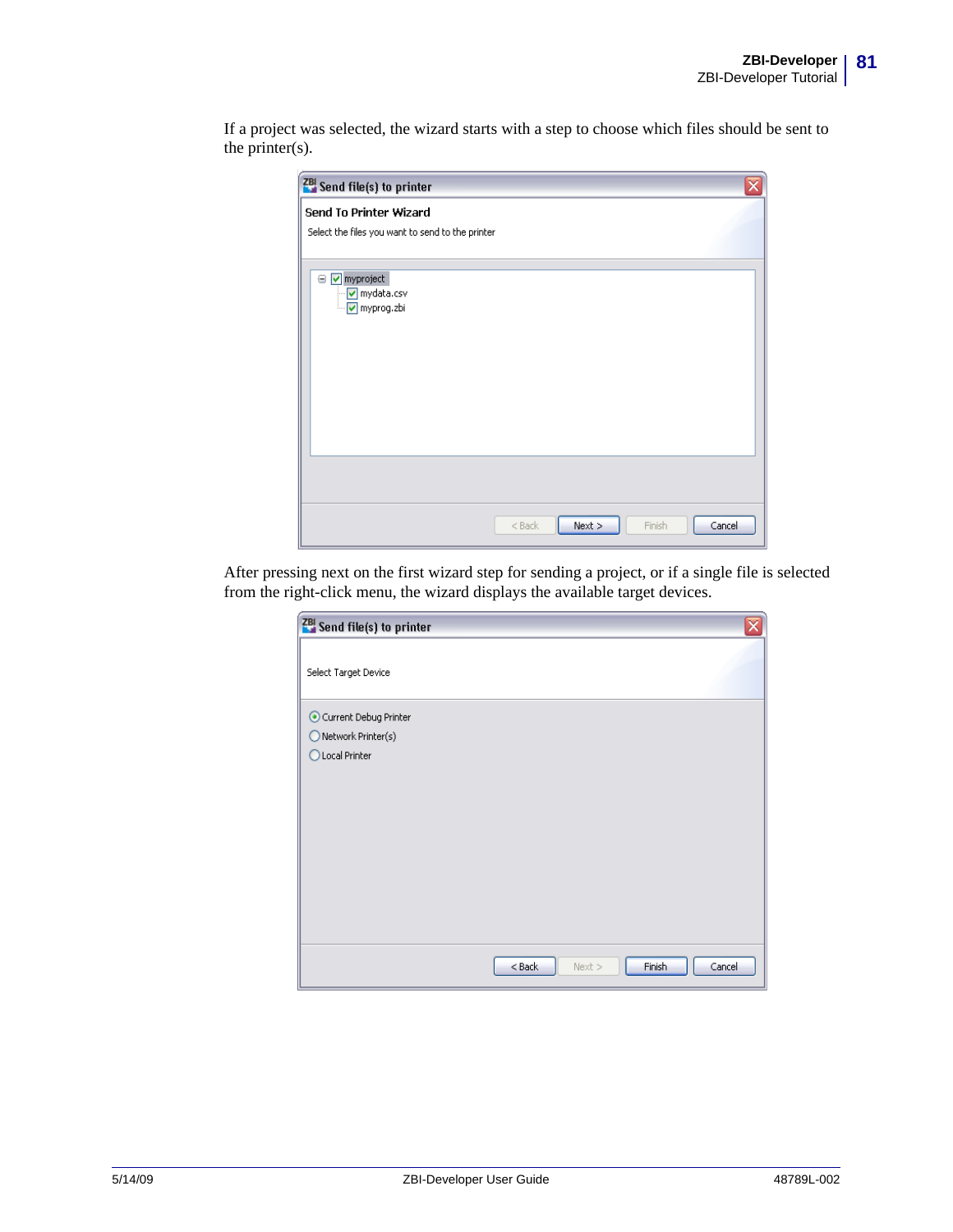#### **Send File to Current Debug Printer**

Select the **Current Debug Printer** option and click on **Finish** to send the selected project or file to the current debug printer.

#### **Send File to Network Printer(s)**

Select the **Network Printer(s)** option and click next to move to the next step in the Send to Printer Wizard.

The list of printers in the **Available Printers** column is a combination of all printers that are currently listed in the **Printer View** tab in the ZBI perspective (See *[Discovering Printers](#page-63-0) [on page 64](#page-63-0)* for more details).

To send the project or file to all printers in the **Available Printers** list click the **Add All** button. This will move all available printers to the **Selected Printers** column.

To send one or a select list of printers, individually select each printer in the **Available Printers** column and click on **Add Selected** to move the selected printers to the **Selected Printers** column. Hold down the CTRL key while clicking on individual items to select more than one printer from the **Available Printers** column.

Click **Finish** when the desired printers are in the **Selected Printers** column.

| ZBI Send file(s) to printer<br>Select Network Printer(s)<br>Available Printers           | ≅<br>Selected Printers                                                                           |
|------------------------------------------------------------------------------------------|--------------------------------------------------------------------------------------------------|
| 10.3.4.60<br>10.3.4.85<br>10.3.4.245<br>10.3.4.80<br>10.3.4.97<br>10.3.4.94<br>10.3.4.52 | 10.3.4.109<br>10.3.4.102<br>Add All $>>$<br>Add Selected ><br>< Remove Selected<br><< Remove All |
|                                                                                          | Cancel<br>$Back$<br>Finish<br>$Next$ >                                                           |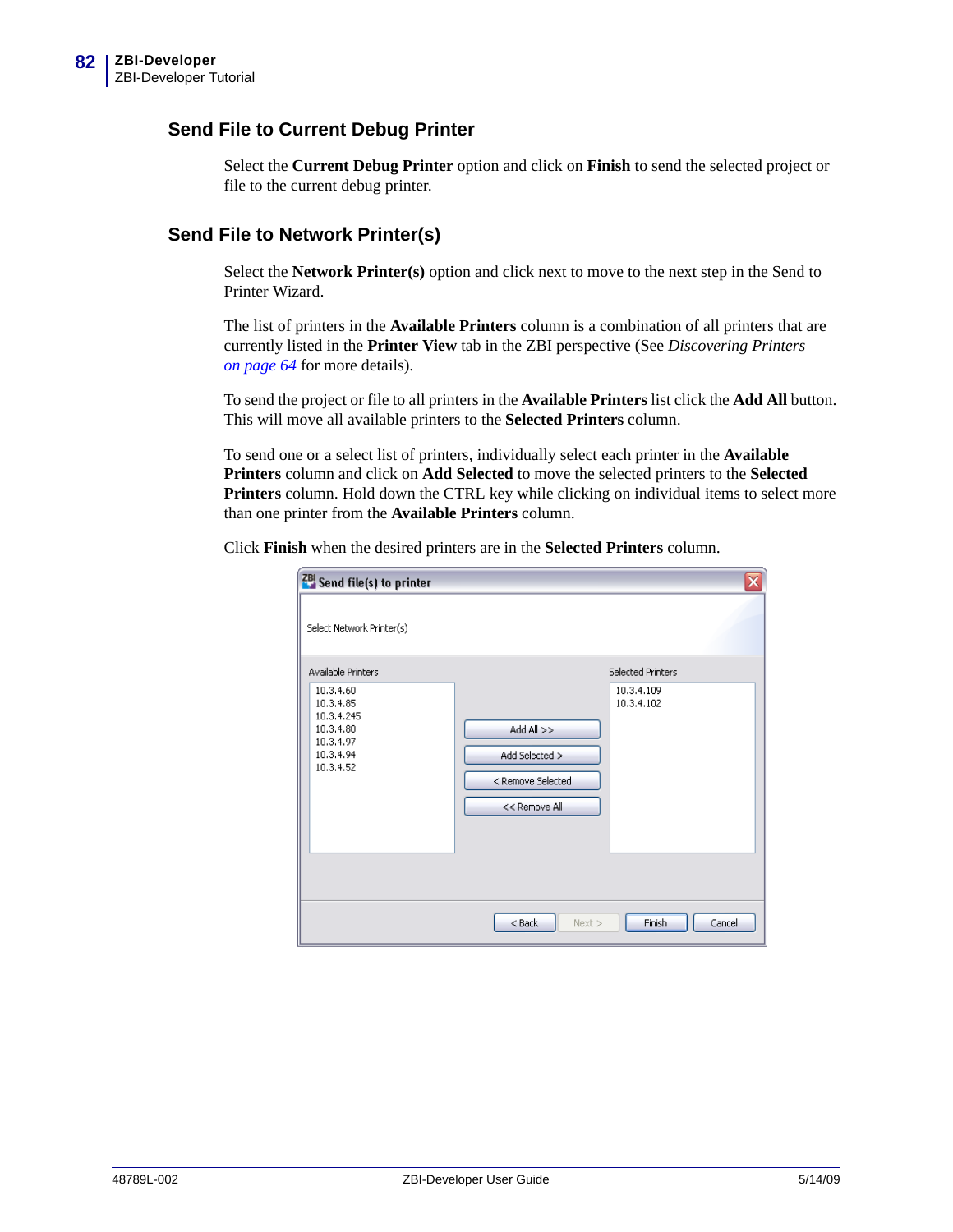#### **Send File to Local Printer**

Select the **Local Printer** option and click **Next** to move to the next step in the Send to Printer Wizard.

The **Choose Port** drop down will list all local ports that are available. Click **Finish** to send the project or file to the local port.

If a serial port is selected in the **Choose Port** drop-down, the serial port settings are displayed. The settings should be set to match the settings on the connected printer.

| ZBI Send file(s) to printer |                                               | ≅ |
|-----------------------------|-----------------------------------------------|---|
| Select the local port.      |                                               |   |
| Choose Port:                | COM1<br>$\blacktriangledown$                  |   |
| COM Settings                |                                               |   |
| <b>Baud Rate</b>            | 9600<br>M                                     |   |
| Data Bits                   | 8<br>٧                                        |   |
| Stop Bits                   | $\mathbf 1$<br>Y)                             |   |
| Parity                      | None<br>Y                                     |   |
| Flow Control                | Xon/Xoff<br>٧Ì                                |   |
|                             |                                               |   |
|                             |                                               |   |
|                             |                                               |   |
|                             | $Back$<br><b>Einish</b><br>Cancel<br>$Next$ > |   |
|                             |                                               |   |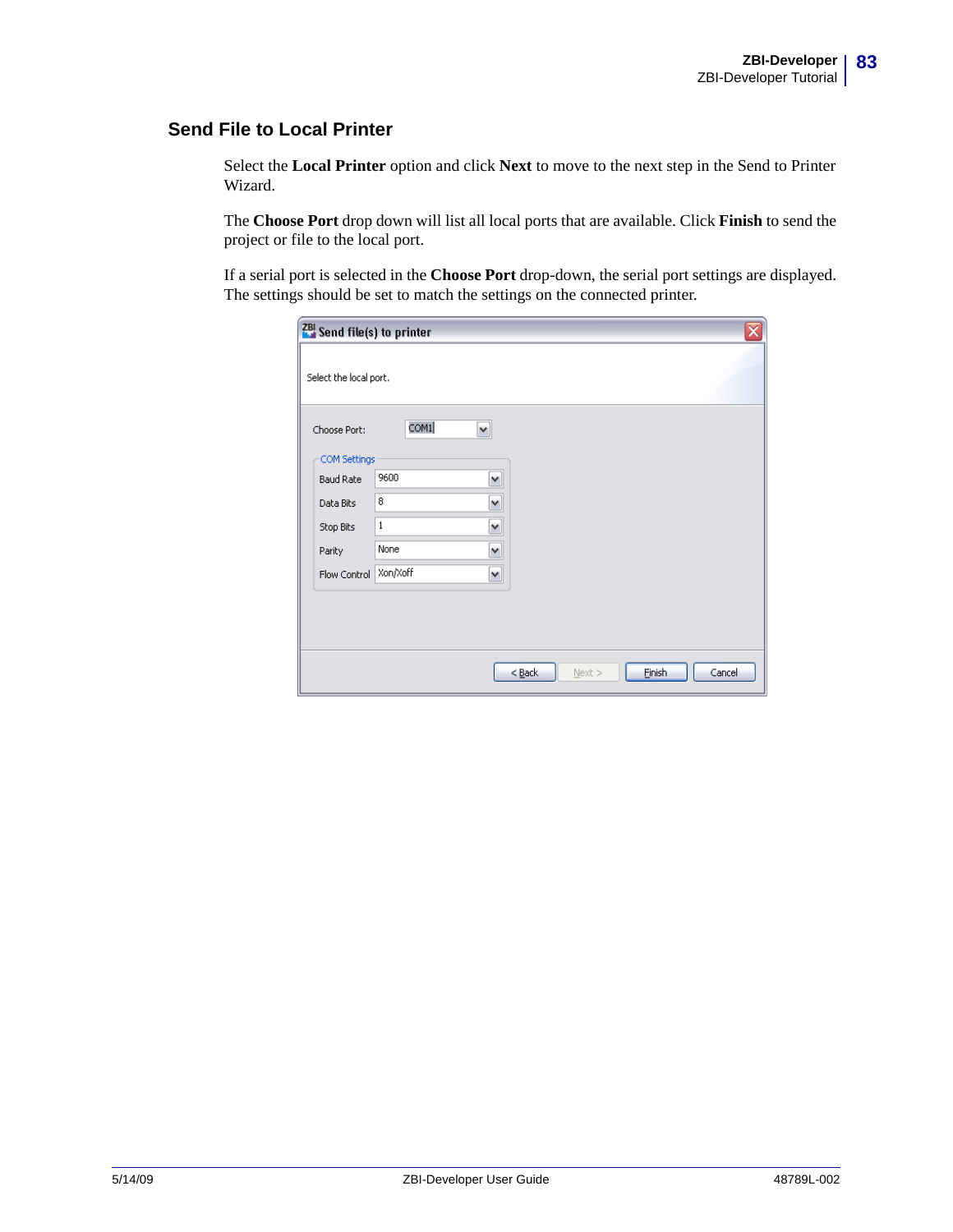### **Using CSV/TXT Files with Virtual Printers**

If a CSV or TXT file is added to the project (See *[Project Files on page 55](#page-54-0)*), it can be accessed (e.g., CSVLOAD and TXTLOAD) via the Virtual Printer. Likewise, stored files (e.g., CSVSTORE and TXTSTORE) will be stored in the project directory. To do so, simply treat the file as if it were on the printer using the DRIVE:FILENAME.EXT format.

**Example •** If there is a file named MYDATA.CSV in the project (see figure below) it can be loaded via the CSVLOAD command as follows:

```
20 LET COLS = CSVLOAD(MYDATA$, "E:MYDATA.CSV")
```


The above example will load the mydata.csv file located in the project 'myproject'. The file names are not case sensitive.

Do not specify the full Windows PC path name for the file. The Virtual Printer will replace any of the Zebra Printer Drives (Z, E, B, R, and A) with the path of the project. If the CSVfile is in the root of the project in the Navigator View, then the Virtual Printer will be able to find it. Refreshing the project contents will show any files that were created by a program that calls CSVSTORE or TXTSTORE.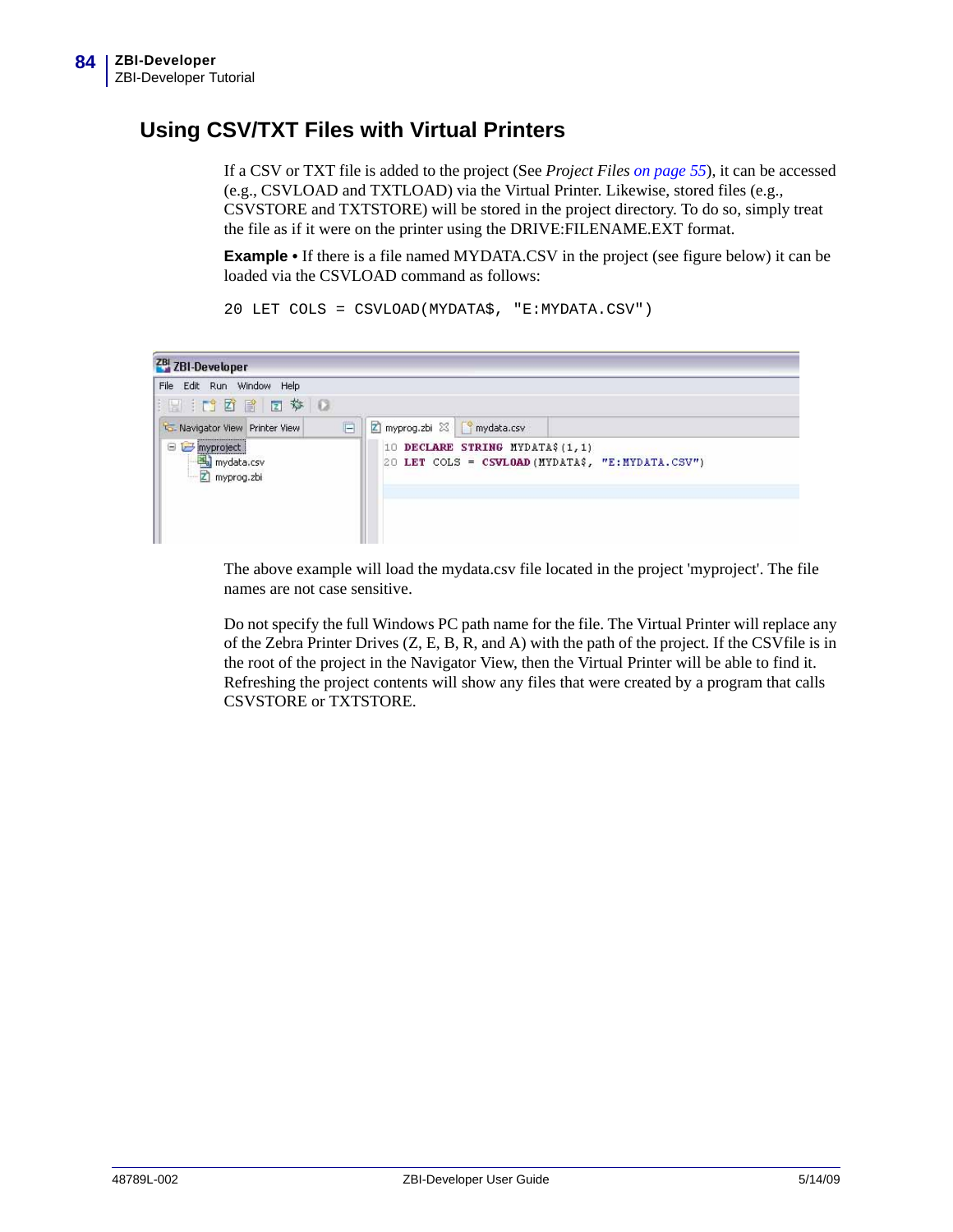### **Import ZBI Files From a Printer**

<span id="page-84-0"></span>When the software has been connected to a networked printer, ZBI-Developer can retrieve ZBI programs from a printer. See the information on *[Creating a Debug Connection on page 70](#page-69-0)* for details on how to connect to a printer.

To retrieve ZBI programs from a printer, right-click over the printer and select **Import File**.

| ZBI Import ZBI Wizard                     |        |           |        |        |
|-------------------------------------------|--------|-----------|--------|--------|
| Import file(s) from a printer             |        |           |        |        |
| Please select at least one file to import |        |           |        |        |
| Files:                                    |        |           |        |        |
| E:HELLO.BAS                               |        |           |        |        |
|                                           |        |           |        |        |
|                                           |        |           |        |        |
|                                           |        |           |        |        |
|                                           |        |           |        |        |
|                                           |        |           |        |        |
|                                           |        |           |        |        |
|                                           |        |           |        |        |
|                                           | $Back$ | $N$ ext > | Einish | Cancel |

The Import Wizard will display. Select the file(s) to import from the printer to the PC and then the Project to import the file(s) into. Click **Finish** to complete the Wizard.

**Note •** Encrypted ZBI programs (with a .bae extension) cannot be imported from the printer back to ZBI-Developer. It is recommended that you archive Encrypted ZBI programs.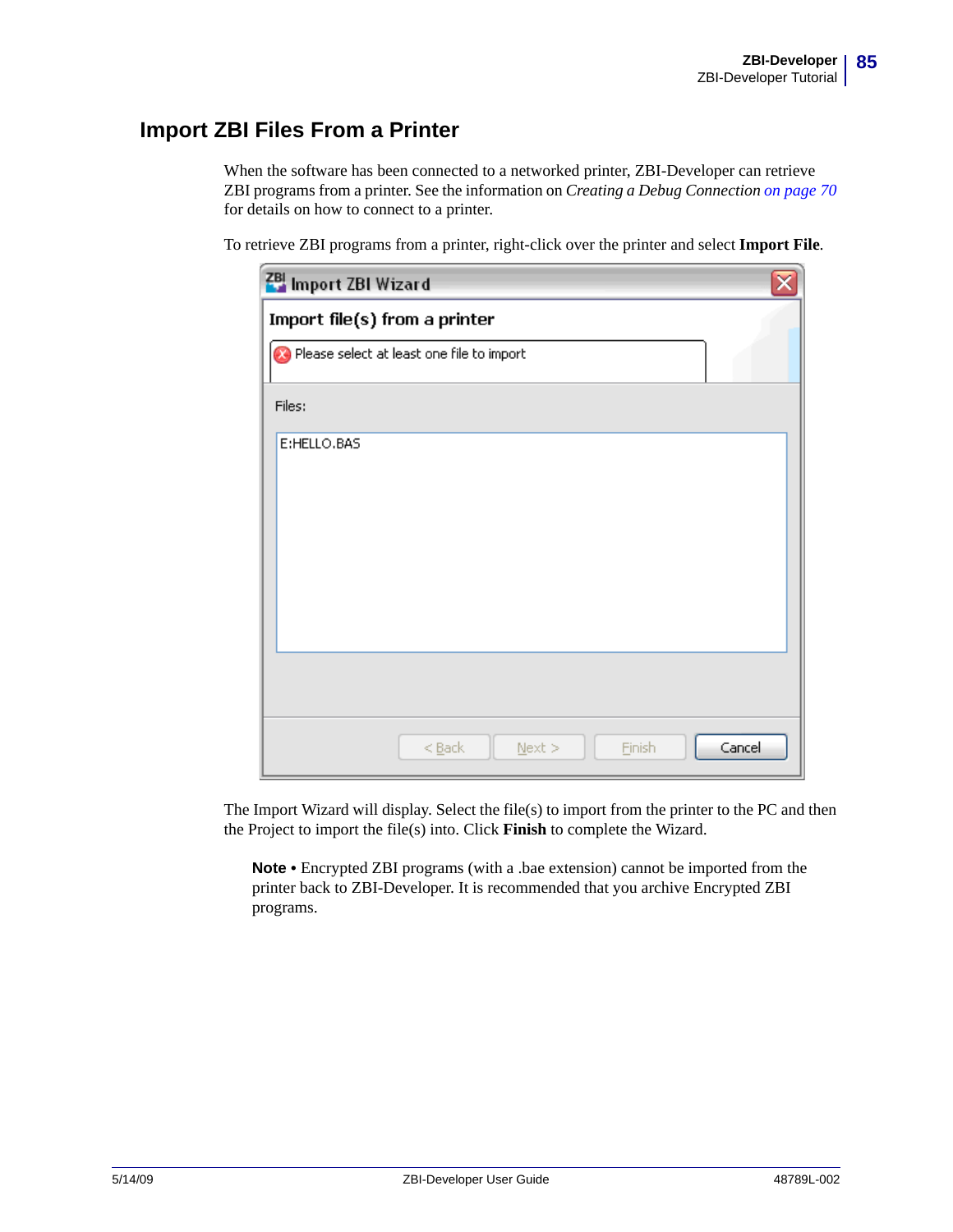# **Compare or Replace Files**

<span id="page-85-0"></span>**ZBI-Developer** maintains a log of file changes, making it possible to compare or replace the current version of a file with prior versions. This feature can be very useful when iterative changes are being made to a program.

To use the **Compare** feature, right-click over a file and select **Compare With > Local History.** The Compare with Local History dialog will be displayed. If a file has gone through multiple changes and saves, each of those event will be available to select for comparison with the current version. By selecting **Replace With > Local Version** it is possible to choose an earlier version of the file to replace the current version.

Additionally, two files can be compared with each other. To compare two files, hold down the **Ctrl** on the keyboard and select two files. Then right-click over one of the files and choose **Compare With > Each Other**.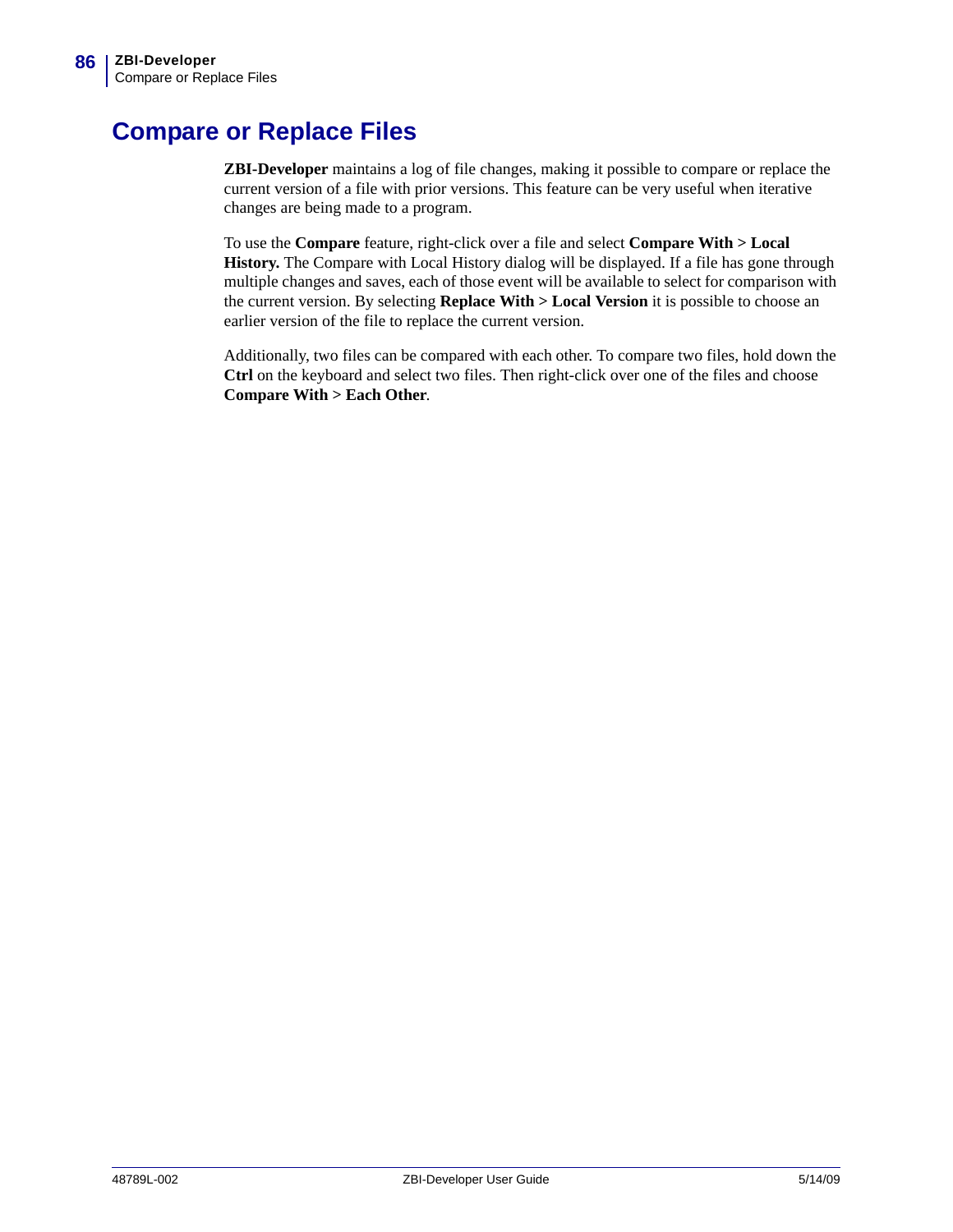# **Encryption of ZBI Programs**

This section details how to optionally encrypt programs before distributing them.

<span id="page-86-1"></span>**Note** • It is recommended that Projects and Project files be backed up on a regular basis. Zebra Technologies and ZBI-Developer do not automatically back-up files or offer a method for un-encrypting programs.

**ZBI-Developer** can encrypt ZBI programs for use on printers that support ZBI 2.0 and above. The purpose of this feature is to allow the programmer to protect the source code of the program once it has been deployed to printers. Programs that have been encrypted are represented in the ZBI-Developer environment with the "encrypted ZBI program" icon  $\overline{\mathbb{Z}}$ instead of the standard ZBI program icon  $\mathbb{R}$ .

<span id="page-86-0"></span>**Note •** The Encryption Key and the source code for ZBI programs should be regularly archived.

While the encrypted program will remain in plain text in the ZBI-Developer environment, it will be encrypted and MIME encoded when it is sent to the printer.

### **The Default Encryption Key**

**ZBI-Developer** has a unique encryption key that is created when the program is installed. This key is the default key used when a ZBI program is encrypted – unless another key has been created.

**Note** • It is recommended that the Default Encryption Key be used rather than creating additional keys. This approach is recommended to make the task of managing the keys easier over time.

Encryption keys can be shared between users in one of two ways:

- The key file can be copied from one machine to another. This approach is recommended when program development and encryption will be done from remote locations.
- The key file can be stored on a networked drive, made available to any of the programmers to use.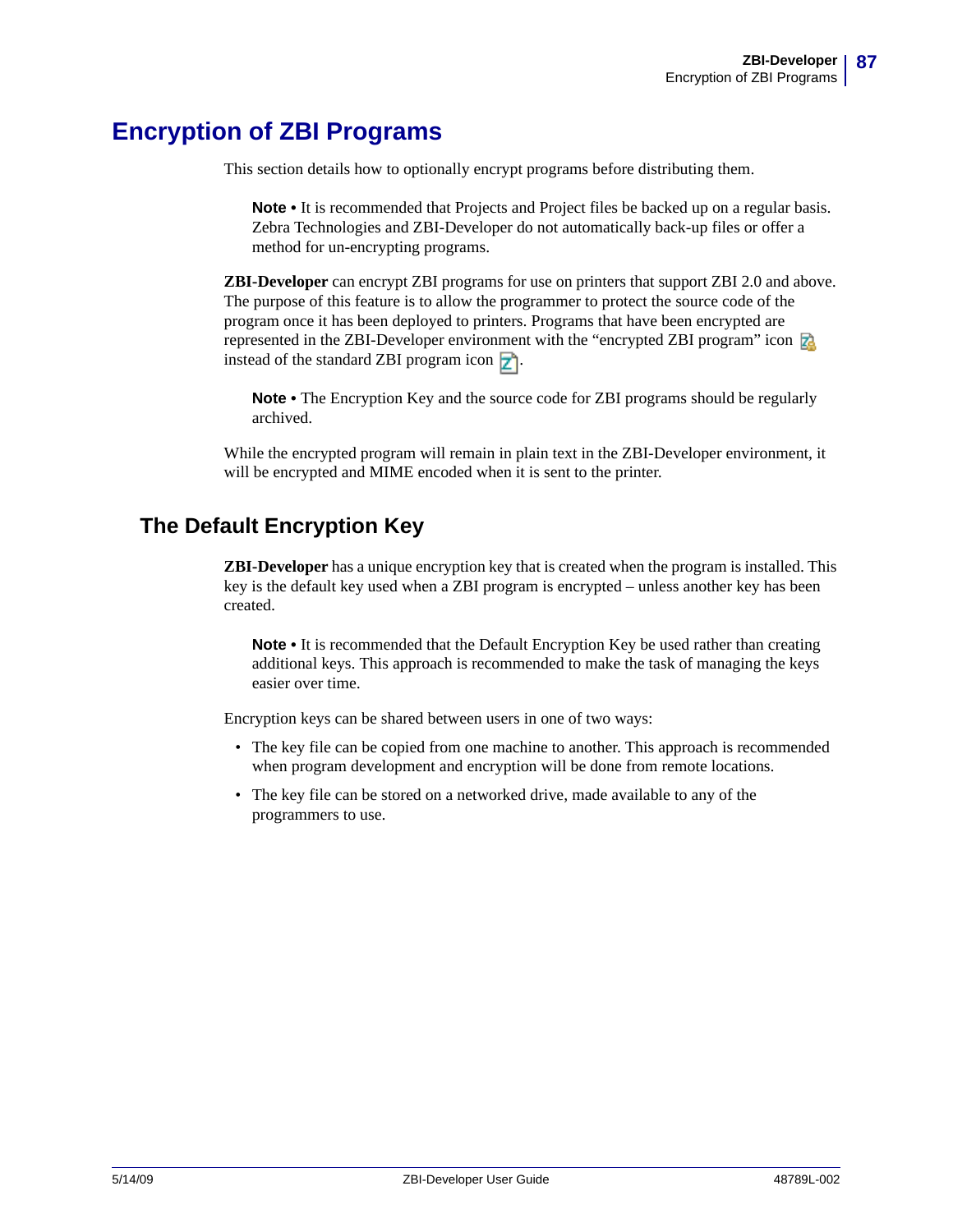### **Encrypt a ZBI Program**

To encrypt a ZBI program, right-click over the program and choose **Encrypt ZBI Program**. The program will display a Warning dialog as shown below:

<span id="page-87-0"></span>

| with the key that is already in the project |  | Warning - Only One key is allowed per project.<br>If you choose to encrypt this file, it will be encrypted |  |
|---------------------------------------------|--|------------------------------------------------------------------------------------------------------------|--|
| Are you sure you want to proceed?           |  |                                                                                                            |  |

Next, the program will offer the choice to use the **Default Encryption Key** or to **Generate a New Key**.

**Note •** It is recommended that the Default Encryption Key be used rather than creating additional keys. This approach is recommended to make the task of managing the keys easier over time.

Choose which Key to use and click **Finish** to complete the Encryption Key Wizard. The ZBI program will be marked as encrypted. When it is sent to a ZBI 2.0 printer, it will be encrypted and MIME encoded.

| ZBI Choose Encryption Key Wizard                      |
|-------------------------------------------------------|
| <b>Choose Encryption Wizard</b>                       |
| Choose an encryption file to encrypt a ZBI<br>program |
| Use Default Key                                       |
| Generate New Key                                      |
|                                                       |
|                                                       |
|                                                       |
|                                                       |
|                                                       |
|                                                       |
|                                                       |
|                                                       |
| Einish<br>Cancel                                      |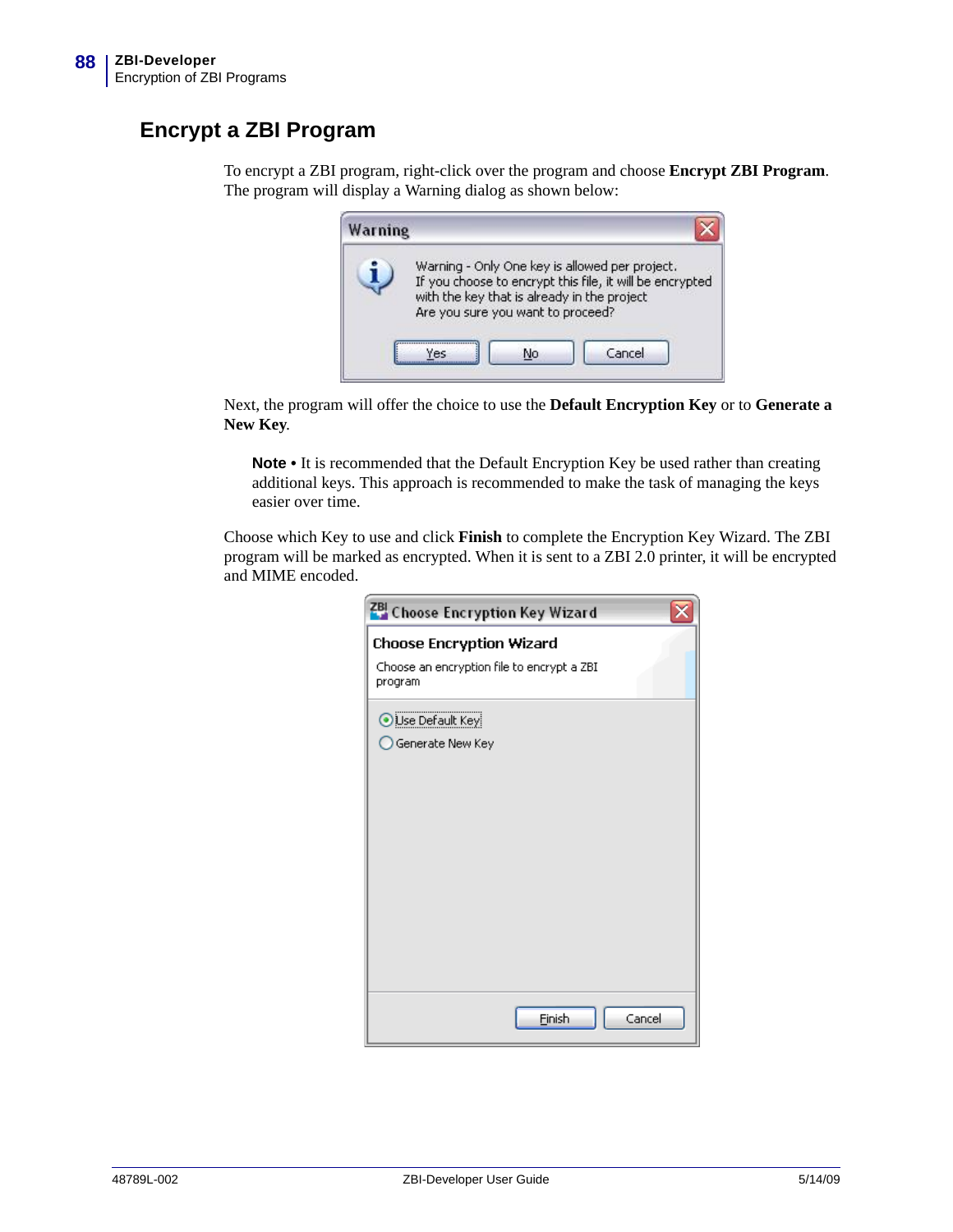**Example •** The program from the ZBI-Developer tutorial is shown below in plain text form:

```
10 close all
20 open #1: name "SER"
30 open #2: name "ZPL"
40 input #1: A$
50 print #2: "^xa^fo50,50^a0n,50,50^fd"&A$&"^fs^xz"
60 goto 40
```
When encrypted and sent to the printer, the program is transmitted using the Base64 encoding scheme. (To improve readability, line breaks have been added.)

```
^XA^IDE:HELLO.BAS^XZ
^XA^IDE:HELLO.BAE^XZ
^XA^IDR:HELLO.BAS^XZ
^XA^IDR:HELLO.BAE^XZ
~DZE:HELLO.BAE,176,:B64:SEVMTE8AAAAAACUAAAAAoPDiWDoW22
sG86Nnf7HUfLZB3YSMil9HwPcpzIMs4buW+FDGw2FY89osEEofNF9e
uU8dz5872jW8Gafq85vsr47SydHGIjymIVxOq6c50GRBJjFrEVkh+u
vhnHWQ7HRasXvB7N/VfB0qKSDiICdwzNkRZL5G3nFAQFIQtfDyrv51
IBYfGRn+4lxHcPRUGNveleNcSP58qjt+UBXziVVLlv0=:61b3
```
### **Distributing Encrypted Programs**

<span id="page-88-0"></span>When an Encrypted ZBI 2.0 program is distributed to a printer, they program will appear on the printers directory listing page with the extension ".bae" (basic encrypted). The file will be listed in on the printer's directory listing page, but it will not be possible to return the program to the host in plain text format.

**Note •** The program will not run unless the encryption key has been sent to the printer. To send the encryption key to the printer, right click over the key and click "Send to Printer". The key can also be exported out of ZBI-Developer to a file on the computers hard drive – and then that exported file can be sent to printers as needed. Zebra does recommend maintaining control over access to the Encryption key in order to benefit from the protection the Encryption system offers.

### **Generate a New Key**

<span id="page-88-1"></span>The default encryption key is the recommended key to use, however it may be desirable to create a new key. For example, a developer may want to create a new key for a unique project. A new encryption key can be created when the user chooses to encrypt the program.

To create a new key, select **Generate New Key** when encrypting a program. A new unique key will be created and displayed in the Project folder with the Key  $\bullet$  icon.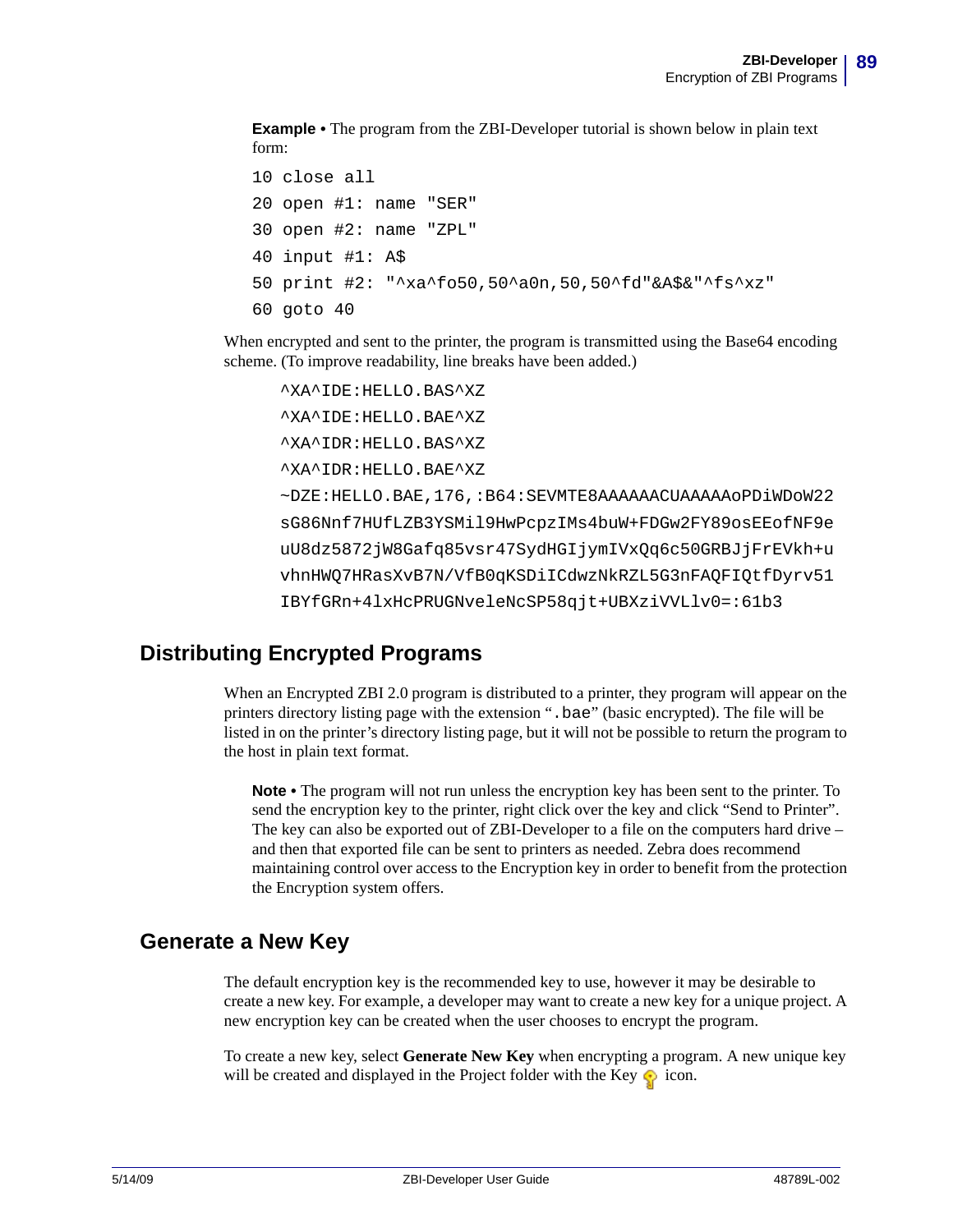### **Key Storage**

<span id="page-89-1"></span><span id="page-89-0"></span>Note • It is recommended that Projects and Project files be backed up on a regular basis. ZBI-Developer does not automatically back-up files or offer a method for un-encrypting programs if the Encryption Key is not present.

### **ZBI File Properties**

The properties for each ZBI file can be viewed and set. To set the file properties, right-click over a ZBI file in the **Navigator View** and choose **Properties**. The file size, location, encoding type and other settings are displayed on the Info dialog. Additionally, the file attributes can be set on the **ZBI Options Info Page**.

**Note •** Setting the attributes for a ZBI program will change how it is presented on the printers web pages. If a file is configured to be persistent, it can only be deleted if it is specifically named in a command. For example, if a persistent file is named "hello.bae" was stored in E memory, the ZPL command to delete it would be "^XA^IDE:Hello.bae^FS^XZ".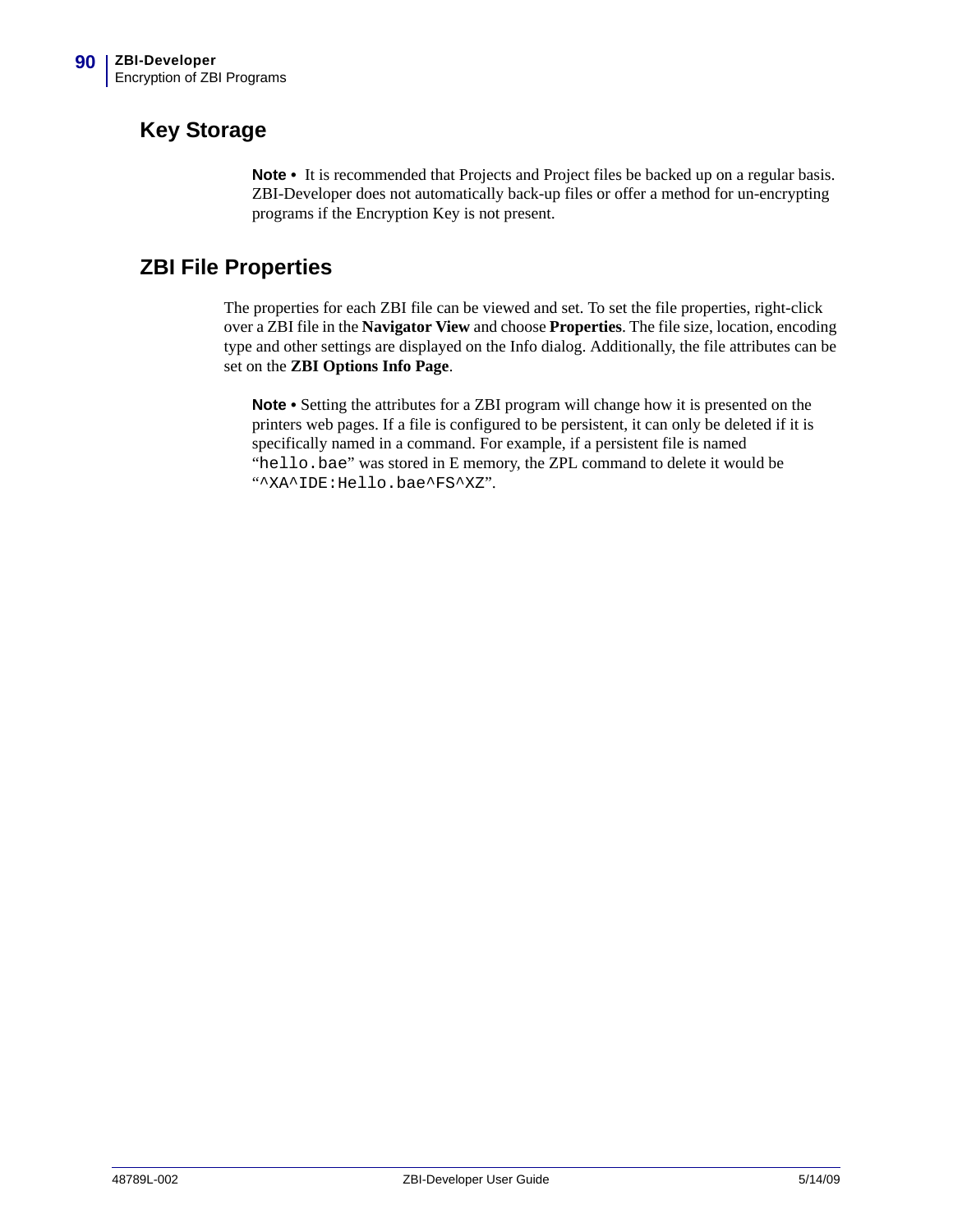# **ZBI Technical Support**

### **Online Support**

<span id="page-90-2"></span>You can find the latest builds and updates under the Support section on the Zebra Web site.

<span id="page-90-1"></span>**If you cannot resolve the issue, please contact your local reseller or the offices listed in**  *[Contact Information](#page-90-0)***.**

### <span id="page-90-0"></span>**Contact Information**

Worldwide, Technical Support is available through your Reseller, or at: http://www.zebra.com/support.

Professional ZBI Programming services can be obtained by contacting:

zbi-experts@zebra.com

Service Quotations available upon request.

**Zebra Technologies Corporation** International Headquarters 333 Corporate Woods Parkway Vernon Hills, Illinois 60061-3109 USA

Phone: +1 847 913 2259 Fax: +1 847 913 2578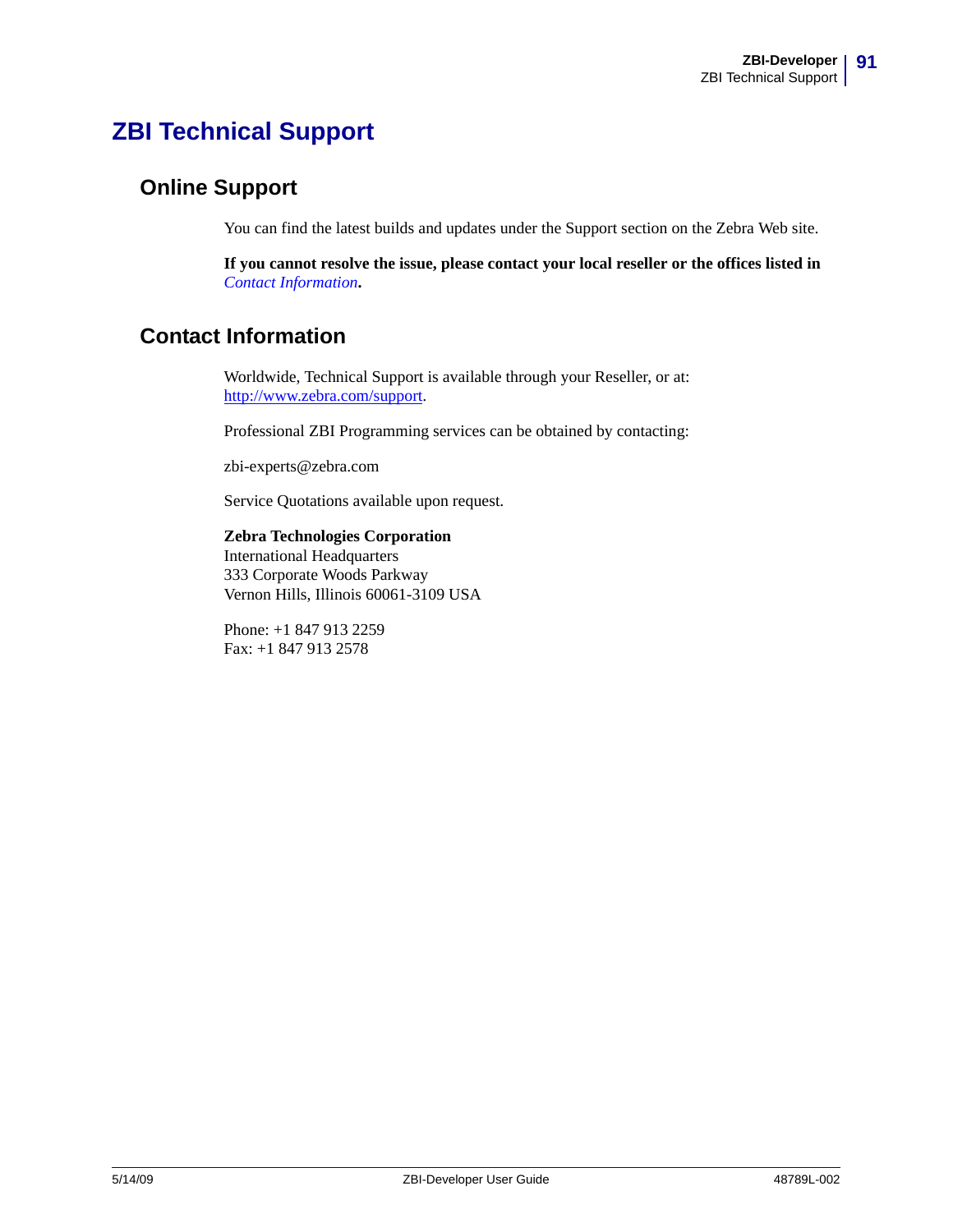$\mathcal{L}$ 

| Notes • | <u> 2008 - Jan James James James James James James James James James James James James James James James James Ja</u> |  |  |  |
|---------|-----------------------------------------------------------------------------------------------------------------------|--|--|--|
|         |                                                                                                                       |  |  |  |
|         |                                                                                                                       |  |  |  |
|         |                                                                                                                       |  |  |  |
|         |                                                                                                                       |  |  |  |
|         |                                                                                                                       |  |  |  |
|         |                                                                                                                       |  |  |  |
|         |                                                                                                                       |  |  |  |
|         |                                                                                                                       |  |  |  |
|         |                                                                                                                       |  |  |  |
|         |                                                                                                                       |  |  |  |
|         |                                                                                                                       |  |  |  |
|         |                                                                                                                       |  |  |  |
|         |                                                                                                                       |  |  |  |
|         |                                                                                                                       |  |  |  |
|         |                                                                                                                       |  |  |  |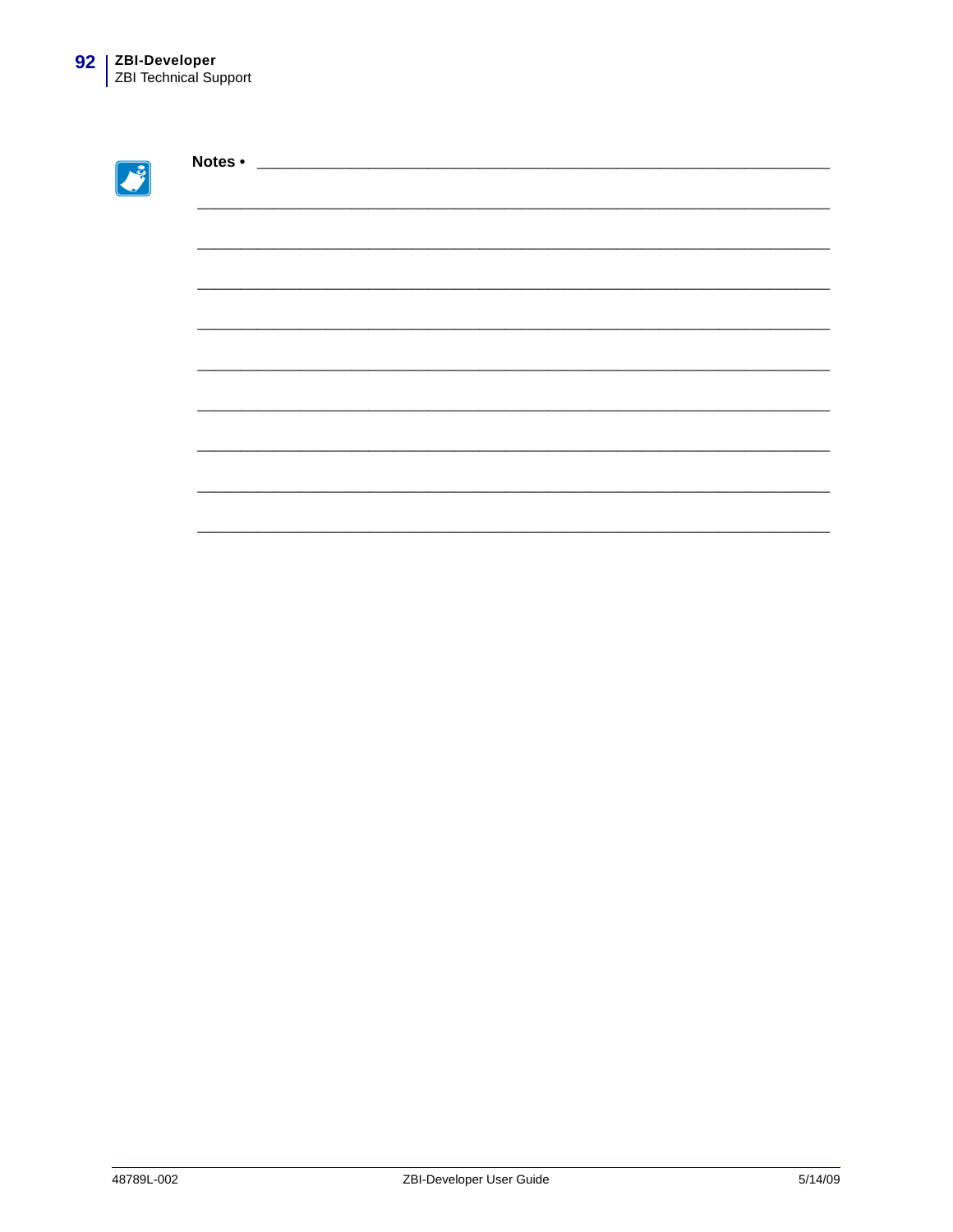# Index



# **A**

about [ZBI-Developer, 47](#page-46-0) autoexec.zpl file [creating, 79](#page-78-0)

### **B**

breakpoint [step over, 76](#page-75-0) breakpoints [setting, 63](#page-62-0) [breakpoints view, 45](#page-44-0)

# **C**

changing [screen layout, 53,](#page-52-0) [73](#page-72-0) [workspace location, 48](#page-47-0) close [file, 25](#page-24-0) close all [files, 25](#page-24-1) compare [files, 86](#page-85-0) configuration [ZBI-Developer, 48](#page-47-1) [contact information, 9,](#page-8-0) [91](#page-90-1) copy [text, 27](#page-26-0)

#### creating

[a virtual printer, 34](#page-33-0) [autoexec.zpl file, 79](#page-78-0) [debug connection, 70](#page-69-1) [new folder, 20](#page-19-0) [new project, 19](#page-18-0) [new untitled file, 21](#page-20-0) [new ZBI program, 21](#page-20-1) cut [text, 27](#page-26-1)

# **D**

debug [a program, 72](#page-71-0) [creating connection, 70](#page-69-1) [perspective, 40](#page-39-0) [SNMP, 52](#page-51-0) [view, 41,](#page-40-0) [42](#page-41-0) default [encryption key, 87](#page-86-0) delete [text, 28](#page-27-0) directed broadcast [network searches, 51](#page-50-0) [setting search, 66](#page-65-0) discovering [printers, 64](#page-63-1) distributing [encrypted programs, 89](#page-88-0)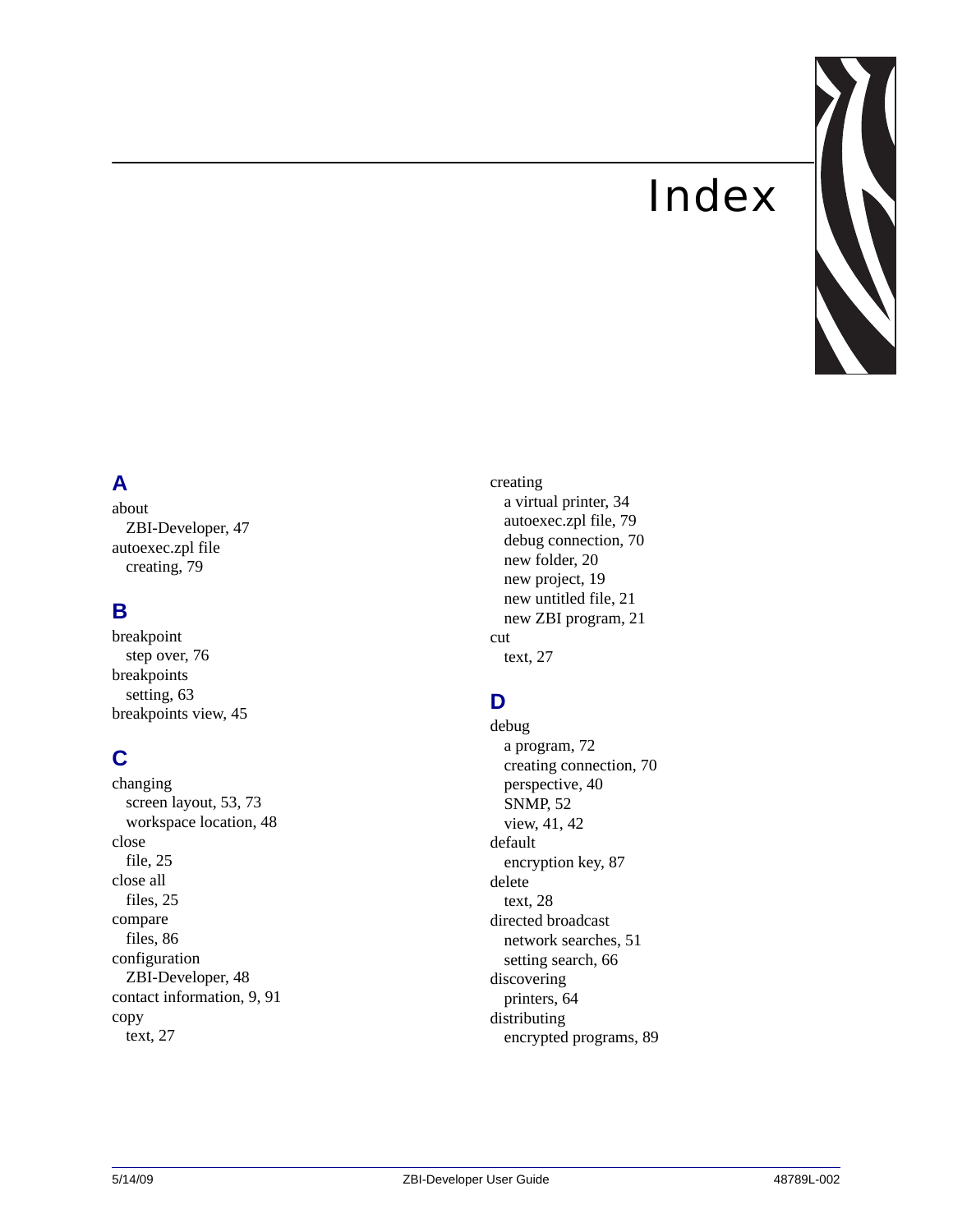# **E**

edit [a virtual printer, 36,](#page-35-0) [68](#page-67-0) [edit menu, 27](#page-26-2) [email options, 49](#page-48-0) encrypted programs [distributing, 89](#page-88-0) encryption [default key, 87](#page-86-0) [generate a new key, 89](#page-88-1) [ZBI program, 88](#page-87-0) [ZBI programs, 87](#page-86-1) encryption key [location, 49](#page-48-1) [name, 49](#page-48-1) [storage, 90](#page-89-0) exit [a file, 27](#page-26-3) export [a file, 23](#page-22-0) [encryption keys, 25](#page-24-2) [projects, 24](#page-23-0)

### **F**

features [ease-of-use, 13](#page-12-0) [file menu, 19](#page-18-1) files [sending to printers, 80](#page-79-0) find next [text, 28](#page-27-1) find previous [text, 28](#page-27-2) find/replace [text, 28](#page-27-3)

### **G**

generate a new key [encryption, 89](#page-88-1)

### **H**

help [ZBI command syntax, 61](#page-60-0) [help menu, 45](#page-44-1)

### **I**

import [a file, 22](#page-21-0) [ZBI files from a printer, 85](#page-84-0) [installation, 16](#page-15-0) [interface, 18](#page-17-0) introduction [ZBI-Developer, 13](#page-12-1) IP address [network searches, 52](#page-51-1) [setting search, 67](#page-66-0)

# **K**

key storage [encryption, 90](#page-89-0)

# **L**

[liability, 2](#page-1-0) local broadcast [network searches, 50](#page-49-0) [setting search, 65](#page-64-0)

### **M**

menu [edit, 27](#page-26-2) [file, 19](#page-18-1) [help, 45](#page-44-1) [run, 30](#page-29-0) [window, 30](#page-29-1) multicast [network searches, 52](#page-51-2) [setting search, 67](#page-66-1)

### **N**

[navigator view, 32](#page-31-0) network [saved searches, 49](#page-48-2) network searches [directed broadcast, 51](#page-50-0) [IP address, 52](#page-51-1) [local broadcast, 50](#page-49-0) [multicast, 52](#page-51-2) [setting, 64](#page-63-2) [subnet, 51](#page-50-1)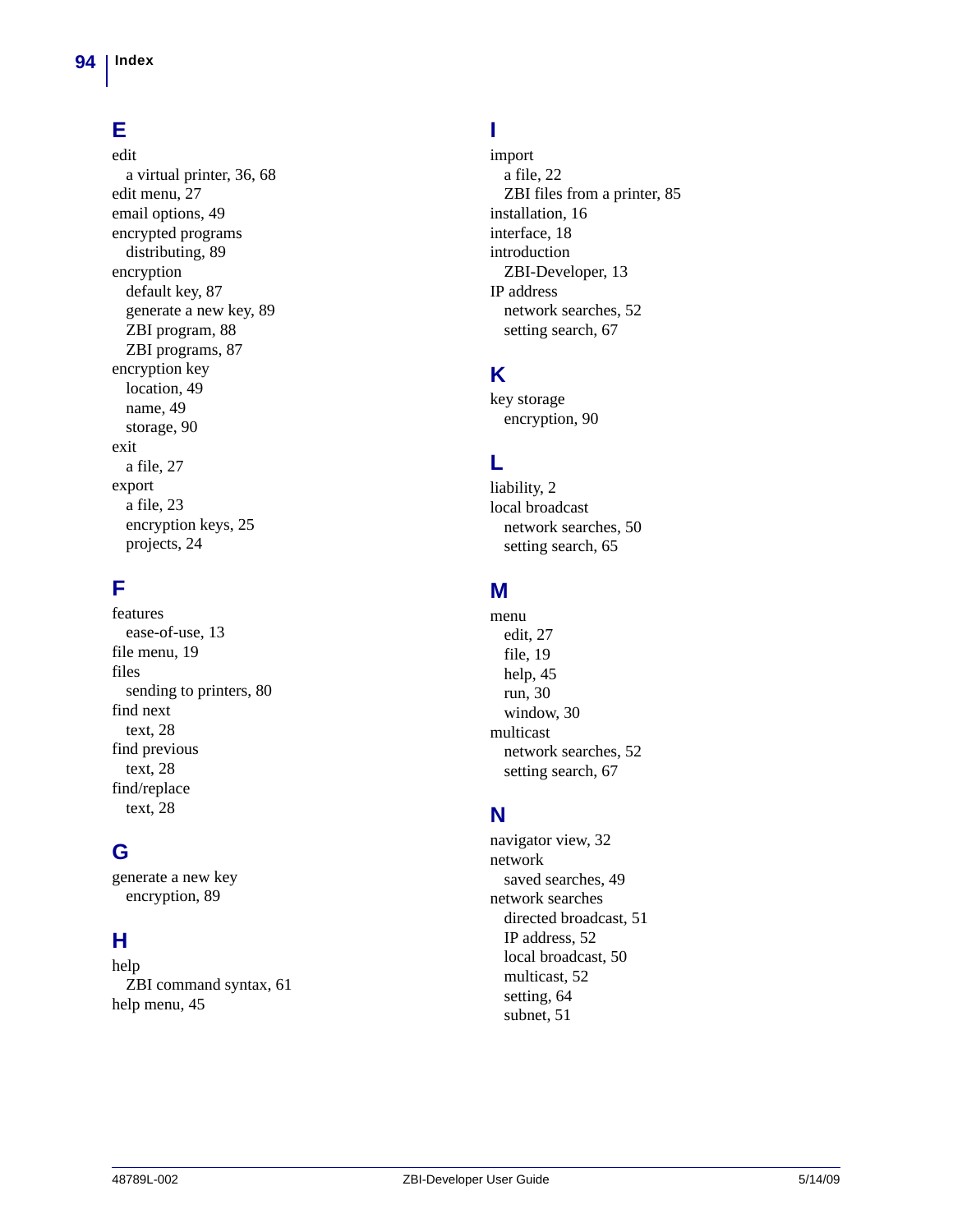[new folder, 20](#page-19-0) [new project, 19](#page-18-0) [starting, 57](#page-56-0) [new untitled file, 21](#page-20-0) [new ZBI program, 21](#page-20-1) [saving, 59](#page-58-0) [starting, 58](#page-57-0) [writing, 60](#page-59-0)

# **O**

[online support, 91](#page-90-2)

### **P**

parallel port [using a printer's, 67](#page-66-2) paste [text, 28](#page-27-4) [perspectives, 54](#page-53-0) [debug, 40](#page-39-0) [ZBI, 31](#page-30-0) print [a file, 27](#page-26-4) print servers [supported, 15](#page-14-0) [printer view, 33](#page-32-0) printers [discovering, 64](#page-63-1) [problems view, 39,](#page-38-0) [62](#page-61-0) program [debug, 72](#page-71-0) [run, 74](#page-73-0) [terminate while running, 78](#page-77-0) [project files, 55](#page-54-1) properties [ZBI file, 90](#page-89-1)

# **R**

redo [an edit, 27](#page-26-5) [related documents, 11](#page-10-0) rename [a file, 27](#page-26-6) replace [files, 86](#page-85-0) revert [to last saved file, 27](#page-26-7) run [a program, 74](#page-73-0) [run menu, 30](#page-29-0) [run/debug ZBI application, 30](#page-29-2)

# **S**

save [a file, 26](#page-25-0) [new ZBI program, 59](#page-58-0) save as [a file, 26](#page-25-1) saved searches [network, 49](#page-48-2) screen layout [changing, 53,](#page-52-0) [73](#page-72-0) select all [objects, 28](#page-27-5) [text, 28](#page-27-5) sending [files to printers, 80](#page-79-0) serial port [using a printer's, 67](#page-66-3) set encoding [files, 29](#page-28-0) setting [breakpoints, 63](#page-62-0) [directed broadcast search, 51,](#page-50-0) [66](#page-65-0) [IP address search, 52,](#page-51-1) [67](#page-66-0) [local broadcast search, 50,](#page-49-0) [65](#page-64-0) [multicast search, 52,](#page-51-2) [67](#page-66-1) [network searches, 64](#page-63-2) [subnet search, 51,](#page-50-1) [66](#page-65-1) setting preferences [window, 49](#page-48-3) [SNMP, 52](#page-51-0) software [starting, 56](#page-55-0) starting [new project, 57](#page-56-0) [new ZBI program, 58](#page-57-0) [software, 56](#page-55-0) [ZBI-Developer, 17](#page-16-0) step over [a breakpoint, 76](#page-75-0) subnet [network searches, 51](#page-50-1) [setting search, 66](#page-65-1) support [contact information, 91](#page-90-1) [online, 91](#page-90-2) supported [print servers, 15](#page-14-0) [printers, 14](#page-13-0) [system requirements, 14](#page-13-1)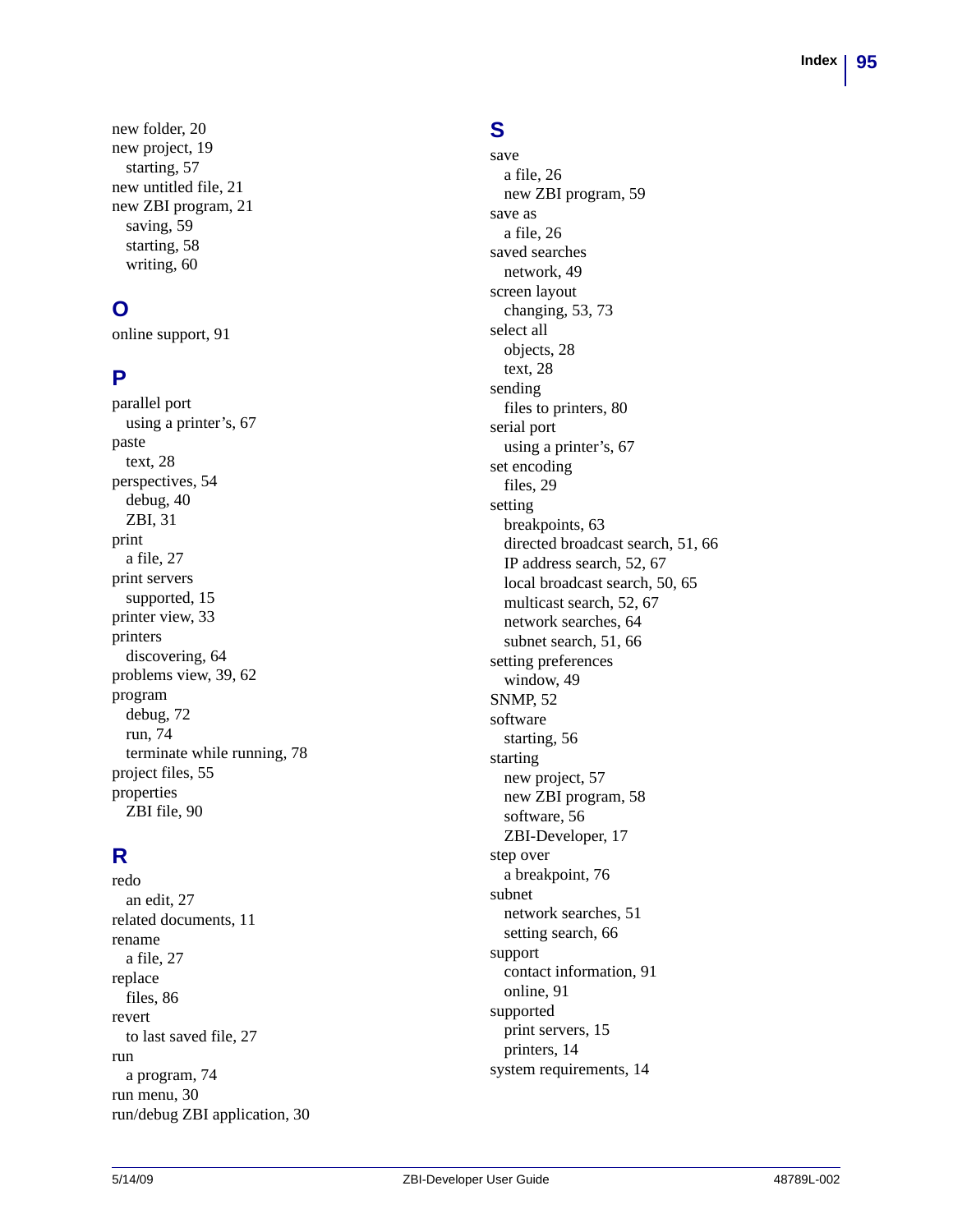# **T**

terminating [a running program, 78](#page-77-0) tutorial [ZBI-Developer, 54](#page-53-1)

# **U**

undo [an edit, 27](#page-26-8) update [ZBI-Developer, 45](#page-44-2) using [a printer via parallel port, 67](#page-66-2) [a printer via serial port, 67](#page-66-3) [a virtual printer, 38,](#page-37-0) [68](#page-67-1)

# **V**

[variable view, 44](#page-43-0) view [ASCII table, 46](#page-45-0) [breakpoints, 45](#page-44-0) [debug, 41,](#page-40-0) [42](#page-41-0) [navigator, 32](#page-31-0) [printer, 33](#page-32-0) [problems, 39,](#page-38-0) [62](#page-61-0) [variable, 44](#page-43-0) [views, 54](#page-53-2) virtual printer [create, 34](#page-33-0) [edit, 36](#page-35-0) [editing, 68](#page-67-0) [using, 38,](#page-37-0) [68](#page-67-1)

# **W**

window [setting preferences, 49](#page-48-3) [window menu, 30](#page-29-1) workspace [changing location, 48](#page-47-0) writing [new ZBI program, 60](#page-59-0)

# **Z**

ZBI [command syntax help, 61](#page-60-0) ZBI file [properties, 90](#page-89-1) ZBI files [import from a printer, 85](#page-84-0) [ZBI keys, 14](#page-13-0) [ZBI perspective, 31](#page-30-0) [ZBI printers, 14](#page-13-0) ZBI program [encrypting, 87,](#page-86-1) [88](#page-87-0) [ZBI versions, 14](#page-13-0) [1.0 through 1.5, 14](#page-13-2) [2.0 and higher, 15](#page-14-1) ZBI-Developer [about, 47](#page-46-0) [configuration, 48](#page-47-1) [ease-of-use features, 13](#page-12-0) [installation, 16](#page-15-0) [interface, 18](#page-17-0) [introduction, 13](#page-12-1) [starting, 17](#page-16-0) [tutorial, 54](#page-53-1)